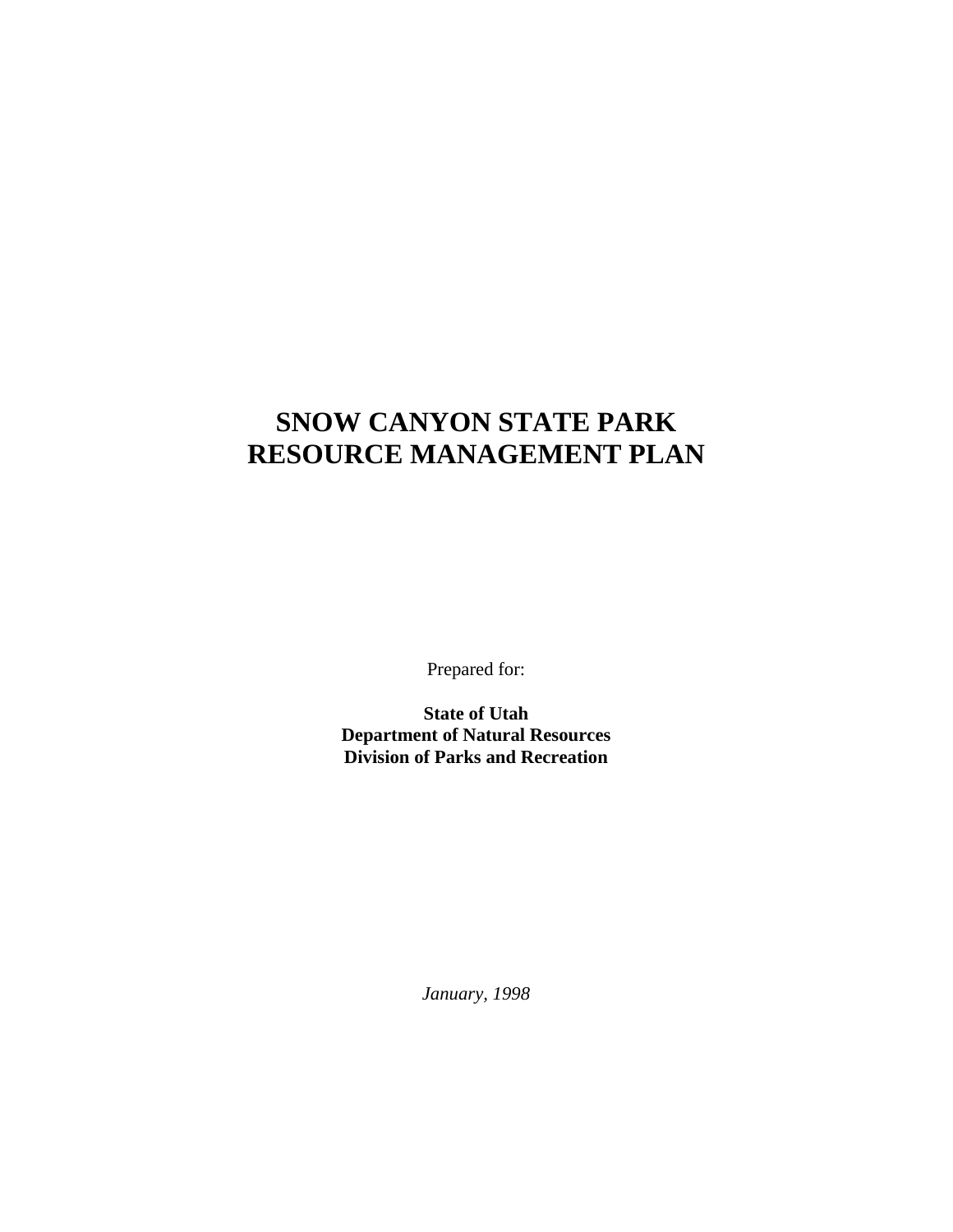### *ACKNOWLEDGMENTS*

#### ! *Snow Canyon Resource Management Planning Team*

Chris Blake, Mayor (Town of Ivins) Jenifer Forbush, Student Representative (Washington County School District) Scott Hirschi, Director (Washington County Economic Development) John Ibach, Manager (Snow Canyon State Park) Dr. Bill Mader, Administrator (Washington County Habitat Conservation Plan) Lori Rose, Executive Director (Virgin River Land Preservation Association) Gordon Topham, Regional Manager (Utah Division of Parks and Recreation) Marshall Topham, Educator and Member of the Washington County HCP Technical **Committee** John Wilson, Parks Manager (City of St. George) Chas VanGenderen, Research Consultant (Utah Division of Parks and Recreation) Linda Sappington, Recording Secretary/Writer

#### ! *Other Participants*

Alan Gardner, Washington County Commissioners Gayle Aldred, Washington County Commissioners Daniel D. McArthur, Mayor (City of St. George) Rick Hafen, Mayor (City of Santa Clara) John W. (Bill) Hickman, Utah House of Representatives (District 75) Dennis Iverson, Utah House of Representatives (District 73) Lorin Jones, Utah State Senate Scott Truman, Utah Division of Parks and Recreation Board Member Dr. Kolene Granger, Superintendent (Washington County School District) Morgan Jensen, Washington County Water Conservancy District Courtland Nelson, Director (Utah Division of Parks and Recreation) David Morrow, Deputy Director, Utah Division of Parks and Recreation Karen Kreiger, Cultural Resources Coordinator, Utah Division of Parks and Recreation The Access Fund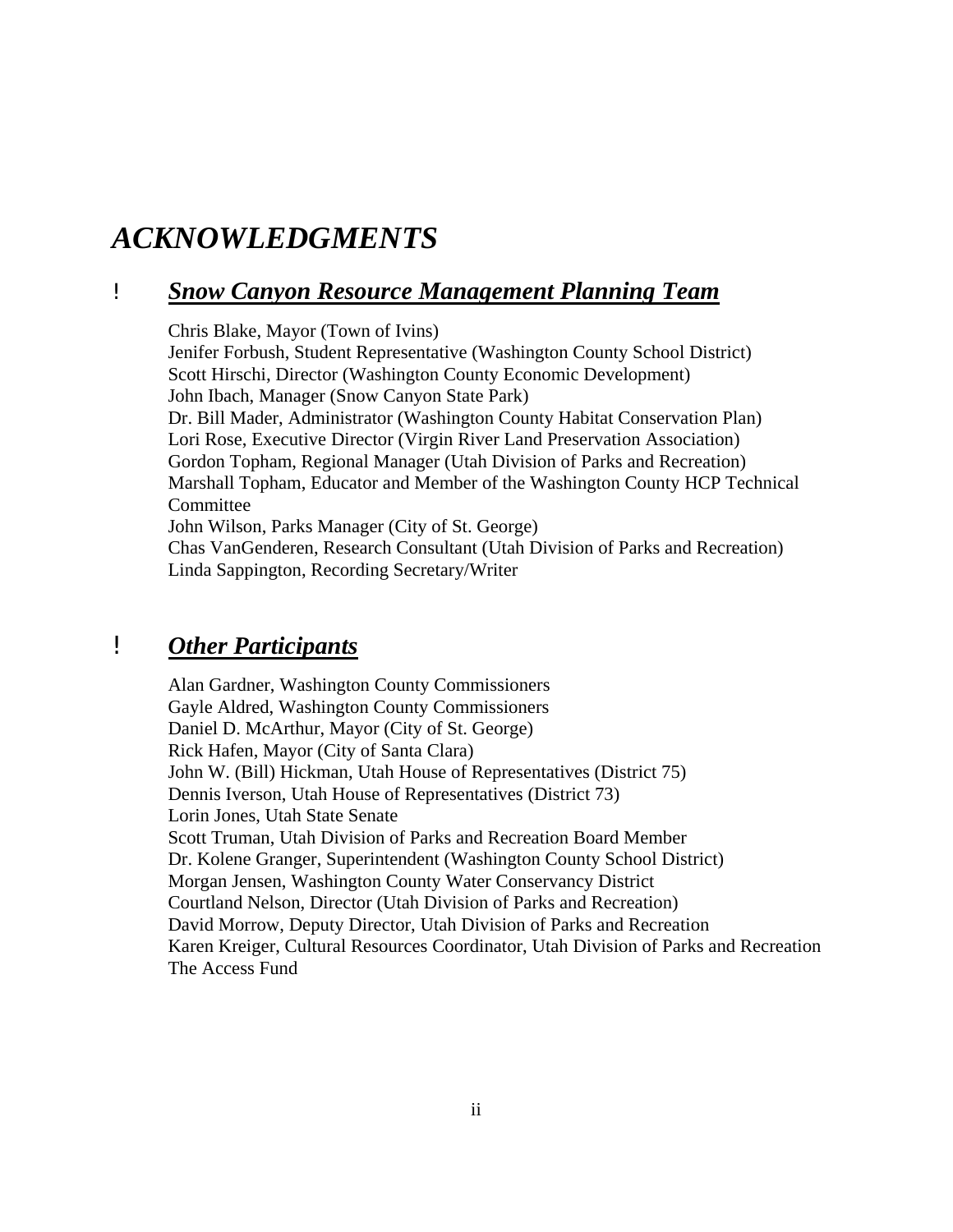## *TABLE OF CONTENTS*

| <b>INTRODUCTION</b>                                  |    |
|------------------------------------------------------|----|
|                                                      |    |
|                                                      |    |
|                                                      |    |
|                                                      |    |
| <b>EXECUTIVE SUMMARY</b>                             |    |
|                                                      |    |
|                                                      |    |
|                                                      |    |
| <b>PURPOSE AND PROCESS</b>                           |    |
|                                                      |    |
|                                                      |    |
| History of Utah Division of Parks and Recreation. 11 |    |
| <b>THE PARK</b>                                      |    |
|                                                      |    |
|                                                      |    |
|                                                      | 16 |
|                                                      |    |
|                                                      |    |
|                                                      |    |
|                                                      |    |
|                                                      |    |
|                                                      |    |
|                                                      |    |
|                                                      | 27 |
|                                                      |    |
| <b>ISSUES and RECOMMENDATIONS</b>                    |    |
|                                                      |    |
|                                                      |    |
|                                                      |    |
|                                                      |    |
|                                                      |    |
|                                                      |    |
|                                                      |    |
|                                                      |    |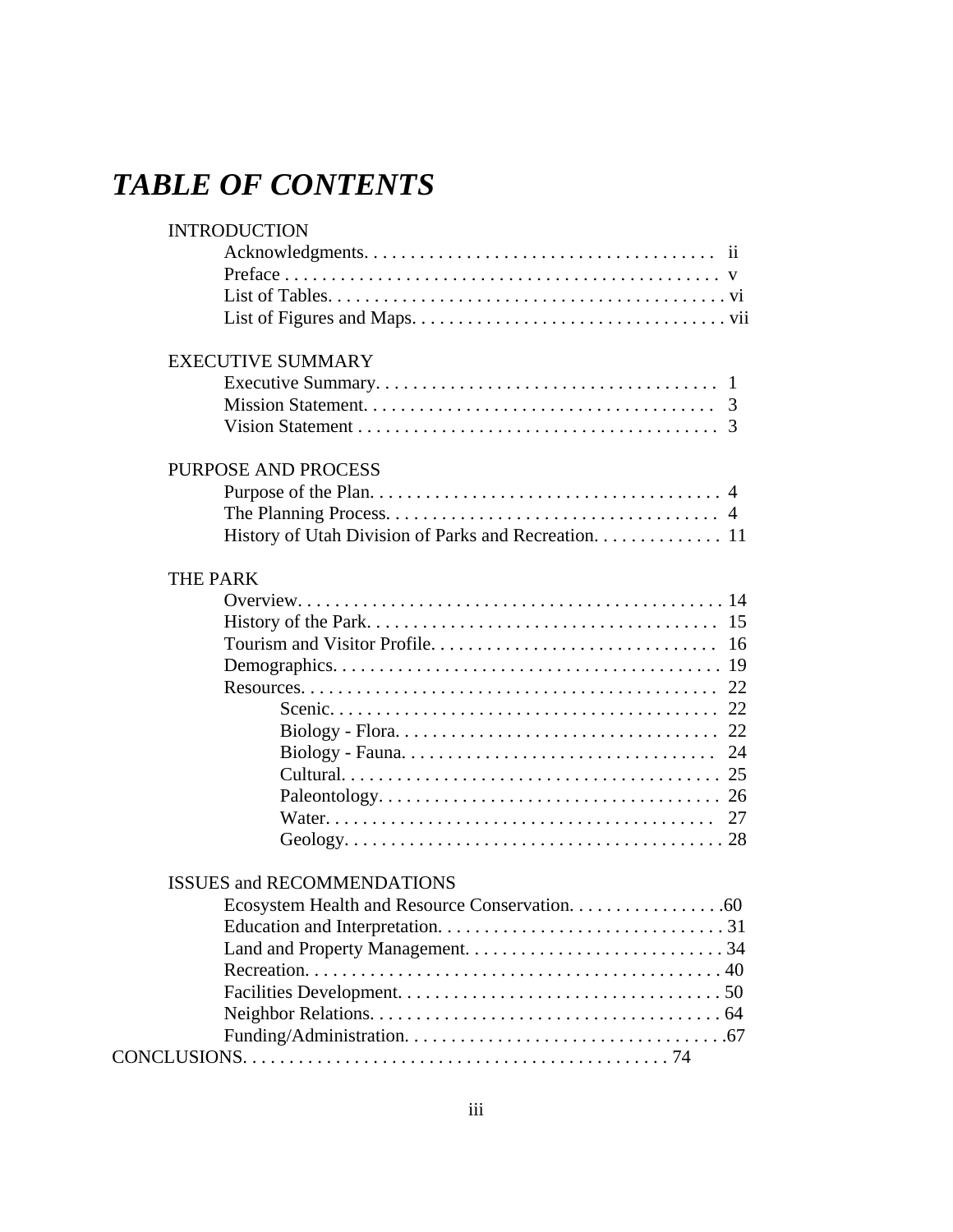| Appendix A (Equestrian Management Plan)<br>Appendix B (Climbing Management Plan)<br>Appendix C (Hydrology/Water Resources)<br>Appendix D (Hazard Analysis and Mitigation) |
|---------------------------------------------------------------------------------------------------------------------------------------------------------------------------|
|                                                                                                                                                                           |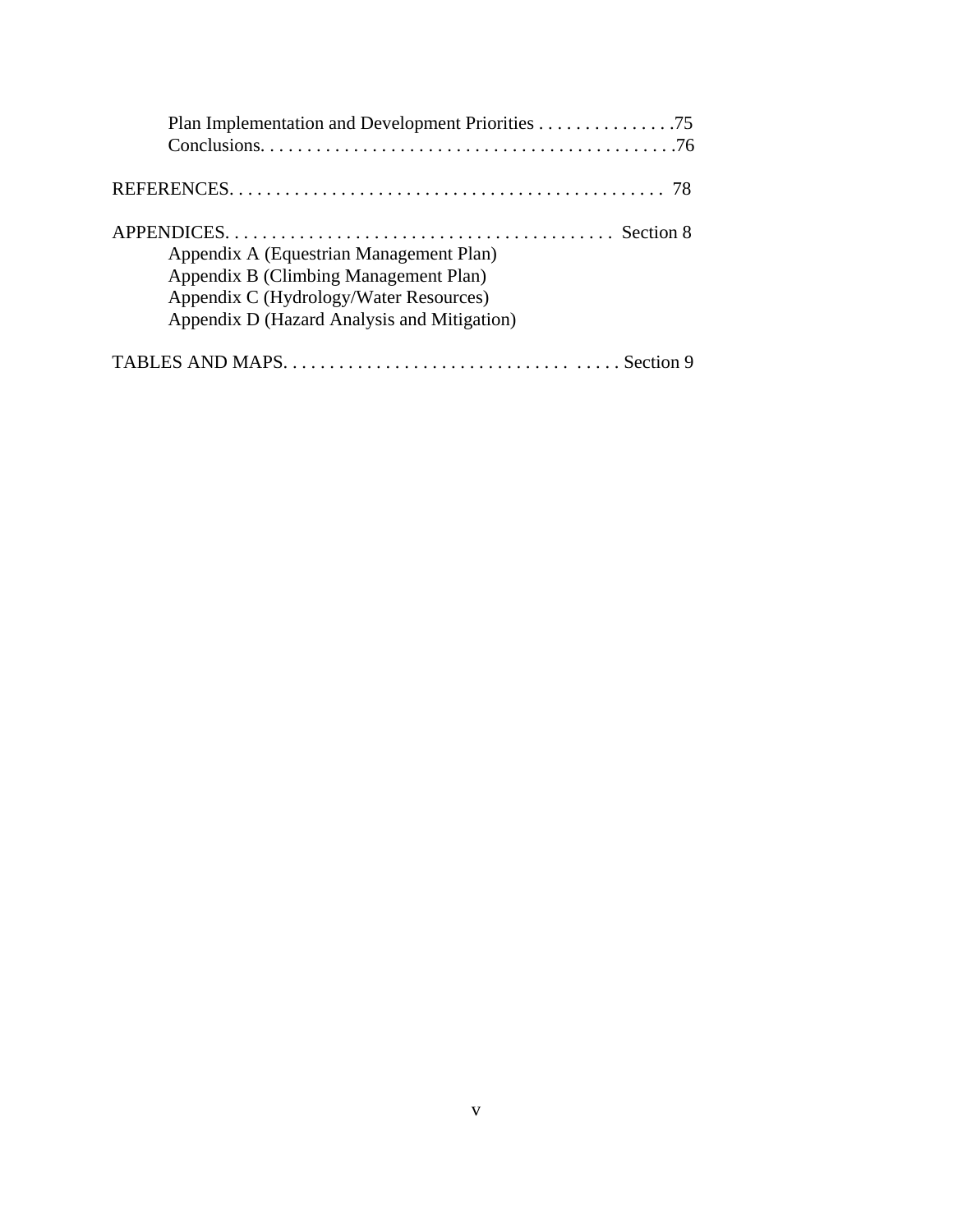#### *PREFACE*

The growing popularity of Snow Canyon State Park can be traced to the efforts of Utah<sub>s</sub> tourist industry, exposure on television and in motion pictures and word-of mouth from tourists drawn to this dramatically beautiful 5,688 acres. But whatever the reason for significant increases in park visitation over the past decade, nearly three quarters of a million visitors annually and a rapidly growing community have had an impact on the sensitive desert environment and the limited resources of this spectacular canyon.

The goal of the Snow Canyon Resource Management Planning Team is the implementation of this plan, under the direction of Utah Division of Parks and Recreation, to protect these valuable resources while guiding the park into the  $21<sup>st</sup>$  century.

Recommendations were reached by a consensus of a team of community leaders, with a great deal of input from government agencies, and the general public including user groups such as scientists, climbers, equestrians, hikers, campers, cyclists and others who love the park.

The result is a vision for the future of Snow Canyon State Park *to sustain ecosystem health and assure the conservation of resources*, *provide interpretation and education for visitors* and *serve the recreational interests of visitors.* Secondary elements to the vision of the future of the park also include *expansion and acquisition with limited, tasteful improvements and new facilities.*

This plan makes clear recommendations for management of the park over the next twenty years. It is also created to be fluid and dynamic, evolving as the park and community develops and individual portions of the vision statement are achieved.

#### *LIST OF TABLES, FIGURES AND MAPS*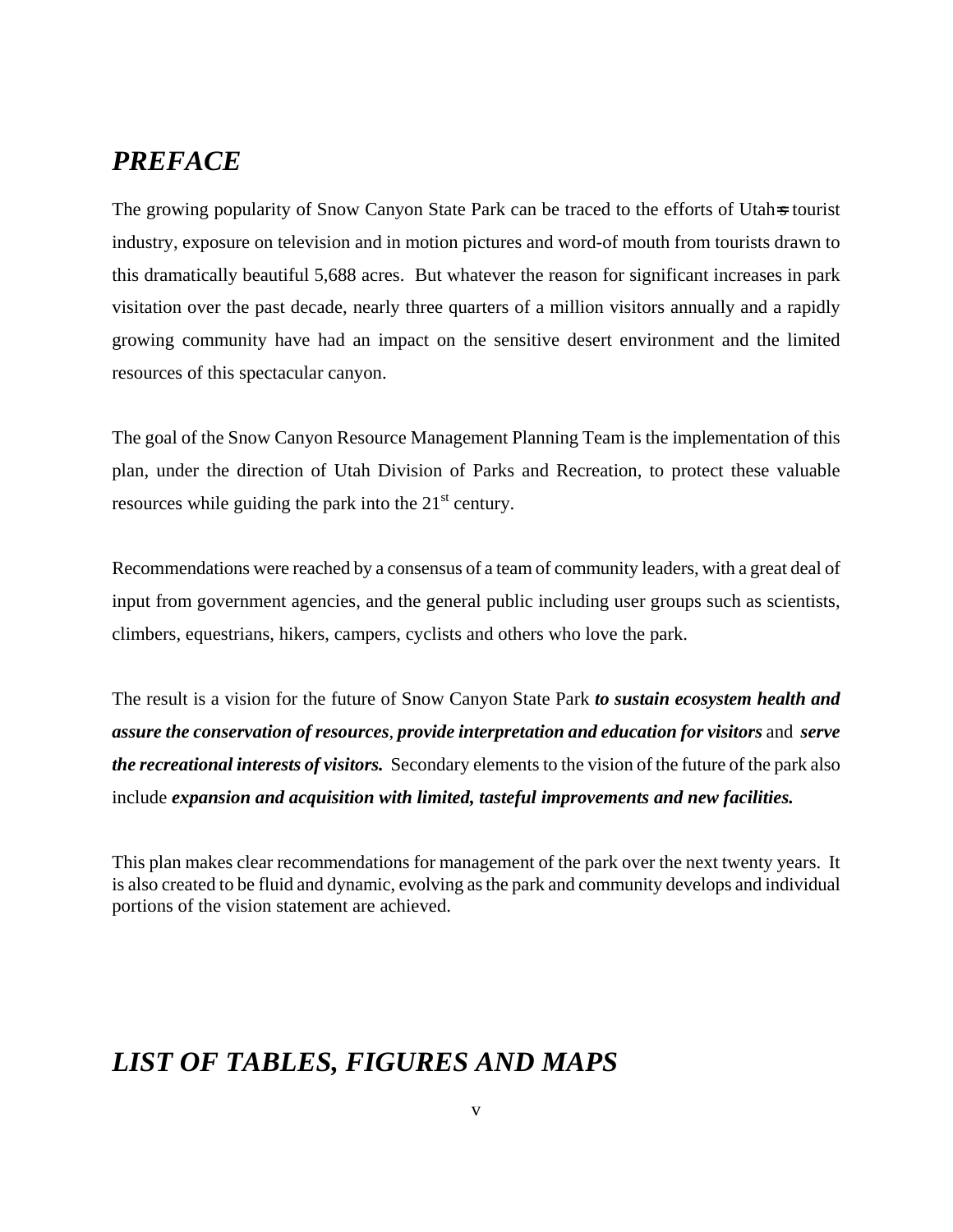| Table 1   | Issues Analysis (First Scoping Meeting)        | 8         |
|-----------|------------------------------------------------|-----------|
| Table 2   | <b>Identified Issues</b>                       | 10        |
| Table 3   | <b>Public Involvement Activities and Dates</b> | 12        |
| Figure 1  | Snow Canyon State Park Site Map                | 15        |
| Figure 2  | Visitors by Residence                          | 19        |
| Table 4   | Visitor Differences - Local vs. Out-of-Area    | 20        |
| Table 5   | <b>Utah Growth Projections</b>                 | 22        |
| Figure 40 | Visitor/Education Center Conceptual Diagram    | Section 9 |
| Figure 41 | <b>Visitor/Education Center Cost Estimate</b>  | Section 9 |
| Figure 42 | Galoot Hill Day Use Area Conceptual Diagram    | Section 9 |
| Figure 43 | Galoot Hill Day Use Area Cost Estimate         | Section 9 |
| Figure 44 | West Canyon Day Use Area Conceptual Diagram    | Section 9 |
| Figure 45 | West Canyon Day Use Area Cost Estimate         | Section 9 |
| Figure 46 | <b>Vehicle Pullouts Cost Estimate</b>          | Section 9 |
| Map 1     | <b>Land Acquisition</b>                        | Section 9 |
| Map 2     | Land Ownership                                 | Section 9 |
| Map 3     | <b>Equestrian Trails</b>                       | Section 9 |
| Map 4     | <b>Climbing Routes</b>                         | Section 9 |
| Map 5     | <b>Transportation Facilities</b>               | Section 9 |
| Map 6     | Hydrology/Water Development                    | Section 9 |
| Map 6     | <b>Avian Sensitive Areas</b>                   | Section 9 |
| Map 7     | <b>Reptile Sensitive Areas</b>                 | Section 9 |

# *VISION FOR THE FUTURE*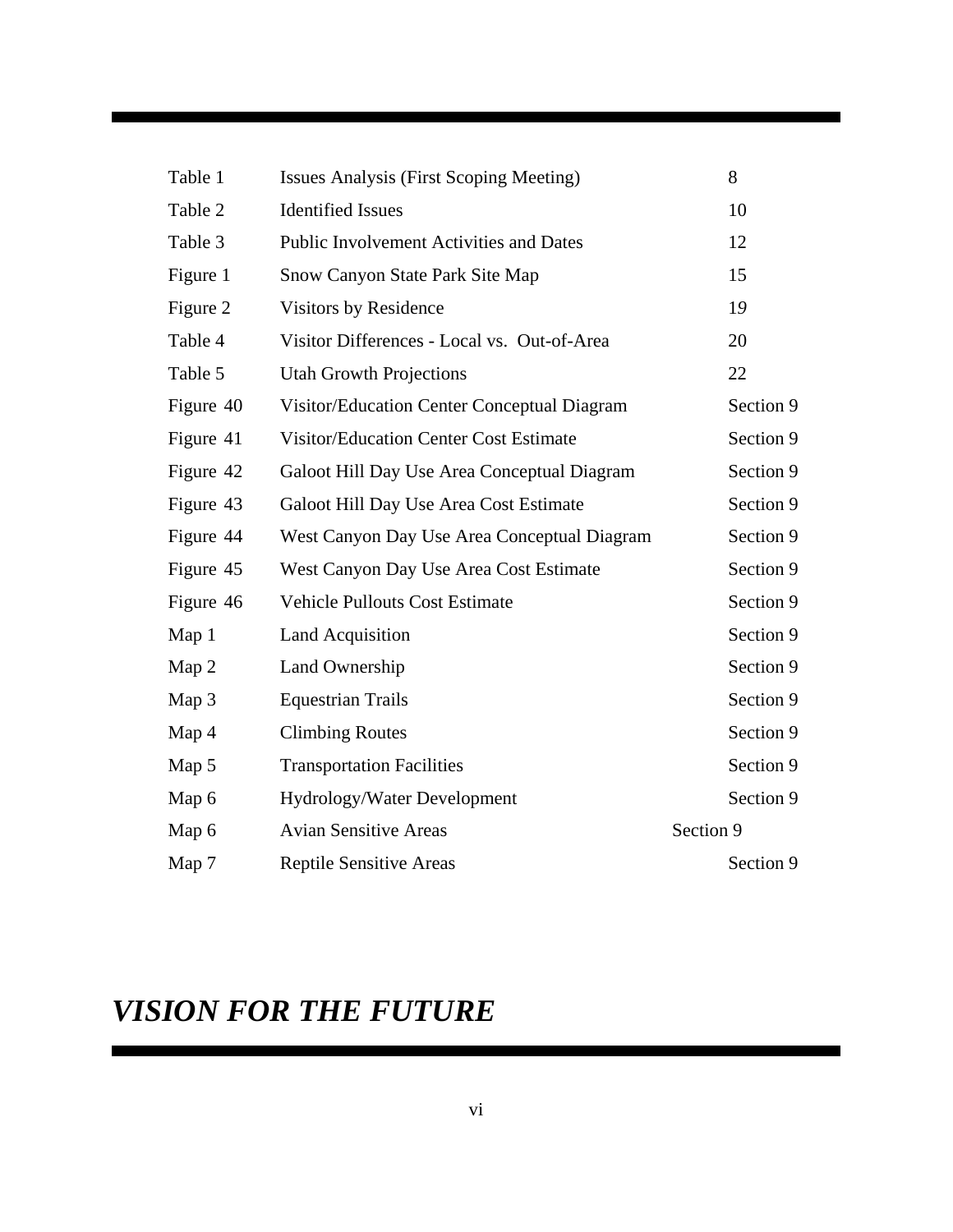### # *Executive Summary*

In January, 1997 the Utah Division of Parks and Recreation met with community leaders from Washington County and throughout Southwestern Utah to initiate a resource management planning process for Snow Canyon State Park. The process was customer driven, resource based and team directed. The outcome is the result of several months of team effort and intense public involvement.

This plan makes recommendations for the achievement of three key vision elements to guide the future of Snow Canyon State Park and the local community relating to implementation of the plan. These three elements focus on:

- C Sustaining ecosystem health and assuring the conservation of resources.
- Providing interpretation and education to the community and park visitors.
- Serving the recreational interests of visitors.

This balance will maintain the values of the park while securing the future of the resource. The plan will be a challenge to achieve and will not happen without the support of users, community leaders and the Division of Parks and Recreation. Each of these stakeholder groups were involved throughout the planning process to help insure the successful implementation of the plan.

The finished product represents much more than just a resource management plan. It is the first step in partnershipping with users, communities and other groups to bring about better management, customer service and facilities development for the wide array of interests represented at Snow Canyon State Park.

A few key recommendations supporting the vision elements of the plan include:

1. Sustain ecosystem health and assure the conservation of resources.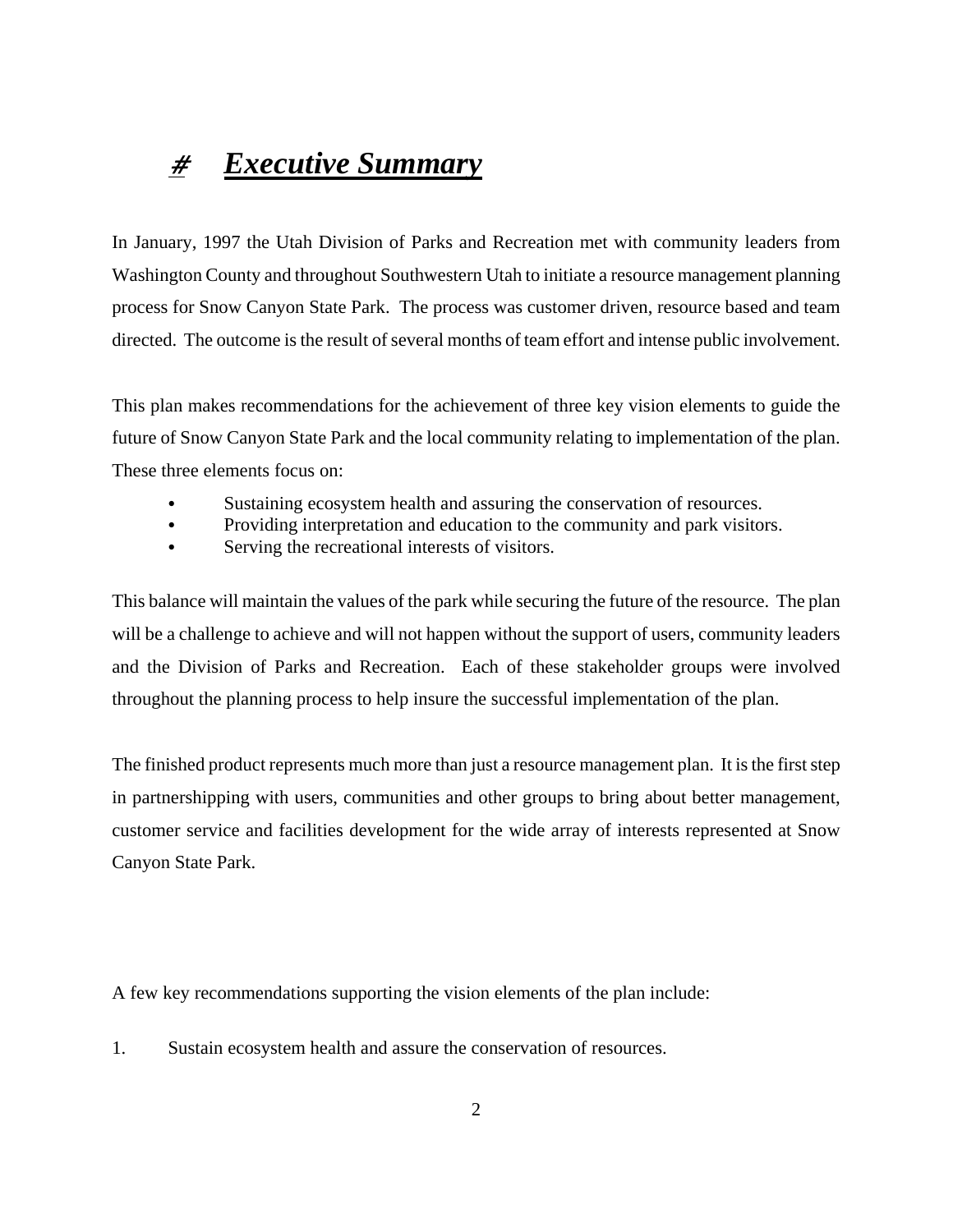- 1. Perform more research to better understand baseline biological and cultural resource knowledge.
- 2. Map areas of species sensitivity and recreation activity and manage to minimize resource impacts.
- 3. Identify and prioritize lands important for acquisition or management as a means of protecting park resources related to visual resources, biological importance and development potential.
- 4. Recommend management direction related to water resources, considerate of human needs and natural resource integrity.
- 5. Establish resource monitoring programs.
- 2. Provide interpretation and education to the community and park visitors.
	- 1. Establish a committee made up of representatives from school districts, Washington County, universities and other groups to establish, provide guidance and insure success for an education interpretation program within the park.
	- 2. Develop an education curriculum and interpretation plan through committee for all age groups. Examples include school groups regularly visiting Snow Canyon for resource education as an extension of formal classwork, cultural resource education interpretive programs and guest speakers discussing a variety of topics such as water resources or the geology of Snow Canyon.
	- 3. Create a partnership with Washington County for the development of a Visitor/Education Center to serve the education, administrative and informational needs of the park, the Red Cliffs Desert Reserve, academic groups and visitors.
	- 4. Partnership with academic institutions such as Southern Utah University (SUU) and Dixie College to promote and enhance research such as GIS mapping of resources and/or social research relating to park visitor experiences.
	- 5. Create a docent program to help address staffing concerns associated with expanding programming.
- 3. Serve the recreational interests of visitors.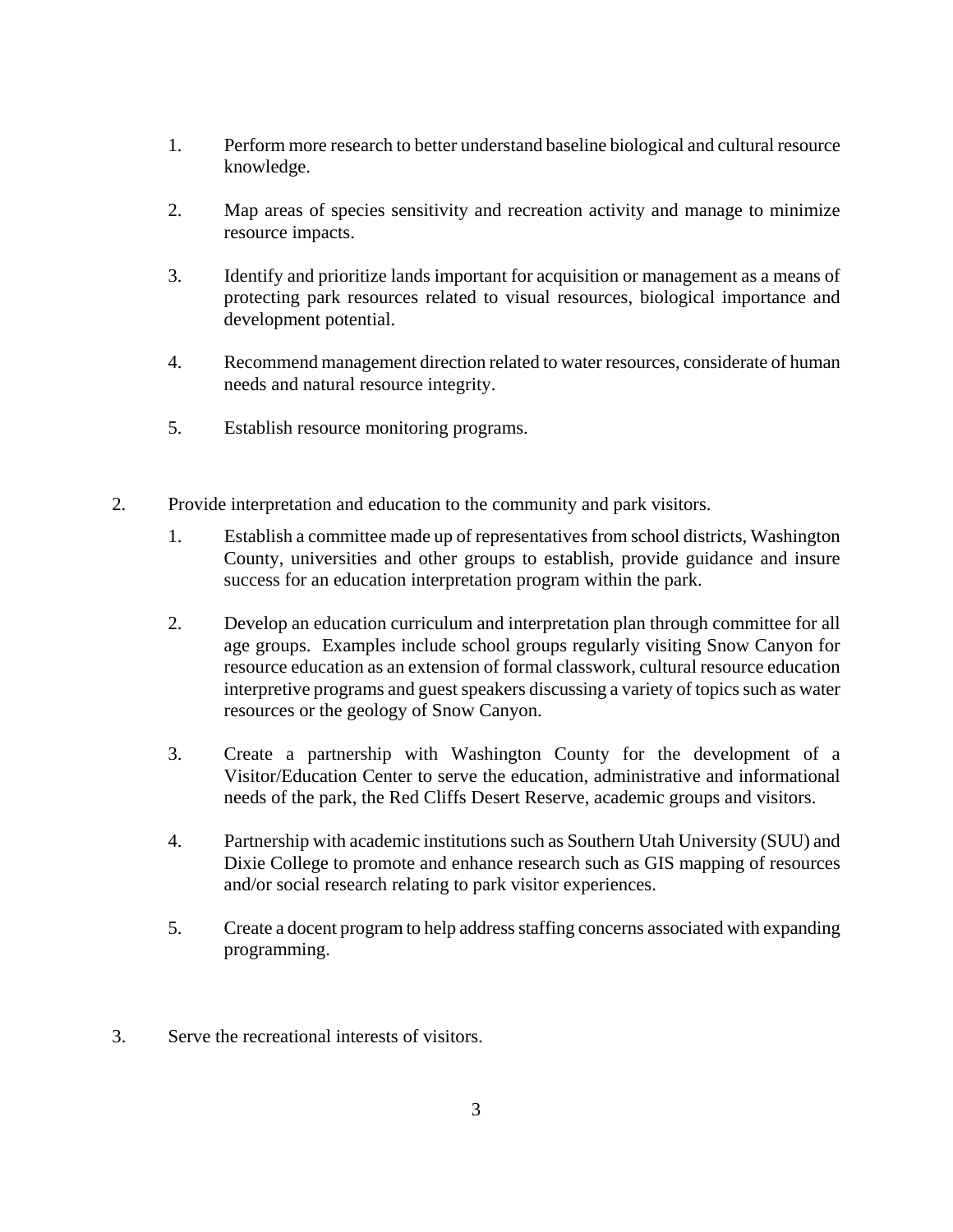- 1. Improve day use facilities by providing restrooms, picnic areas and expanded parking.
- 2. Enhance pedestrian use and safety in the park by proposing to reduce traffic speeds, provide a pedestrian trail throughout the park and make the northern part of the roadway a one-way exit beyond Galoot Hill once the Snow Canyon parkway is completed.
- 3. Implement climbing and equestrian management plans which provide for better management and opportunity for these activities in the canyon.
- 4. Identify lands for acquisition or management oversight which would expand recreation opportunities such as backcountry camping and provide for longer hiking trails.

Another key recommendation is the development of an Memorandum of Agreement (MOA) with local communities to provide joint management oversight of the park. Opportunities provided within the MOA will commit Utah Division of Parks and Recreation to consult and cooperate with local communities. This approach to management of the park will relate particularly to issues such as development funding, partnershipping, plan implementation, establishing operational priorities and management direction. Examples of this cooperation may include sharing of services, joint development funding, and formal management recommendations from the advisory board.

The success or failure of the plan, like the creation, will depend on each stakeholder working to conserve park resources, strengthen the community, and satisfy park visitors in a rapidly growing community of recreation oriented citizens. While this plan does not represent all the desires of any single team member or stakeholder, it does represent the harmonious blending of community values, agency recommendations, customer needs and expectations through an open and collaborative process.

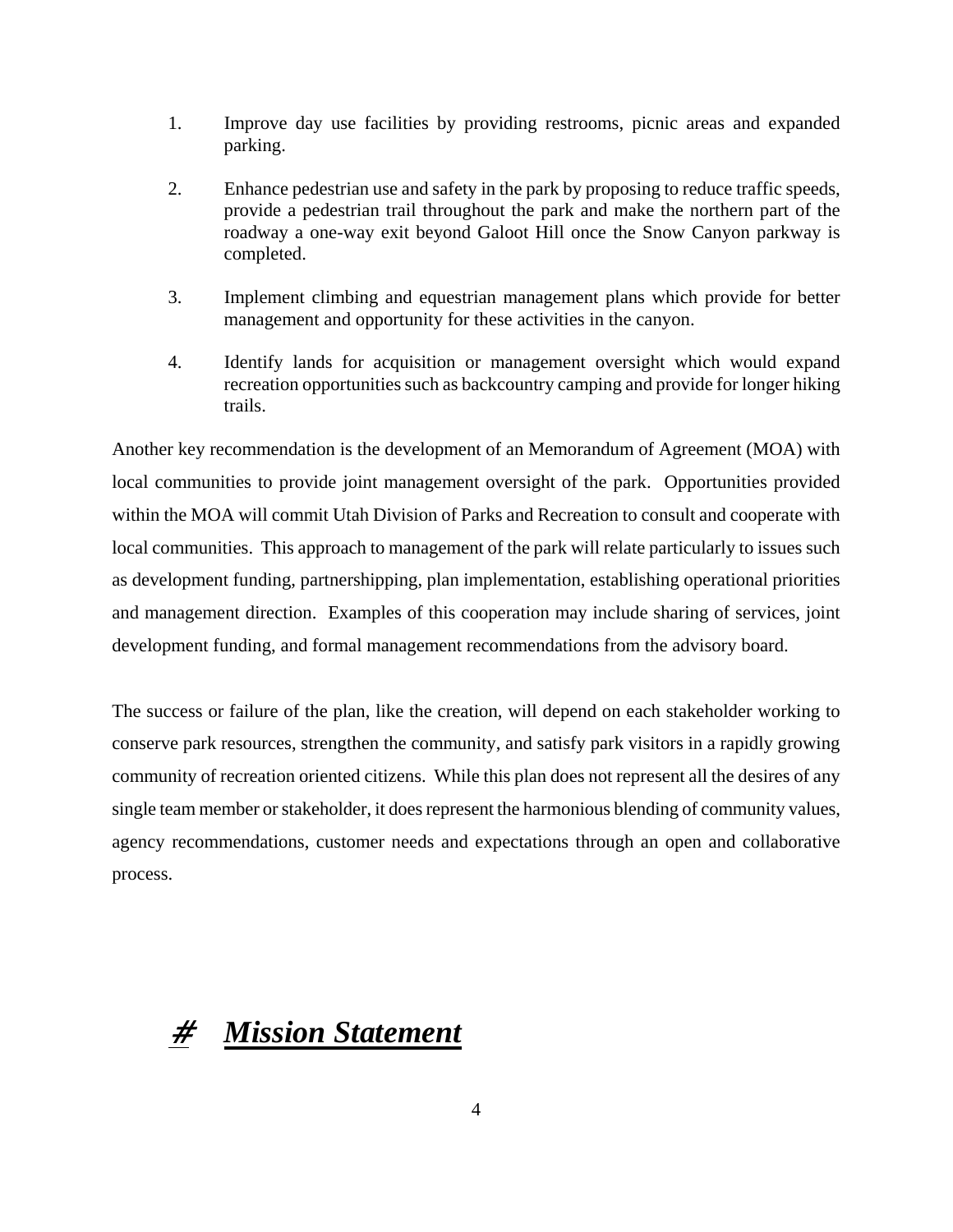The mission of Snow Canyon State Park is to serve, and rely upon, people to help balance ecosystem health with recreation in an interpretive outdoor setting.

# # *Vision Statement*

The vision for the future of Snow Canyon State Park is to sustain ecosystem health and assure the conservation of resources; provide interpretation and education for visitors and to serve the recreational interests of visitors. Secondary elements to the vision of the future of the park also include expansion and acquisition with limited, tasteful improvements and new facilities.

### *INTRODUCTION*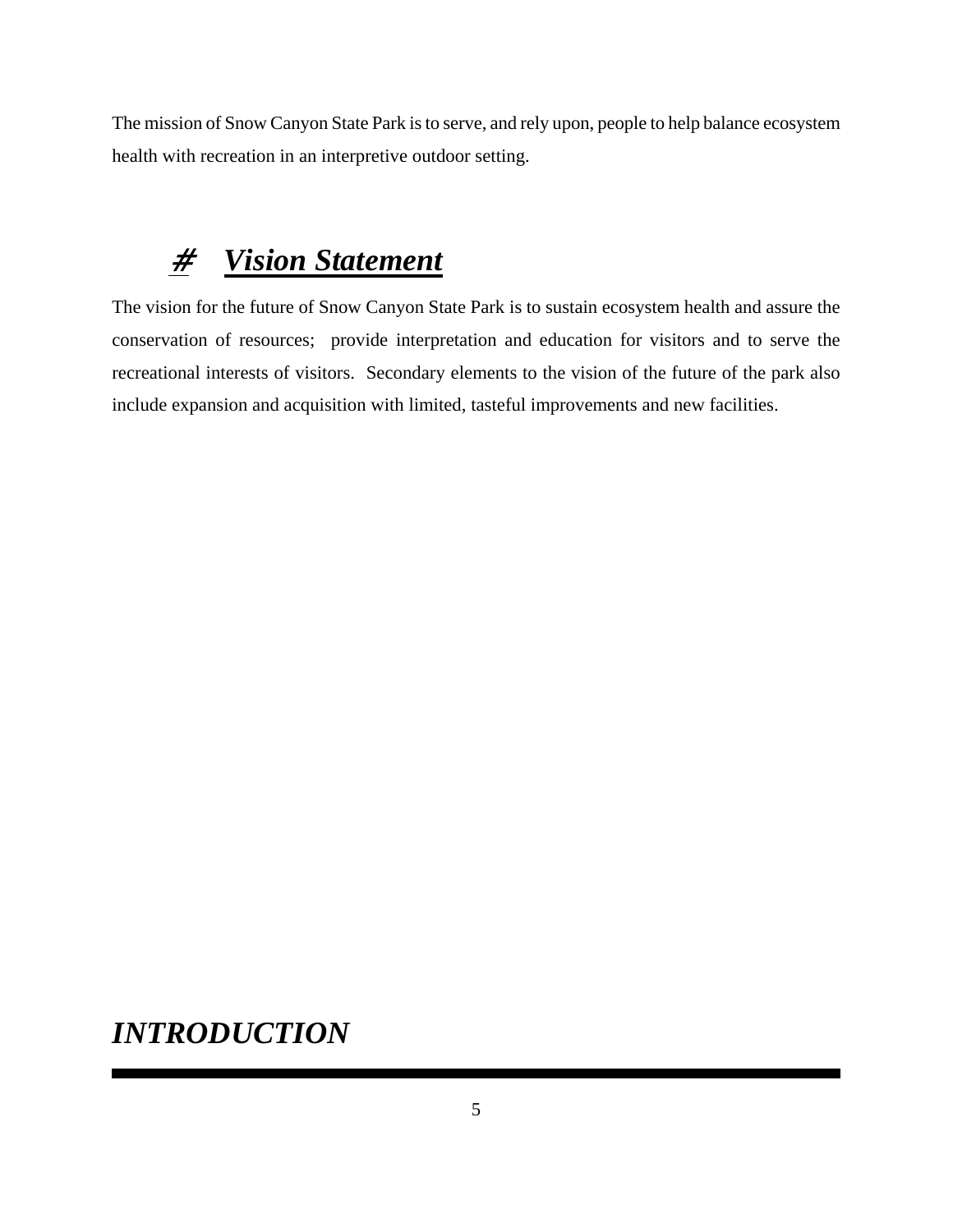### ! *Purpose of the Plan*

This Resource Management Plan is intended to help guide the Utah Division of Parks and Recreation in the stewardship of Snow Canyon State Park for the resource management, recreation and heritage of the citizens of Utah, tourists, and user groups into the  $21<sup>st</sup>$  century. Currently, annual visitation is inching towards three-quarters of a million people with many visitors to nearby Bryce Canyon and Zion National Parks, as well as Lake Powell and Lake Mead National Recreation Areas also visiting Snow Canyon State Park.

The combination of scenic beauty and mild climate have turned this once out-of-the-way scenic attraction into a popular destination in the growing tourism center of Southwestern Utah. Unless the concerns of managing Snow Canyon resources today are adequately addressed in a comprehensive plan, they will become the problems of the future.

Issues such as sustaining a healthy ecosystem, traffic, increasing recreational use, concessions, the need for visitor information, erosion, trails, signage, accessibility and park size need to be confronted. As stewards of Snow Canyon State Park and its resources, the Utah Division of Parks and Recreation, along with other interested agencies, user groups and individuals have come together to create a comprehensive plan. It will provide flexible guidelines for the management and development of the park for the next twenty years. However, the main goal of this plan is to provide direction and make recommendations relating to the future of the park based on a general consensus of the public and focus groups.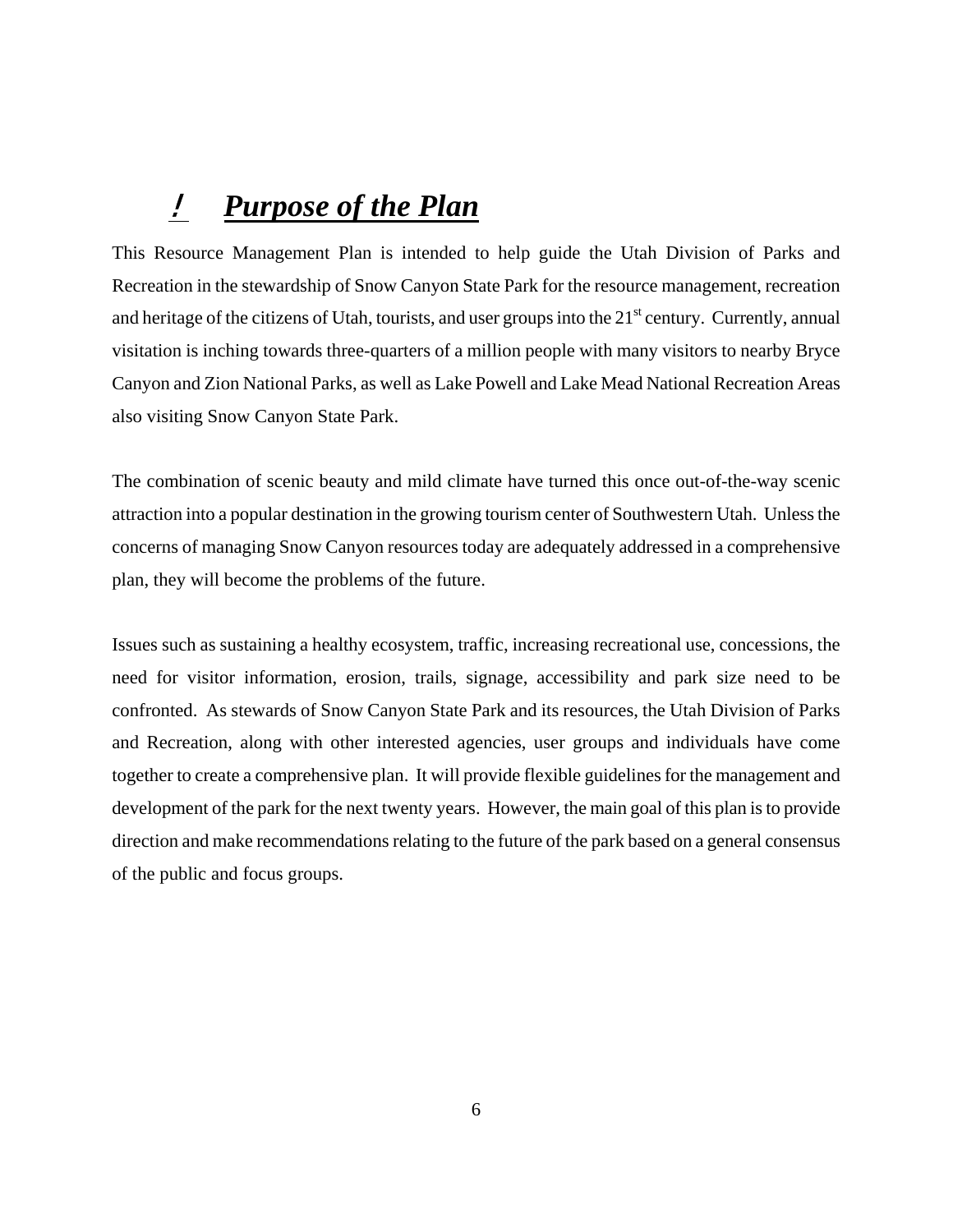## # *The Planning Process*

In 1995, the Utah Division of Parks and Recreation completed *Frontiers 2000*, a system guide to move Utah State Parks into the 21st century. This plan identified a number of actions which must occur to better meet the recreational and leisure needs of customers as the agency entered the new millennium. In this document one of the actions identified was the need for resource management planning within the various state parks of the Division.

Such plans were to be written to reflect the needs and expectations of customers, citizens of the State of Utah and visitors to each park area. In 1995, the Division began compiling data which included information on endangered and threatened species, water resources, natural hazards, and visitor information for the initiation of a planning process for Snow Canyon State Park.

While information was being collected, a plan was being completed at Territorial Statehouse State Park which used a new process, based heavily on community involvement and problem solving. The process also called for the creation of a team of community members and Division staff who together formulated a vision for the future of the park consistent with local values and reliant upon cooperative local support for plan implementation.

Planning processes such as this have long been advocated. The Division of Travel Developments **Chance or Choice@** meetings held in 1994 and 1995 identified a wide variety of recommendations largely relating to the federal government but applicable to state agency planning as well. A few of those recommendations, which the Utah Division of Parks and Recreation has also chosen to follow include:

- Involve local communities in the federal (or state) planning processes from the beginning.
- The Division of Travel Development (or State Parks and Recreation) need to communicate better with the community.
- Improve cooperation between federal (or State Parks) government and counties.

In January, 1997 the Division gathered community leaders together for the purpose of familiarizing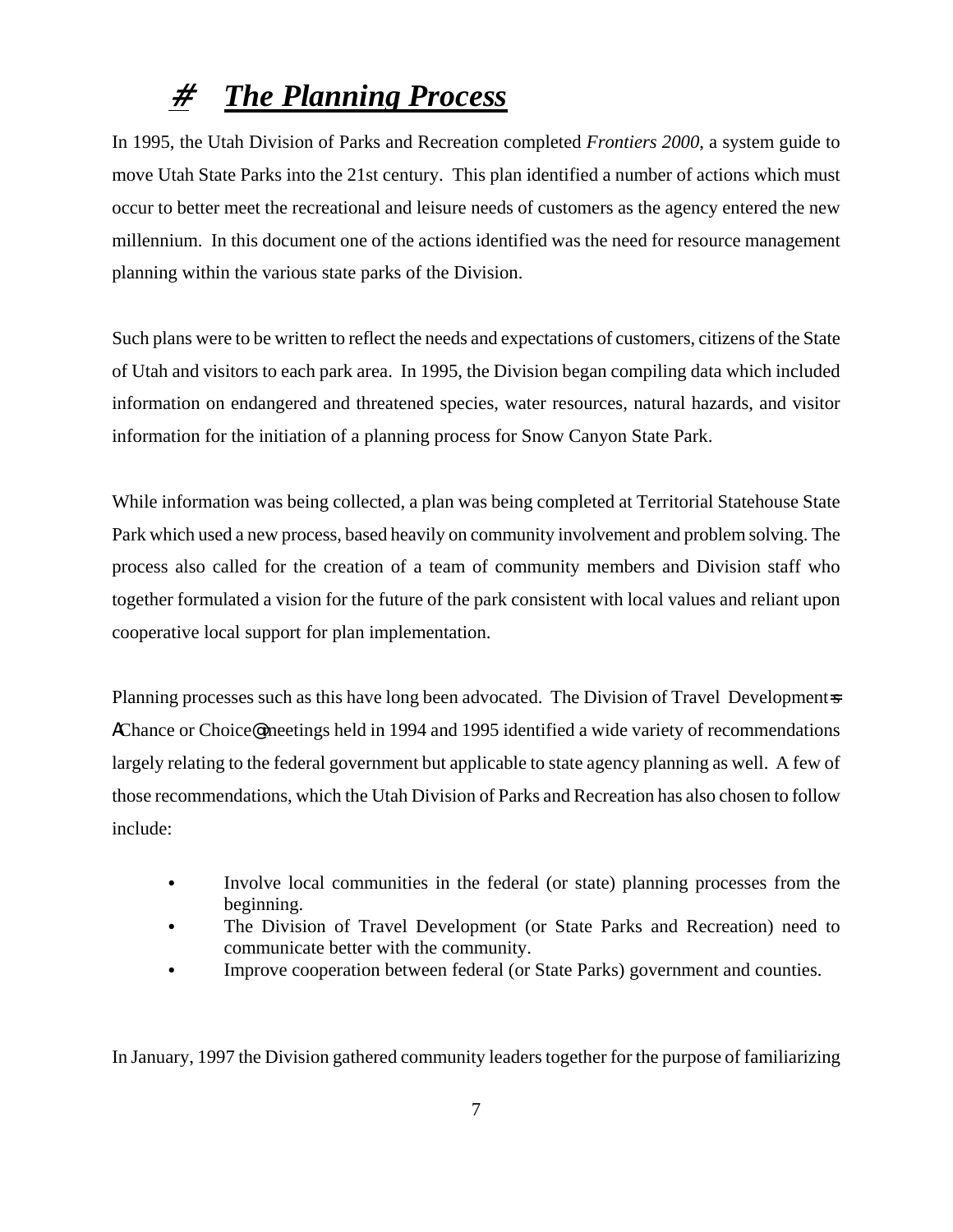them with the customer-driven process and the task of creating a resource management plan for Snow Canyon State Park. During this meeting the Division also solicited the names of community members with an interest and willingness to sacrifice the time needed to chart a course for the future. Team members were selected for a variety of reasons, not the least of which was, a commitment of time and a desire to be part of the process. Nine persons were selected and two staff persons were assigned to the process.

The team was chartered to meet monthly, and make recommendations while keeping the planning and communication process open between the team and various user groups. The final task was to deliver a plan to the Utah Parks and Recreation Board in January, 1998.

Public involvement for the plan included newspaper articles, radio programs, several public scoping meetings and numerous focus group meetings with constituents who had a vested interest in park issues.

In the first public meeting, attendees were asked to sit in groups, then together answer six questions. The questions and responses are listed in the following Table 1.

| <b>FIRST SCOPING MEETING - ISSUES ANALYSIS</b> (Table 1) |                  |  |  |
|----------------------------------------------------------|------------------|--|--|
| <b>Question</b>                                          | <b>Responses</b> |  |  |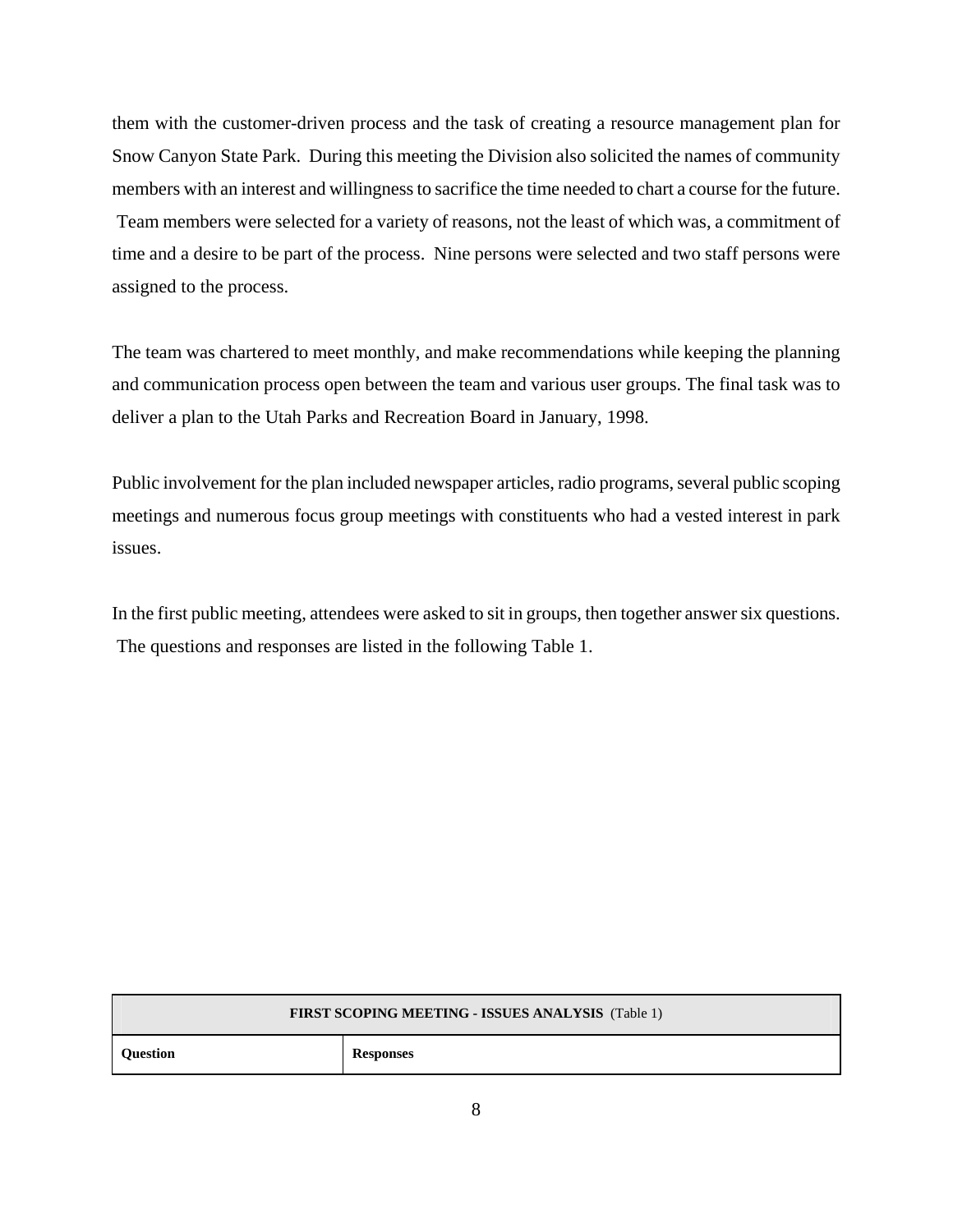| What is the parks greatest asset?                                                | - Geologic structure<br>- Diversity of activities in a beautiful setting<br>- Scenic beauty<br>- Biologic diversity<br>- Recreation opportunity<br>- Only quality climbing on long, face routes in SW Utah<br>- Viewshed and open space                                                                                                                                                                                                                                                                                                                                                                          |
|----------------------------------------------------------------------------------|------------------------------------------------------------------------------------------------------------------------------------------------------------------------------------------------------------------------------------------------------------------------------------------------------------------------------------------------------------------------------------------------------------------------------------------------------------------------------------------------------------------------------------------------------------------------------------------------------------------|
| What are the park <sup>3</sup> greatest<br>liabilities?                          | - Limited size<br>- Deceiving tranquility<br>- Small size for amount of recreation & development<br>- Human induced habitat destruction<br>- Lack of awareness of fragile ecosystem.<br>- Lack of visitor education and enforcement<br>- Overutilization of park<br>- Lack of infrastructure to accommodate growth needs                                                                                                                                                                                                                                                                                         |
| What are opportunities for the future<br>of the park?                            | - Diversity of education and recreation<br>- Carefully planned recreation and education<br>- Education and preservation through involving community<br>- Spiritual happiness<br>- Accommodates numerous and varied uses without much conflict<br>- Model of biodiversity and recreation<br>- Expose youth to alternative activities based on community ownership.                                                                                                                                                                                                                                                |
| What are the threats to the future of<br>the park?                               | - Uneducated use with additional development<br>- Alienating activities and people<br>- Uninformed or careless people<br>- Over regulation<br>- Unregulated over use<br>- Private development east and south of the park<br>- Public abuse due to lack of awareness<br>- Visitor overuse and misuse                                                                                                                                                                                                                                                                                                              |
| How do you envision the park in<br>2010?                                         | - As much as possible as it is now<br>- Very controlled visitor experience with users organized to manage their own use<br>and rotate use areas for rehabilitation<br>- Maintaining visual and biological character<br>- More native plant and animal life because of educated use and controlled<br>development<br>- World class destination for all activities<br>- High quality experience<br>- Maintain harmony between natural area and increasing visitation.<br>- No change in West Canyon<br>- Maintain biological diversity with conforming uses in balance with the natural<br>environment of the park |
| What should be the main focus of the<br>Snow Canyon Resource Management<br>Plan? | - Sustainable use<br>- Education of users<br>- Preserve the biology and educate users<br>- Allow as much recreation and education as possible while preserving the park<br>sensitive resources<br>- Recreational use with visual management<br>- Create a desire to actively put education to use through a team effort<br>- Resource protection through education<br>- Redefine the mission<br>- Create a useable, enforceable and agreeable plan - nothing less.                                                                                                                                               |

Subsequent team meetings identified both values and vision elements for the park. Values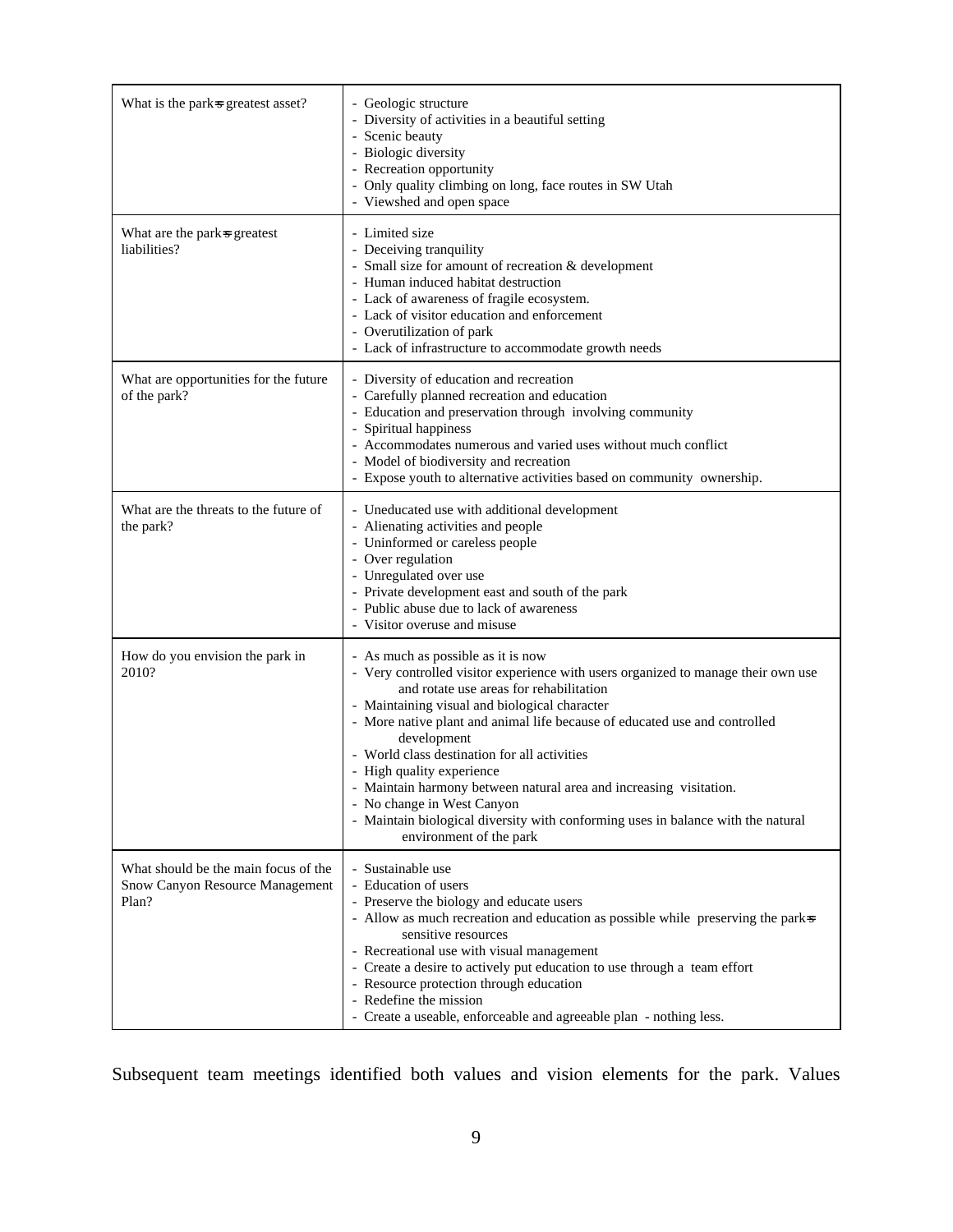representative of the individual members of the local planning team and used in the process are

identified as:

- **S** Protected scenic open spaces
- **S** Healthy ecosystems
- **S** Opportunities for natural quiet and solitude<br> **S** Educational opportunities
- Educational opportunities
- **S** Safe use
- **S** Forthrightness
- **S** Personal responsibility
- **S** Implementation<br>**S** Upholding the p
- Upholding the public trust
- **S** Personal freedom of choice<br> **S** Reasonable public access
- Reasonable public access
- **S** Recreation
- **S** Friendly
- **S** Neat and clean
- **S** Open communication
- **S** Public involvement
- **S** Ability of community to help.
- **S** Getting things done in a timely manner
- S Don<sub>t</sub> accept the *status quo* **A**The thinking that got us here won<sub>t</sub> get us where we need to go.@

Team members were also asked to write a postcard identifying their vision of the future based on

public input from the first meeting and their experiences as park visitors and community members.

These visions were varied but three common themes were identified as key elements:

- **Exercise Sustain ecosystem health and assure the conservation of resources**<br>Provide education and interpretation for visitors
- ! Provide education and interpretation for visitors
- ! Serve the recreational interests of visitors

Over several months, issues were identified, clarified and debated. The majority of recommendations (see Table 2) were discussed with user groups prior to releasing the plan to eliminate the element of surprise and make constituents aware of potential concerns.

| <b>SNOW CANYON R.M.P. IDENTIFIED ISSUES (Table 2)</b> |                                                                                                                  |  |  |
|-------------------------------------------------------|------------------------------------------------------------------------------------------------------------------|--|--|
| <b>Natural Resource Issues</b>                        | $\blacktriangleright$ Identification of management of sensitive park areas<br>(biological, cultural, waterholes) |  |  |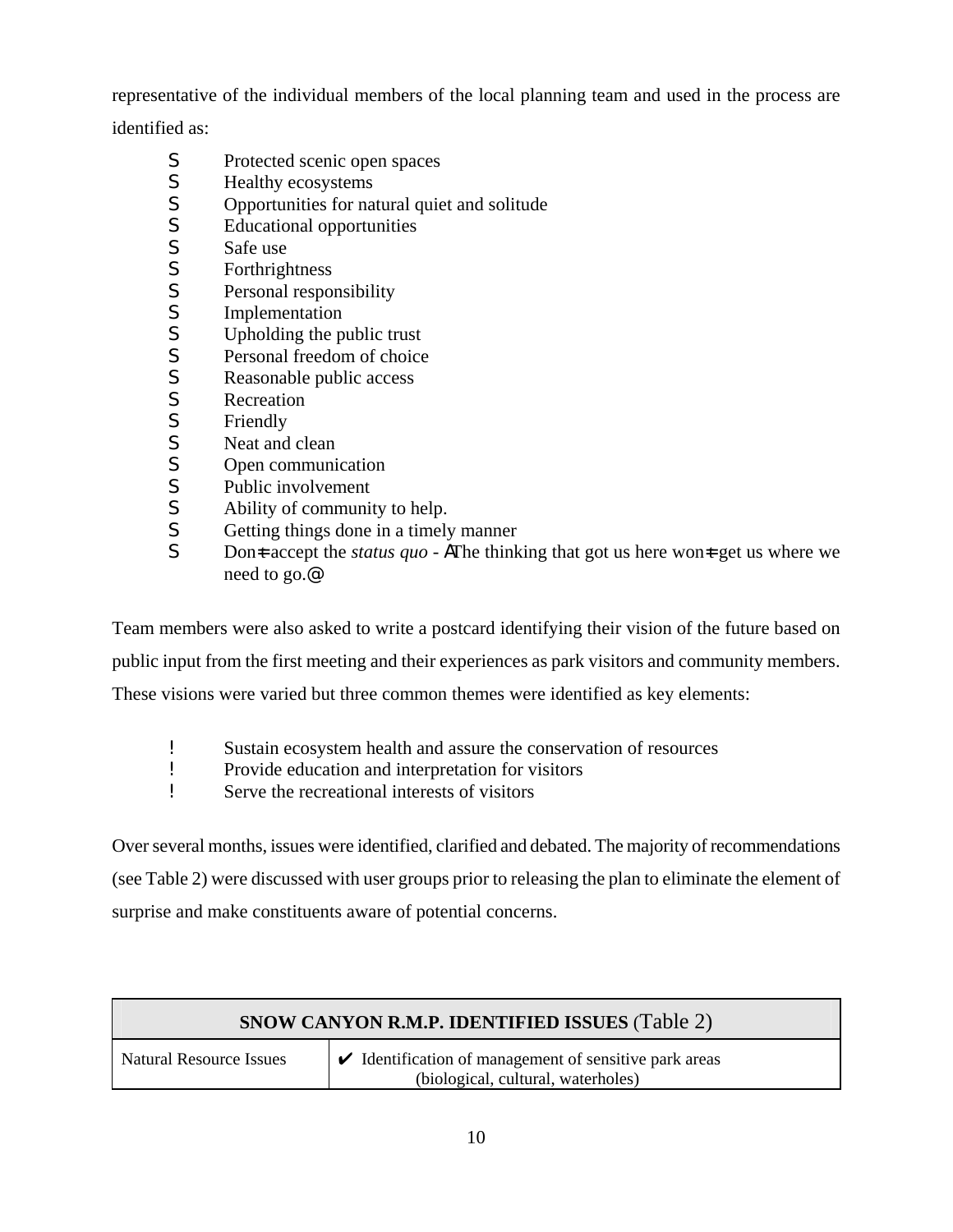|                                     | $\sqrt{HCP}$ constraints<br>$\vee$ Park biotic health - quantified & recreation impact analysis<br>$\blacktriangleright$ Protection of viewsheds<br>$\checkmark$ Water development within park.                                                                                                                                                                                                                                                                                      |
|-------------------------------------|--------------------------------------------------------------------------------------------------------------------------------------------------------------------------------------------------------------------------------------------------------------------------------------------------------------------------------------------------------------------------------------------------------------------------------------------------------------------------------------|
| Property issues                     | $\checkmark$ School section lands<br>$\vee$ Redefine park boundaries<br>$\checkmark$ Identify development and transition zones<br>$\triangleright$ Property issues - trade, protect - expansions to South and<br>disposal in North.<br>✔ Land use recommendations on adjacent properties - covenants,<br>easements.                                                                                                                                                                  |
| Recreation issues                   | $\triangleright$ Recreation in all its forms - hiking, climbing, etc.<br>$\blacktriangleright$ Entrance booths - issues (education, day use, convenience)<br>$\vee$ Day use - number of persons<br>✔ Limiting access - capacities, zoning -- seasonality<br>$\blacktriangleright$ Accommodating unlimited visitation<br>$\mathbf{\check{V}}$ West Canyon uses<br>$\triangleright$ Determine present, future and acceptable uses<br>V Winter Quarters Trail - management? - BLM - WSA |
| <b>Education and Interpretation</b> | $\checkmark$ Enhance relations with school district/college/university<br>✔ Education of users (Interpretive Plan)<br>✔ Education center, HCAC - location ?                                                                                                                                                                                                                                                                                                                          |
| <b>Facilities Issues</b>            | $\blacktriangleright$ HCP mitigation - trail, parking, visitors.<br>$\checkmark$ Transit - bikes, not just cars.<br>$\checkmark$ Utility design - architecture.<br>$\checkmark$ Set development priorities<br>$\blacktriangleright$ Bike/hike trail connection<br>$\checkmark$ Signing<br>$\vee$ Road ownership and traffic                                                                                                                                                          |
| <b>Neighbor Relations</b>           | $\blacktriangleright$ Fit with county wide recreation and education picture<br>Pursue management of Paradise Canyon<br>✔ Local government involvement - plan and post. Partnership.                                                                                                                                                                                                                                                                                                  |
| Funding and Administration          | $\mathcal V$ Management of commercial uses.<br>$\checkmark$ Staffing needs<br>$\checkmark$ Funding issues<br>$\checkmark$ Who should be the management entity?<br>$\blacktriangleright$ Management oversight by community?<br>$\blacktriangleright$ Risk management/liability/emergency services<br>Get Off park responsibilities -- Gunlock State Park                                                                                                                              |

Once all issues were identified and discussed, the team began to recommend ways to resolve the issues. Meetings were long, and at times tedious, as the charter for this process called for team Aconsensus@ on each recommendation. Consensus for the purposes of this process was defined as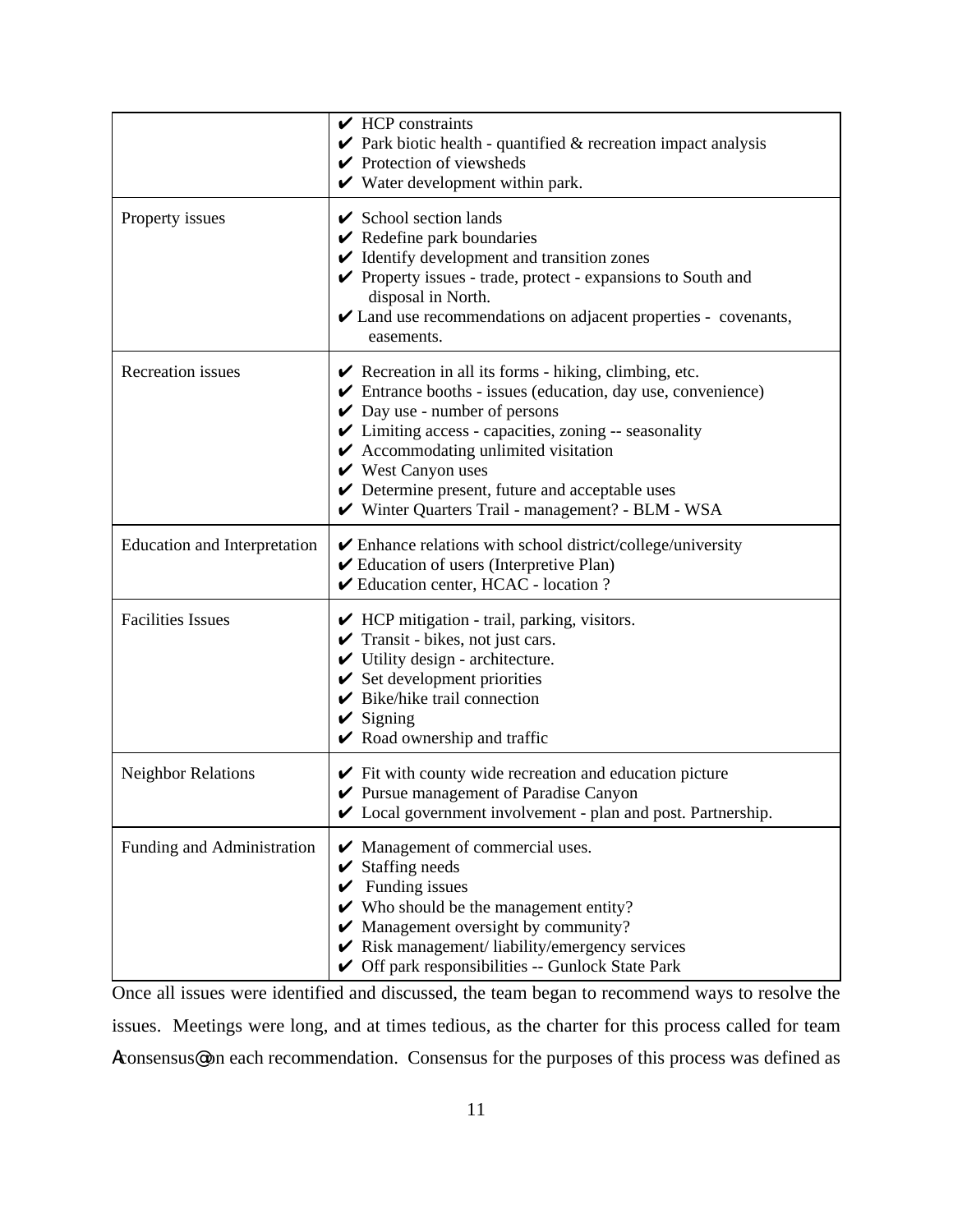Athe ability of each team member to support the recommendation though they might not completely agree with it.@

The concept of consent is an important one. Today in resource management, there is a wide variety of demands and desires for use of a common commo-dity. While each team member had different viewpoints on a subject, they each recognized resource managers struggle with finding balance among a variety of interests and no one perspective will always prevail.

Once recommendations were identified, the team began to have follow-up meetings with focus groups and the general public as part of their commitment to keeping this an open public process. Groups, organizations or individuals with whom team members met during the process or who received a copy of the draft document included:

- St. George Rotary Club
- < Dixie Sunrise Rotary Club
- < Franklin Covey Institute of Fitness
- St. George Noon Exchange Club
- **Access Fund**
- Green Valley Spa
- < Tuacahn Amphitheater and Center for the Arts
- **Snow Canyon Water Compact**
- < HCAC
- < HCP Education Committee
- < Washington County Travel and Convention Bureau
- < Southern Utah Planning Authorities Council (SUPAC)
- < RDCC
- ► Park Board members
- Local politicians and other stakeholders (Lorin Jones, Bill Hickman, Dan McArthur and others present at a luncheon held October 23 at the Holiday Inn)

In addition, *The Spectrum* newspaper printed at least three front page articles about the process and team members took part in talk show programming on local radio stations KONY, KDXU and KSGI. And, at least 20-25 community leaders received personalized letters regarding the plan and the process.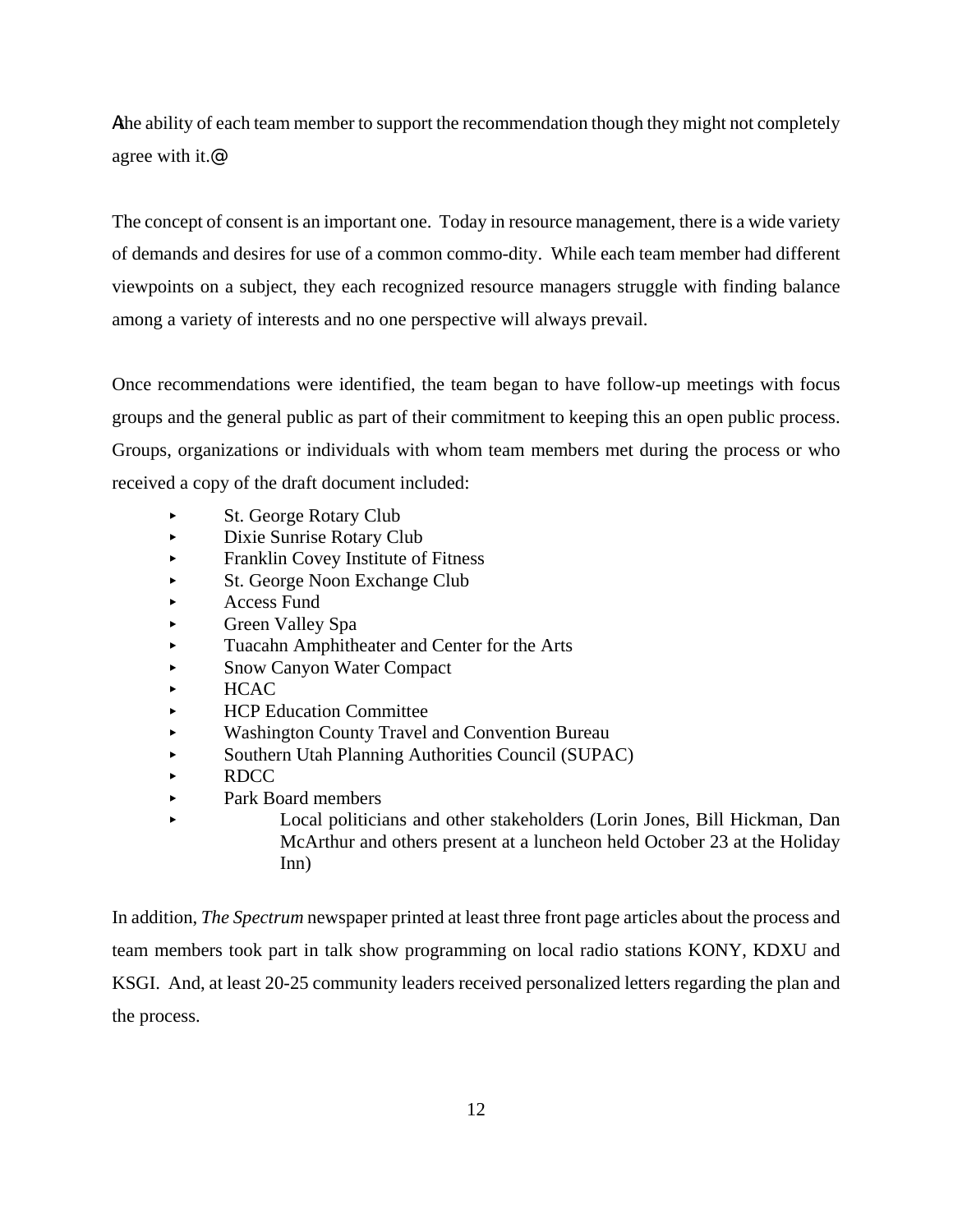These follow-up meetings were supplemented by minutes of each monthly meeting mailed to more than 60 persons on the mailing list. Table 3 represents a brief overview of the public involvement for the Snow Canyon RMP.

| PUBLIC INVOLVEMENT FOR THE SNOW CANYON RMP (Table 3)              |                          |  |  |  |
|-------------------------------------------------------------------|--------------------------|--|--|--|
| <b>Activity</b>                                                   | <b>Date</b>              |  |  |  |
| Meet with community leaders                                       | January                  |  |  |  |
| Team created representing cross section of<br>community/interests | March                    |  |  |  |
| Radio Program & News Releases                                     | April 21 to April 29     |  |  |  |
| Public meeting                                                    | April 29                 |  |  |  |
| Focus group meetings                                              | Varied with availability |  |  |  |
| Radio Program                                                     | July 22                  |  |  |  |
| <b>Public Meeting</b>                                             | July 23                  |  |  |  |
| Focus group follow up                                             | Varied with availability |  |  |  |
| Radio Programs                                                    | October 22-23            |  |  |  |
| Present Draft to community leaders                                | October 23               |  |  |  |
| Public Meeting/Comment Period                                     | October 23 - November 24 |  |  |  |
| Public Meeting/Park Board Adoption                                | January 22-23            |  |  |  |

This document represents the formal plan, finalized at the end of a 30-day public review process wherein individuals, groups and agencies were encouraged to review and submit comments on the plan to the address listed in the conclusion.

#### $\bullet$ *History of Utah State Parks and Recreation*

Utah State Parks and Recreation Commission was created in 1957, making Utah the 48th state to develop a state park system. At this time, a commission was charged with responsibility to make A...an overall careful survey of much of Utah<sub></sub> park and recreation potential, with field investigation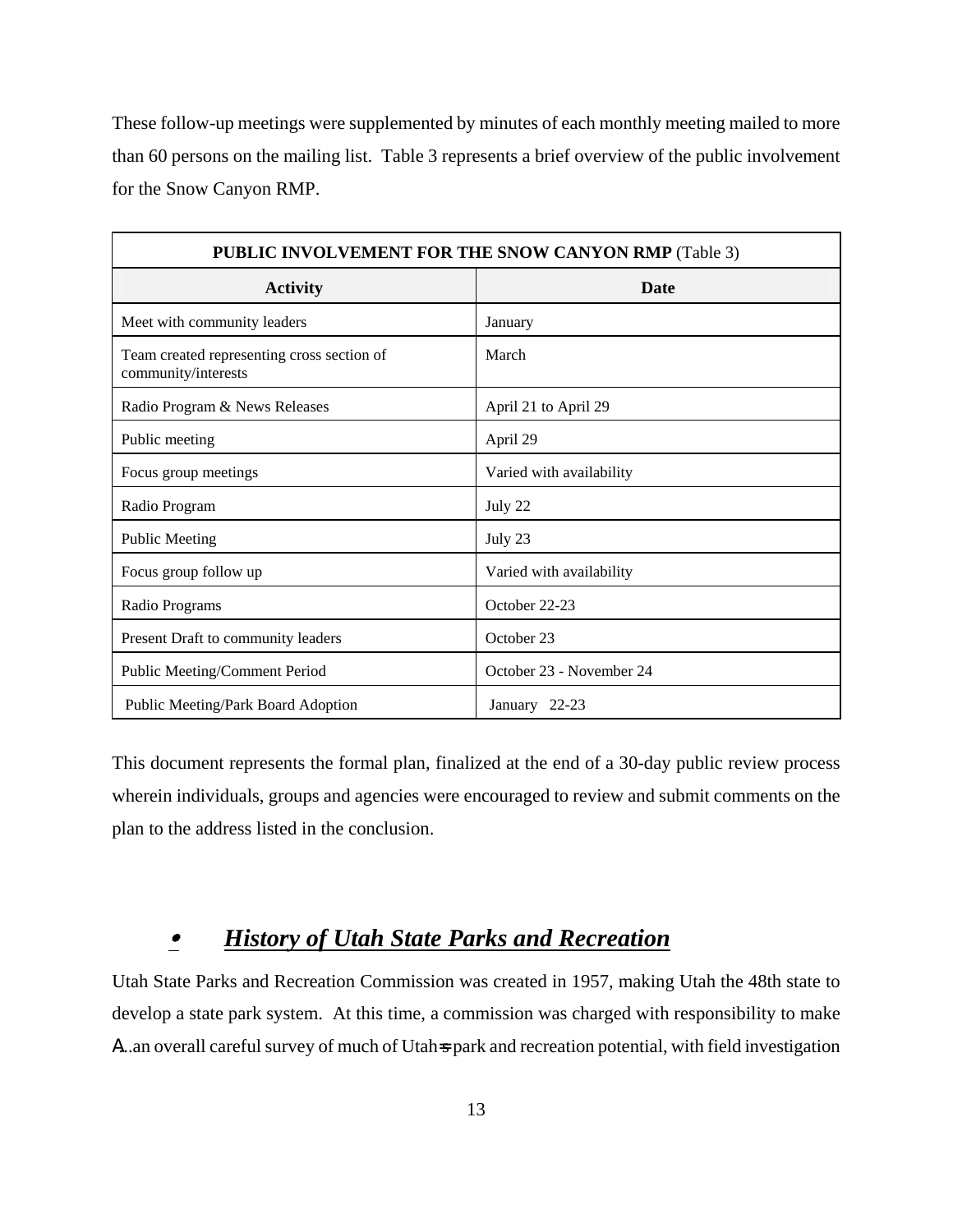of many areas, and sites of scenic, historic, archaeologic and geologic interest.@

By the time the 1959 legislative session ended, the inventory was complete and 118 potential park sites had been identified. The 1959 legislature appropriated an additional \$1 million to launch the state park program.

Currently, Utah has a diverse collection of 45 parks and administers several other statewide recreation programs.

A*The Board of Parks and Recreation shall be the policy-making body of the Division of Parks and Recreation*@ **Utah Code 63-11-12**

Utah State Parks and Recreation is guided by an eight member board. According to Utah Code 63- 11-17*,* A*The board shall have power to (1) establish the policies best designed to accomplish the objectives and purposes set out in this act; (2) make regulations governing the use of the state park system.*@The Utah Division of Parks and Recreation (Utah State Parks) is a Division within the Utah Department of Natural Resources.

In 1996, Utah State Parks completed *Frontiers 2000: A System Plan to Guide Utah State Parks and Recreation into the 21st Century.* This systems plan articulated the agency<sub>s</sub> foundational values, mission and overall direction for the next decade.

From many meetings and public opinion surveys completed, the agency already knows program users favor acquiring new lands for State Parks and Recreation areas. The public and the agency strongly support preserving naturalness and allowing only minimal, necessary development.

### **FOUNDATIONAL VALUES OF UTAH STATE PARKS AND RECREATION**

- ! *Customer service and satisfaction*
- ! *Protect and sustain resources*
- ! *Assure quality of life through quality recreation*
- ! *State and community satisfaction*
- ! *Employee satisfaction*
- ! *Effectiveness and efficiency*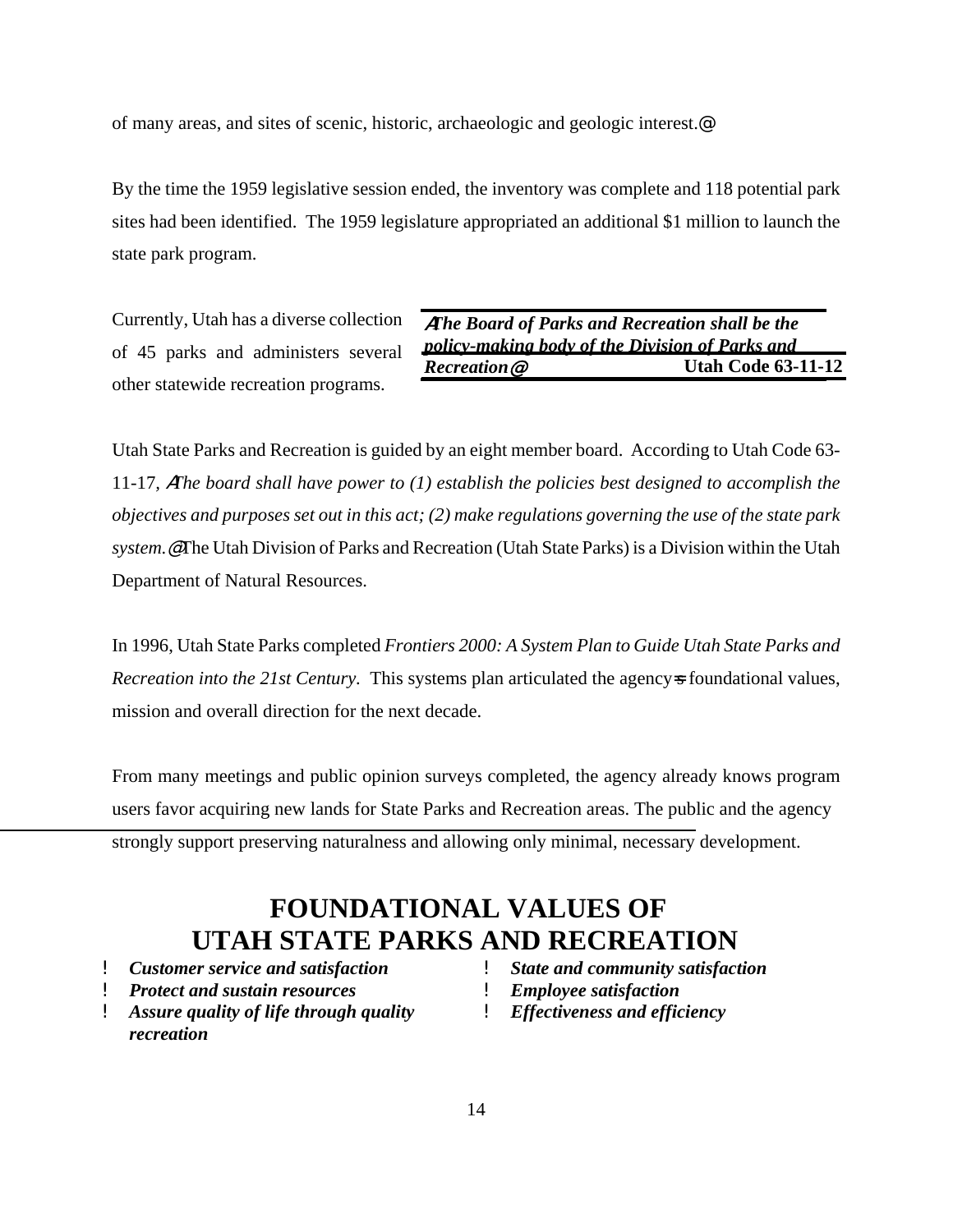Program users strongly support historical or cultural values for state parks and programs, and the interpretation of those values. Program users also want to protect recreation resources for future generations.

Snow Canyon State Park is located in and administered by the Southwest region of Utah Division of Parks and



Recreation. Region headquarters are located in Cedar City. There are a total of 14 parks in the Southwest region which extends from Nephi with Yuba State Park, east to Anasazi and Escalante State Parks and over to Snow Canyon. This region of the Division continues to experience the same pressures as other public lands in Southern Utah related to increased use, natural resource sensitivity and population growth with limited budgets and staff. Snow Canyon State Park is arguably the agency=s best example of these issues within the region.

### *THE PARK*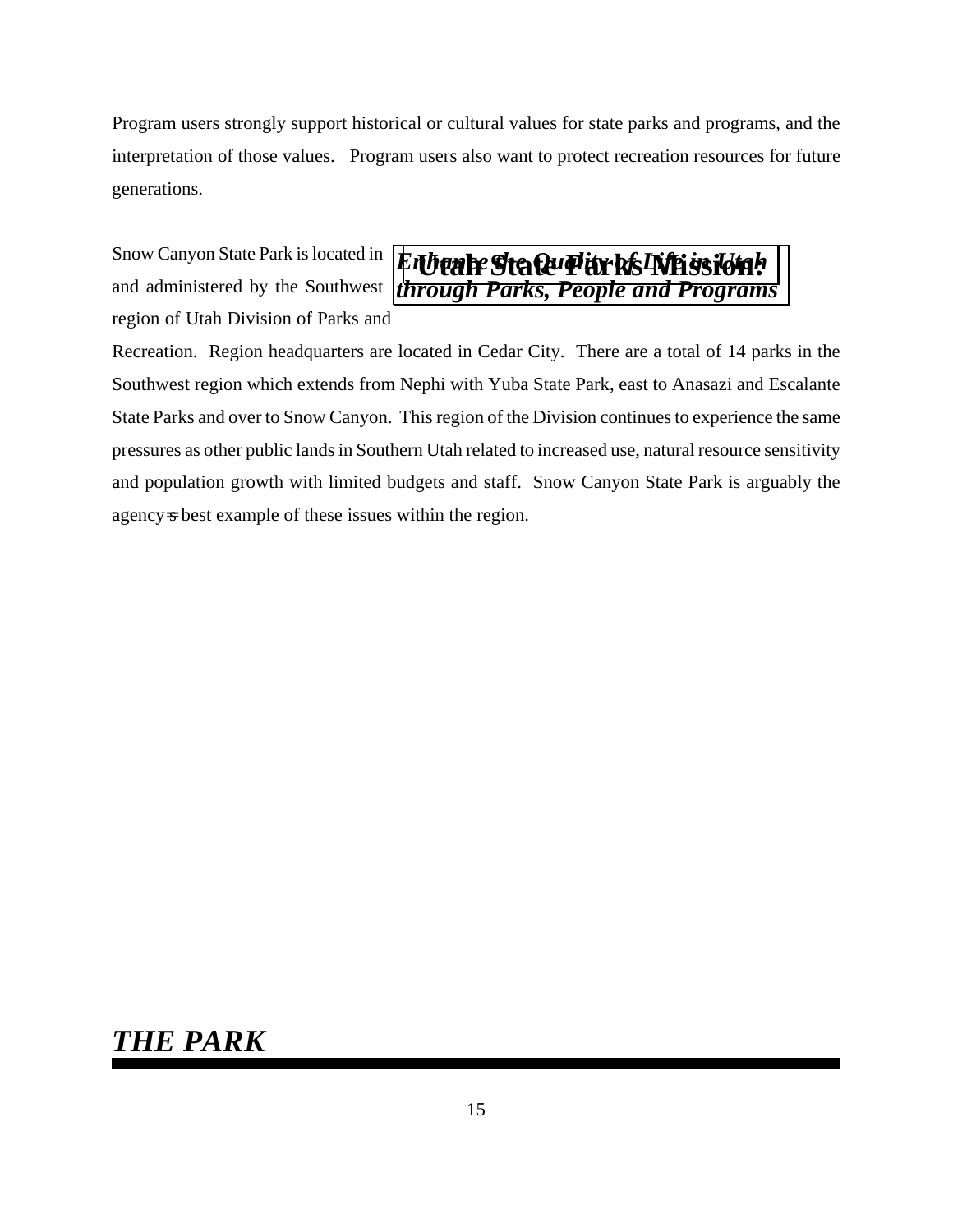### # *Overview*

Noted author and historian Juanita Brooks may have been standing in what is now Snow Canyon State Park when she said of the southwestern corner of Utah, **AI**t looks like the good Lord took everything left over from the creation, dumped it here, then set it on fire.@

This small scenic area, named for early Mormon settlers Lorenzo and Erastus Snow, is a dramatic mix of unique geology including volcanic cones, sand dunes, towering red sandstone cliffs and twisted layers of rocks strewn helter-skelter over 5,688 acres. Within park boundaries, lava flows date back three million years and 200-million-year-old sedimentary Mesozoic sandstone, left over from ancient inland seas, has eroded over time to expose horizontal or tilted and folded strata. Snow Canyon also represents the meeting place of three major geophysical areas - the Mojave Desert, Great Basin Desert and the Colorado Plateau. A kaleidoscope of color ranges from pure white, brilliant red and varying shades of pink sprinkled with sparse green foliage against an accent of black lava rock.

The canyon is also a biological treasure. Many unique species of animals including Gila monsters, desert tortoise, peregrine falcons and golden eagles are found in the park.

Snow Canyon State Park is located on Utah Highway 18, between the Town of Ivins and southwestern Utah<sub>s</sub> largest community, St. George, nine miles to the south. Five miles long from beginning to end, Snow Canyon State Park is the third largest land area in the state park system. This popular tourist attraction is widely recognized as one of the most beautiful natural sites in the state. Second only to Zion National Park as a Washington County scenic highlight, Snow Canyon State Park attracted 649,571 visitors in 1996, slightly down from a record 686,000 in 1995 (see Site Map).

### ! *History*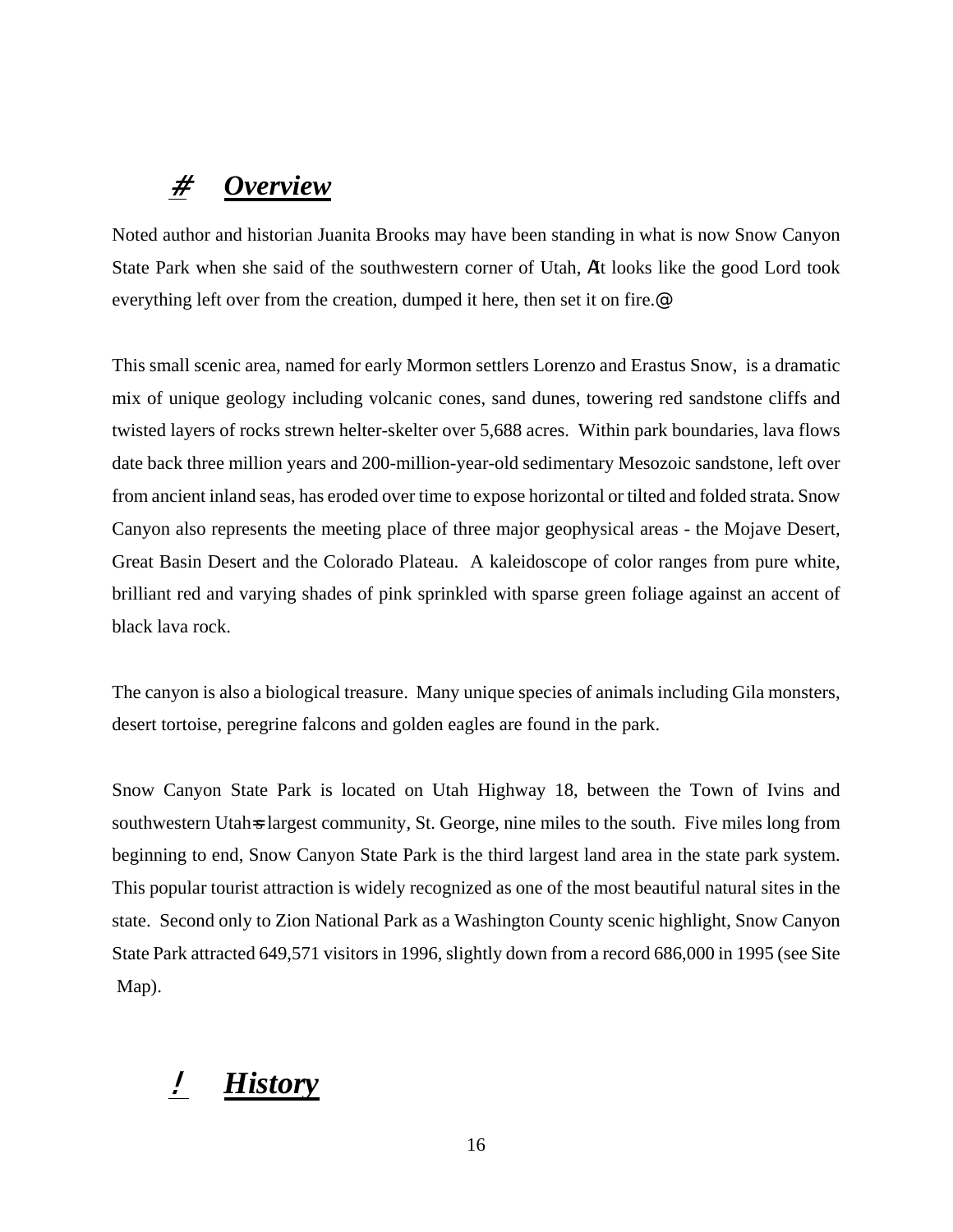Discovered in the early 1850's by cowboys searching for lost cattle and grazed by herds since the first Mormon settlers arrived, there is a great deal of archeological evidence to support the presence of ancient civilizations within the boundaries of Snow Canyon State Park.

Orval Hafen may well be the most significant name in Snow Canyon<sub>s</sub> modern history. The St. George native was ahead of his time when, in the mid-1950's, he envisioned his home town as a tourist mecca. His ideas for a tourist theme park and numerous golf courses were bold long before others saw the potential for this area=s now-thriving tourist industry. Considered quixotic by some, Orval Hafen imagined a winter resort community nestled in the red rocks he loved. His dream has long since been realized. The St. George area today - as he imagined it - attracts thousands of new residents in search of the ultimate retirement lifestyle including more than a dozen world class golf courses in a radius of 50 miles.  $\blacksquare$  can  $\uparrow$  get away from the feeling that the destiny of Dixie lies in her climate and her scenery and that perhaps my mission is to help bring this about.<sup>@</sup> As a Utah State Senator, Orval Hafen was an effective advocate for Utah<sub></sub> Dixie and was chief author of a bill creating a state parks system with Snow Canyon as one of the earliest inclusions.

With Hafen in the legislature and the state actively pursuing an effective park management system, Washington County Commissioners Rudger Atkin and Jim Lundberg encouraged Harold Fabian of the state parks commission to visit an amazing concentration of sandstone cliffs and lava flows located only a short distance from downtown St. George. During Fabian<sup>s</sup> visit, the team negotiated the first purchase toward the creation of Snow Canyon State Park. Joseph Blake was paid \$20,000 approximately \$22 per acre - for his 898-acre ranch in Diamond Valley including the ranch house, farm building and water from two springs. Blakes property would be added to the 296 acres already donated by Washington County, then transferred to the state parks commission in 1959.

Additional private tracts totaling 640 acres were purchased by the state in 1960. On January 9, 1964 the Bureau of Land Management, an agency of the U. S. Department of the Interior, transferred title to 3,854 acres of federal land to the state of Utah through a transfer under the Recreation and Public Purpose Act bringing the park<sup>st</sup> total acreage to 5,688.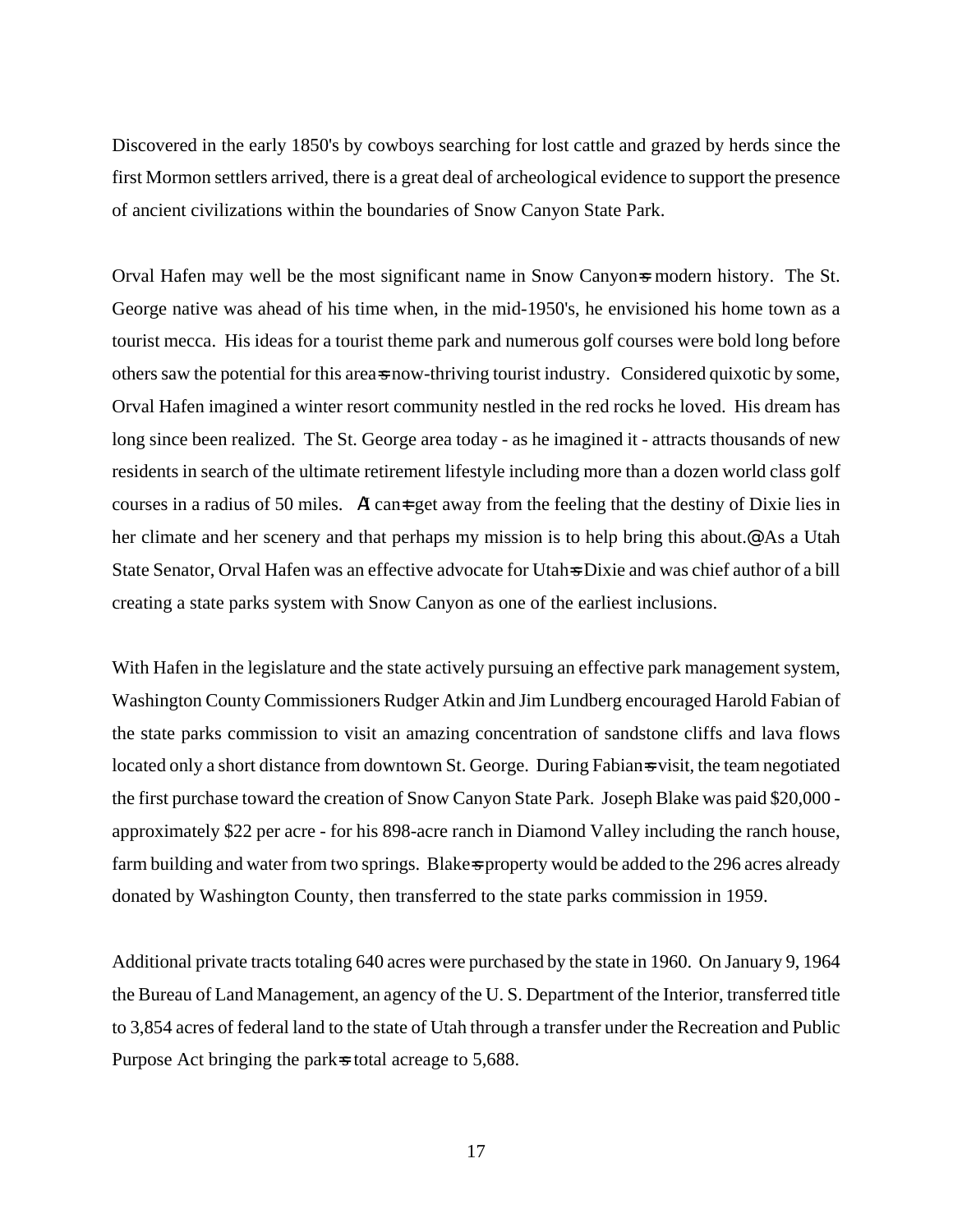The county and the state began improvements immediately, constructing a 7-mile water line from Blake Spring in Diamond Valley to the area now known as the Snow Canyon Campground. Water lines to serve the campgrounds were put in place and at the same time, plans for a four-unit restroom became reality. In 1958, Highway 8 through the park to Ivins was graded and graveled. Ten years later, Washington County and the state highway department improved access roads to the campground, but it was 1970 before Utah Highway 8 was paved. Also in 1970, construction of a water treatment plant near the old Blake ranch house in Diamond Valley was approved. In 1974, the initial phase of development began on the campground. Paving the road through the canyon from Ivins to Highway 18 was completed in 1977. In 1984 modern restrooms with hot showers were added to the campground.

Today the magnificent scenic beauty of Snow Canyon attracts thousands of nature lovers, photographers, scientists, picnickers, hikers, bikers, climbers and equestrian enthusiasts. They come for a variety of reasons ranging from serenity and Sunday drives, to exploring caves, studying Indian lore or playing in the sand. TV production companies too, have found the natural setting perfect for commercials.

Over several decades, Snow Canyon has also been featured as the backdrop in such notable feature motion pictures as **A**A King and Four Queens@ starring Clark Gable, **A**The Conqueror@ with John Wayne and Susan Hayward, **ARun of the Arrow@** with Rod Steiger in the leading role, **AThey Came** from Cordura@ featuring Gary Cooper and Rita Hayworth, **AButch Cassidy and the Sundance Kid@** with Paul Newman and Robert Redford in the title roles, Redford=**s A**Jeremiah Johnson@ and **A**The Electric Horseman,@ another Redford film with Jane Fonda.

### # *Tourism and Visitor Profile*

Tourism is big business in the St. George area. The 1996 *Economic and Travel Industry Profiles for Utah Counties*, prepared by the Division of Travel Development, Utah Department of Community and Economic Development, preliminarily estimated travel spending in Washington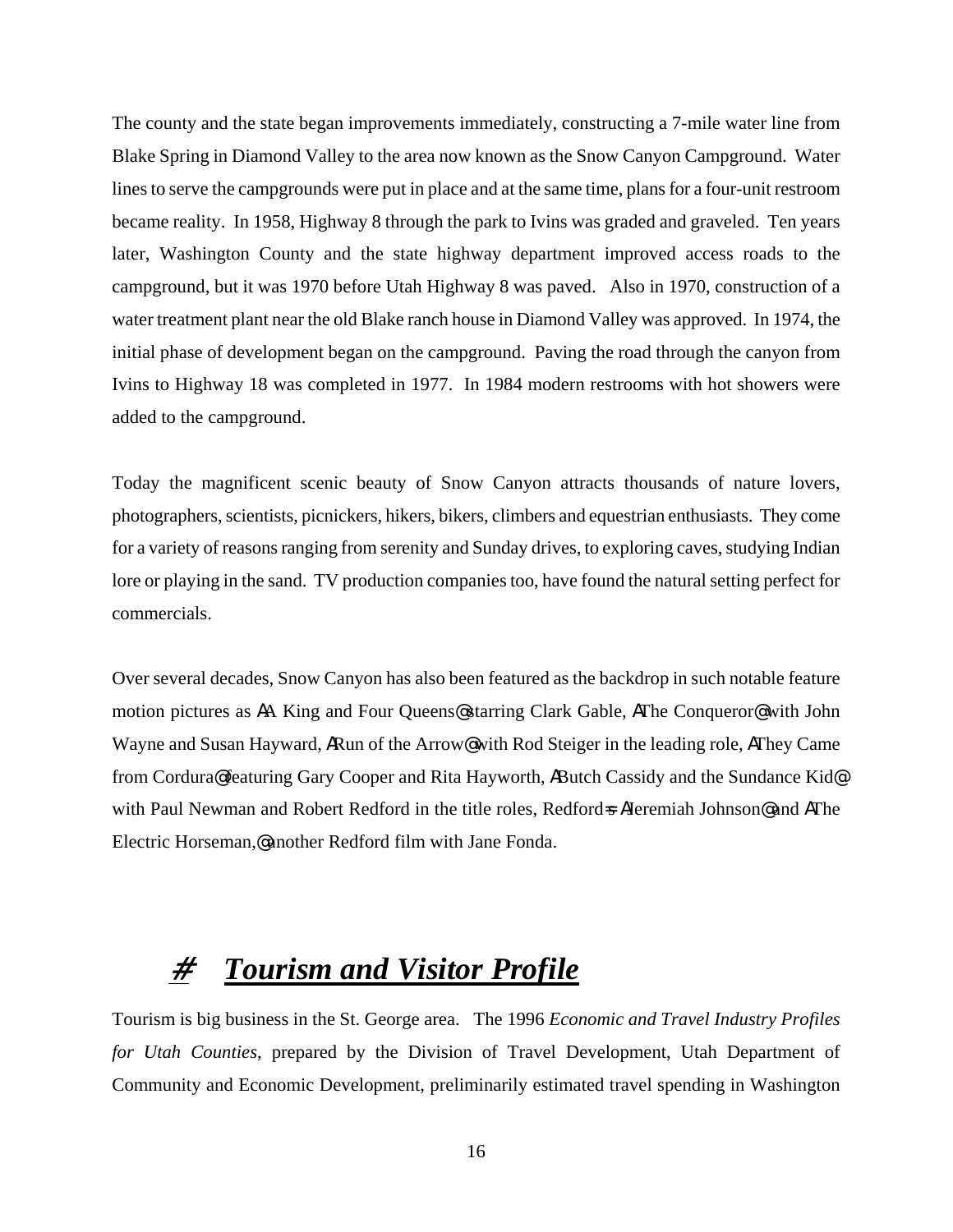County at approximately \$180 million with travel and recreation employing 3,677. Gross taxable sales for tourist related services nearly doubled between 1990 and 1995. According to the Utah State Tax Commission, sales in Washington County jumped from \$50 million in 1990 to \$93 million in 1995. The Washington County Travel and Convention Bureau reports the local 3 percent transient room tax generated \$744,496 in 1993, increased another \$100,000 by 1995 and produced more than \$900,000 in 1996. Snow Canyon State Park contributed to this important economic funding source.

Snow Canyon currently hosts over 600,000 visitors annually. The 1996 *Economic and Travel Industry Profiles for Utah Counties*, lists Snow Canyon as the fourth most visited regional recreation location in Southwestern Utah behind Zion National Park, Bryce National Park and Glen Canyon National Recreation Area.



The popularity of this site is further supported by the 1997 Snow Canyon State Park Visitor Survey completed by the Dixie Business Alliance at Dixie College in partnership with the Utah Division of Parks, which asked: **AI**f Snow Canyon were closed for use what other attraction would be the substitute choice for a recreation area?@ The overwhelming response was Zion National Park.

The visitor survey was conducted during the period of April 5-27, 1997. Survey results may not be

representative of the visitor profile on a year-round basis but do represent visitor attitudes, needs and expectations for this time period. Further surveys should be conducted to enhance reliability of data collected. The intent of the survey was to better understand the customer of the park as well as broadening the public involvement component of the plan. The survey is not representative of the general populace of the state.

The park is not just a popular site for out-of-area tourists. Snow Canyon is also an important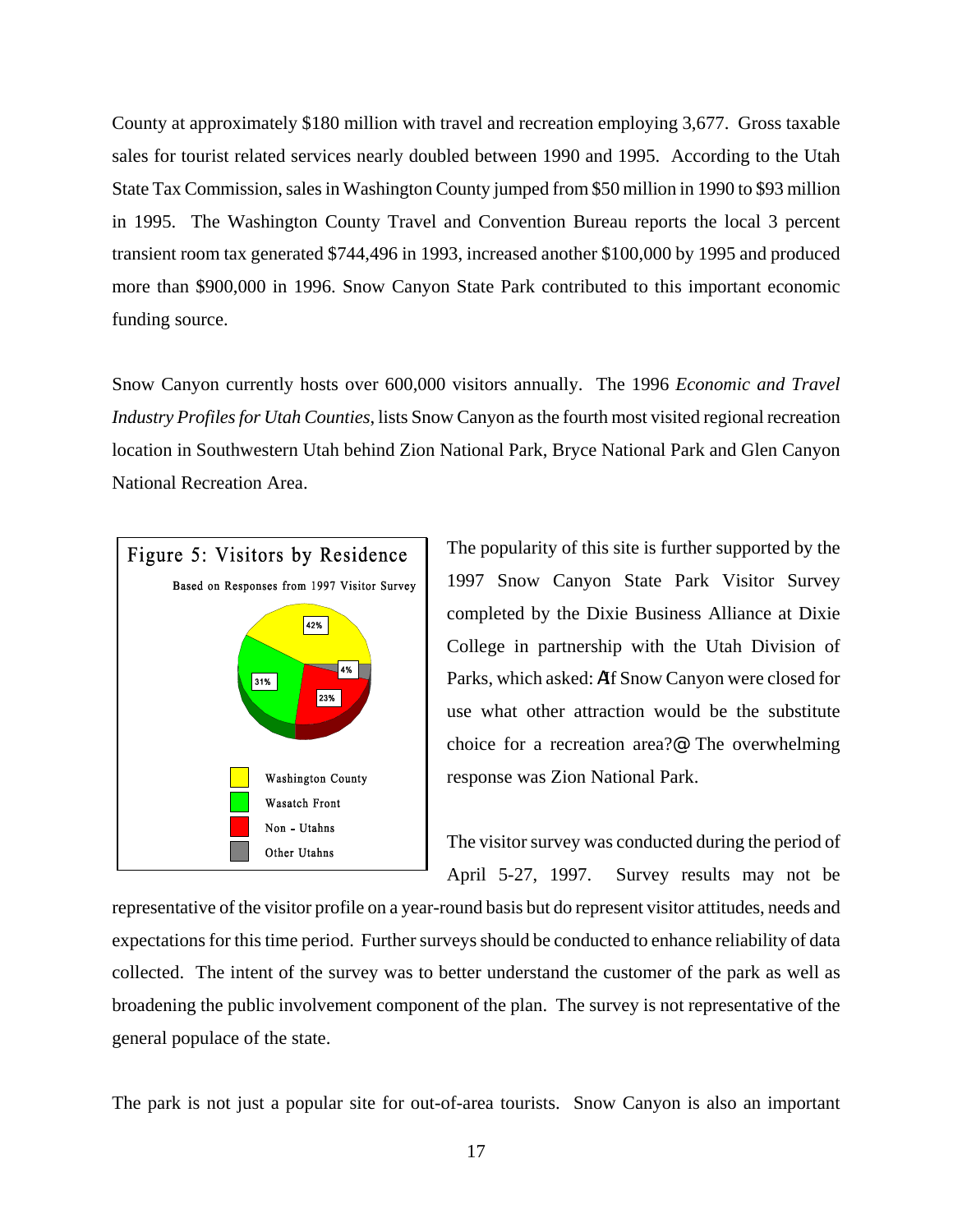recreation area for local residents. This observation is supported by the visitor survey illustrating 42% of survey respondents were from Washington County while 58% of survey respondents were from out of the area or state (see Figure 5 above).

Survey respondent satisfaction at the park is very high with exactly half of respondents reporting they were very satisfied and a total of 80.7 % rating their experience as satisfying or very satisfying. Visitors to the park are generally characterized into two categories: local and out-of-area. Local visitors utilize Snow Canyon differently than out-of-area tourists. Local residents are more likely to visit the sand dunes, picnic, or drive through the park while out-of-area visitors are more interested in camping, hiking, sightseeing, or photography in the canyon.

The primary visitor activity is sightseeing followed by hiking and walking/exercising. The following table illustrates a profile of visitors.

| VISITOR DIFFERENCES - LOCAL vs. OUT OF AREA (Table 4) |               |                                |                                  |  |  |
|-------------------------------------------------------|---------------|--------------------------------|----------------------------------|--|--|
| <b>Attribute</b>                                      | <b>Median</b> | Local                          | Out of Area                      |  |  |
| Income                                                | \$42,307.00   | Lower than average respondent. |                                  |  |  |
| Visit Frequency                                       | 2 per year    | Much higher than median        |                                  |  |  |
| Visit length -<br>Less than a day                     | 2 hours       |                                | Longer than local user           |  |  |
| Visit length - more than a<br>day                     | $4.5$ days*   | Rarely camped                  |                                  |  |  |
| Primary activities                                    | Varied        | Picnicking, passing through    | Camping, hiking,<br>sightseeing. |  |  |
| Treat the park as:                                    |               | Local resource                 | State or national resource.      |  |  |

\*= *This information conflicts with state park reservation database information which shows the average length of stay during this period as 2.8 days.*

One aspect of the survey discussed issues and improvements. Even mindful of the limits of the Snow Canyon Visitor Survey, there were some statistically significant recommendations which came from respondents including:

- Focus most of the park<sub>s</sub> attention on natural resource management and controlling visitor impacts.
- Dont tighten restrictions on walking or hiking.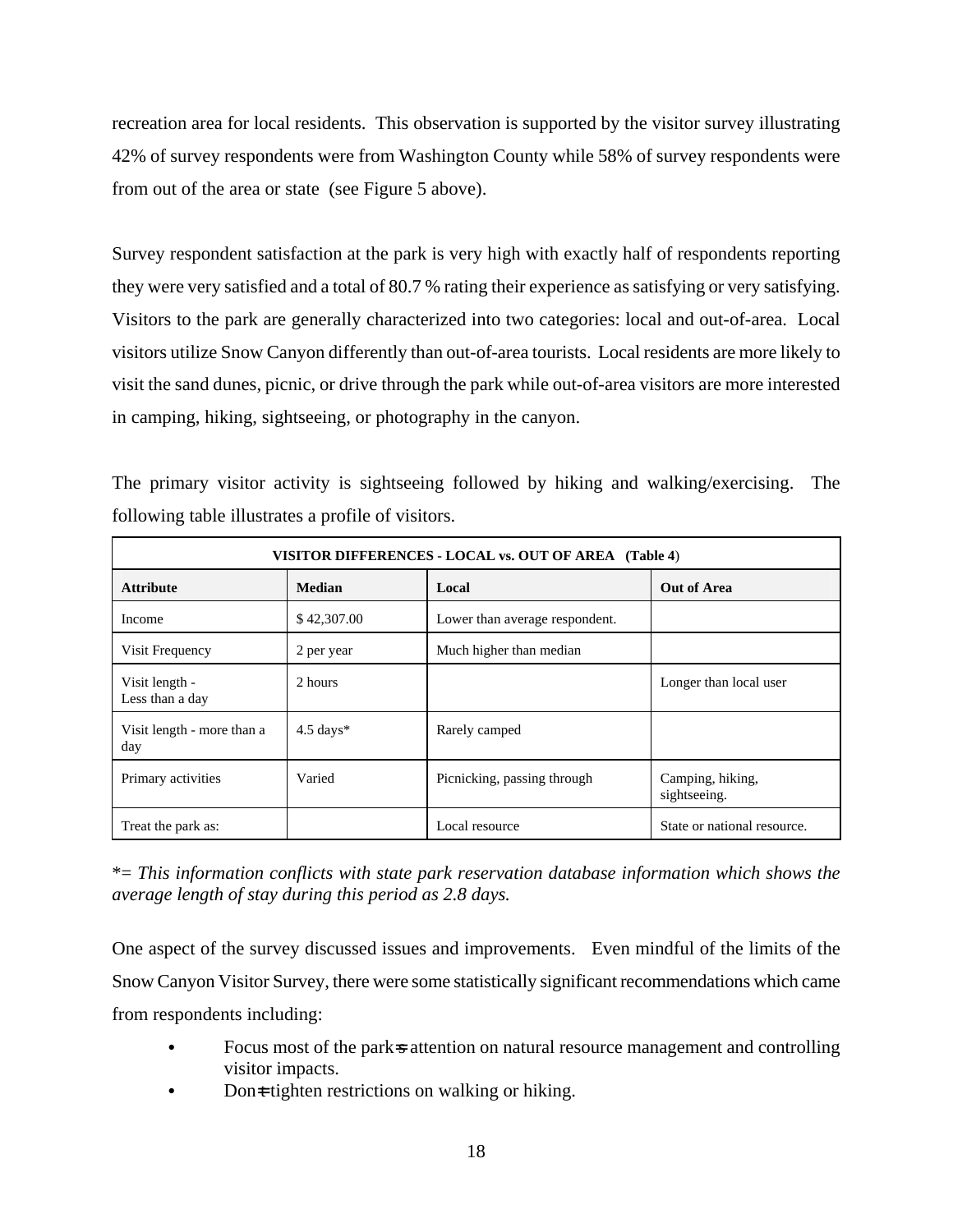- Increase the number of restrooms.
- Don $\pm$  tighten climbing restrictions.
- Acquire property for additional recreation opportunity and resource protection.
- Don $\equiv$  tighten restrictions on horse use.
- Minimize overcrowding.
- Develop more picnic areas.
- Road congestion should not be regulated.
- Number of trails should be increased.

In 1995 the Utah Division of Parks and Recreation completed a statewide survey as contracted through the Institute of Outdoor Recreation and Tourism at Utah State University. This survey was not as issue specific as the Snow Canyon survey but did represent a statistically significant (95% confidence interval) sample statewide. The respondents of this survey also identified some important issues/observations related to the entire park system. They include:

- Over 94% are either satisfied or very satisfied with the park system.
- Seventy percent feel state parks should work to acquire easements or rights of way on private lands surrounding the parks.
- The idea of closing a park occasionally to allow vegetation to rest and restore itself is agreed with by 88% of respondents.
- Two-thirds of respondents support the idea of limiting the number of people in a park and closing the gates when the park is full.
- Eighty-four percent supported prohibiting the removal of rocks and vegetation from the parks.

These two surveys indicate the general public supports the conservation of resources and recognizes the importance of land base for recreational and resource integrity consistent with vision elements of the team and the issues identified during public scoping.

### ! *Demographics*

This popular park is located in one of the fastest growing counties in Utah, itself one of the fastest growing states in the nation. Statewide population surpassed two million during 1996 - a milestone in Utah<sub>s</sub> history. Almost every county in Utah experienced a population increase between 1995 and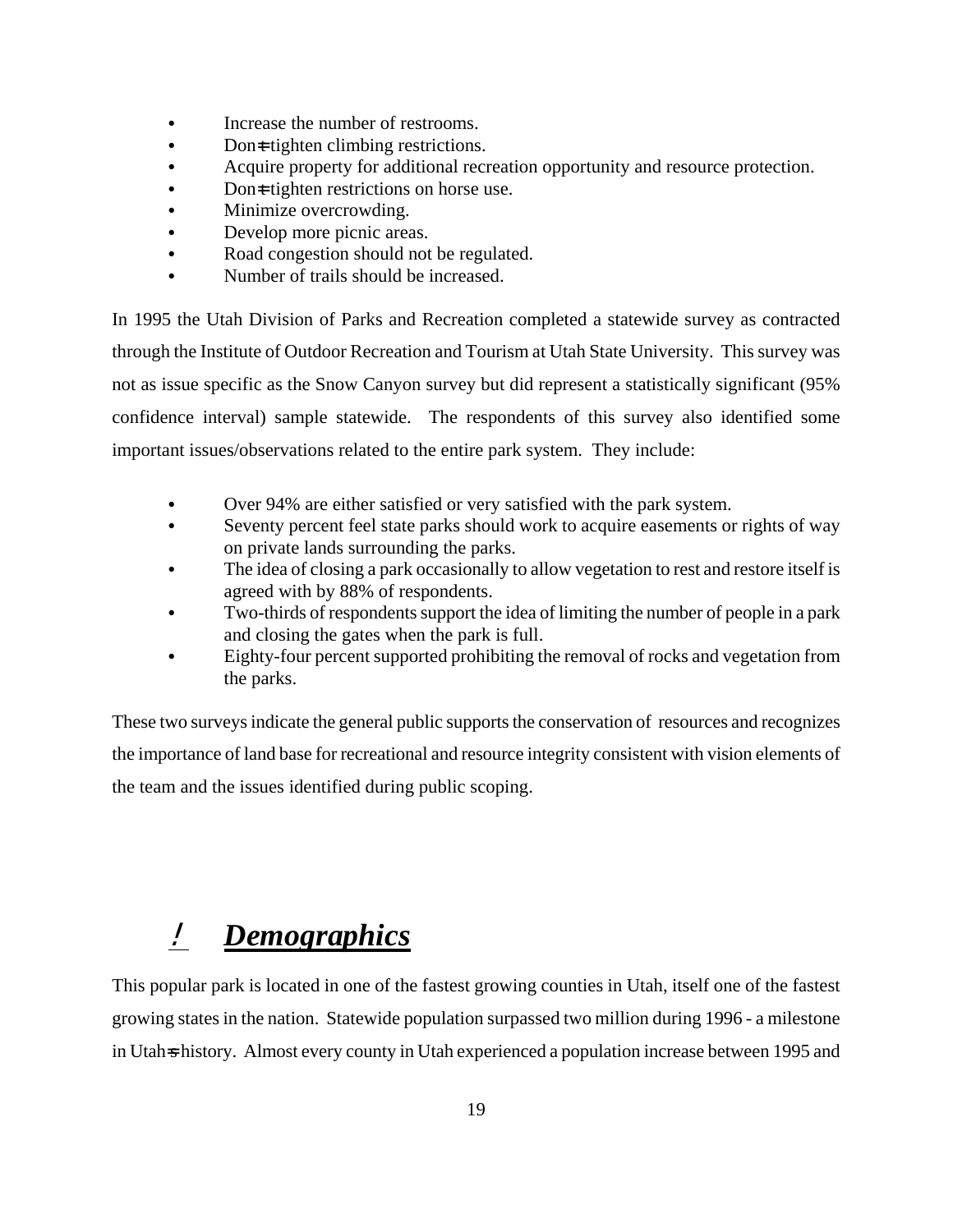1996. Washington County experienced the largest net in-migration with approximately 3,456 persons. Three other counties--Davis, Salt Lake and Utah--also experienced net in-migration of at least 1,000 persons. Twenty-six of Utah's 29 counties experienced net in-migration in 1996, compared to 19 in 1995. Unprecedented growth is the result of healthy lifestyles and economy, exceptionally beautiful environment, clean air and water and a low crime rate. Also impacting the numbers is a great deal of limelight in highly visible surveys calling the Beehive State Amost liveable in the U. S.@ (1995 annual survey of state comparisons by Morris Quinto Company of Lawrence, Kansas); **A**top entrepreneurial hot spot $\mathcal{R}(Kiplinger\,Newsletter, January, 1996)$ ; Athealthiest economy and **A**best place to locate a business **@** based on property growth, disposable income, low energy costs and high graduation rates (*Financial World Magazine*, September, 1995).

Utah is demographically unique among states for a variety of reasons. The state's population is younger, lives longer, has a higher fertility rate and more persons per household than the nation as a whole. These characteristics reinforce what is the hallmark of Utah's demographic profile--its rapid rate of population increase. In keeping with statistical growth projections illustrated in Table 5 (below) between July 1, 1995 and July 1, 1996, Utah's population grew by approximately 43,334 people--from 1,959,025 to 2,002,359.

| <b>UTAH GROWTH PROJECTIONS - Table 5</b> |             |                |                      |                    |                    |                              |                                               |
|------------------------------------------|-------------|----------------|----------------------|--------------------|--------------------|------------------------------|-----------------------------------------------|
| Planning<br>District/<br>County          | 1980 Census | 1990<br>Census | July<br>1996<br>Pop. | Projection<br>2000 | Projection<br>2010 | Percent<br>Change<br>1980-90 | Avg. Annual<br>Percent<br>Change<br>1980-1996 |
| Southwest                                | 55,489      | 83,263         | 116.900              | 139.755            | 199.415            | 50.1                         | 4.7                                           |
| Iron                                     | 17.349      | 20,789         | 28,000               | 34,371             | 44,457             | 19.8                         | 3.0                                           |
| Washington                               | 26,065      | 48.560         | 72,900               | 86.218             | 130.521            | 86.3                         | 6.6                                           |
| <b>State Total</b>                       | 1,461,027   | 1,722,850      | 2,002,450            | 2,174,498          | 2,737,166          | 17.9                         | 1.9                                           |

Utah Population Highlights

- Median age 27.1 years (1995)
- Birth rate 20.3 births/1,000 population ranked highest in the U.S. (1995)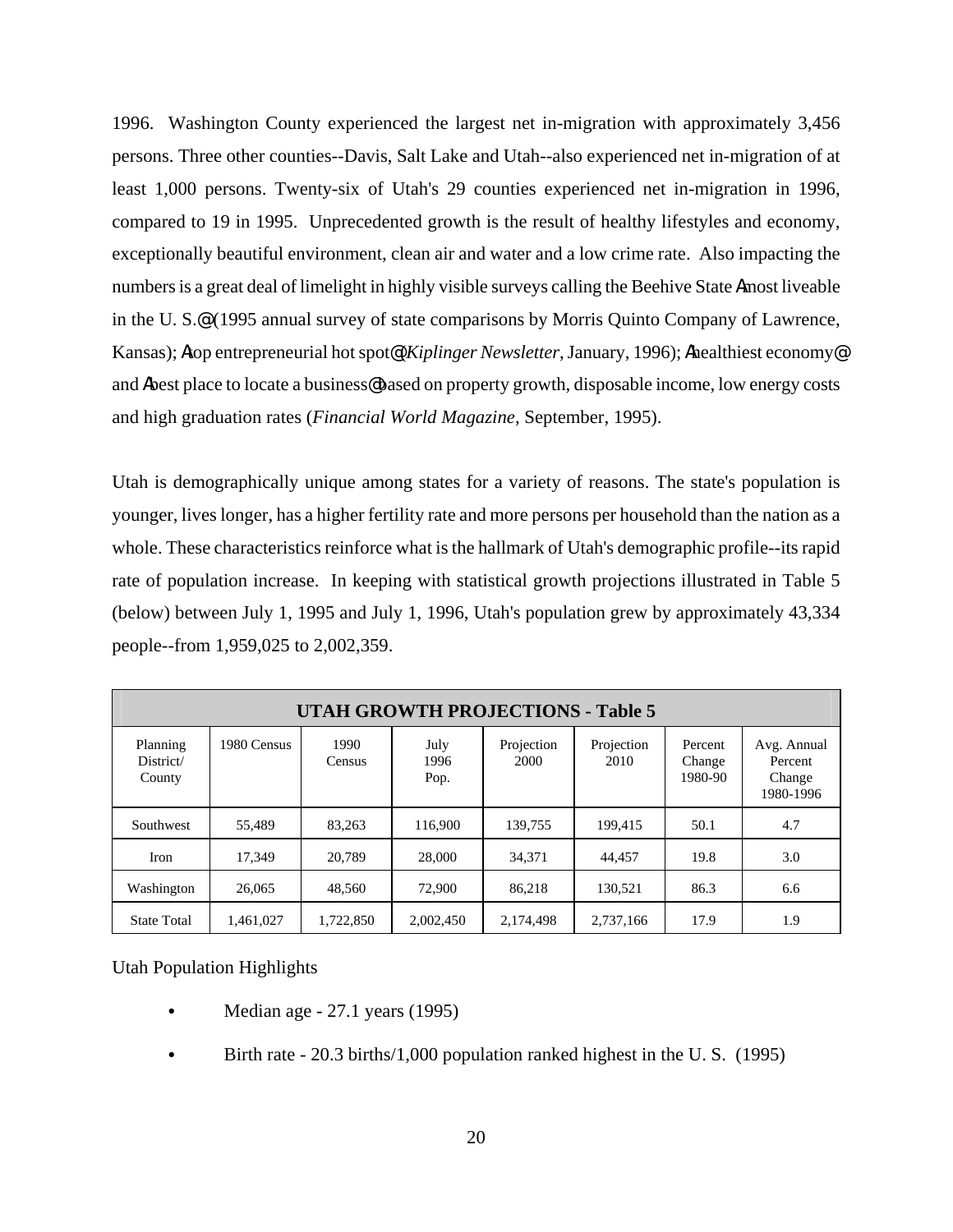- Death rate 5.4 deaths/1,000 population ranked  $2<sup>nd</sup>$  lowest in the U.S. (1996)
- Household size 3.12 persons/household ranked largest in U.S. (1995)
- Percent of population living in Salt Lake, Davis, Utah and Weber Counties 77%

Washington County, with St. George City as its largest population, has nearly 70,000 residents, and an annual population increase of about 8 percent with a 36.6% change from 1990 to 1994. *Sources: Bureau of the Census, 1980 & 1990 Census, and Governor*=*s Office of Planning and Budget, Economic Report to the Governor, January, 1997 as taken from the DCED online factbook.* The population has doubled approximately every decade since 1950 when census figures reported 4,562 residents in the county.

The St. George area is unique in the state in terms of climate, vegetation, animal life and geologic features. It has the lowest elevation and generally the warmest daily temperatures in Utah.

Since 1992, when many state and national corporations began opening branch offices to accommodate the growing population in the St. George area, Washington County is longstanding reputation as a retirement community has given way to a more balanced influx including families with parents working in jobs relating to construction and the service industries. Reflecting that change, the Washington County School District is one of the fastest growing districts in Utah with more than 17,500 students.

### *RESOURCES*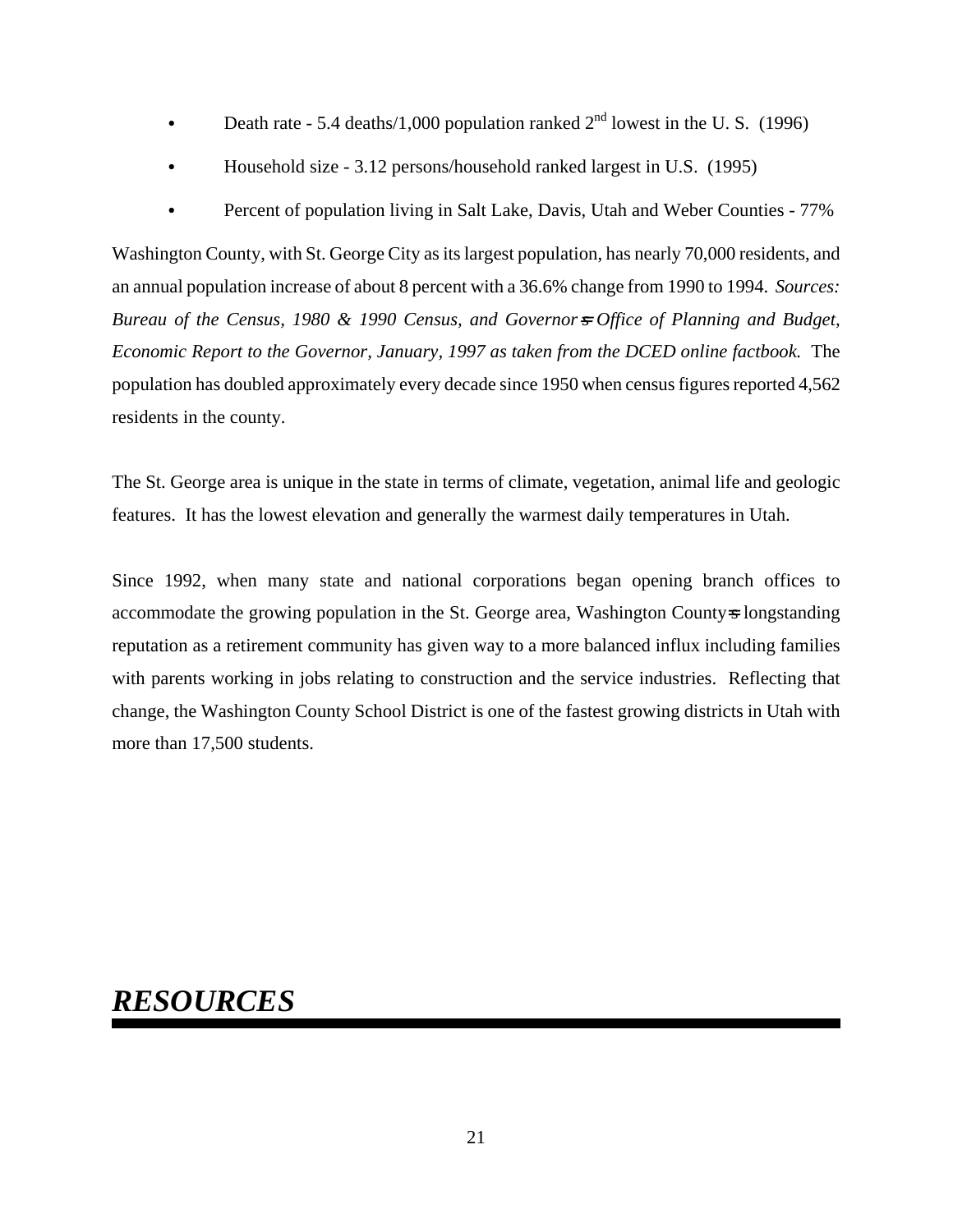#### # *Scenic*

Snow Canyon State Park is a strikingly beautiful and colorful canyon attractive to visitors for a variety of reasons. Climbers find Snow Canyon unique in all of southwestern Utah as a climbing venue due to majestic sandstone cliffs, desert varnish, face holds and other natural features necessary for protection. Equestrians have found peace and tranquility in the beauty of Snow Canyon with a documented user history spanning two centuries. Professional photographers find Snow Canyon State Park is the perfect setting for wedding photography, family portraits and commercial backdrops. Amateur shutterbugs enjoy the challenge of capturing all the colors of natures rainbow from the intense blue of southwestern skies to the pure white, intermediate pink and brilliant red of the surrounding sandstone. The beauty and contrast of red sandstone, green foliage and unique geologic formations has also attracted movie and television cameras as the backdrop for numerous major motion pictures during the 50's, 60's and 70's.

Molten lava, from several volcanic cones near the head of the canyon, has imprinted the landscape throughout the area<sup>s geologic past, covering portions of red sandstone with a black mantle.</sup>

There is evidence of archeological remains, pioneer culture and architecture which indicates this beautiful canyon has attracted the interest of human visitors for thousands of years.

#### # *Biology - Flora*

The Snow Canyon area represents a convergence of three different biological communities. These include the Mojave Desert, Great Basin Desert and Colorado Plateau. This fact creates an amazing diversity of life within Snow Canyon State Park. During 1996, baseline biological inventories were conducted in Snow Canyon to determine what species are found in the park and what implications this might have for managing the park. The inventory was limited, however, to late season and drought conditions in a single year. Recognizing the limits of the surveys does not invalidate their value but underscores the need for additional biological data upon which to base future decision making.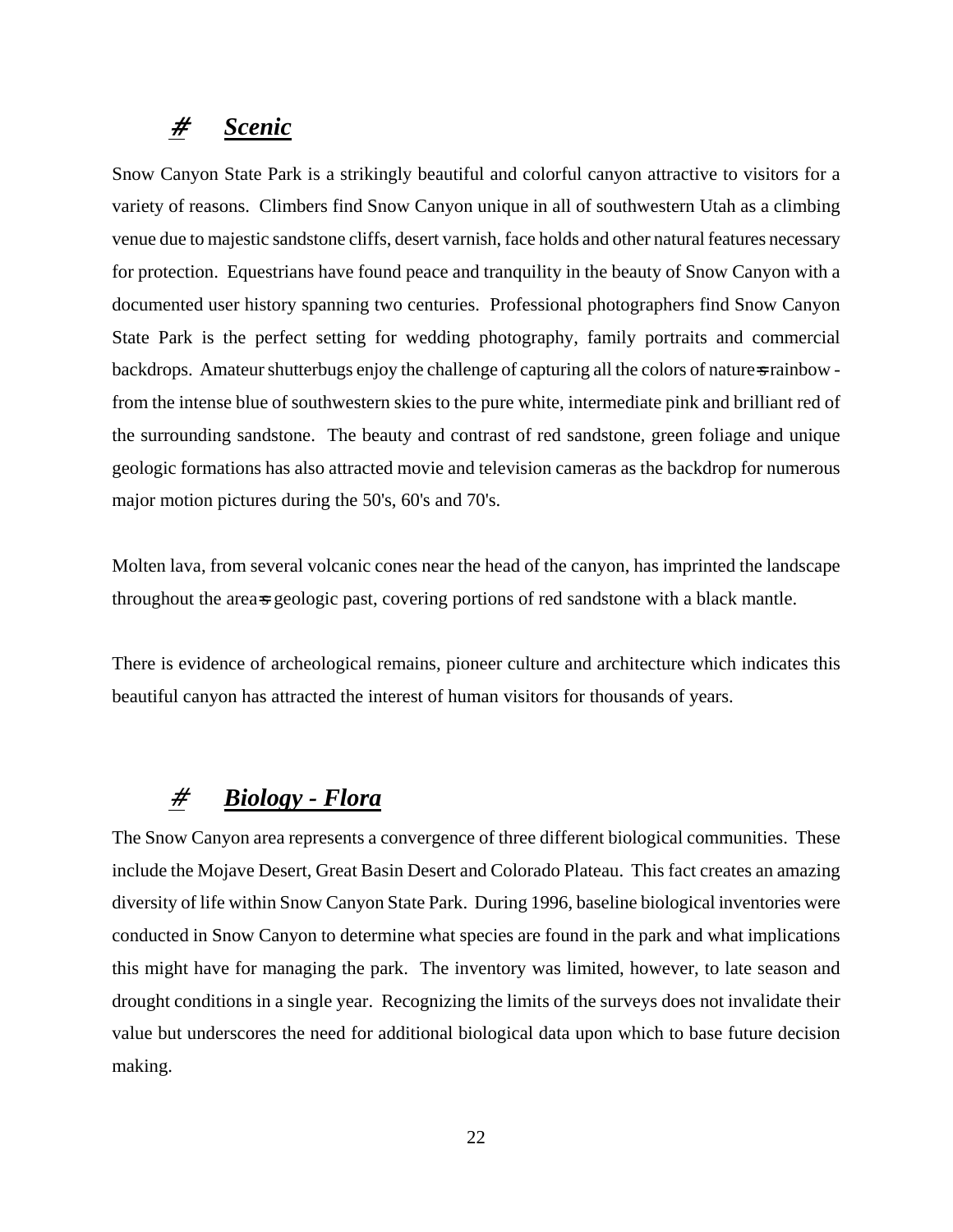Due to the ecotonal nature of Snow Canyon the diversity of plant life is wide. Eight plant communities exist within the park. They are Creosote Bush, Sand Dunes, Sand Sagebrush, Riparian, Shrub Community, Big Sagebrush, Pinyon Juniper Woodlands, and Black Brush. These communities correlate to elevational gradients, geomorphology, geologic formations, and soils.

Park vegetation typical of high-altitude desert species include desert marigold, western pepper grass, prickly pear, phlox, narrow leaf yucca, sacred Datura, Mojave aster, brittle brush, Indian paint brush, sage brush, juniper, black brush, cliff rose, creosote, banana yucca, mesquite, Mormon tea (ephedra), pinion pine, live oak, single leaf ash, desert sage and primrose. Cheatgrass (Bromus tectorum) is the predominant exotic plant species found in the park.

Some of the most sensitive species of flora in the park are mosses and lichens. These pioneering organisms are responsible for the production of soil, as they aide in the conversion of rock to soil. In addition to the production of soil, mosses and lichens are also food producers for a number of invertebrates. In this way they play an important part in the overall biotic health of the canyon. These organisms are especially delicate as they cling to rock and branches found in shaded areas. Scraped off easily as people scramble or climb on rocks and trees, these organisms are quick to die. Because of their sensitive nature, special precautions must be taken to insure their survival.

Another unique and fragile ecosystem found in parts of Snow Canyon State Park is cryptogamic soil, characterized by a thin fragile crust made of lichens invading the soil<sup>n</sup> top layer. A number of species of plants have adapted to live exclusively in cryptogamic soils. This important resource for the biotic community is so sensitive, even a single misplaced footstep will destroy cryptogamic soil for many years.

#### ! *Biology - Fauna*

Fauna is characterized as the animal communities found in a particular area. All fauna known to exist in Snow Canyon can be broken down into four main categories of vertebrates, including: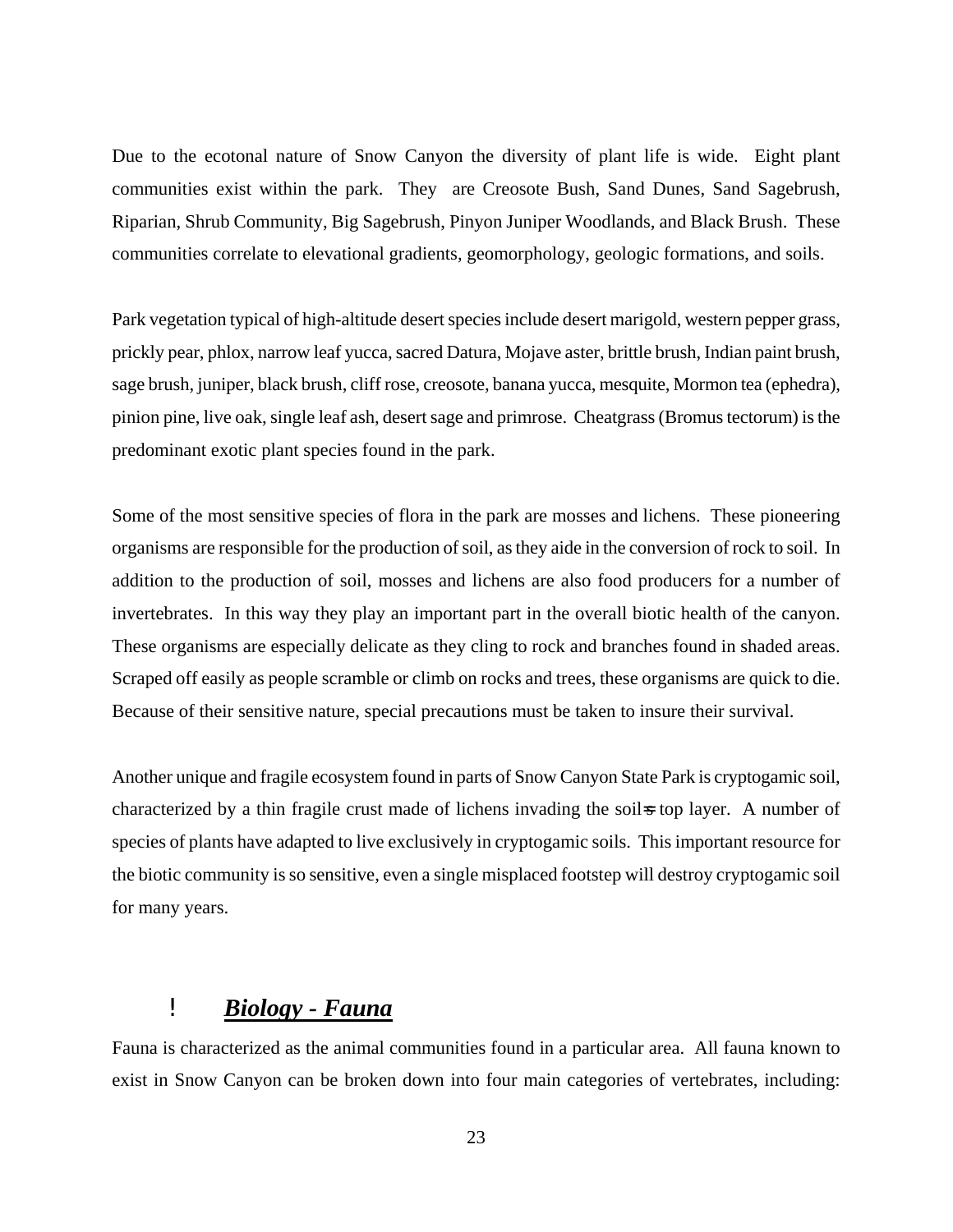Avian, Reptilian, Amphibian and Mammalian.

Sixty-six species of birds are known or suspected to nest within Snow Canyon. Of these, four species known or suspected of nesting within the canyon are listed as special status species. These include the Peregrine Falcon (Falco peregrinus) listed as endangered by the U.S. Fish and Wildlife Service, Western Bluebird (Sialia mexicana), Crissal Thrasher (Toxostoma dorsales), and Loggerhead Shrike (Lanius ludovicianus) each listed as sensitive by the Utah Division of Wildlife. Washington County, including Snow Canyon, is also distinct in that it represents both the Northern and Southern limits of some species= breeding range. Birds commonly appearing within the boundaries of the park include Gambols quail (Callipepla gambelli), common ravens (Corvus corax), various raptors, scrub jays (Aphelocoma coerulescens), roadrunners (Geococcyx californianus), various songbirds, hummingbirds, great horned owls (Bubo virginianus) and golden eagles (Aquila chrysaetos).

Snow Canyon State Park provides habitat for an extensive list of mammals supported by this arid landscape including bobcats (Lynx rufus), cottontail rabbits (Sylvilagus auduboni), coyotes (Canis latrans), ringtail cat (Bassariscus astutas), mule deer (Odocoileu hemionus), gray rock squirrels (Citellus variegatus), spotted skunks (Spilogale putorius), bats, and white tailed antelope (Ammosphermophilus leucurus). Merriam=s kangaroo rat (Dipodomys merriami frenatus) and kit fox (Vulpes macrotis) are two species of special concern existing in Snow Canyon State Park as identified by the Utah Division of Wildlife Resources. The park represents the Northernmost elevation zone for these species.

Ancient rock art panels within the park suggest the presence of desert bighorn sheep (Ovis canadensis ssp) and mule deer. While bighorn may have disappeared from much of the area, mule deer are still observed along the northern park boundary.

As exotic plants invade native vegetation habitats, the same may be said for animal species. Trap transects did capture a house mouse during mammal sampling near the lava tubes trail head. The occurrence of this species is indicative of heavy human use and impacts associated with recreation.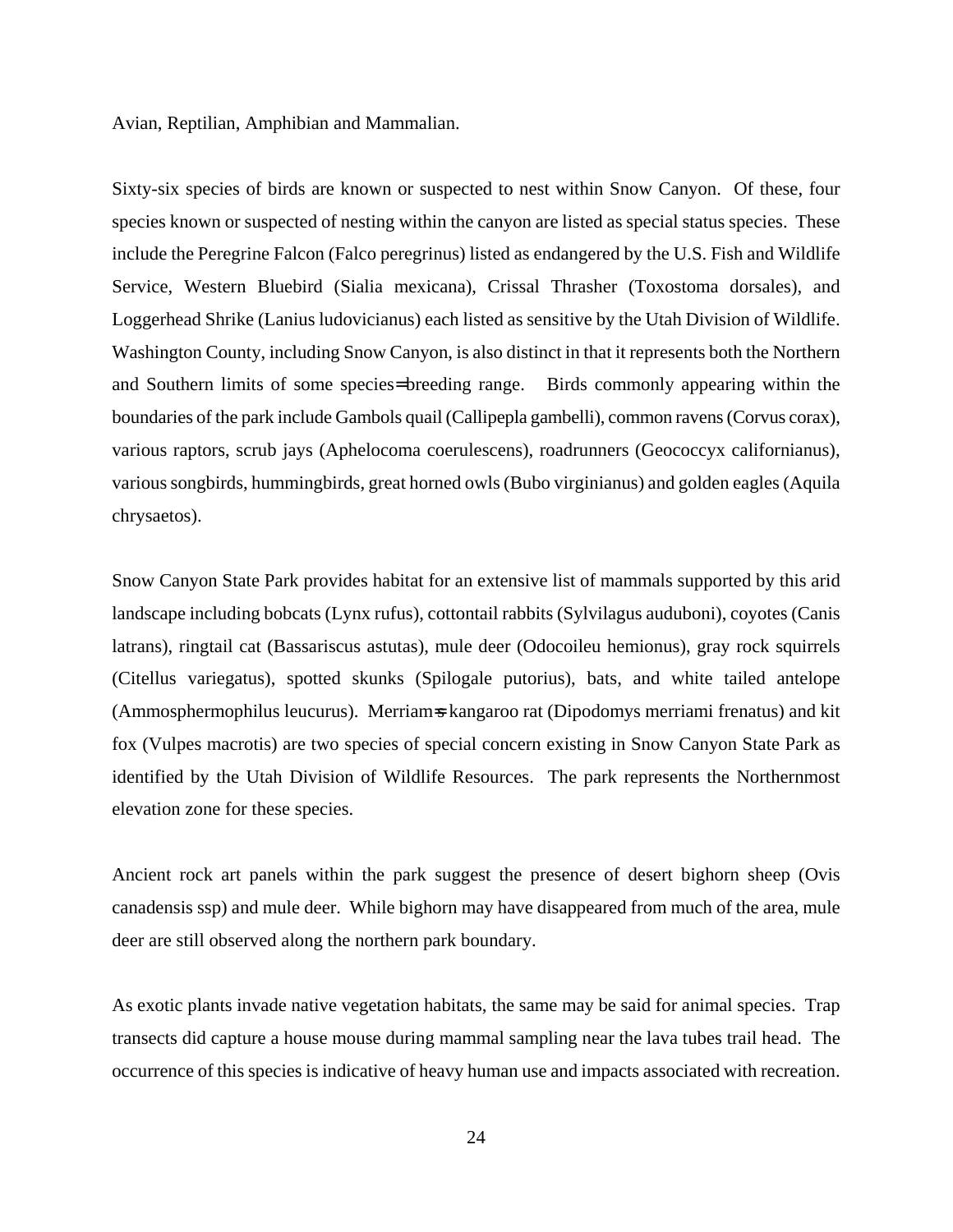Bats are an important mammal occurring within Snow Canyon, with as many as 18 species referred to in inventories. Various areas of the park indicate the area may be used as both a hibernaculum and maternity roost.

Reptiles and amphibians are an important component to the biological community within Snow Canyon. Twenty-two species of reptiles and 6 species of amphibians of which five specific special interest species occur with the park as follows: desert tortoise, chuckwalla, Gila monster, sidewinder, and Utah banded gecko. The desert tortoise is formally listed as a threatened species by the U.S. Fish and Wildlife Service. Most of the park represents tortoise habitat with concomitant restrictions and oversight as required in the Washington County Habitat Conservation Plan. Other reptiles occurring within the park=s boundaries include California king snakes, coach whip snakes, gopher snakes and collared lizards.

Baseline inventories completed in 1996 brought to light interesting facts relating to habitat use and species distribution. Seventy eight percent of all survey sign (tracks, scat, individuals, etc) occurred in transition areas. These transition areas, usually located at the base of cliffs, represent different levels of foraging opportunities and cover for various species. Amphibians are particularly reliant on water collection sites and catchment basins.

#### # *Cultural*

Snow Canyon<sub>s</sub> limited and nonrenewable cultural resources include at least twenty-four prehistoric and historic sites within or adjacent to park boundaries. The availability of water, a long growing season and mild winters were key factors in attracting historic and prehistoric populations to the area. However, the mild climate is countered by low precipitation, extreme summer heat, marginal soils and occasional flash floods. These factors combined, created a diverse and challenging environment for early man.

At least four major time periods are reflected in the archeology of Snow Canyon. During the Paleoindian and Archaic - the first two periods - southwestern Utah reflects an occupation by groups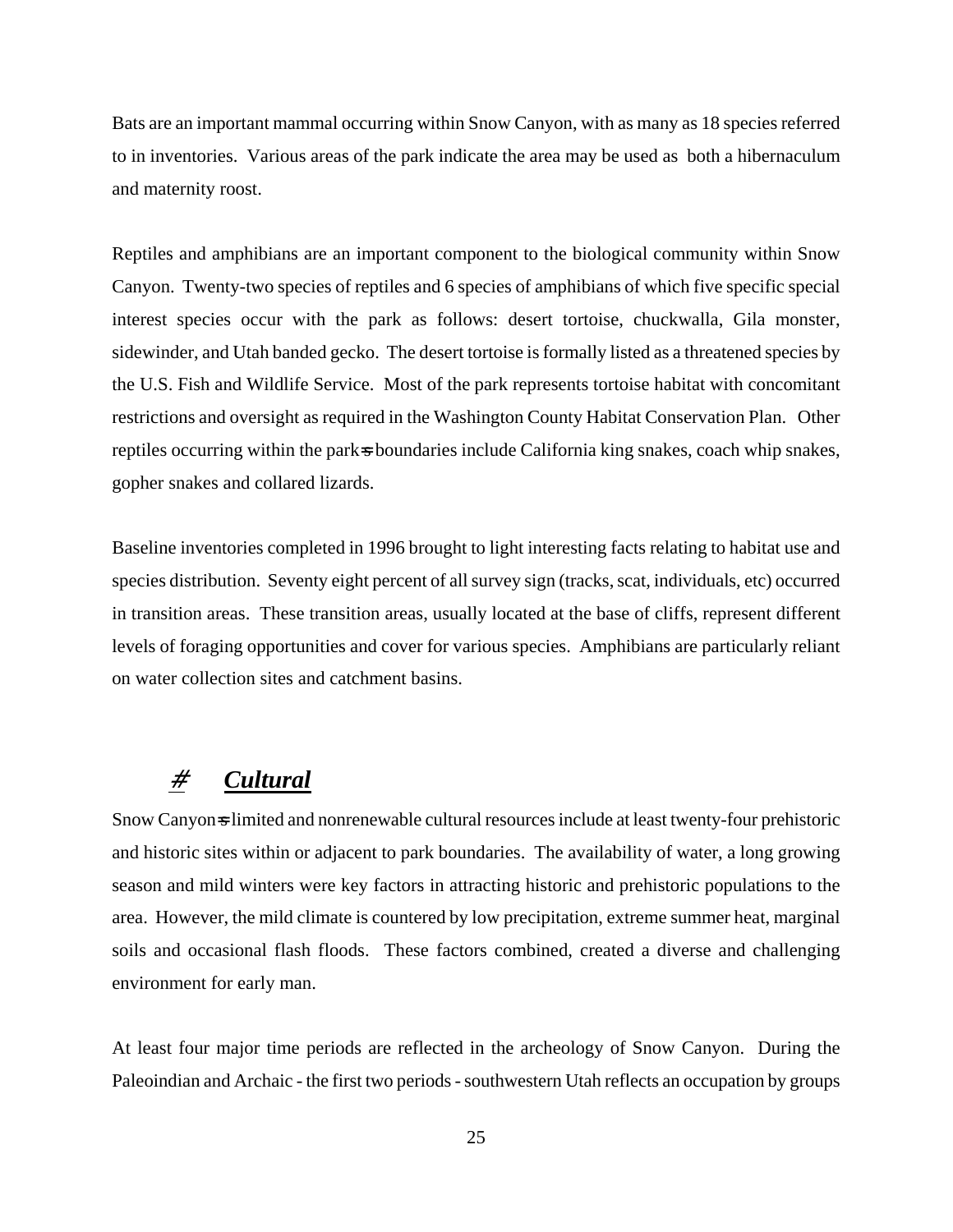of hunters and gatherers who relied on a variety of floral and faunal resources. Little is known about the lifeways of these early inhabitants beyond broad generalities. Native American cultures were encountered in the area by the first Euro-Americans, probably the Spanish led by Fathers Escalante and Dominquez in 1776-77.

At least twelve prehistoric sites have been identified within or adjacent to park boundaries including a rock shelter with petroglyphs, as well as evidence of historic sites. Eleven sites were recommended eligible for the National Register of Historic Places due to their potential to contribute data on research questions concerning the prehistory and history of the region. (Latady 1996).

Other cultural resource inventories have also been conducted within the Park boundaries. Archaeological reconnaissance projects were undertaken along State Highway 18 by archaeologists representing private firms, Universities and the Bureau of Land Management (BLM). Adjacent to the Park boundaries, block inventories have been conducted by the BLM as part of land exchanges with the private sector. (Madsen 1992).

The sites document the use of Snow Canyon by Archaic populations, western Anasazi, ancestral Paiute and historic ranchers. These inventories demonstrate that significant cultural resources are present and probably exist in quantity in the Park.

#### ! *Paleontology*

According to Utah State Paleontologist (Gillette, 1997 personal communication) there are no recorded paleontological sites in Snow Canyon State Park. Utah Geological Survey maps indicate exposures of two sedimentary formations of Mesozoic age containing fossils. These are the Jurassic Navajo Sandstone which elsewhere have "fossil" oases with petrified wood, petrified logs, and dinosaur tracks; and the Jurassic Kayenta Formation, in which dinosaur bones and tracks are found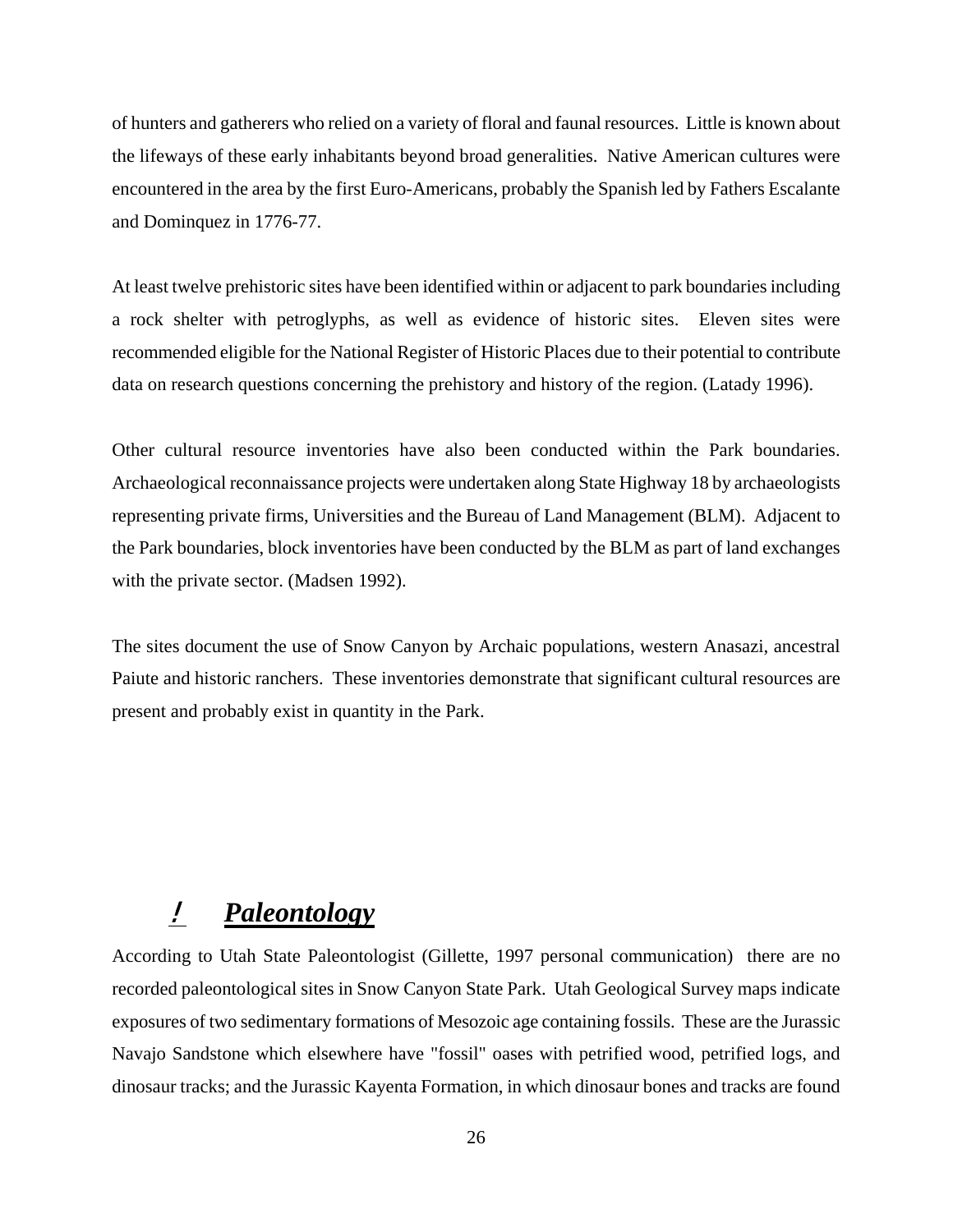occasionally. For both formations, any occurrence of fossils of any kind will have potential importance to paleontology. The State Paleontologist recommends a reconnaissance survey of the park to determine the likelihood of fossils in these two formations, with follow-up in case of positive results.

#### # *Water*

The City of St. George provides all of Snow Canyon State Park<sub>s</sub> culinary water through the Snow Canyon Water Compact Board with members including the City of St. George, Santa Clara, Ivins Town and Snow Canyon State Park. The St. George City system delivers water approximately 1 mile north of the southern park boundary, then the park<sub>s</sub> booster pump draws it up to a storage tank where it gravity feeds to the campgrounds and headquarters. Snow Canyon State Park uses approximately 13.5 acre-feet per year of water.

The City of St. George has five wells and the City of Santa Clara has one within the park boundary. The current wells may not meet the needs of the community and there is a desire on the part of the Snow Canyon Water Compact board to drill a new well and re-drill older wells within the canyon. Wells have been located in Snow Canyon State Park because of the flat bottomed gorge cut into the Navajo Sandstone, providing one of the few locations where wells can successfully be drilled into the Navajo Aquifer. Navajo Sandstone, which has been recognized as the best producing bedrock aquifer in Washington County, is well exposed in the park. Where sandstone has been subjected to stresses resulting in the development of moderate to intense jointing and fracturing it becomes a much better aquifer. The ability to transmit and yield water to a well is greatly enhanced by these joints and fractures (Division of Water Resources).

Although more wells have been drilled within the park (some were abandoned due to heaving sands and low yields due to the absence of fractures), six are currently equipped and producing. It is important to the communities of St. George, Santa Clara and Ivins to be allowed access to the Navajo Aquifer from within Snow Canyon State Park. Future development of the aquifer from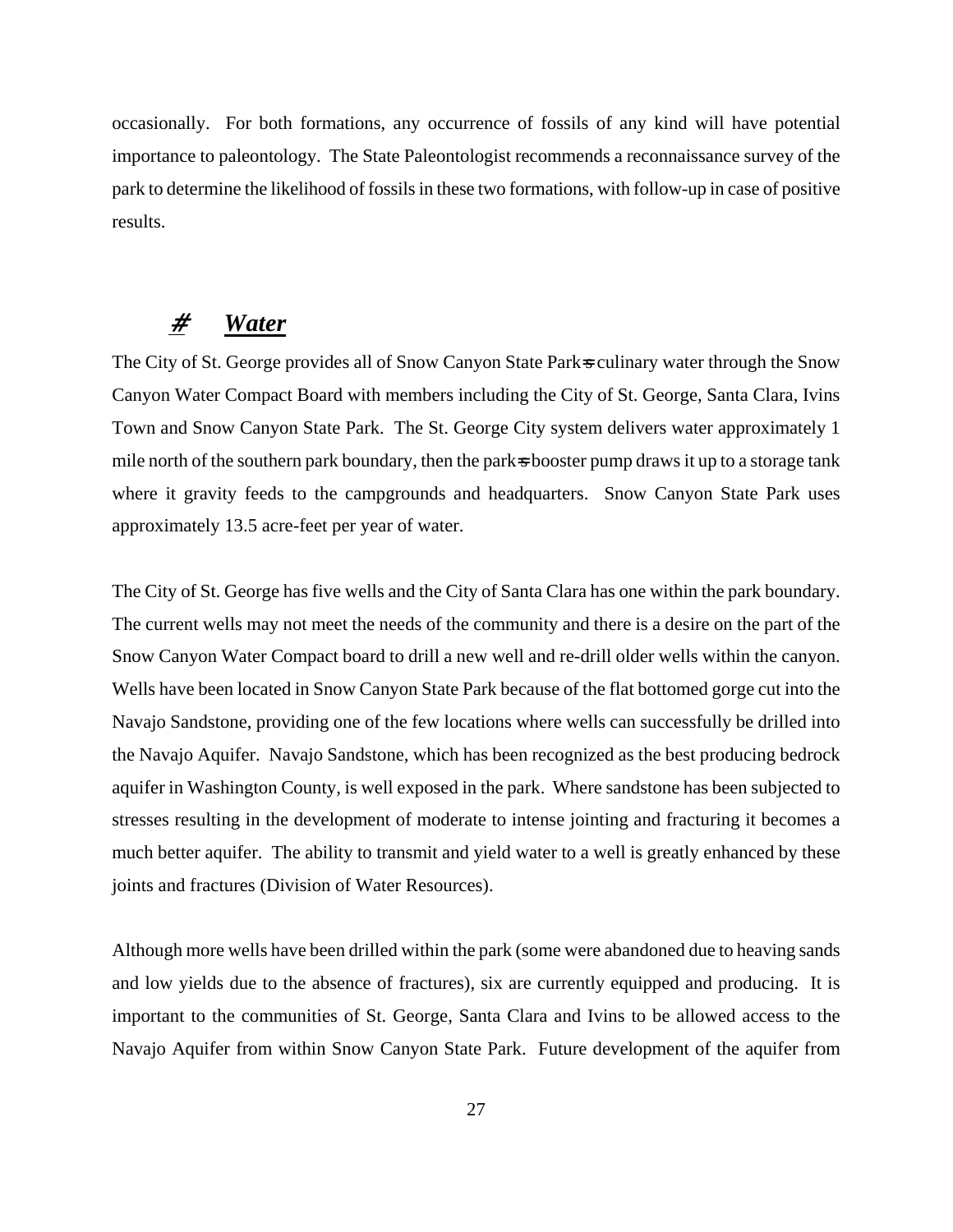within the park should be determined by the state and local entities subject to federal, state and local regulations and subject to the safe yield of the aquifer (additional culinary water needs for the park should be supplied by the City of St. George).

A significant but unresolved issue is whether pumping wells within the park have impacted the park=s valued amenities such as sensitive vegetative communities and wildlife. Quantified information is not available to ascertain the level of impact.

#### # *Geology*

The geologic history of Snow Canyon State Park dates to the Jurassic periods when the winds dropped their sand content in a cross-bedded pattern. These sands later cemented into stone by a process in which chemicals such as hematite were deposited in precipitation, leaving the rock in different shades of red, pink and white. Millions of years ago, the canyon was uplifted and fractured into the layers of stone which made it possible for erosional patterns to develop. The broad and intricately weathered lacework of red and yellow sandstone turrets, towers and walls over which great streams of lava cascaded during some ancient time, partially filled the canyon from wall to wall. These rivers of basalt hardened as they moved, forming picturesque petrified falls and tremendous masses of broken and twisted cinders. The most recent volcanic activity occurred in Diamond Valley. Two magnificent cones, probably 10,000 years old, stand on the northern perimeter of the park. The larger is a perfect cone, approximately 350 feet tall and 400 feet in diameter with a central crater about 75 feet deep. Since the cones are unmarked by erosion, the relatively **A**fresh**@** appearance indicates they are very recent in geologic terms.

Snow Canyon State Park includes a broad, flat-bottomed gorge cut into veri-colored Navajo sandstone, located in a transitional portion of Southwestern Utah between the deserts of the Great Basin and Range Province to the west, the Colorado Plateau Province to the east and the Mojave Desert to the south.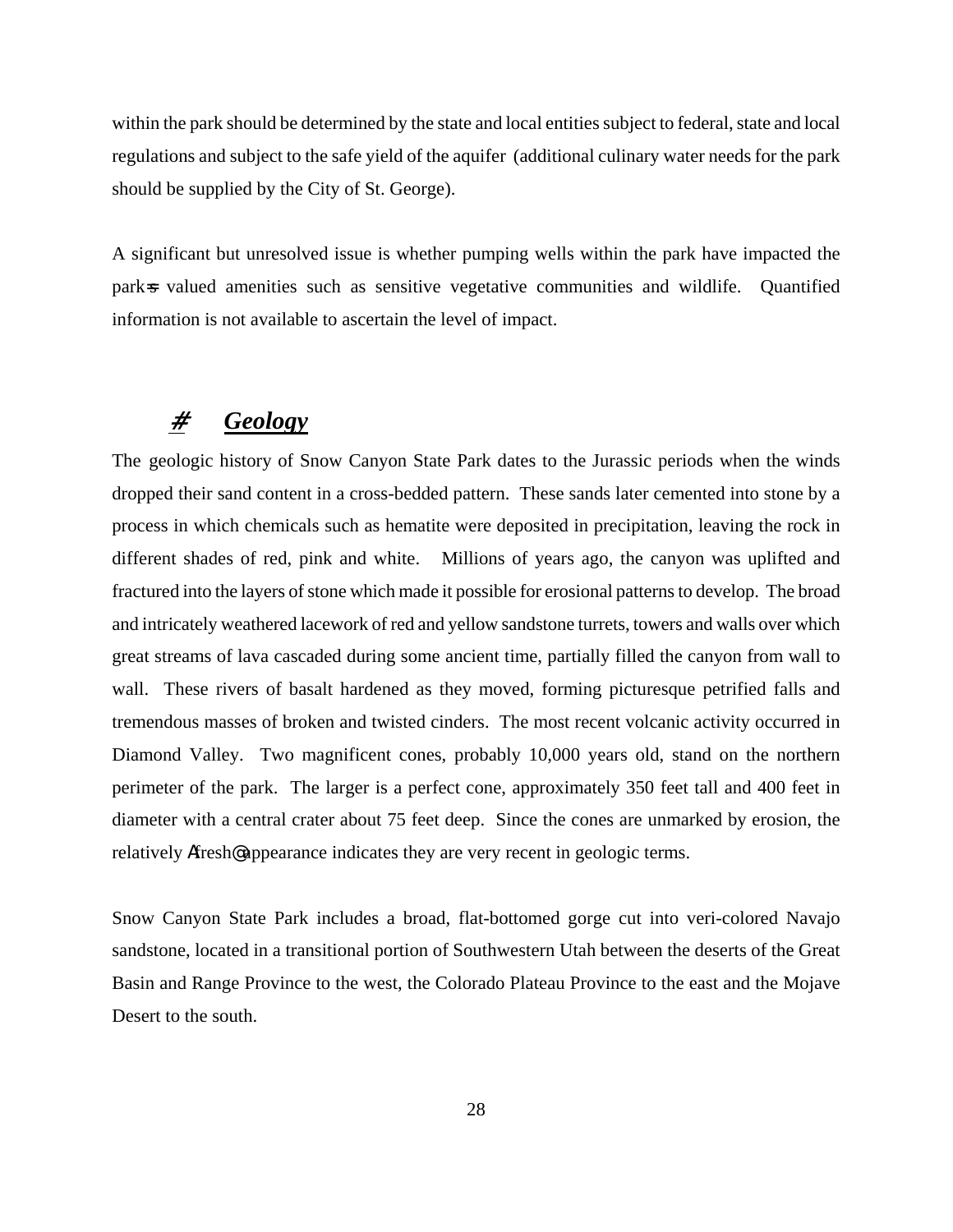The peculiar formation of Snow Canyon, with contrasting vermillion cliffs and black lava, is unsurpassed in its stark intensity and beauty. As the Navajo sandstone rocks get progressively younger, their colors change and the cliffs and domes of petrified sand dunes range from brilliant orange-red, orange, yellow, to varying shades of pink, cream and white. Many of the steep faces that bask all day in the sun, are coated with a dark, glossy veneer of minerals, usually manganese oxide in composition. The origin of this coating, called **Re**desert varnish**@** is somewhat controversial but may have an organic origin.

A wide array of fabric and texture designs enhance the appearance of the sandstone. Time, erosion and other forces have battered it into intensely broken and fractured zones, molded it into smooth rounded hummocks, etching patterns resembling the skin of an alligator onto its surface. An unusually straight canyon, it has been lifted up by crustal forces, tilted northward and badly shattered during the past 200 million years. The action of water and wind have eroded the canyon into strange multi-colored shapes while these same slow, constant natural processes continue to alter the park<sub>s</sub> facade.

#### *ISSUES*

The issues addressed by this plan were identified through public meetings, surveys and focus group meetings. The initial list of 52 issues was refined and expanded by the Planning Team, then grouped into seven (7) categories. Issues relating to Ecosystem Health and Resource Conservation, Education and Interpretation, Land and Property Management, Recreation, Facilities Development, Neighbor Relations, and Funding/Administration.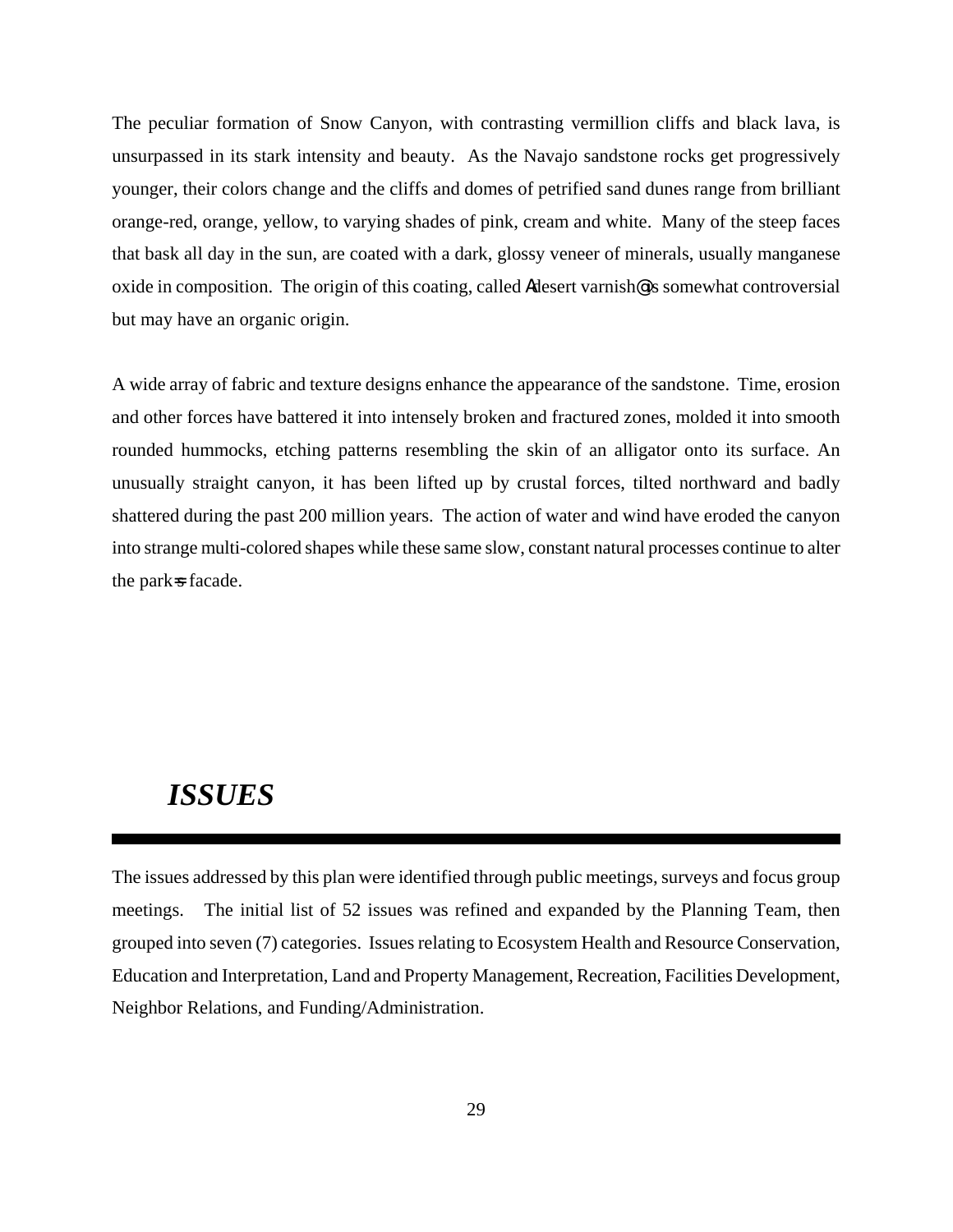Throughout the process, team members considered several questions as they explored options for the future of Snow Canyon State Park: How can we maintain the natural flavor? How can we involve young people? How can users interact without creating conflicts? How are land uses on adjacent properties going to influence the plan? Is there any possibility for continued unlimited use?

Over a period of six months, each of the issues in this section was analyzed, contemplated, pondered, reviewed, studied and examined until a consensus of opinion was reached and recommendations made. Throughout this section, issues and recommendations are grouped by category and explored in narrative representative of the present situation, proposed solutions and rationale for recommendations by the team. For the ease of the reader, complex issues are also summarized in figure boxes at the conclusion of each narrative discussion.

# # *Ecosystem Health and Resource Conservation*

Ecosystem Health and Resource Conservation for Snow Canyon is an important topic. Approximately one half of the canyon is medium to high density tortoise habitat with Snow Canyon State Park managed consistent and in compliance with the intent and purpose of the Washington County Habitat Conservation Plan (HCP).

In addition, there is a need for acquisition of better data regarding sensitive lands in addition to the baseline inventory done in preparation for the planning process. The team identified and mapped sensitive lands as a part of the planning process based on the best biological information available including professional observation and site examination.

Recreation and ecosystem management in Snow Canyon will be based on a sensitivity rating of communities along a five point scale. This scale will help establish limits of acceptable use. Use may range from no use, to seasonal restrictions or party size restriction, to open use throughout the year.

Managing for ecosystem health will also require the establishment of objective and simple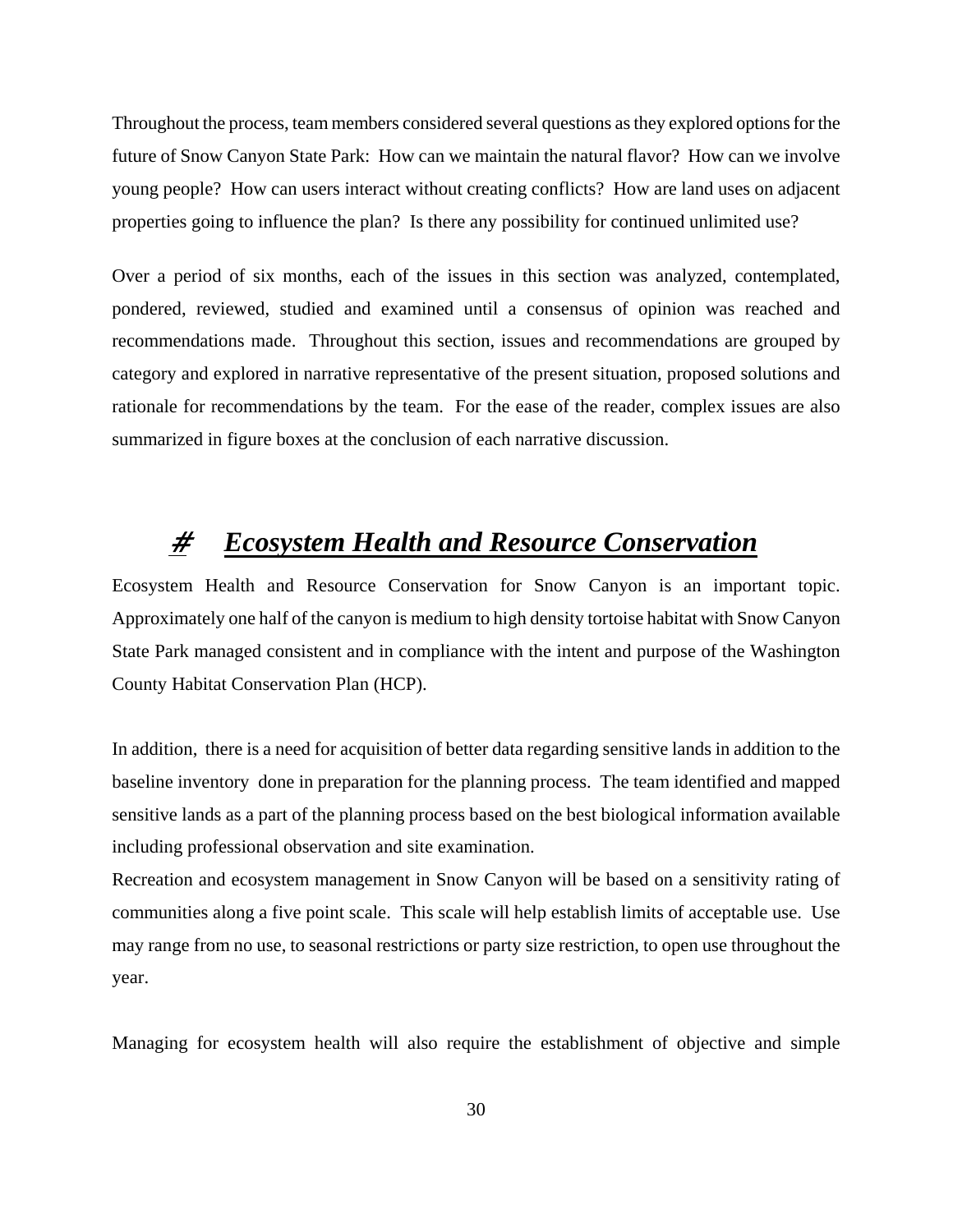monitoring systems which will provide managers with the opportunity to quantify real impacts and differentiate them from perceived impacts. The actual research will be carried out by students and interns overseen by professional biologists. Park law only allows specimen collecting for educational and research purposes and then, only through a written permit procedure. User group involvement and partnershipping will be done, additionally, to help build support and buy-in to the highest extent possible. Steps in accomplishing the task of improved data relating to ecosystem health are outlined as follows:

- 1. Obtain historical photos of Snow Canyon to provide data on how it used to look and also provide some indication of changes in the current day.
- 2. Infrared aerial photographs of the canyon will be taken to document exact vegetative communities and their respective boundaries.
- 3. Finalize a sensitivity analysis based on aerial photographs for 4 classes of vertebrates; birds, reptiles, amphibians and mammals. Create a GIS database which can visually display recreation uses and resource areas.
- 4. Overlay recreational activities on sensitivity maps.
- 5. Identify areas conflicting with sensitive resource areas.
- 6. Review conflict areas on site with users.
- 7. Identify and select that option which best preserve sensitive areas while balancing the needs of users.
- 8. Monitor activities chosen in number 7 relative to impacts and resource conditions.

Ecosystem health and resource conservation balanced with recreational uses within the canyon is a complex task. For example, Riparian and transitional areas at the base of cliffs and slickrock are often sensitive habitats. Transitional habitats are currently experiencing impacts as a result of climbing and hiking use. This area and others will be evaluated through use of the aforementioned strategy. Some changes in use and recreation may occur but decisions made will include user groups prior to implementation.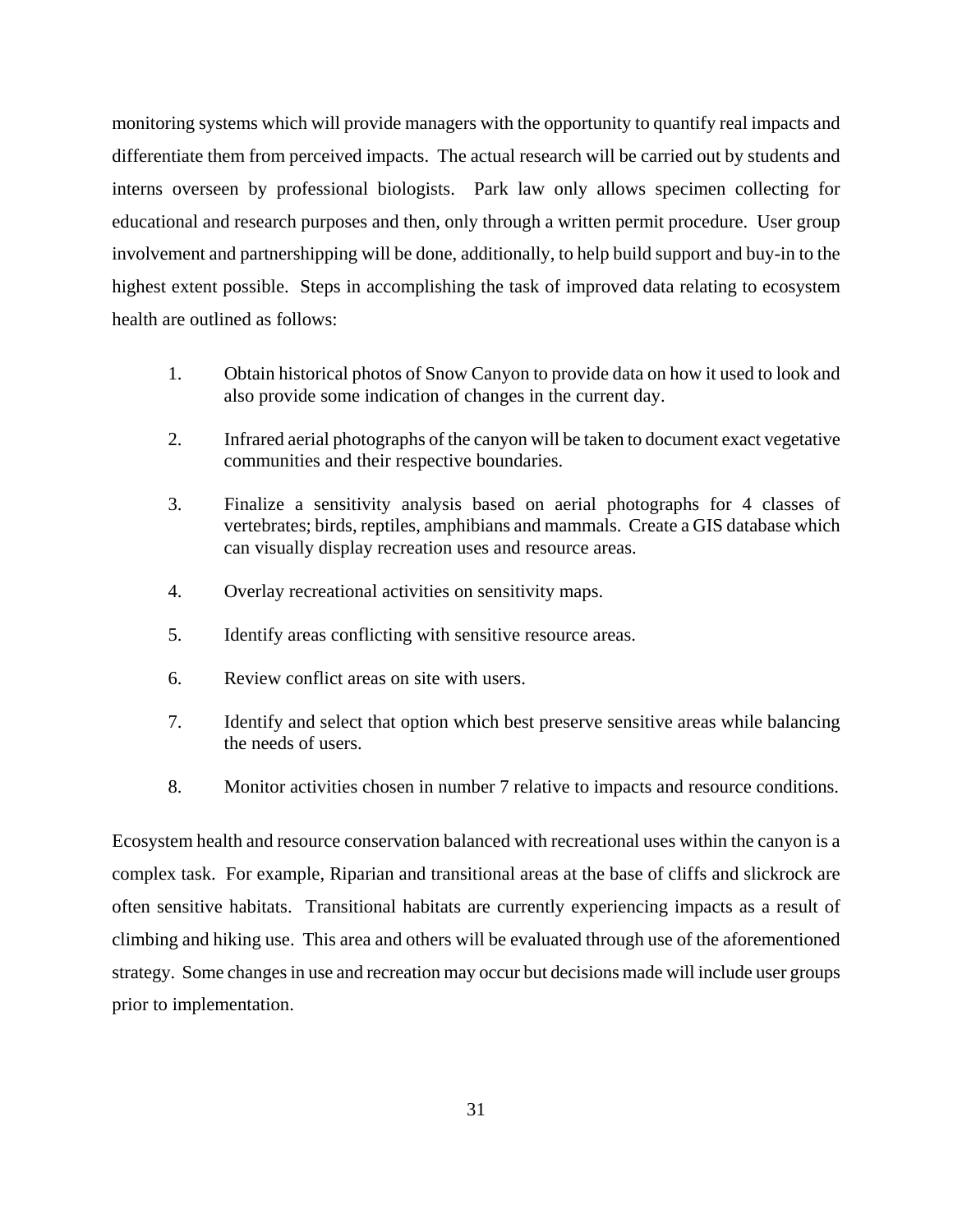No plant species of special concern have been documented in vegetation surveys, however annual plants were restricted during sample times due to drought conditions. Additional plant inventories will be conducted at Snow Canyon in wetter years and during blooming periods. Park managers should establish contact with interested groups such as educational institutions or the Utah Native Plant Society as discussed in this document to help conduct surveys and coordinate inventories in cooperation with the Utah Division of Wildlife Resources, Natural Heritage Program. Non-native vegetation which is determined to be detrimental to the biotic health of the park, as articulated in the vision elements, will be managed to reduce the negative influence as park resources allow. The primary exotic vegetation species occurring in the park are cheatgrass (Bromus tectorum) and Russian thistle (Salsola pestifer).

Cultural resources conservation in the park should be managed in a way to protect and preserve the prehistoric, historic and paleontology sites while providing educational opportunities for visitors. Other decisions with regard to cultural resources in the park include:

- 1. Continue to pursue the Division policy of avoidance of cultural resources, especially in cases where human remains may occur.
- 2. Complete a systematic survey of Snow Canyon to provide a clear picture of the cultural resources in the park in cooperation and consultation with SHPO.
- 3. Formally consult with Native American tribes including the Southern Paiutes, Kaibab-Paiute and Hopi to determine significance of cultural resources in SCSP.
- 4. Monitor and protect known cultural sites from vandalism and unauthorized collection.
- 5. Manage site near Winter Quarters Trail to minimize vandalism and trampling while encouraging interpretation of the site if resources allow.
- 6. Interpret site containing two rock shelters in association with the Hidden Pinyon trail while mitigating impacts to the site to increase public awareness, consistent with recommendations cited in Latady 1995. (Fence, detailed systematic collection, and map)
- 7. Develop partnerships with universities to complete inventories and possibly archaeological excavations to better identify, manage, protect and interpret all cultural resources within the park.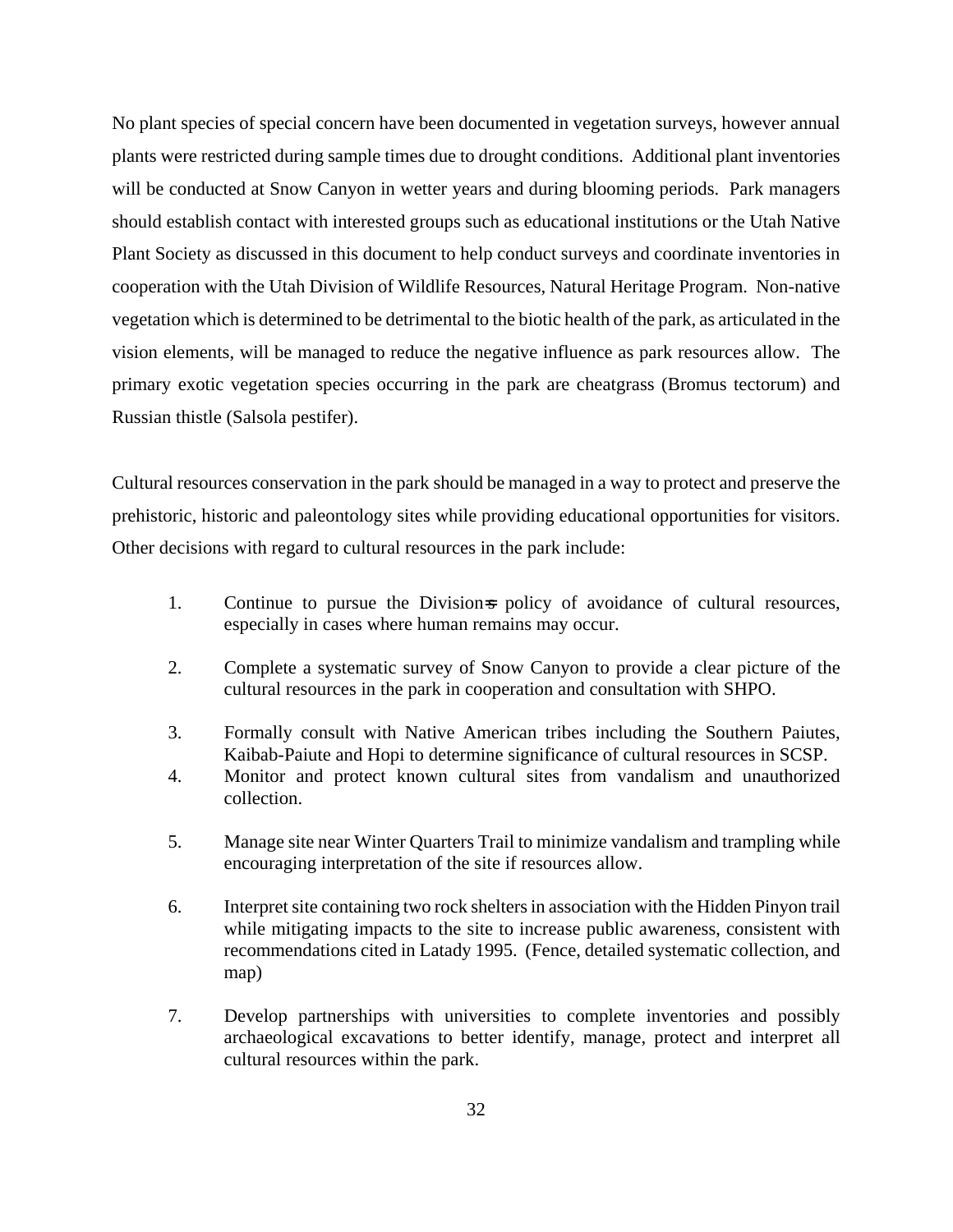- 8. Establish, maintain and update a database containing cultural resource site information at the park level.
- 9. Establish a repository for excavated materials at Iron Mission State Park or the proposed Snow Canyon Nature Center.
- 10. Coordinate cultural resource work in Snow Canyon with the Santa Clara Reserve and other cultural resource activities in the area.

### *In Summary . . . IDENTIFICATION AND MANAGEMENT OF SENSITIVE AREAS*

Present condition - Baseline data has been collected which identifies some areas of sensitivity as it relates to cultural and biological resources. As part of the Red Cliffs Desert Reserve (RCDR), areas of critical habitat have also been identified. Any development or management decision which has an impact on this habitat must be implemented in consultation with the RCDR.

Proposed solution - Further identify sensitive areas, manage all development or uses of the

park in a way that insures minimum impact to sensitive area. This would include a cultural resource clearance and biological consultation with RCDR before any development or use which might impact sensitive area proceeds. Biologically sensitive areas will be based on a sensitively scale which will identify extremely sensitive areas where management policies may range from no use or very restricted use to year round use on established trails or seasonal closures.

*In Summary ... IDENTIFICATION AND MANAGEMENT OF SENSITIVE AREAS* (con=t.)

Reason - As stewards for all resources within the park and where the park is part of Zone II of the RCDR it is extremely important that all management decisions are sensitive to park resources, especially in fragile and sensitive areas.

#### *In Summary . . . MONITORING BIOLOGICAL HEALTH OF THE PARK*

Present condition - Limited biological data is available on the health of the park.

Proposed solution - Establish past data through the use of historic photographs and using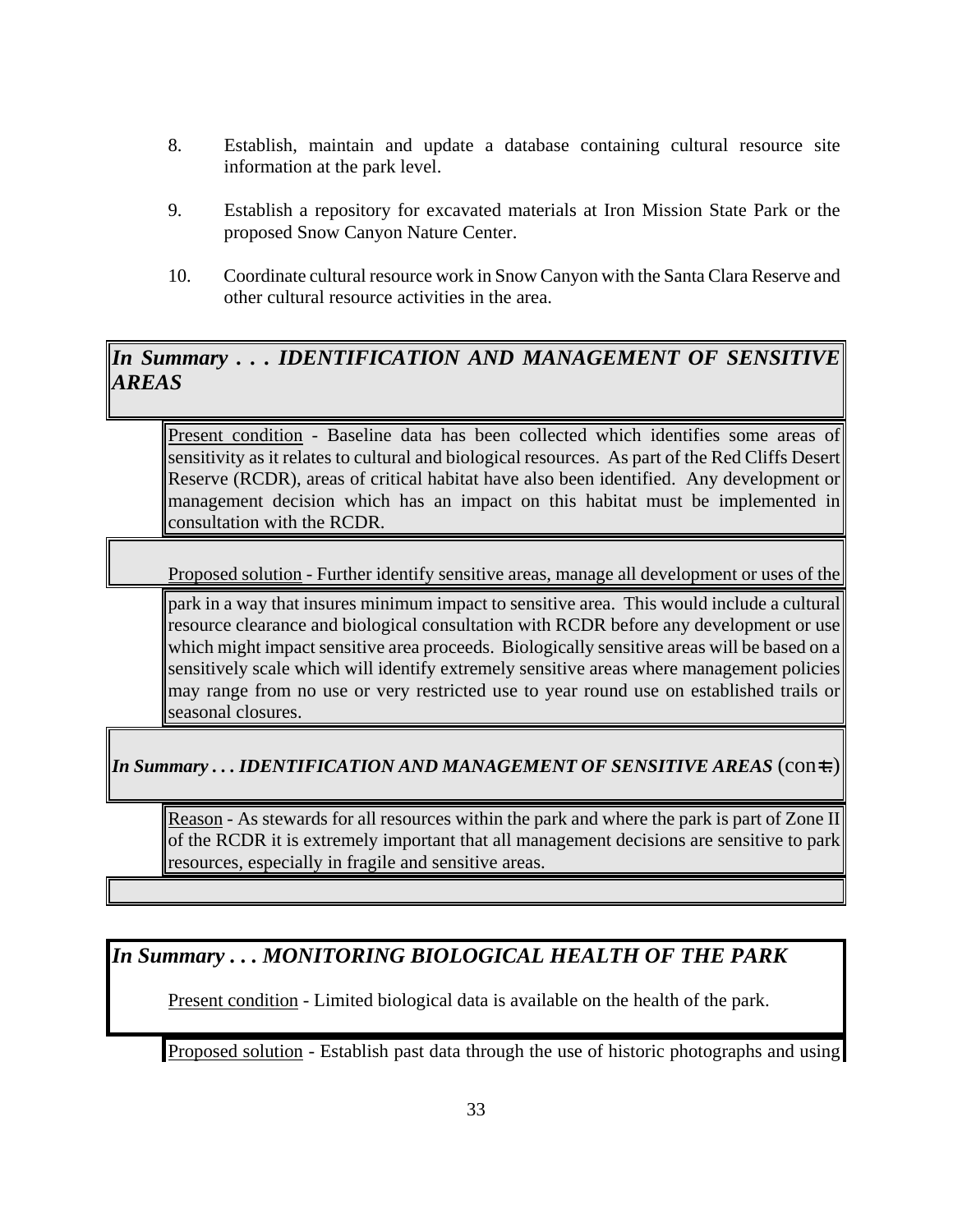aerial photos of the canyon. Establish a present baseline to compare future impacts against. Establish a simple and objective monitoring system to quantify real impacts as compared to perceived impacts. This could be accomplished using volunteer college and high school students led by a professional biologist.

Reason - There is a need to protect the biological health of the park. There are many perceived threats to that health that may or may not be actual threats. A monitoring system will identify actual threats and help to make management decisions that will protect that biological health.

#### *In Summary . . . HABITAT CONSERVATION PLAN CONSTRAINTS*

Present Condition - Most of Snow Canyon State Park is included in Zone II of the Red Cliffs Desert Reserve. All uses in the RCDR are carefully evaluated for impacts to the desert tortoise and other wildlife.

Proposed Solution - Involve RCDR in all decisions which involve any ideas of the reserve.

Reason - Legal and ethical needs to protect habitat and species as spelled out in the Conservation Plan.

# ! *Education and Interpretation*

Snow Canyon State Park has the potential to be a tremendous educational resource. A unique blend of geology and climate has created habitat for a wide assortment of plants and animals. The biodiversity is exceptional. Mild winters and comfortable temperatures in fall and spring make the park ideal for student visits during the traditional school year.

In the past, student visits to the park have been more recreational than educational. While the park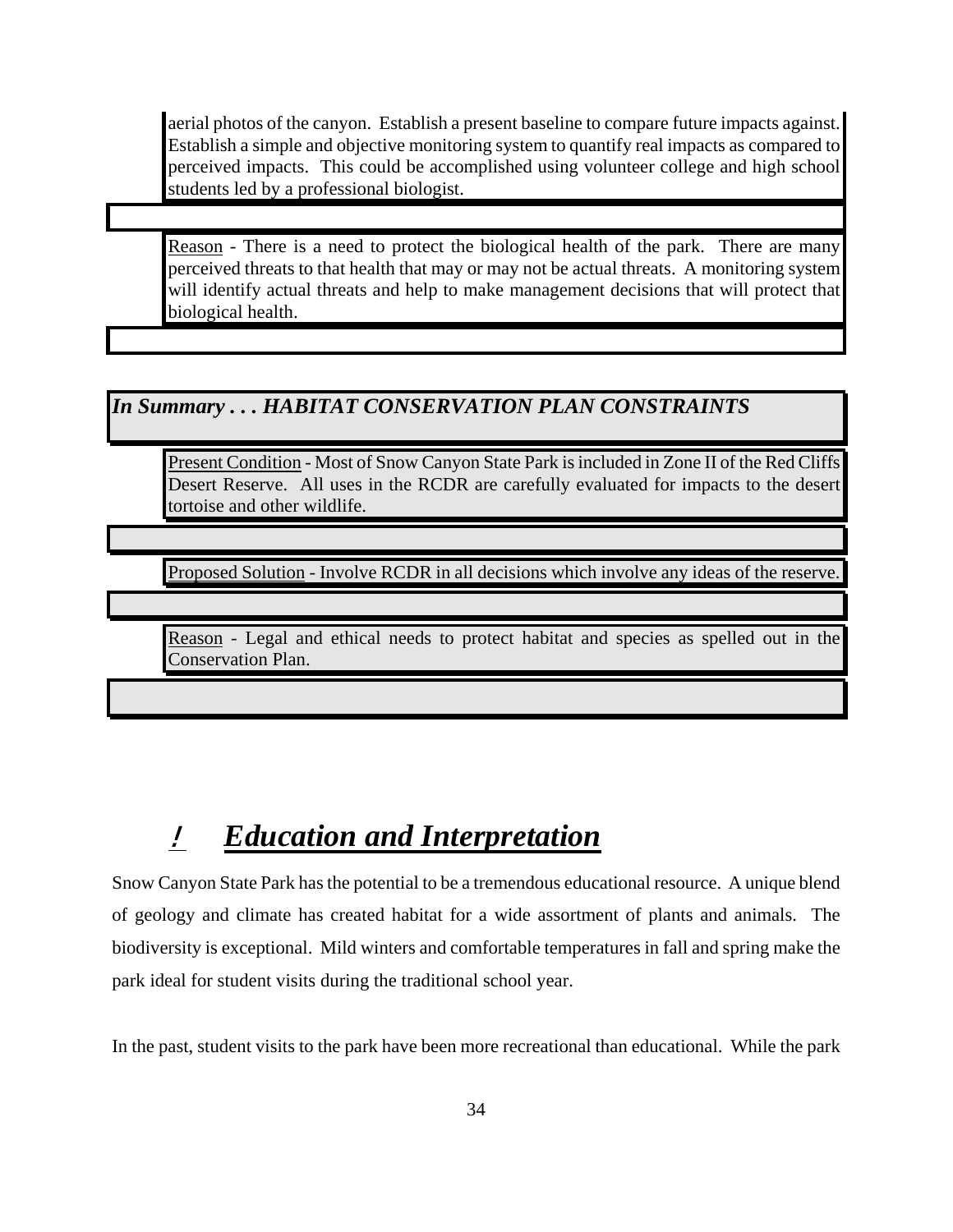will continue to provide recreational opportunities for people of all ages, it is hoped a strong educational component can also be added. Curriculum designed to take advantage of this resource will be developed and implemented as soon as possible.

Snow Canyon is both a wonderful classroom and an exceptional outdoor laboratory for the local college and university. Dixie College favors a data collection center and/or the development of a Visitor/Education Center. Southern Utah University sees Snow Canyon as an opportunity for partnershipping and student internships as well as senior projects for biology teaching majors. As an educational institution, SUU is moving quickly into a well respected undergraduate research school training students to become researchers. Leadership on the Cedar City campus has expressed willingness to provide scientists and 2-3 undergraduate students to provide impact monitoring and interpretive information through research; conduct a census of plant life in the canyon and help with fundraising for the construction of a Visitor/Education Center. SUU considers the canyon a great asset to their travel and tourism curriculum, for the study of geology and recreation and as inspiration for English and fine arts majors.

Snow Canyon State Park should make providing and accommodating educational experiences a high priority. A **N**Snow Canyon Education Committee **@** will be organized by park personnel for the purpose of adopting and implementing a curriculum. The committee should include representatives from State Parks, Washington County School District, Dixie College, Southern Utah University, and the public. This committee would oversee all educational activities within the park. They would be responsible for the development of guidelines and limitations with respect to those various educational activities for people of all ages, without jeopardizing the ecological health of the Park.

Educational opportunities provided at Snow Canyon State Park should include, but not be limited to:

- **EXECUTE:** Guided nature hikes for school classes and other similar groups<br>Regularly scheduled public interpretive activities
- Regularly scheduled public interpretive activities
- **Parameler** Regularly hosted guest lectures for the public
- ! Establishment and upkeep of interpretive trails
- ! Production and distribution of instructional brochures
- ! Outdoor/indoor interpretive displays and/or exhibits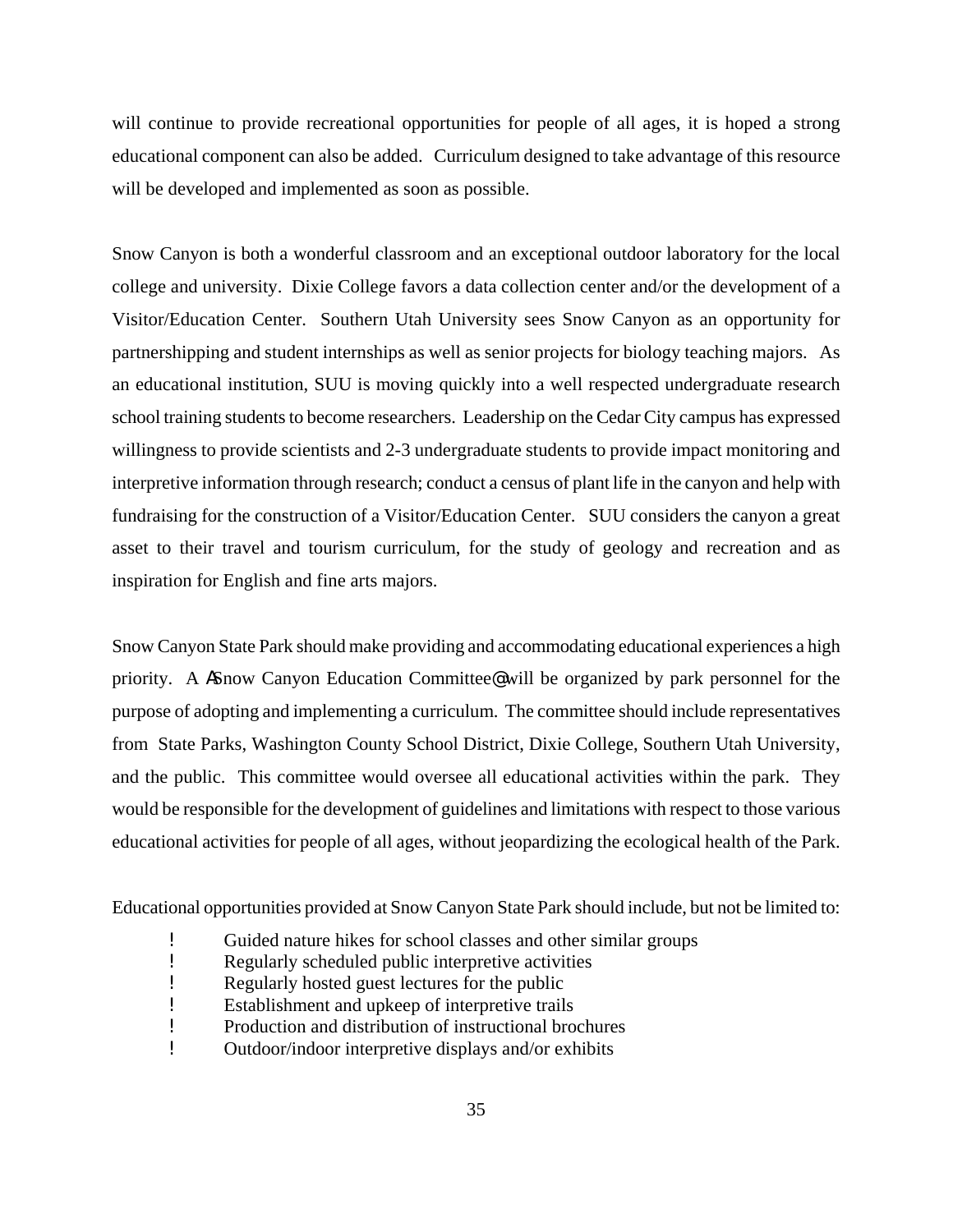Snow Canyon State Park should be available to, and provide guidelines for, the following educational activities:

- **EXECUTE:** Teacher hosted field trips<br>Field research labs and pr
- ! Field research labs and projects
- **.** Delivery of grade appropriate curriculum

To aide in meeting the educational objectives of the park, a docent program would be established involving people of all ages though such a program would particularly encourage the involvement of students. A partnership with an organization such as the Washington County Retired and Senior Volunteer Program or the local Volunteer Center to identify potential volunteers should be sought in helping to meet this objective. Such a partnership would be mutually beneficial.

### *In Summary . . . RELATIONSHIPS WITH SCHOOLS*

Present Situation - Snow Canyon offers ranger guided activities to schools with advanced scheduling. The park employees also do outreach programs in the schools. Schools are welcome into the park for education purposes with no charge. Universities visit the park as a field trip part of their courses. Local public school visits are more of a recreational experience than an educational experience. No formal agreement has been established between the park and any educational system.

Proposed Solution - The park assigns a staff member as an education coordinator who works with local higher and public education systems to establish a plan and curriculum to use the resources of the park in all appropriate local education experiences. This should be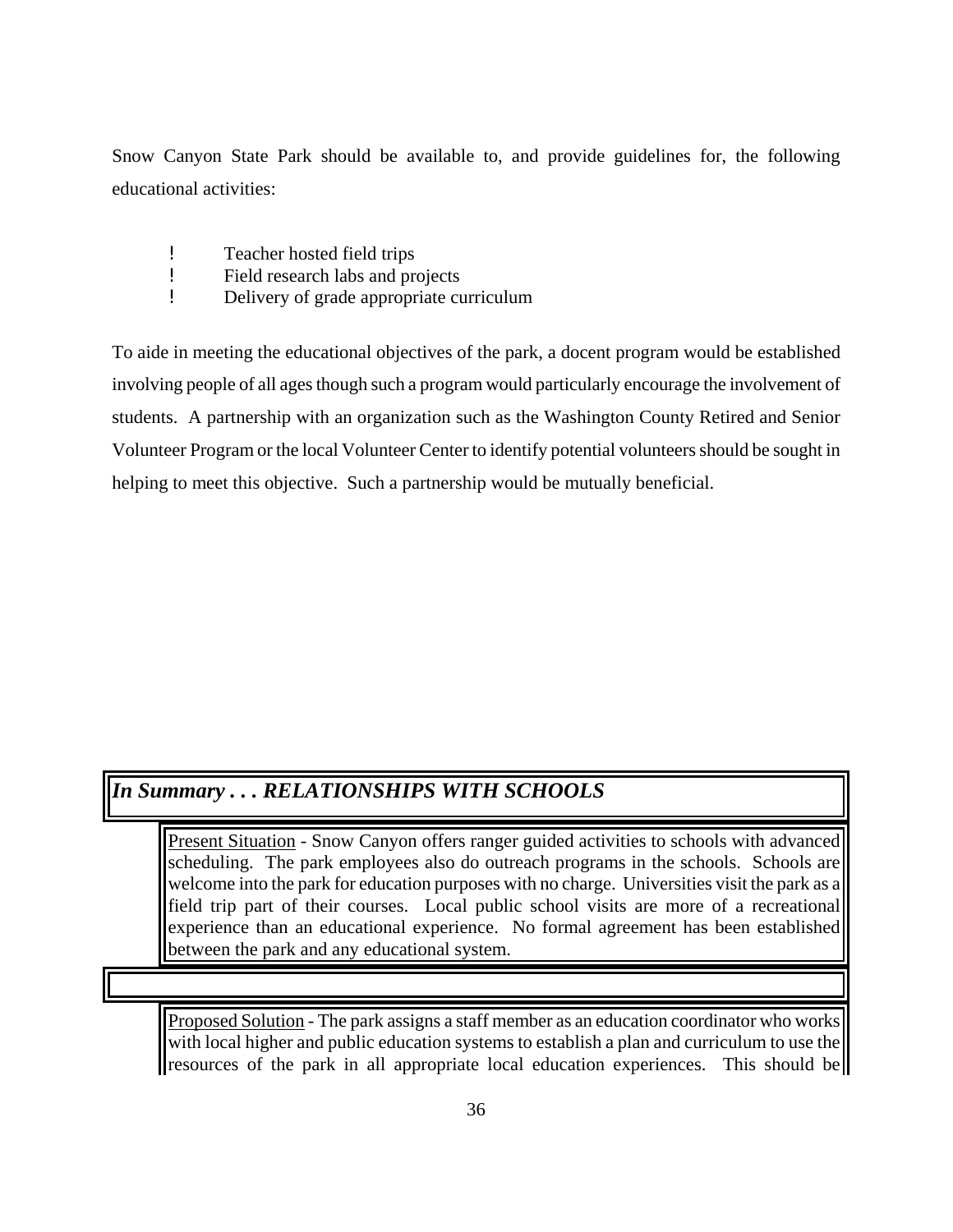formalized through a Memorandum of Understanding and guided by a formal advisory group established by the park.

Reason - Snow Canyon resources can offer an excellent outdoor education experience which is not, at present, being well utilized. There is a need to develop an awareness of resources to encourage visitors to protect the sensitive nature of the park.

### *In Summary . . . INTERPRETATION*

Present Situation - At present, the interpretive effort at Snow Canyon is minimal and consists of a few static outdoor exhibits and printed guides, sporadic campfire programs and ranger contact person-to-person information.

Proposed Solution - An interpretive plan will be written which incorporates additional interpretive trails, visitor center exhibits and uses specific brochures. The plan will also establish formal ongoing staffed interpretive efforts such as campfire programs and guided walks. These efforts will be staffed by volunteers from the community and school systems as well as Division personnel from Snow Canyon and other state parks. Other state and federal agencies will also be requested to assist in this effort.

Reason - What people understand, they appreciate, and what they appreciate, they care for and protect. The least painful, most cost effective and enjoyable way to change behavior is through interpretive efforts. Help people understand the resources of the park not only for the protection of the resources but also for the safety of the visitors.

# # *Land and Property Management*

Land and property are important issues in the future of Snow Canyon and Washington County as a whole. Currently, land use in the Washington County area continues to move toward more development. As previously discussed in association with the community profile, the cities of Ivins, Santa Clara and St. George continue to attract more people to the community, reducing habitat for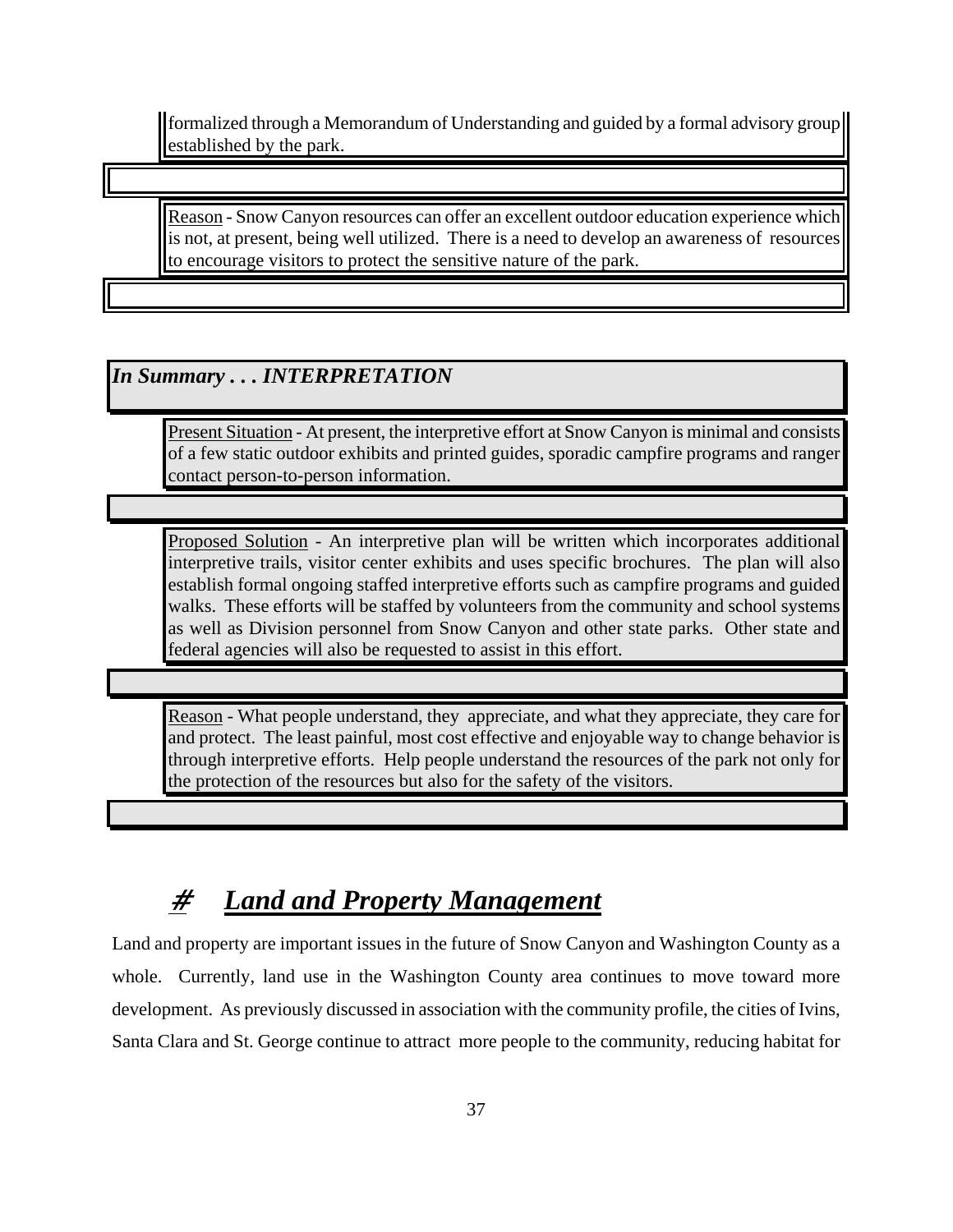wildlife and creating greater demand for outdoor recreation.

In addition, development outside of Snow Canyon State Park continues to increase. Winchester Hills and Diamond Valley, both east of the park, are quickly becoming suburbs to St. George in their own right. The Town of Ivins is literally at the doorstep of the park and thousands of people each year walk from their door at the Franklin Covey Institute of Fitness and through the canyon.

Each of the aforementioned factors place pressure on the limited area of Snow Canyon. The park is currently approximately 6,000 acres. Public meetings held throughout the process identified the size of the park as a weakness; meaning the public believes the park is too small. Support for expanding the size of the park was expressed in the on-site user survey conducted in 1997 by the Dixie Business Alliance. Statewide there is public support for acquisition of new lands for state parks. A 1995 telephone survey, conducted by the Institute of Outdoor Recreation and Tourism at Utah State University, showed that an average of 75% of those surveyed supported acquisition of land for new state parks or expanding existing parks.

With the growth of Washington County's population and increasing tourist visitation in the park, expansion of the land base of Snow Canyon State Park will lessen impact and help meet the needs of a growing number of visitors. Expansion of Snow Canyon State Park by realigning irregular boundaries will also enhance recreation opportunities and ease management concerns. Other values are also gained from realignment of the park boundary or expansion of management influence. These include protection of scenic values and wildlife habitat, including desert tortoise. Currently, private property overlooks the park where private development could occur on the canyon rim with no control or protection of the viewshed.

Redefining the park<sup>stra</sup> boundaries and borders to secure values like those discussed is important. This will occur through the purchase, trade, donations, and partnerships to fund property issues. Currently, the Division of Parks and Recreation is pursuing a land trade with the Gubler family to secure public access into Johnson Arch. In return the Division would give property on the East side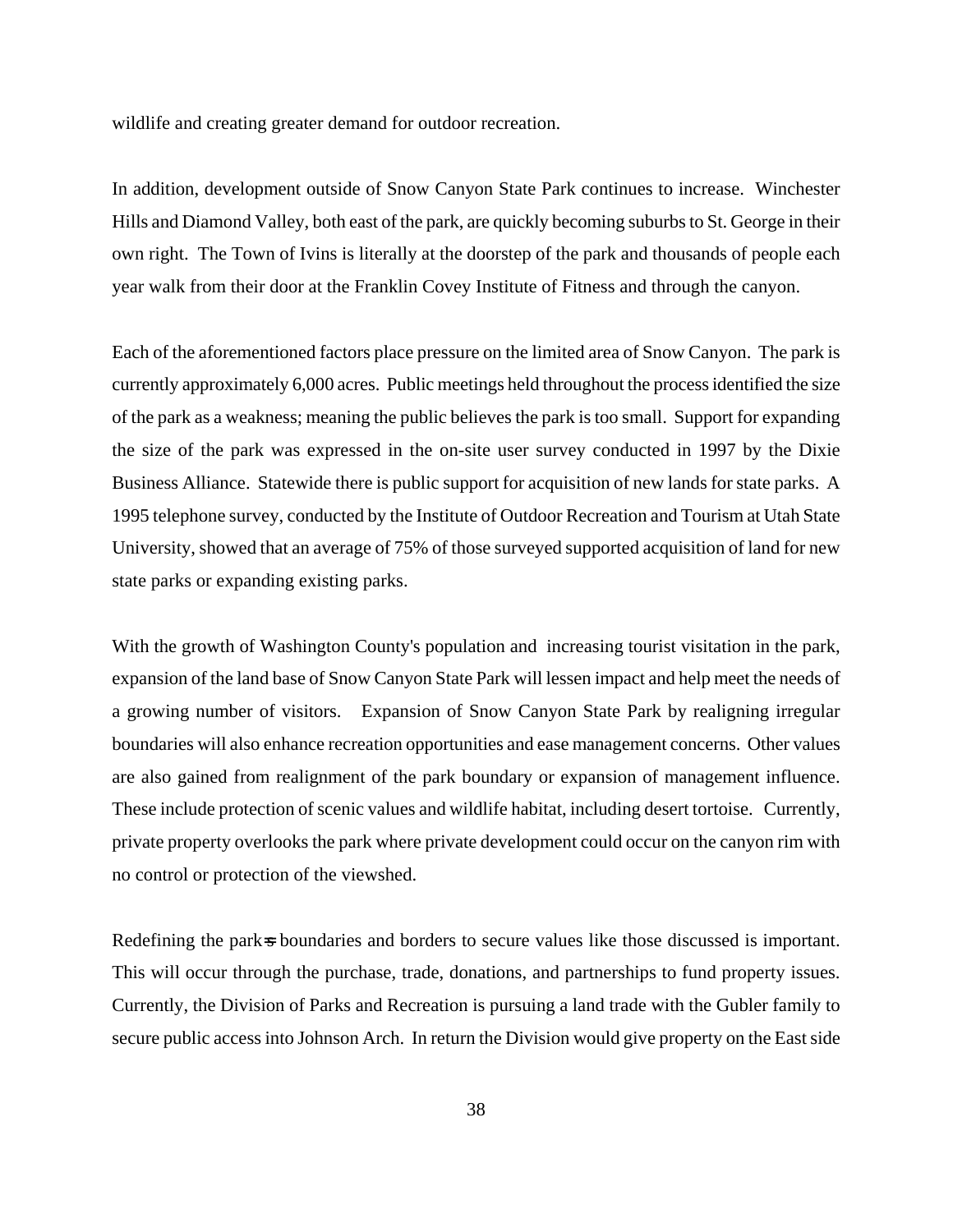of Highway 18. This property is of lower importance recreationally and is more difficult to manage as it is outside the canyon.

Priorities for land acquisition are outlined on Map #1 (under Section 9 - Tables and Maps). Each of these parcels will provide greater security to canyon resources and will be managed consistent with the vision for the park. In addition to the acquisition of land is the opportunity to manage property without holding title to it. This may be the case with the Red Mountain Wilderness Study Area, currently managed by the Bureau of Land Management. This would be desirable for visitors since the area is already accessed through the park. Management of Red Mountain WSA would provide consistent, single agency management of recreation. If successful in the pursuit of this agreement with the BLM, the Division would be required to manage the area consistent with wilderness values as identified in the 1964 Wilderness Act. This would also provide an opportunity for the park to manage backcountry camping. There is demand for this activity but current park size provides no opportunity. In addition, the BLM may be willing to pursue a joint management agreement due to their limited staff.

School trust lands, administered by Trust Lands Administration, are located immediately adjacent to park lands at West Canyon, an inholding within the park and on property on the East Rim, in the view shed of the majority of the park (see Map #2 in Section 9 - Tables and Maps) This land would be valuable to Snow Canyon State Park as a way to increase park acreage and as a long term investment in education. School trust lands are in areas important to the protection of the park experience. The greatest concern is the area located within Section 16 of Township 41S, Range 16W. Acquisition of the NW corner of this section will be pursued through whatever methods available.

An independent agency of state government, Trust Lands Administration is not part of any other department. It is overseen by a seven-member Board of Trustees appointed by the Governor from lists of nominees provided by the trust beneficiaries. The purpose of the agency is to manage Utah school and institutional land grants. At statehood, Utah, like all other states admitted to the union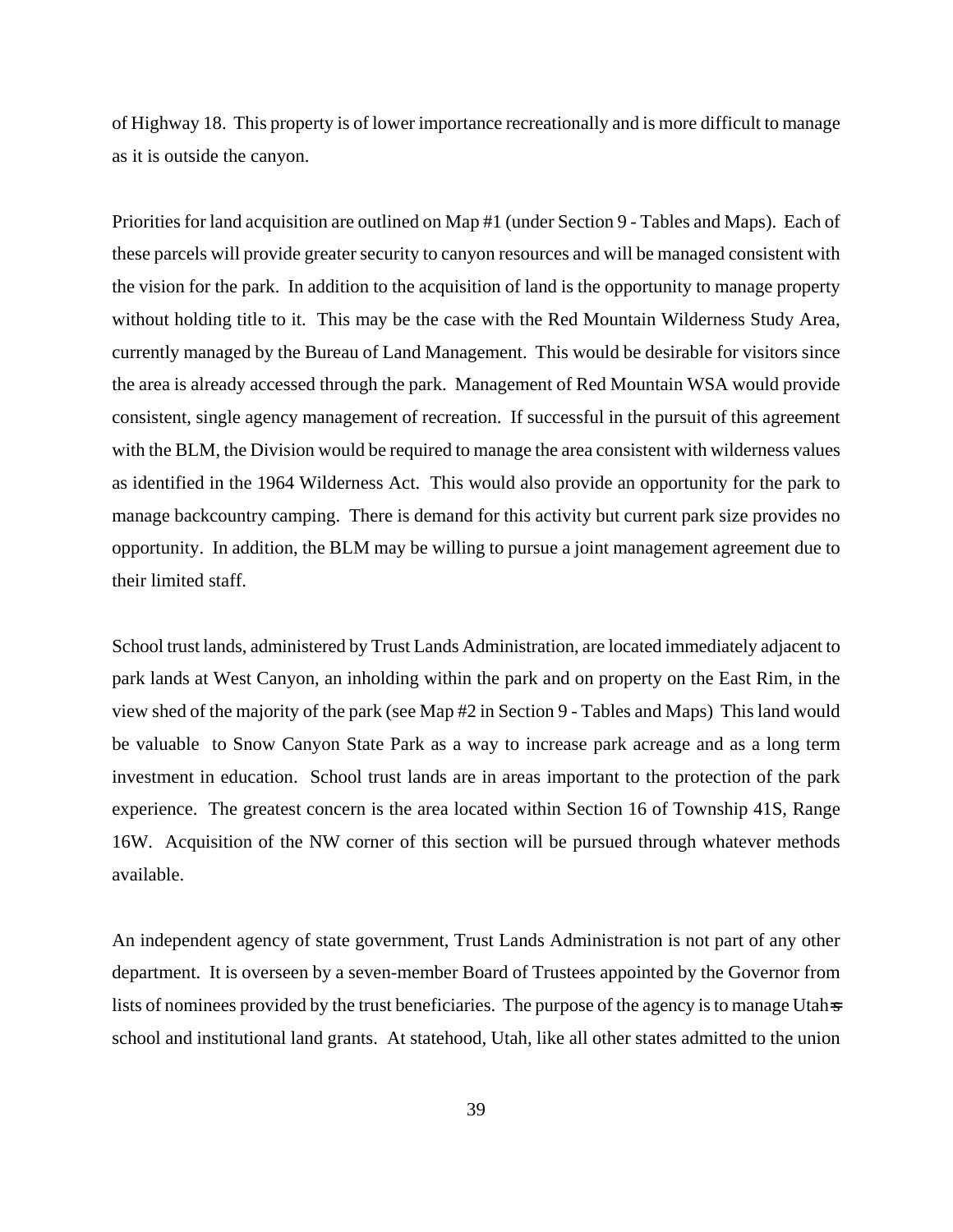after 1795, received grants of land for the support of schools and other public institutions. These lands are to be managed as a trust, with a mandate to administer the assets of the trust for the sole purpose of providing support for the beneficiaries.

Four sections in every township (Sections 2, 16, 32 and 36) were granted for the support of common schools. Common schools have been defined most recently to include K-12. In those areas where all or part of the four sections were already appropriated for some other use, the state received credit to select an equivalent value of land elsewhere. The original grant was approximately 6.6 million

#### *In Summary . . . ADJACENT PUBLIC LANDS*

 Present condition - Some trail and recreation use extends out of Snow Canyon State Park onto public lands managed by BLM. No on-the-ground presence occurs on those lands to manage the use or to develop the recreation potential.

 Proposed solution - Consider a cooperative management agreement with BLM to transfer management of recreation to the Division of Parks and Recreation on selected public lands to the north and west of Snow Canyon State Park. Acquire school trust lands in the NW quarter of Section 16 of Township 41S, Range 16W through whatever means are available to protect the park experience.

 Reason - Joint management of adjacent public lands would provide for expanded recreation use to meet growing public demand. It would provide increased visitor management and resource protection while reducing costs and redundant agency staffing.

acres. Presently there remains 3,580,612.87 acres in state ownership.

#### *JOHNSON CANYON*

Access to Johnson Canyon was closed in 1994 by the private landowner due to liability concerns. Snow Canyon State is negotiating for the property and it is hoped this biologically rich and scenic canyon will soon be part of the park. Johnson Canyon, unlike any other area of the park, benefits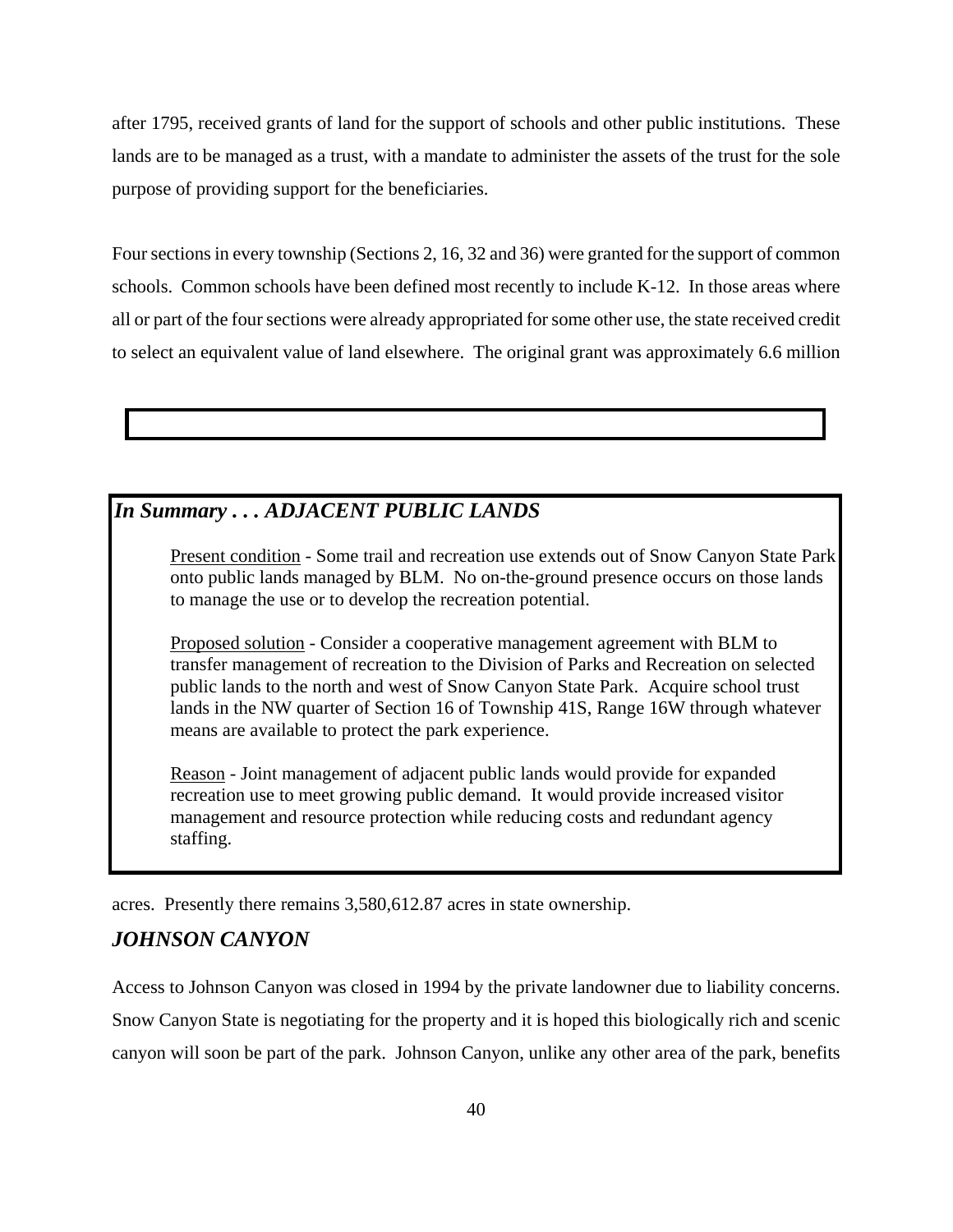from the perennial flow of water and is considered extremely sensitive because it is associated with an established overstory riparian community. Because of the biological significance of Johnson Canyon, all use of the canyon will be strictly controlled.

Climbers have a stated interest in accessing a few existing high-quality climbs within Johnson Canyon. To accommodate this use, the canyon will be open to a limited number of climbers on existing routes only during the winter months, from November 15 to March 1 annually. This window of access reduces impact to the Mojave Desert Tortoise and other reptiles which hibernate during this period, as well as reducing impacts on unique species that breed in or near the riparian habitat. Raptors are not as vulnerable before beginning nesting behavior in March. The winter months are also dormant months for fragile forbes and other vegetation critical to wildlife.

Registration will be required prior to climbing in Johnson Canyon during the three months it is open, and only a limited number of permits will be issued. If monitoring the condition of the canyon indicates there are either (1) significant additional biological concerns, (2) non-compliance with seasonal restrictions, (3) user conflicts or (4) aesthetic concerns, a total closure of Johnson Canyon to all uses will be considered. For more information, contact the park.

# *In Summary . . . JOHNSON CANYON*

Present condition - The canyon was closed to public use by the private landowner in 1994. Utah State Park<sub>s</sub> is currently negotiating to bring this extremely sensitive canyon into the boundaries of the park. The ecosystem within Johnson Canyon benefits from a perennial flow of water. A few high quality and challenging rock climbs exist within the canyon.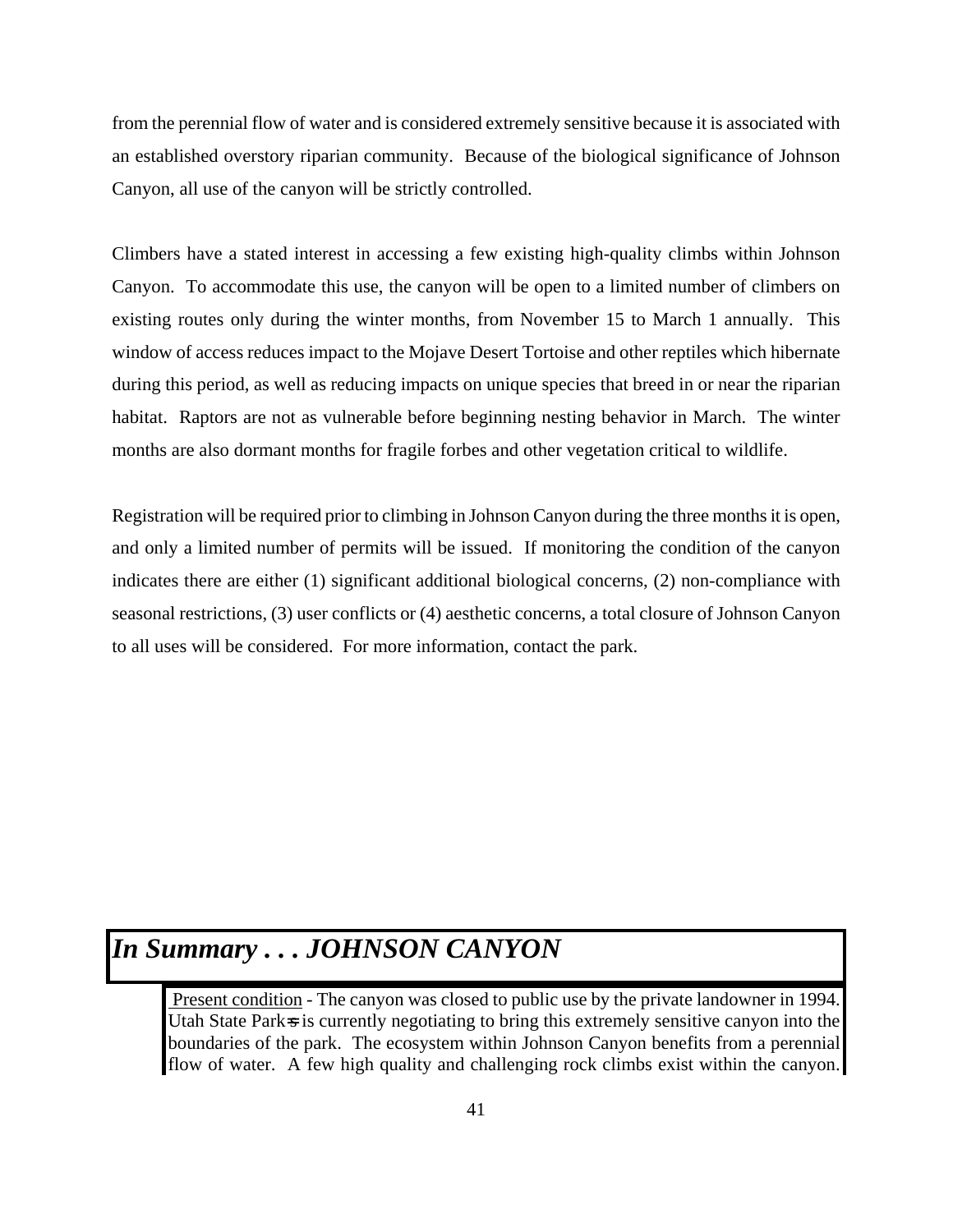Climbing on the arch is prohibited year round.

Proposed solution - Seasonal access to Johnson Canyon will be limited to the period of November 15 - March 1 with authorization or on guided walks. The year-round no climbing policy on Johnson Arch will continue in force.

Reason - Limited during the hibernation period of the desert tortoise will reduce impacts on unique species which breed in or near the riparian habitat, vegetation critical to wildlife and fragile forbes.

## *In Summary . . . ADJACENT PRIVATE LANDS*

Present Situation - The south and east boundaries of the park are private lands which could be developed into commercial or residential areas. Some of the lands are within the HCP and probably could not be developed. The park is in the process of making a land trade with the Gubler family to acquire lands at the mouth of Snow Canyon near Johnson Arch. Several other areas of private land have been identified as desirable to be part of the park including acreage owned by Brooks Pace, Thorley Cattle Company and Gardner family on the East Rim (see Map #2 in Section 9 - Tables and Maps).

Proposed Solution - Continue to pursue the trade with the Gubler family. Develop a partnership for the purchase of property owned by Brooks Pace and Thorley Cattle Company. Encourage or allow uses on private lands (i.e., golf course, hiking trails, etc.) which promote recreation but do not threaten the integrity of the park or its viewshed. Complete the loop trail connecting Paradise Canyon to the south end of the park, then to West Canyon day use area and on to Winter Quarters following existing drainage.

Reason - Needs to allow for expansion of property base to accommodate the growing use of Snow Canyon. Much of the area at the mouth of Snow Canyon is habitat for endangered species. As such, it is not available for development, but should become part of Snow Canyon for ease of management. Gubler and Thorley property allows for an area to provide an education or nature center without major impacts on the park or the areas of critical habitat. The east rim property could be developed with proper setback for viewshed protection.

*In Summary . . . MANAGEMENT OF PARADISE CANYON*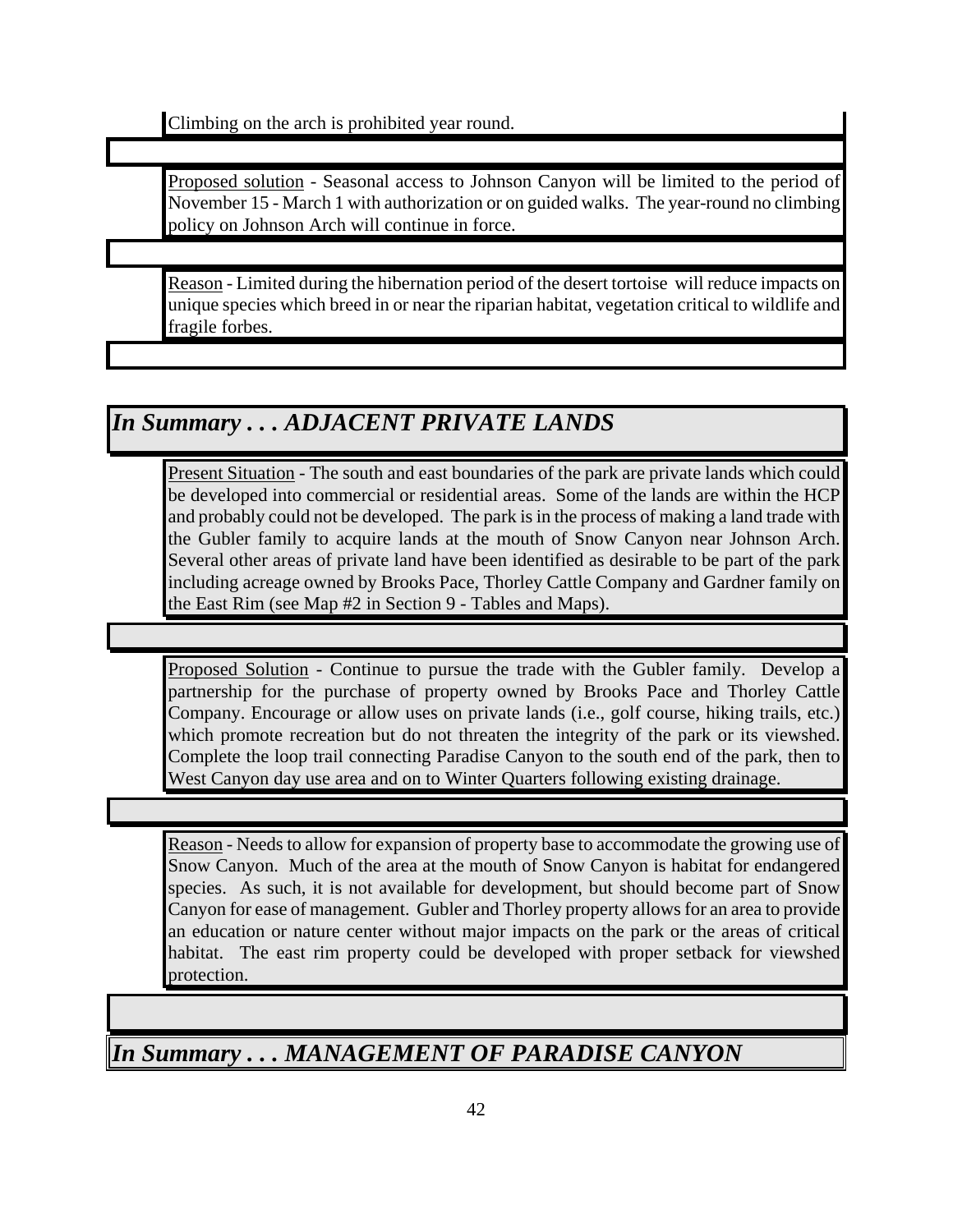Present condition - Paradise Canyon is a part of Zone II of the RCDR. Most of the canyon is now privately owned. The BLM is in the process of trying to acquire ownership. Early in the HCP process there was an interest expressed by the local officials that the canyon should be part of the State Park. There is a concern that if the BLM is successful in acquiring the property that they may not be able to transfer it to the state.

Proposed solution - Pursue a cooperative management agreement with BLM to transfer management of recreation on public lands in Paradise Canyon to Snow Canyon State Park.

Reason - Because of its location, Paradise Canyon is most effectively managed out of Snow Canyon State Park. Such would be consistent with the terms of the HCP and would reduce costs and simplify management.

# *In Summary . . . PROTECTION OF VIEW SHED*

Present condition - Residential and commercial development is rapidly approaching the east rim of Snow Canyon and the southern entrance or mouth of Snow Canyon. Much of this property is private property and prime for development.

Proposed solution - Acquire property at mouth of canyon and east rim to protect view shed. Also, negotiate with landowners for development set backs along the east rim to protect the view shed from the canyon bottom.

Reason - One of the main public values identified through public meetings was to protect the views within the park. The property at the mouth of the canyon is within the Red Cliffs Desert Reserve. The landowners on the east rim are willing to help through land trades and set back agreements to protect the view shed.

< *Recreation*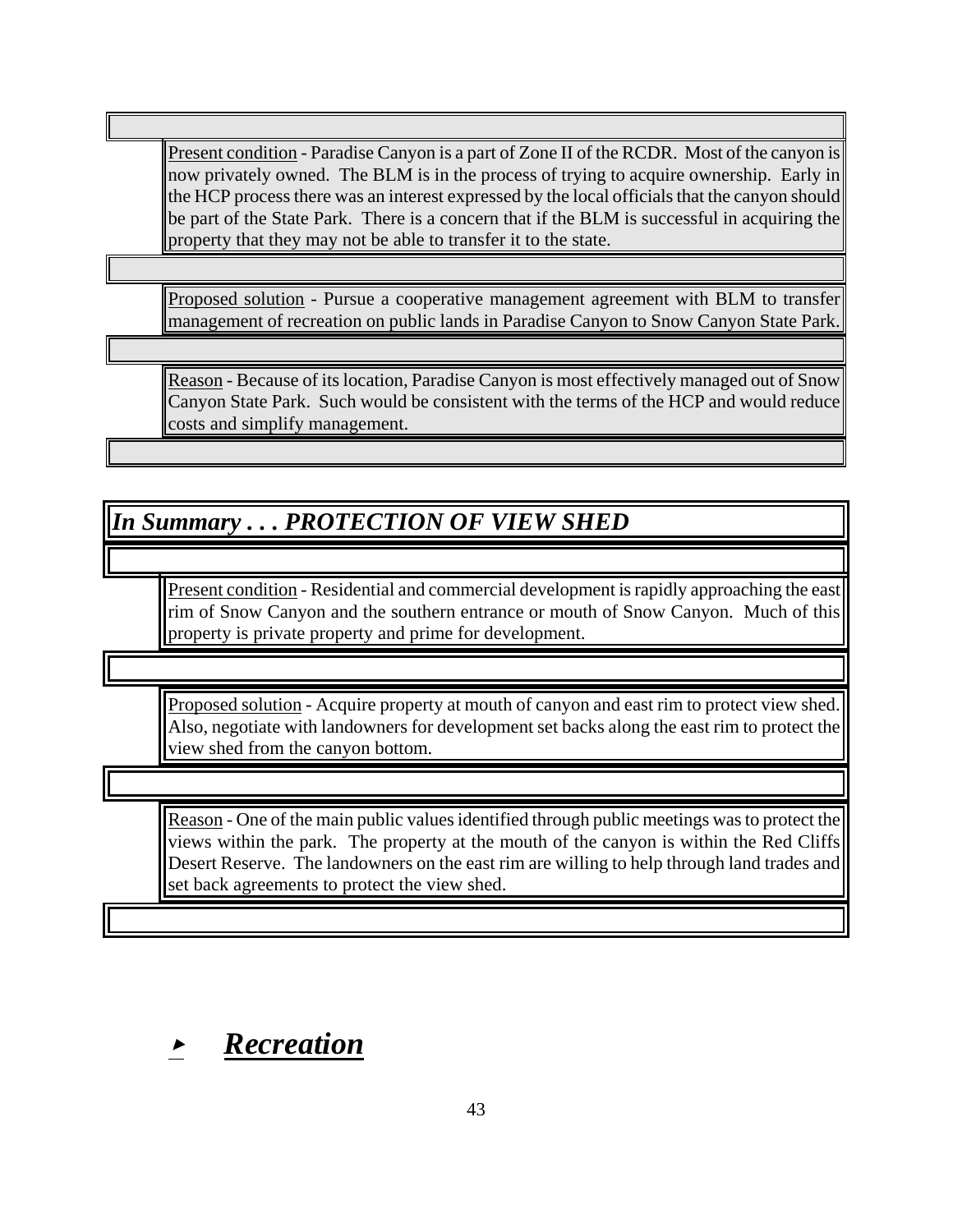Recreational demand in Snow Canyon continues to increase. Visitation is currently approaching three quarters of a million annually. This demand for recreation in Washington County and specifically Snow Canyon is truly a double edged sword. On one side is the enhanced quality of life Snow Canyon provides, the economic contribution to the community, the proximity to neighborhoods, and a variety of other benefits. On the other side, as Snow Canyon has continued to grow in popularity, management has become more visible. Various restrictions have been enacted on behavior and activities to protect the safety of visitors and integrity of natural, cultural and physical resources. Management intensity is often based on a variety of influences but primarily they are balanced around total demand, impact to the resources, threats to public health and safety, and resource limits of staff (money, personnel, etc.) to adequately address each of the above influences.

Recreation activities change in popularity and a number of activities. Risk management relating to public safety is a significant concern. In our litigious society, agencies have not only a duty to warn visitors but also to restrict and prohibit uses which may jeopardize public safety.

As stewards of resources in Snow Canyon State Park, managers are responsible for managing recreational use to minimize impacts. In many cases this translates into use restrictions. (For instance, there is no off-highway vehicle use allowed in the park, part of the Red Cliffs Desert Reserve). It may also require physical development to reduce impacts.

Snow Canyon is popular to visitors for many reasons though their activities in the park may conflict with each other or may not be appropriate in all areas of the canyon. The team agrees with public sentiment that traditional forms of recreation should continue, but all activities should consider possible conflicts and be managed in a way to protect resources of the park, including endangered species habitat protected by the Red Cliffs Desert Reserve, consistent with current park policy. (All forms of recreation will be limited in certain areas of the park by seasonal closure due to impacts on endangered or threatened species in those areas).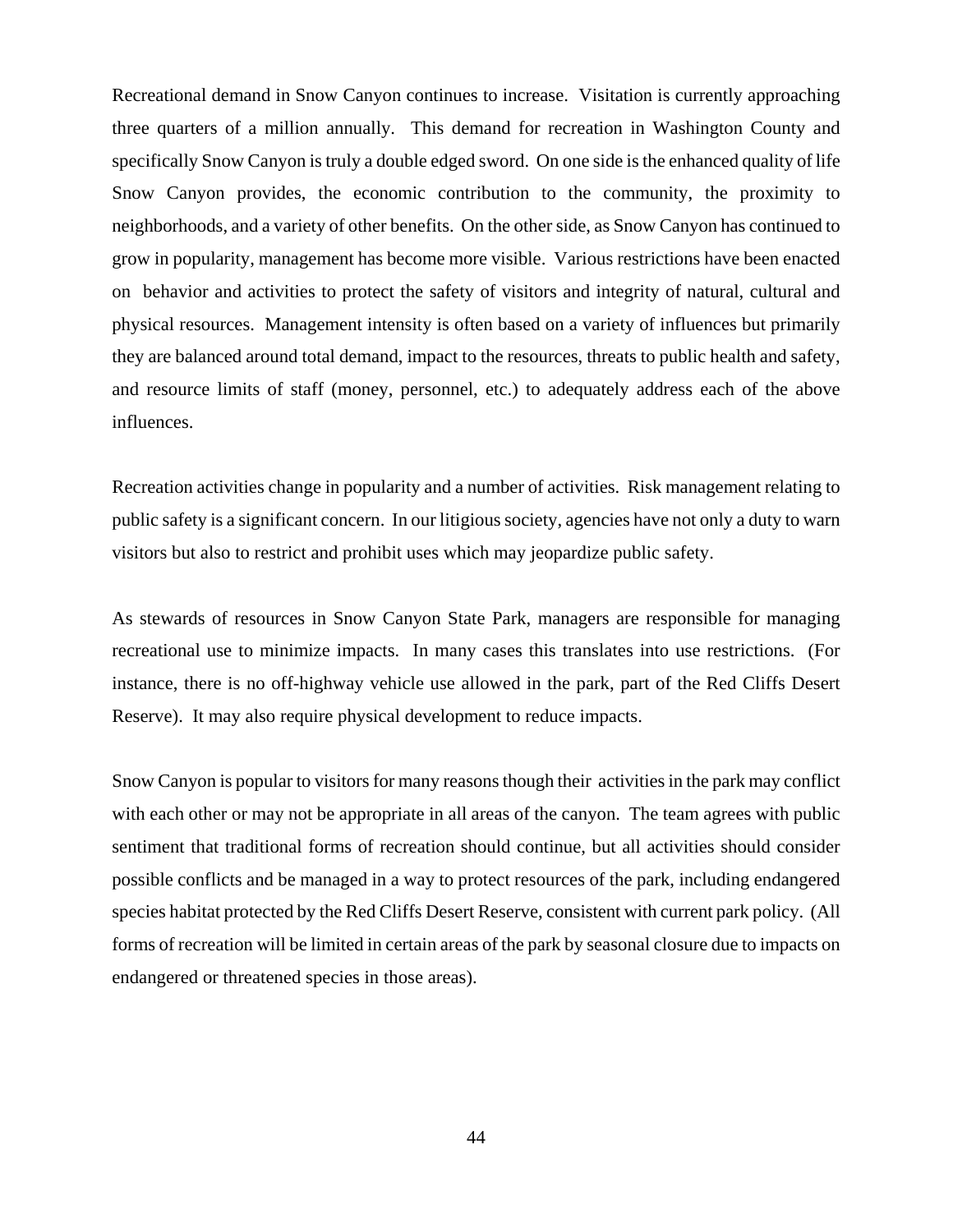#### *In Summary . . . PICNICKING*

Present Condition - Picnic facilities are located in 3 areas within the park. 1) Campground area, 2) Old residence area, and 3) Galoot area. Additional picnicking takes place throughout the park in areas where no facilities exist; however, it is discouraged.

Proposed solution - Provide for expanded picnic opportunities at the Galoot area, provide group picnicking opportunities at old residence area, provide road side parking to west of campground lawn area for picnickers. Team members are supportive of the concept of additional picnic tables, but agreed there should be no gazebos or like structures which conflict with the scenic beauty of the park. Provide picnic facilities at dunes in area of present concession operation. Picnicking will be discouraged in all other areas of the park.

Reason - The major need of the park is for day use opportunities. Picnicking is one of the major day use activities. The picnic areas can also serve as staging areas for other day use activities. Expanded day use opportunities is a high priority of this plan.

CAMPING in the park is a complex issue which the team also discussed at some length. The 1992 Statewide Comprehensive Outdoor Recreation Plan (SCORP) identified camping facilities as the #1 development need. In addition, camping in Snow Canyon is an important activity for non-local visitors. Conversely, there is concern regarding both the number of campers and the demand for more day-use area. As the park serves more visitors, there is demand for more facilities. Visit lengths are varied in the park with day-use being the primary activity associated with any number of recreational activities. Camping stay lengths are one method of managing demand. By reducing stay length, there is greater turnover in campsites and therefore greater opportunity for more campers to use the park. The stay length at Snow canyon has traditionally been 14 days. The recommended stay length is to be 5 days. This will cover all holiday weekend lengths and will cover the length of most stays. Only those who traditionally stay longer will be inconvenienced.

In addition, day use is expected to experience continual growth. At the same time, Snow Canyon is extremely sensitive to substantial development. With this in mind, there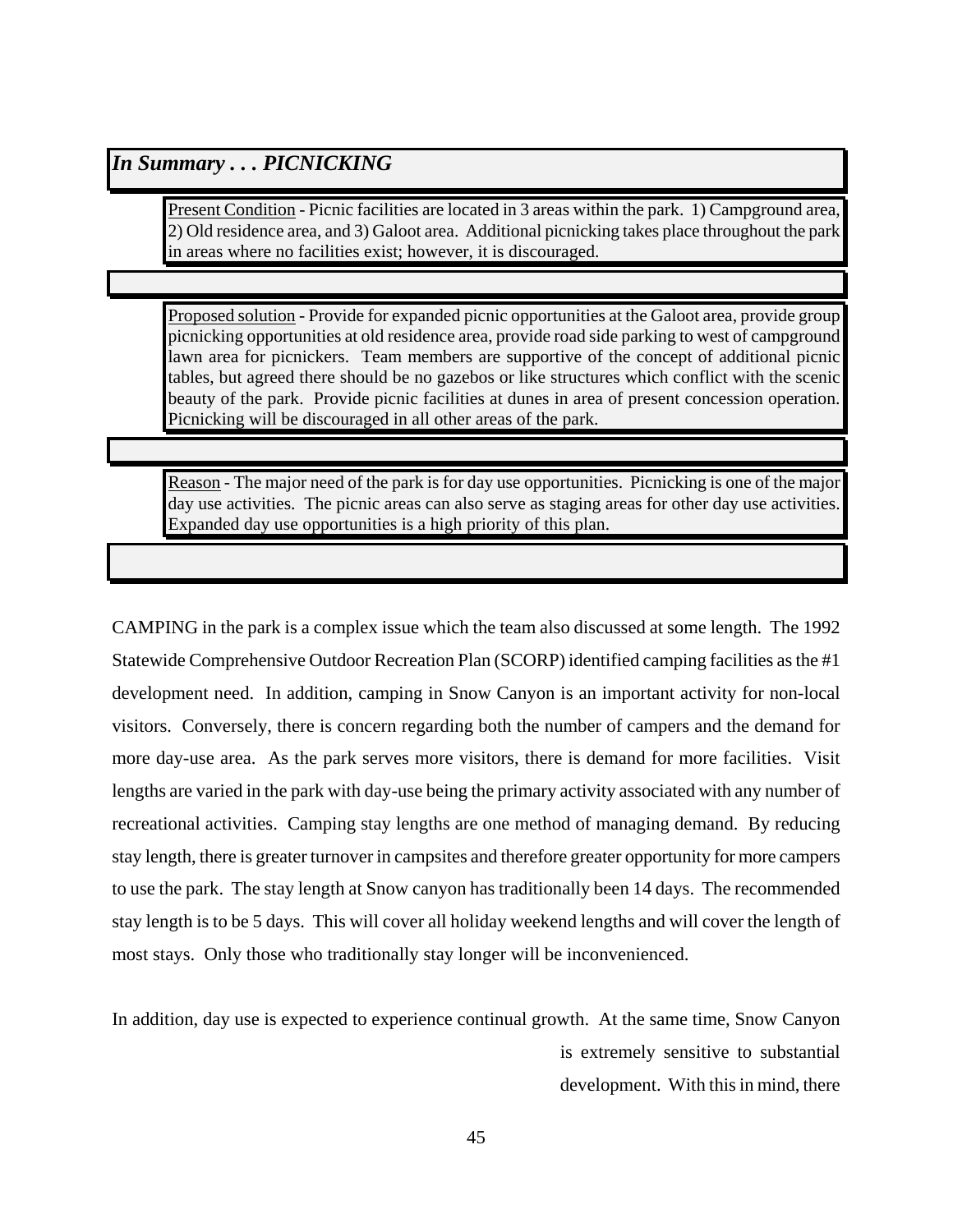will be no expansion of the campground. It is also possible that in the next century, camping in the park be phased out to better serve visitors to Snow Canyon.

#### *In Summary . . . OVERNIGHT CAMPING*

Present Condition - Camping is allowed in the developed campground and primitive camping has been allowed in the Galoot area to accommodate overflows.

Proposed solution - For the present, continue to allow camping in the developed campground area, but decrease the length of stay from 14 days to 5 days, and provide no overflow camping. The number of campsites should remain constant with no new development. In the future, camping may be phased out as day use demands on the park increase. The possibility of moving camping off park will result in opportunities for camping to be provided by a private campground or federal agency, in areas near park boundaries.

Reason - Camping facilities and resources need to be made available to more people. Shortening the length of stay would make camping opportunities available to more people. Overflow area is needed to meet present day use demands. Possible future use of camping area for day use would make that area available to more visitors.

*In Summary . . . BACK COUNTRY CAMPING*

Present Condition - Camping has been allowed in the Three Ponds area for the concession guests; however, the use has been low and the satisfaction level of concession guests has also been low.

Proposed solution - No back country camping will be allowed within the present park. Those wishing to camp in the Red Mountain Wilderness Study Area (WSA) will be referred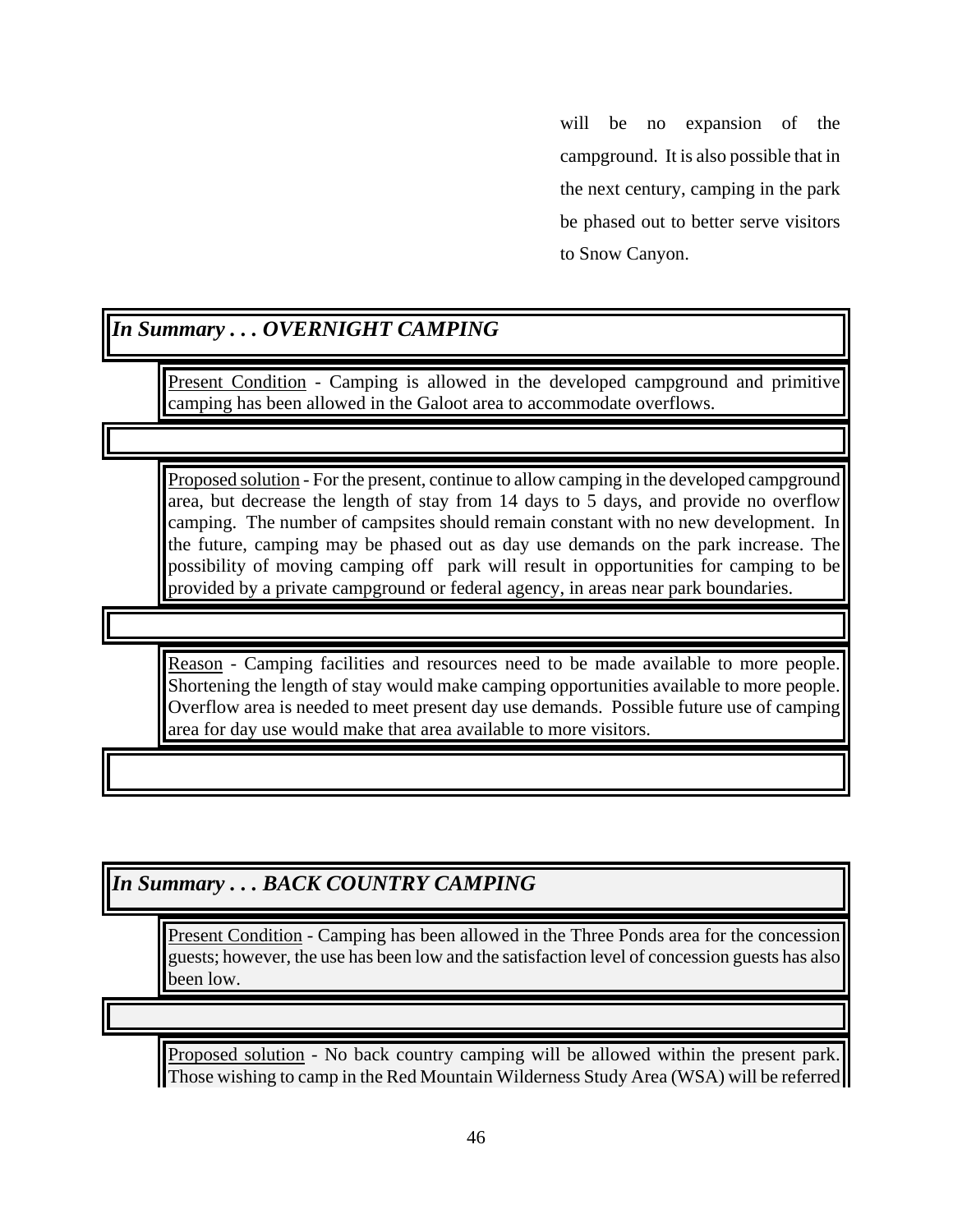to BLM. If a management agreement is out into place with BLM , then the park would manage back country camping in that area.

Reason - Removal of concession would eliminate the park back country camping need. To accommodate those wishing a backpacking experience, the WSA would offer a much better experience. Snow Canyon is so small it does not have room to offer the typical back country camping experience.

### *In Summary . . . SCENIC DRIVING*

Present condition - The road through Snow Canyon offers an excellent and highly used scenic drive. The same roadway is used by walkers, bicycles and community through traffic. Scenic driving experiences can be accessed from north to south and from south to north.

Proposed solution - Scenic driving will still be a major use activity of Snow Canyon with a trail developed to accommodate bicycles and walkers. Scenic driving will be allowed throughout the park, although travel patterns will be altered by the recommendation to allow two way traffic from the south entrance to the Galoot day use area, then one-way only in a south to north direction from Galoot to Hwy. 18.

Reason - Commuter through traffic traveling downhill tends to encourage faster travel. Conversely, traffic heading uphill through the park will naturally slow down. Excess speed and increasing traffic through Snow Canyon create safety concerns for bicycles, walkers and scenic drivers. Although vehicles through the park today average only about 750 a day, the projected ADT is expected to be 11,000 in twenty years. Slower uphill driving will allow safer use of the road by bicycles and walkers on the same roadway with those on scenic driving tours.

# ! *Equestrian Use*

The team determined it was important to develop an equestrian management plan to balance the needs and concerns of equestrians, a prominent recreational user group in the park, with reasonable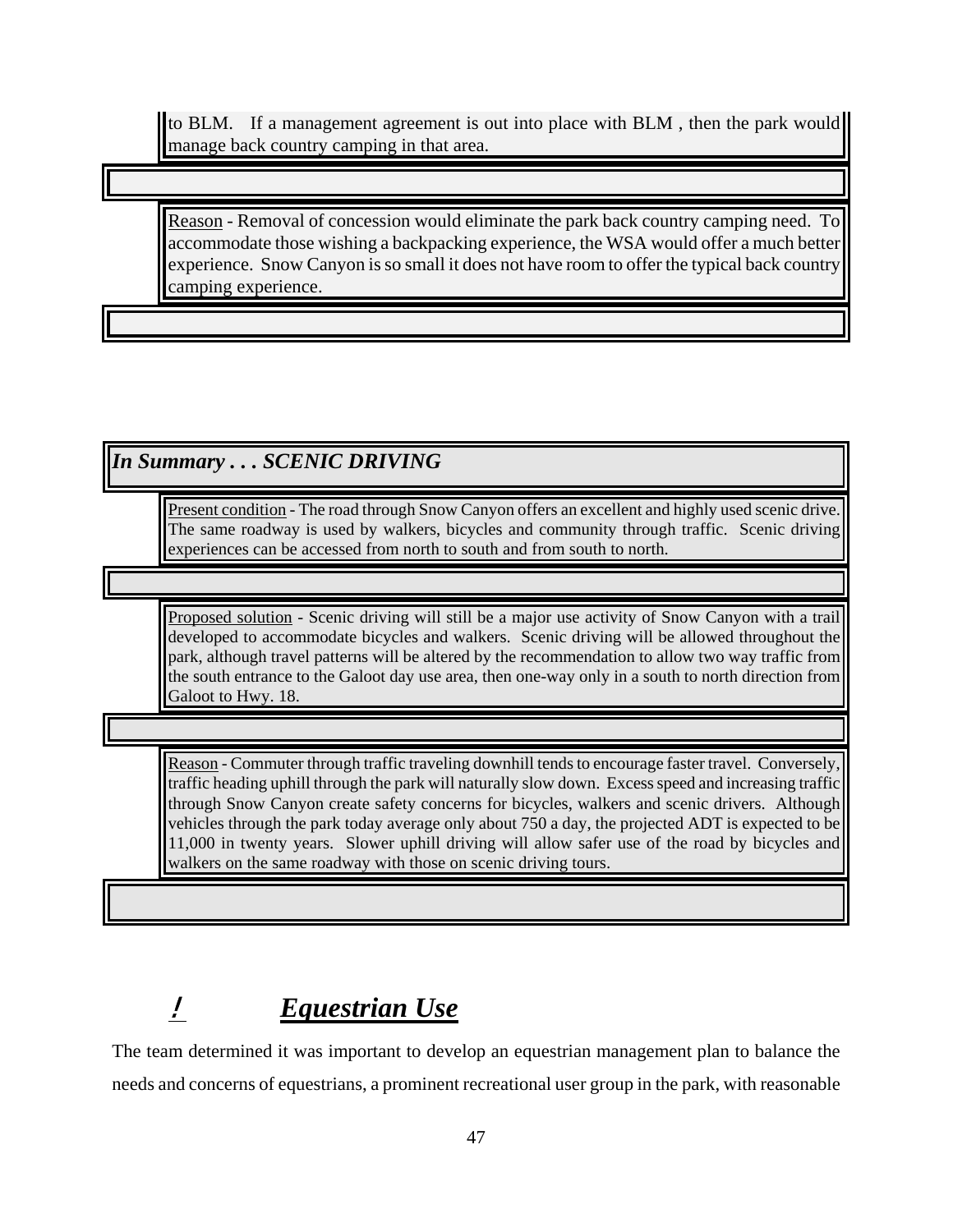management of equestrian impacts to the sensitive desert ecosystem. To demonstrate the parks interest in working cooperatively with equestrians, it was decided an equestrian management plan should be developed and adopted concurrently with the resource management plan. Recommendations developed by local equestrians are the basis for many of the management actions outlined. Special acknowledgment is given to the Backcountry Horsemen of Washington County who remained very committed throughout the entire planning process.

For more information, please refer to the full text of the Equestrian Management Plan included in the Appendix A and Equestrian Map in Section 9 - Tables and Maps.

Horseback riding in Snow Canyon is a historic use, and story tellers claim this use dates back prior to documented pioneer times to the era of the Spanish explorers. Retaining access to riding in the park is very important to the community as evidenced by their regular participation at planning meetings and the passion with which their message was delivered to the planning team. While concern for horse-related impacts in Snow Canyon State Park led park managers to consider possible restrictions to minimize damage to the parks fragile resources, park officials would prefer to utilize cooperative partnerships and education to minimize impacts to the greatest extent possible.

The purpose of the equestrian management plan is to identify impacts resulting from equestrian use in Snow Canyon State Park. The equestrian plan also identifies reasonable means to reduce or eliminate these impacts to assure the long-term protection of park resources and values, and retention of the overall visitor experience. The management of Snow Canyon State Park considers the long-term partnership with horse users and others in the recreational and environmental communities to be a critical component of an effective equestrian management program.

To achieve the equestrian goal to provide a cooperative management scheme which allows for continued enjoyment while protecting the natural, historic and scenic resources in Snow Canyon State Park, the following objectives have been identified: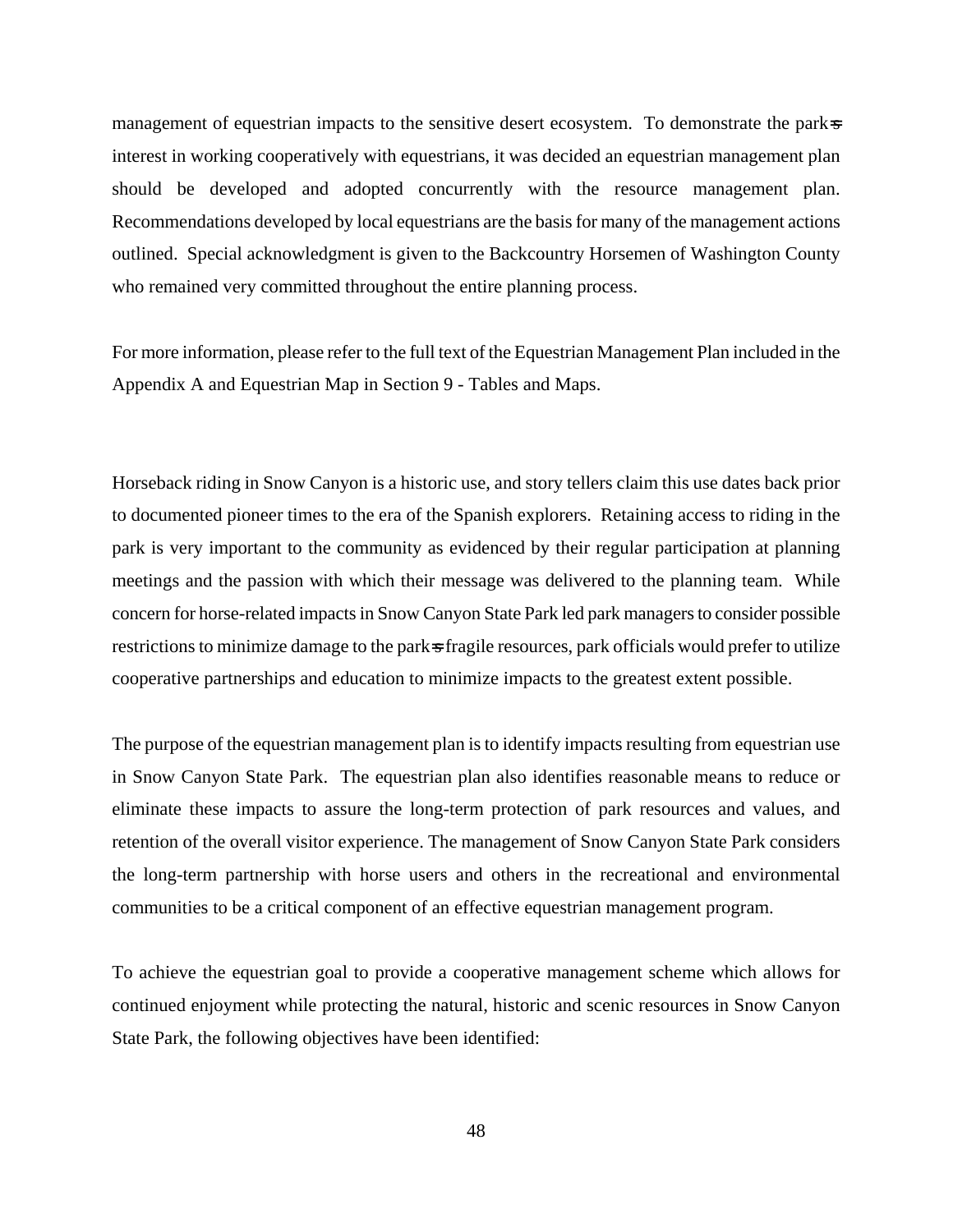- 1. Identify the key issues relating from equestrian use of Snow Canyon State Park.
- 11. Determine the potential impact of equestrian use on (a) threatened or endangered species or other wildlife, especially raptors, bats and desert tortoise; and (b) sensitive areas where there is comparatively greater biodiversity.
- 12. Develop management guidelines for horse use in Snow Canyon State Park necessary to minimize impacts to the natural, historical and scenic resources of the park, including but not limited to:
	- **.** consideration of closures in highly sensitive areas to protect wildlife;
	- ! establish an equestrian registration program, for the purpose of developing a horse users mailing list and for monitoring horse activities in the park;
	- **.** identify designated horse use trails;
	- ! identify designated parking areas; and
	- ! plan for the signage and maintenance of designated equestrian trails
- 13. Ensure equestrian educational or interpretive programs address natural, historical and scenic resource protection in the park.

#### *In Summary . . . EQUESTRIAN USES*

Present condition - Equestrian activities are limited to the concession operation and some riders who access the canyon from Ivins area to the south and from Winchester Hills from the north.

Proposed solution - Activities will address the needs expressed to the team by equestrian users. There will be thru- access to the park. Riding will be available in West Canyon and to the Three Ponds area (See Appendix A). The plan also encourages a trail link from the mouth of Snow Canyon through Paradise Canyon to the east rim and from the north end of the park to the Red Mountain (WSA).

Reason - Although there are some perceived conflicts between horses and other park users and additional perceived impact on park resources, horse riding is recognized as a traditional and valid use within the park and needs to be accommodated.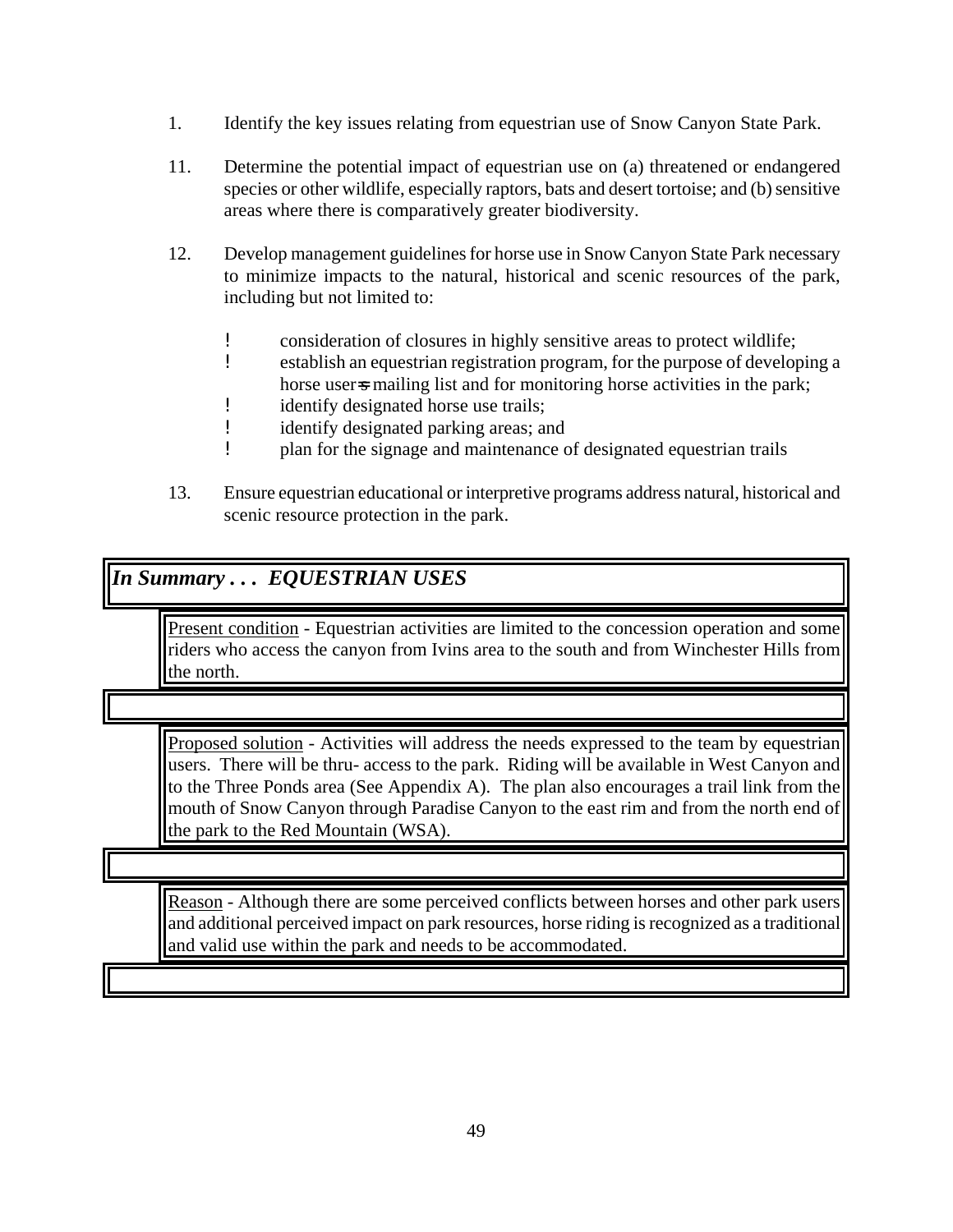# ! *Technical Rock Climbing*

The team determined it was important to develop a climbing management plan to balance the needs and concerns of the rock climbing community, a prominent recreational user group in the park, with reasonable management of climbing impacts to the sensitive desert ecosystem. To demonstrate the park=s interest in working cooperatively with climbers, it was decided the climbing management plan should be developed and adopted concurrently with the resource management plan. The climbing community has worked cooperatively for three years with park officials to develop fixed anchor guidelines allowing for the removal of bolting restrictions in force since 1994. Recommendations developed by the local climbers are the basis for many of the management actions outlined in this plan. Additional assistance and input in the development of the climbing management plan was received from the Access Fund, a national climbing association dedicated to keeping climbing areas open and conserving the climbing environment.

For more information, please refer to the full text of the Climbing Management Plan included in the Appendix B and Climbing Routes Map in Section 9 - Tables and Maps.

Technical rock climbing has been allowed in Snow Canyon for several years despite a regulation (R651-622) which prohibited technical climbing without a permit. Concern for climbing-related impacts in Snow Canyon State Park led park managers to place a ban on the placement of new fixed anchors in 1994. This concerned area climbers because it restricted the replacement of older and unsafe bolts, and because it curtailed the development of new climbing routes.

Park officials - reacting to a rapid increase in visitation, increasing concerns for the fragile biodiversity of the canyon, and the presence of rare, threatened or endangered species - decided to restrict the placement of new fixed anchors until they could improve their understanding of, and develop a management plan for, climbing-related impacts.

The purpose of the climbing management plan is to identify impacts resulting from climbing in Snow Canyon State Park. The climbing management plan also identifies reasonable means to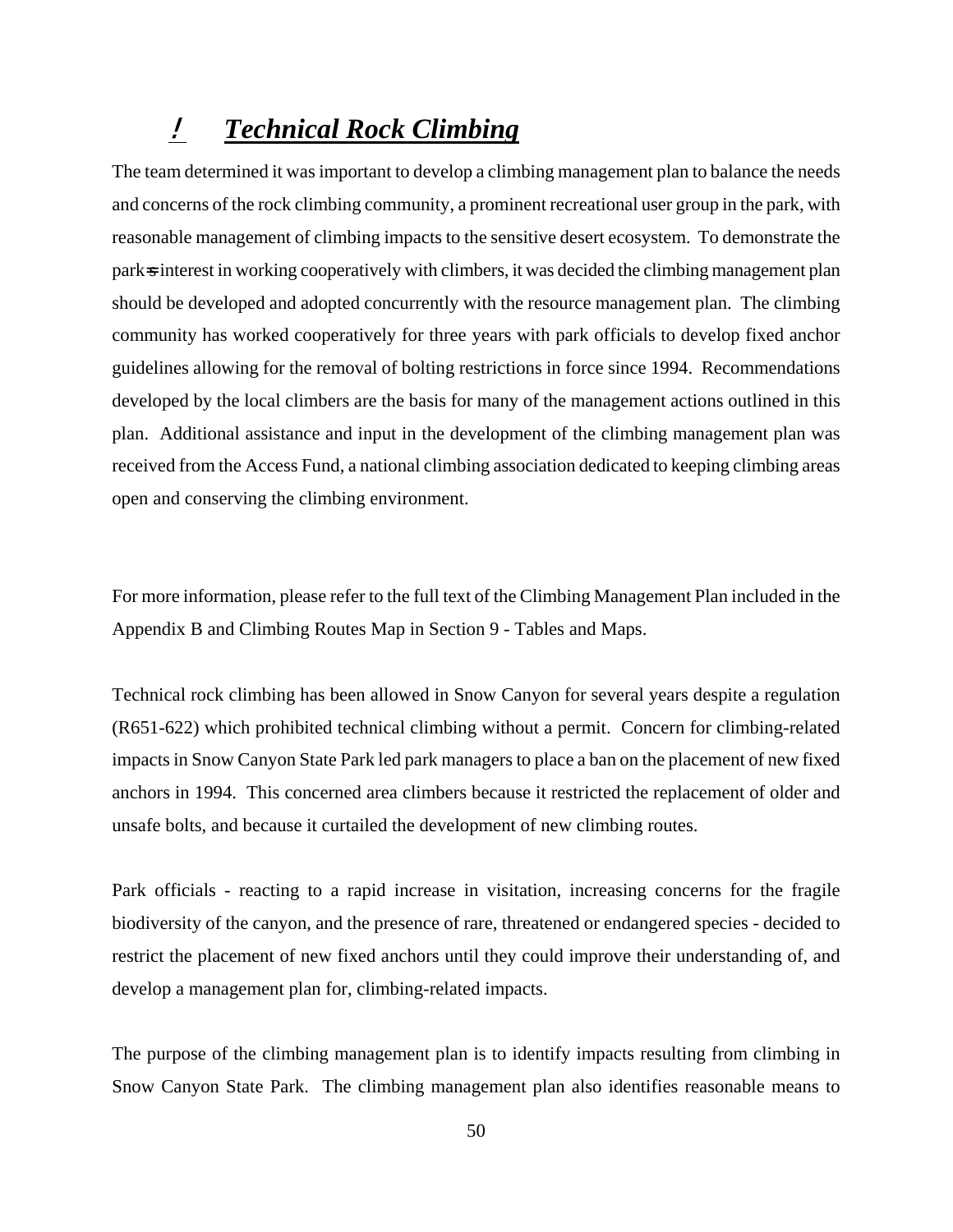reduce or eliminate these impacts to assure the long-term protection of park resources and values, and retention of the overall visitor experience.

The overriding goal of the climbing plan is to provide a cooperative management scheme which allows for the continued enjoyment of rock climbing, yet protects the natural, historical, and scenic resources in Snow Canyon State Park.

The development of the Climbing Management Plan, subsequent implementation and future revision are intended to provide a forum for public involvement and collaboration. The management of Snow Canyon State Park considers the long-term partnership with climbers and others in the recreational and environmental communities to be a critical component in an effective climbing management program.

To achieve this goal, the following objectives have been identified:

- 1. Identify the key issues resulting from climbing use in Snow Canyon State Park.
- 2. Determine the potential impact of climbing on (a) threatened and endangered species or other wildlife, especially raptors, bats and desert tortoise; and (b) sensitive areas where there is comparatively greater biodiversity.
- 3. Develop management guidelines for climbing use in Snow Canyon State Park necessary to ensure natural, historical and scenic resources are not degraded significantly, including but not limited to:
	- ! the use of a zoning scheme, or other climbing density/impact management tool;
	- **.** consideration of closures in highly sensitive areas to protect wildlife;
	- ! establish a climbing advisory team and a route development protocol;
	- ! identify designated parking area; and
- 4. Ensure climbing educational and interpretive programs address natural, historical and scenic resource protection in the park.

The Utah Department of Parks and Recreation recognizes climbing poses personal risk to the participants and climbers bear the sole responsibility for their own safety while pursuing the activity. It is not the intent of this plan, nor of the implementation of any climbing management program at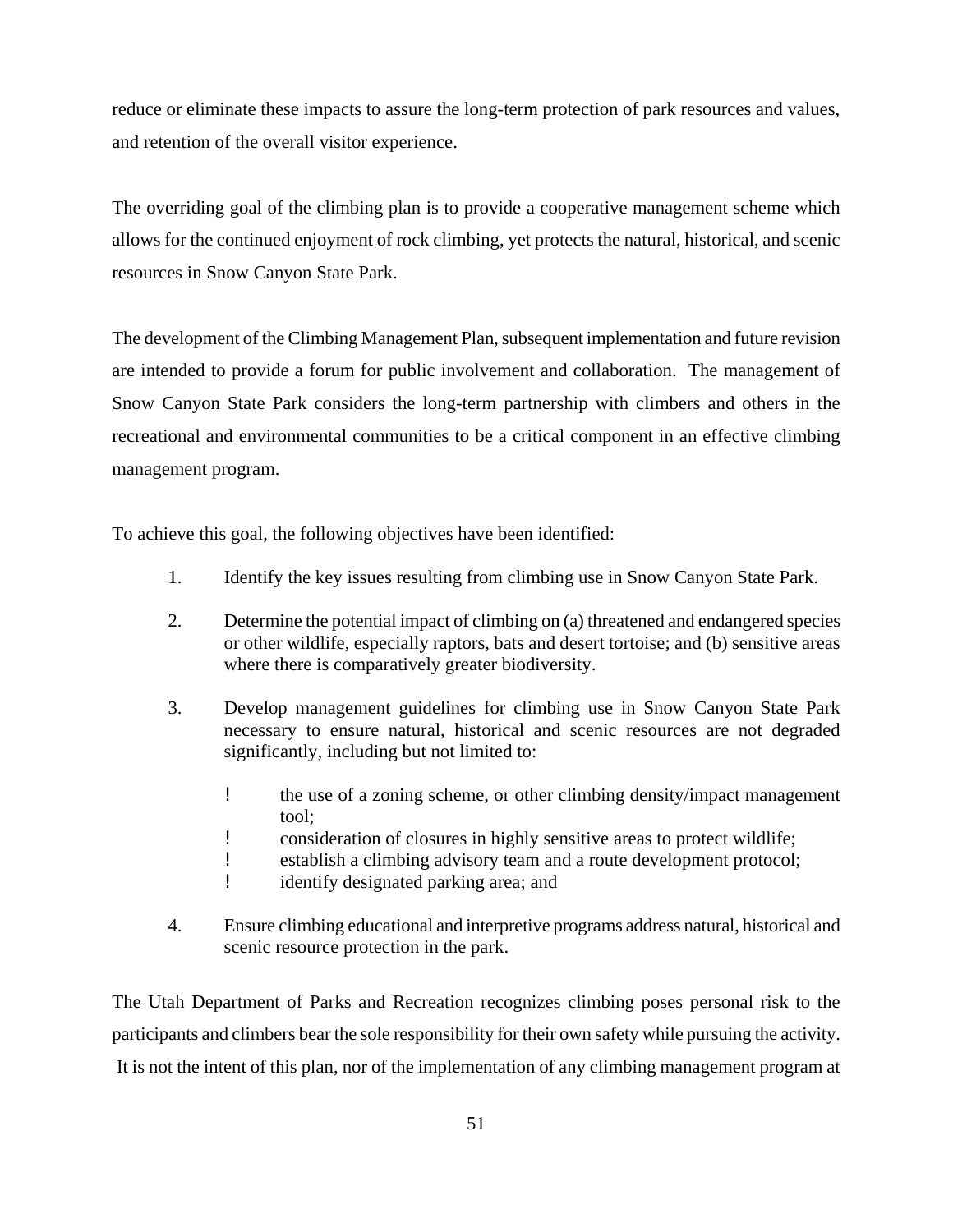the park, to attempt to judge or physically control safety as it relates to rock climbing, rock climbing equipment, or conditions present on any climbing routes within the park. Management does have the authority, however, to close areas to the public due to specific hazardous circumstances.

### *In Summary . . . ROCK CLIMBING*

Present condition - There is a substantial amount of rock climbing use in the park. A moratorium on established new routes has been in place for 3 years. There are approximately 180 routes now established in Snow Canyon. There is an active and supportive group of rock climbers interested in assisting in the management of the rock climbing activities within the park.

Proposed solution - Rock climbing will be allowed to continue in certain areas of the park and some controlled new route development will be allowed. A rock climbing management plan will be developed and implemented immediately (See Appendix B).

Reason - Snow Canyon offers a unique rock climbing experience and is a legitimate form of recreation which, with certain controls, can take place in Snow Canyon with a minimal impact on the park resources and other visitors.

*In Summary . . . SPORT RAPPELLING*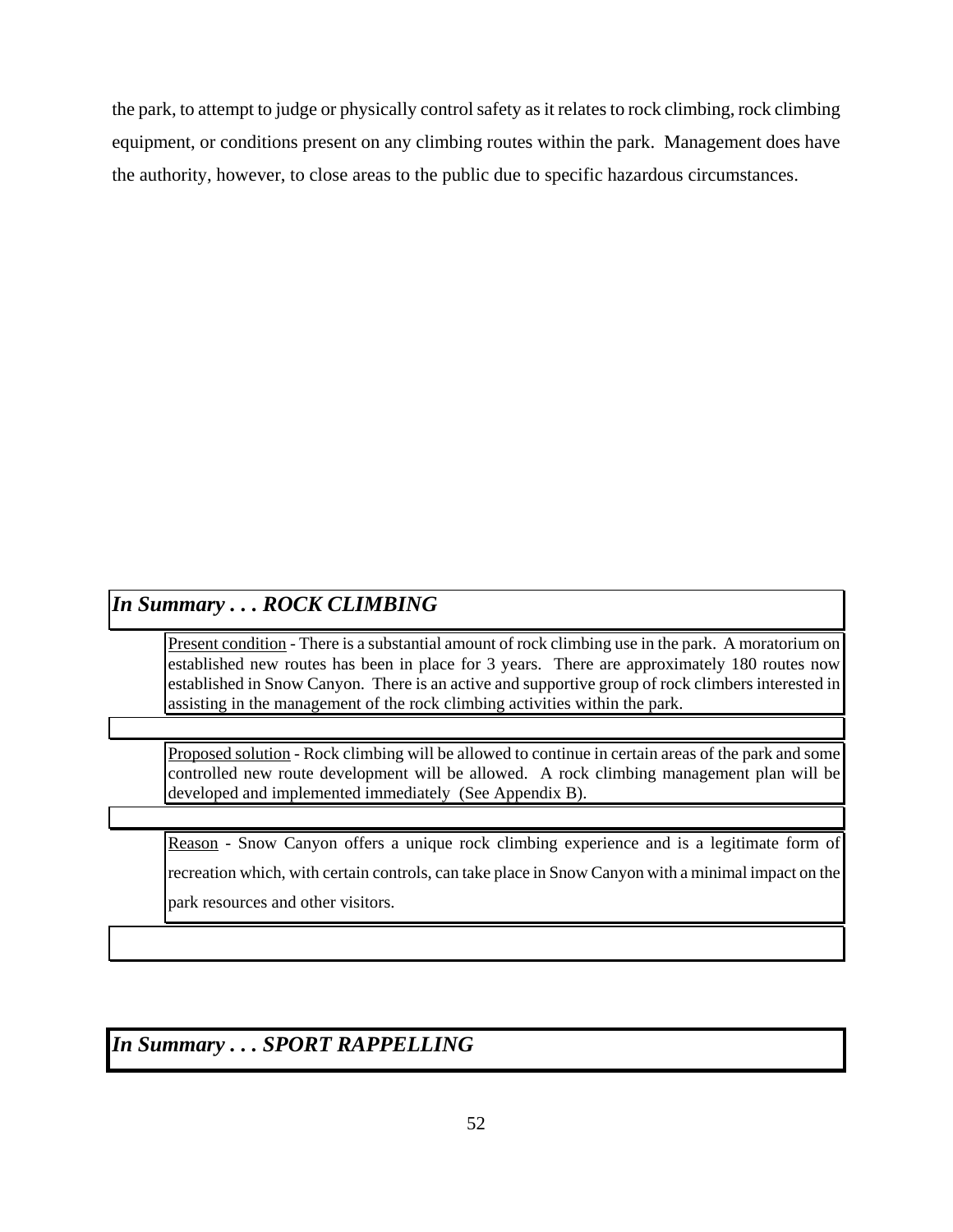Present condition - Limited amount of use is taking place in a few specific areas where good anchor points are available and reasonably easy access can be made from the cliff bottom to cliff top without technical equipment or skills.

Proposed solution - Sport Rappelling will be restricted to one or two areas which will provide the needed access and anchors. These areas will be located where the impact to park resources will be minimized.

Reason - Demonstrated need is low and there are very few areas which meet the needs of the rappelling users in a reasonably safe way within the park. There is also concern anchoring to natural features and indiscriminate bolting.

### *In Summary . . . SCRAMBLING*

Present condition - This is the most dangerous activity taking place in Snow Canyon, but visitors are not restricted from scrambling on any of the features in the park.

Proposed solution - Scrambling will only be allowed where established trails connect with slick rock. Interpretive efforts will cover the high danger of this activity and try to discourage scrambling.

Reason - Scrambling is a favored activity of many of the park visitors and can be safe if visitor uses caution. Scrambling has resulted in several deaths and many serious accidents to park visitors when caution was not used. Scramblers are responsible for development of many unauthorized trails causing destruction of the vegetation as they access slick rock in no established trail areas.

HIKING is a popular activity at Snow Canyon State Park, allowed on all established trails in the park. There has been a great deal of unstructured and indiscriminate hiking taking place which has created many trails lacing through the park causing damage to vegetation. However, hiking is considered an acceptable activity for the future.

Hiking should continue to be the favored visitor use activity but the past damage done by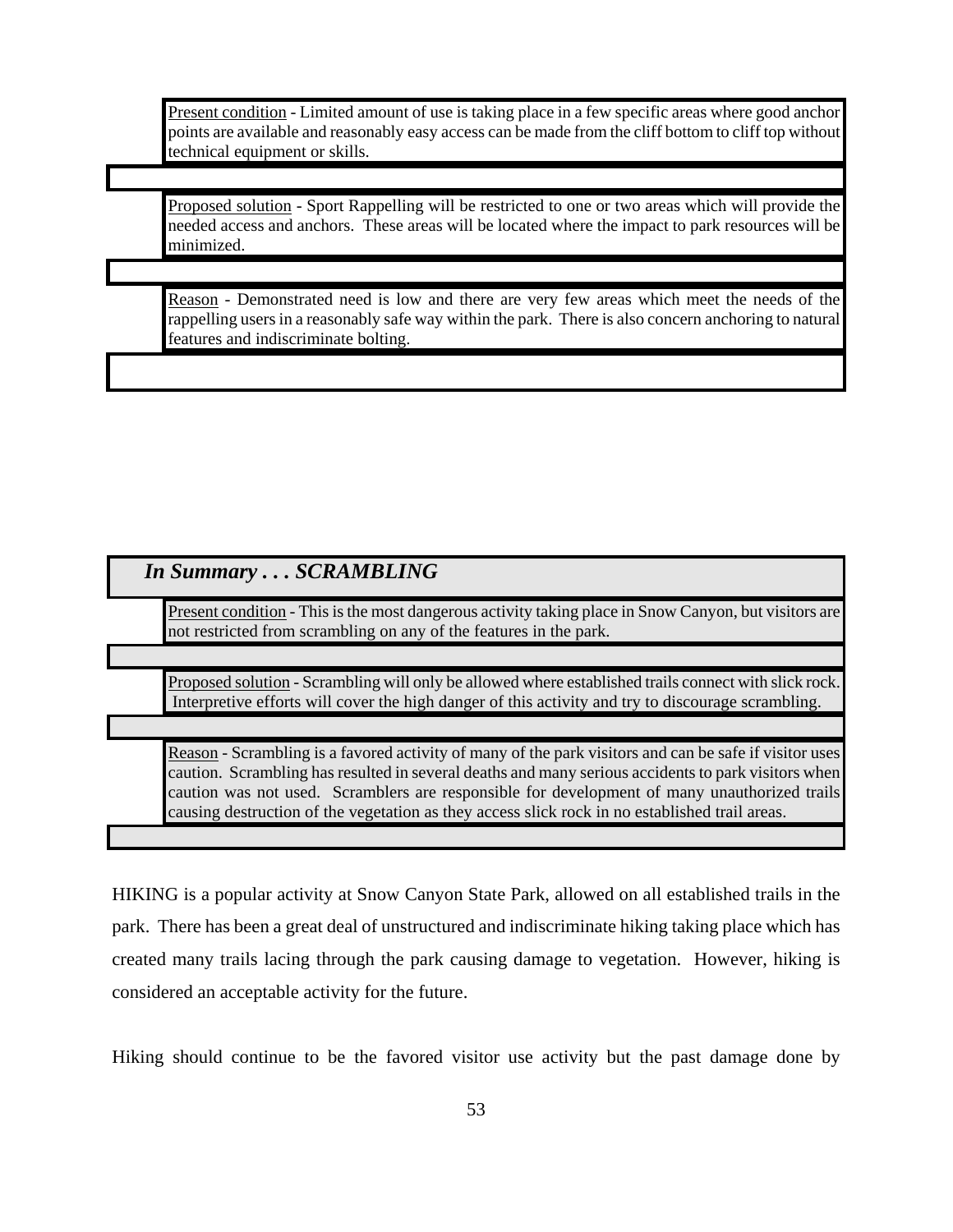indiscriminate hiking must be eliminated to protect the biological resources of the park. The proposed recommendation is to allow hiking only on established trails. Popular trails will be defined and hardened. Some cross country, rock travel and free traverse areas are likely, but the majority of use will be on designated trails. Pedestrian access in Johnson Canyon during the period from November 15 to March 1.

Due to the sandy conditions of the park, BIKING is confined to roads in the main canyon and West Canyon. Road biking is considered a safety risk and hard to control in competition with motorized vehicles and pedestrians, though it should continue as an acceptable recreational activity in West Canyon. The team recommends moving bicycling from the canyon road to a proposed bicycle and hiking trail which connect the trail at the north end of the park which runs parallel to Hwy. 18 with the Ivins trail at south end of park.

Snow Canyon is largely considered too sandy for mountain bikes. Such activity should not be allowed on the rocks but mountain biking could work where trails are wide enough to accommodate both bikes and walkers. The plan might provide for one mountain bike trail, perhaps in West Canyon.

SKATEBOARDING/ROLLER BLADING is permitted on paved trails in designated areas only. No landing, no launching, no take offs of ULTRA LIGHTS are permitted in the park. HANG GLIDERS are allowed by special use permit only and must meet U. S. Hang Gliding Association certification. HOT AIR BALLOONING has been allowed with some minor impact. Future opportunities for ballooning may be by special use permit only and in limited numbers. Organized land take offs with walk out only for chase crews. DUNE SKIMMING happens infrequently. The team agreed to address this issue if it becomes a problem.

Other recreational activities which may become popular in the future will be dealt with as the need arises and will be controlled to lessen impacts to other users and values established in this plan.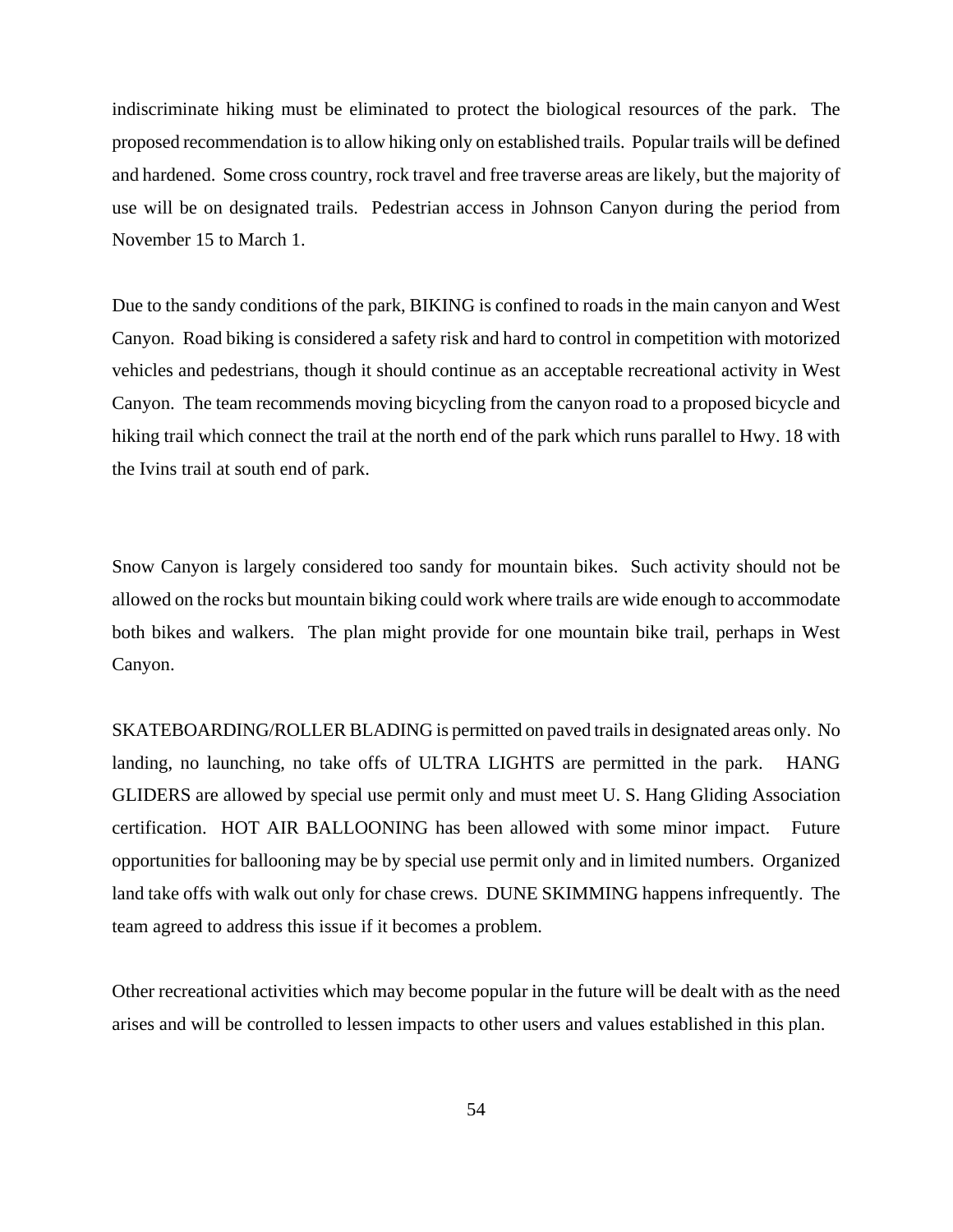# ! *Facilities Development*

Limited, tasteful development of facilities in Snow Canyon State Park has been an issue of much discussion and concern throughout the planning process. While increasing and improving some facilities are necessary for the comfort and enhanced experience of visitors to the park, such development must be limited to reduce the impact on the environment and the viewshed. The team determined early in the process some form of commercialism (restaurant, museum, research facility, theater or gift shop) is necessary for the ongoing operation of the park. Though the order of this list does not necessarily reflect priorities, initial development will include:

- 1. Restrooms will include a pit toilet in West Canyon to protect the aquifer and provide service to recreationists. Flush facilities will be established at the Sand Dunes and Galoot with expanded day-use parking.
- 2. Picnic tables near parking will be available at day-use areas. The issue of shaded structures was debated. The majority preferred natural shading, possibly through vegetation.
- 3. Curb and gutter for controlling traffic pull-off will be completed throughout the park. There is a consensus on the issue of providing trails through the canyon to connect U18 with the trail which dead ends at the southern entrance of the park.
- 4. The Sand Dunes will have a water trough and hitching rail and bike racks will be available at each parking area.
- 5. Visitor/Education Center will go on East side of road to collect fees by way of proper traffic routing.

Day use limits and park capacity are concerns for users as evidenced by public comment and survey results. Overcrowding of park facilities is one of the few major concerns expressed by visitors. This observation is underscored by the fact that survey respondents also feel the park should better manage natural resources and visitor impacts. The charge is clearly articulated that this is the Division<sub>s</sub> responsibility. Currently, limits for the park will be dictated by physical development. Specifically, parking places will be limited and allowed in designated areas only. When spaces are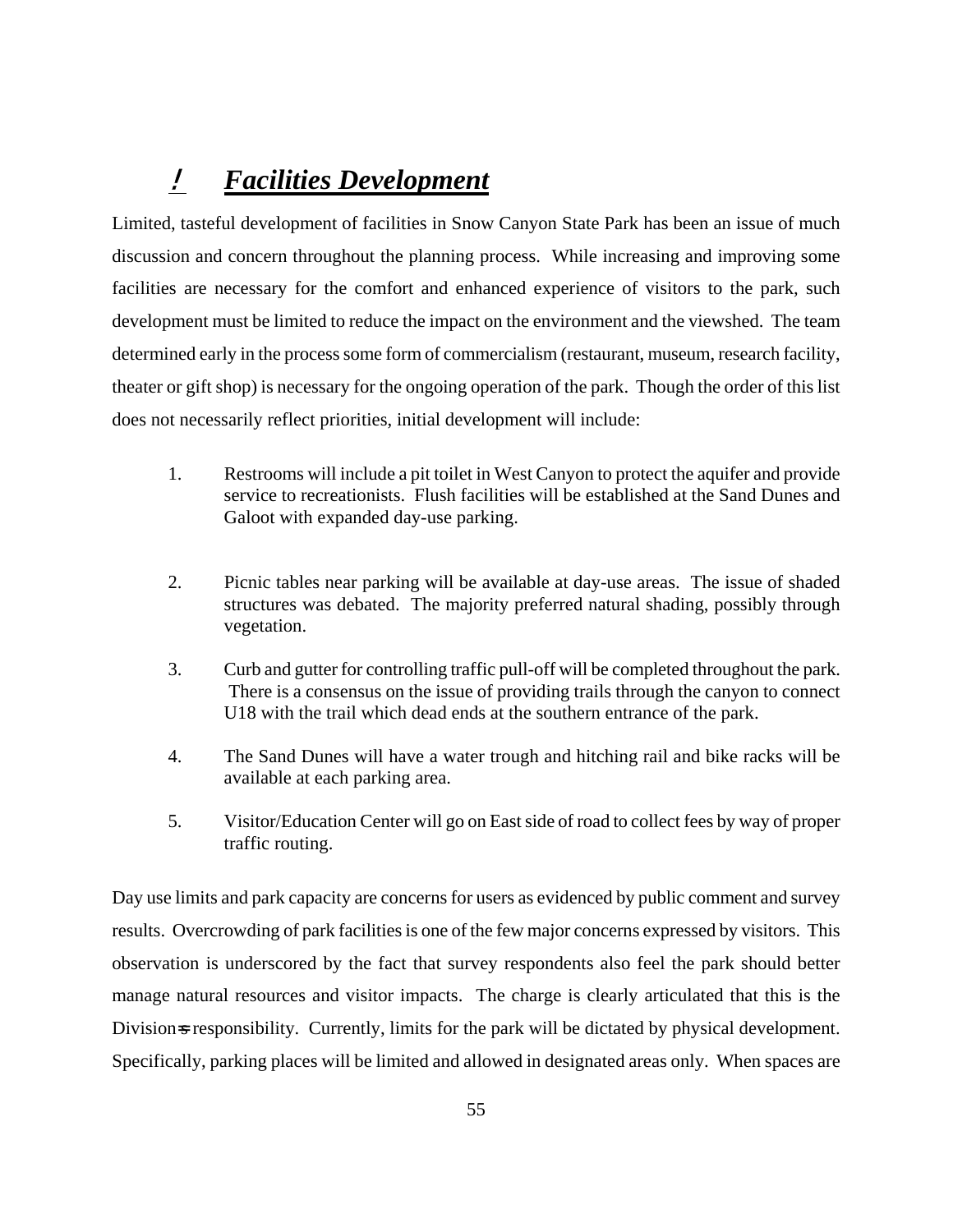full, visitors will not be allowed to park along roadsides. For Washington County residents, this will be easier to understand as residents can tailor the timing of their visits to avoid congestion. Outof-area tourists to the park, however, may be inconvenienced during busy periods.

Should these methods prove unsuccessful, management may turn toward more restrictive techniques for managing use, such as a shuttle. This shuttle may be operated as a concession or a partnership with local businesses, similar to the Zion National Park prototype.

Entry booths, perhaps at both entrances, will help control visitation and give management an opportunity to disseminate information relating to recreation activities and public safety. While entrance booths represent guard houses, they are an important part of managing vehicular access, and providing visitor information and far more desirable than the current methods of collecting fees through parking lot checks and traveling to the administrative office to pay a use fee.

#### *In Summary . . . DAY USE LIMITS*

Present condition - There is no procedure to control the number of visitors using the park at any one time. Vehicles park along the roadsides to access the recreational opportunities within the park. This causes unsafe conditions and natural resource damage.

Proposed solution - Number of visitors can be controlled through information at entry booths. Maximum use numbers will be established to protect both park resources and visitor experiences. Establish hardened parking spaces and place curbing along roadway through the park. This will limit the number of vehicles stopping in the park based on the number of available parking spaces. Parking will be allowed only in designated areas with no parking along the roadway.

Reason - This will protect the park resources and visitor experiences with a simple understandable, easy to manage system. With present perceived over capacity on some holiday weekends and the rapidly expanding use of Snow Canyon it is necessary to look at controlling numbers using the park.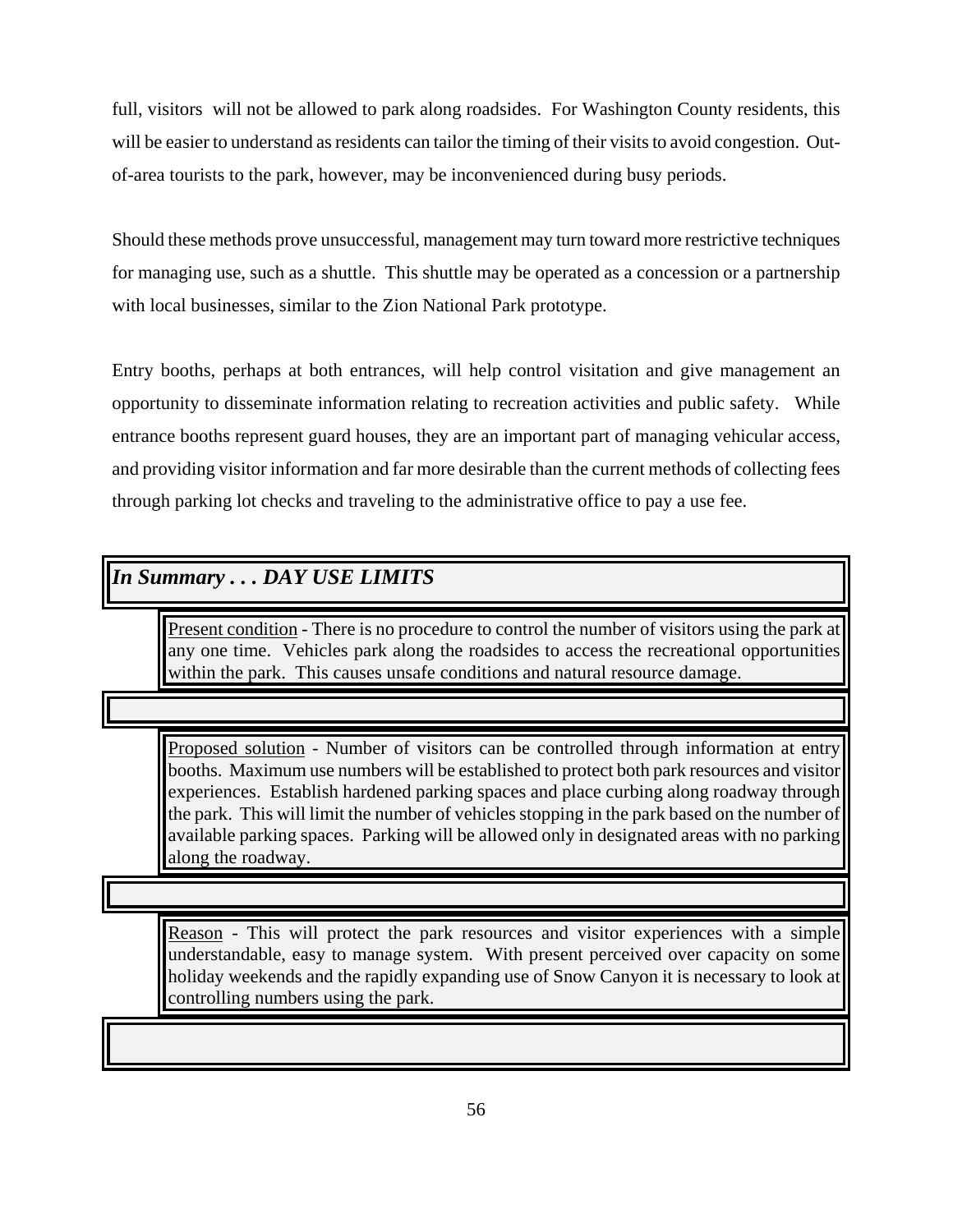#### *In Summary . . . WEST CANYON USES*

Present condition - West Canyon now has a gravel road which is used as a service and recreational access road only. The canyon has 6 water wells and associated infrastructures. Recreational activities include hiking, horse riding, limited rock climbing and some mountain biking. No conflicts have been identified.

Proposed solution - Allow present uses, add a vault type toilet facility in canyon for visitor use, public sanitation and source protection. Discourage new water development and encourage all present and future water development facilities to be moved underground. Move all trail use to the roadway.

Reason - Water development has had some visual impact which could be decreased by redesign of facilities. Visitors have demonstrated a need for restroom facilities in the canyon. A vault type toilet would not be visually obtrusive and would enhance water resource concerns for regarding public health.

#### *In Summary . . . ENTRANCE BOOTHS*

Present condition - The orientation information and other information is now only available in the middle of the park at the ranger office/information station. This requires people to come to that building to get information and pay their user fees. All park visitors are required to pay a user fee. The inconvenience of the present fee collection system is the number one visitor complaint at the park.

Proposed solution - Utilize entrance booth at or near park boundaries to help orient visitors before they enter the

park and also to issue needed permits and collect user fees.

Reason - This would give people access to needed information at the beginning of their park experience. It would also insure more convenient fee administration and better overall visitor experience.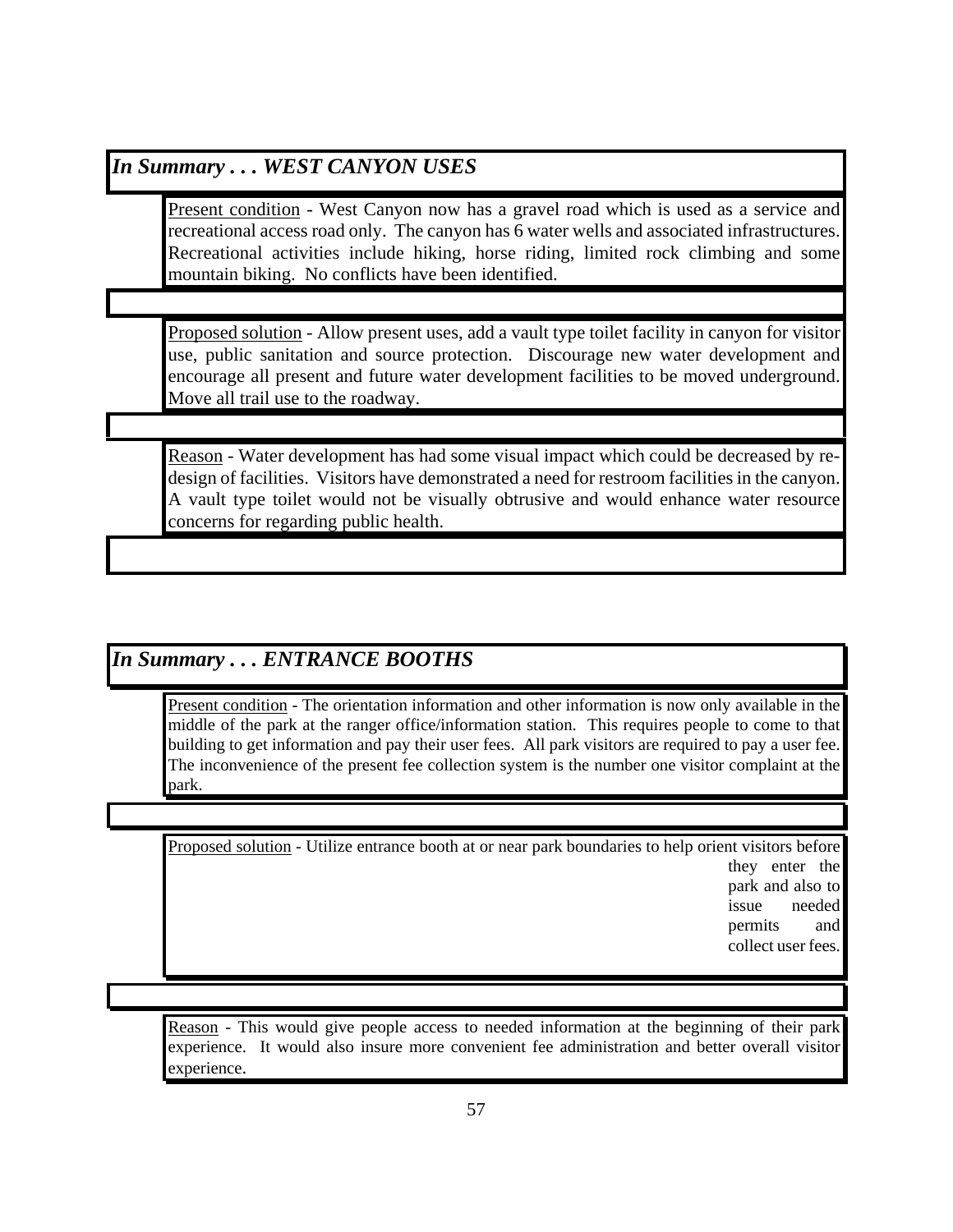## *In Summary . . . DEVELOPMENT AND TRANSITION ZONES*

Present condition - At the present time facility development within the canyon (other than the road) is limited to 3 areas: 1) present campground area, 2) present concession area, and 3) Galoot, old residence and maintenance shed area. West Canyon has facilities related to water development. Transition from the north end of the park is gradual with limited residential developments near that access road. The south entrance to the park is highly developed with Tuacahn, Franklin Quest Fitness Center, and residential development of Ivins.

Proposed solution - Protect values of the canyon by limiting development to only the areas presently developed within the park. These development areas may be altered to better meet visitor needs. Along the East Rim of the park, development set backs to protect the view shed are encouraged. Any major development of facilities such as concessions and visitor/education center will be at the south entrance of Snow Canyon where major private development already exists.

Reason - Protection of existing values within the canyon were considered a high priority. The team felt a need to minimize development impacts where those impacts do not now exist. It is further necessary to protect the park view shed which will be covered later in this plan.

The park and its current management provide both source protection for wells through limiting access up West Canyon and facilities protection through regular patrols and consistent management. The current wells may not meet the needs of the community and there is a desire on the part of the Snow Canyon Water Compact board to drill a new well and re-drill older wells within the canyon The Utah Division of Parks and Recreation seeks to recognize the importance of Snow Canyon State Park<sub>3</sub> role in providing water to the community consistent with other management priorities such as ecosystem health, sound recreation management and education/interpretation.

Based on this desire the following direction has been identified:

1. Continue to provide source protection to the aquifer and property protection to water facilities through controlled access in West Canyon.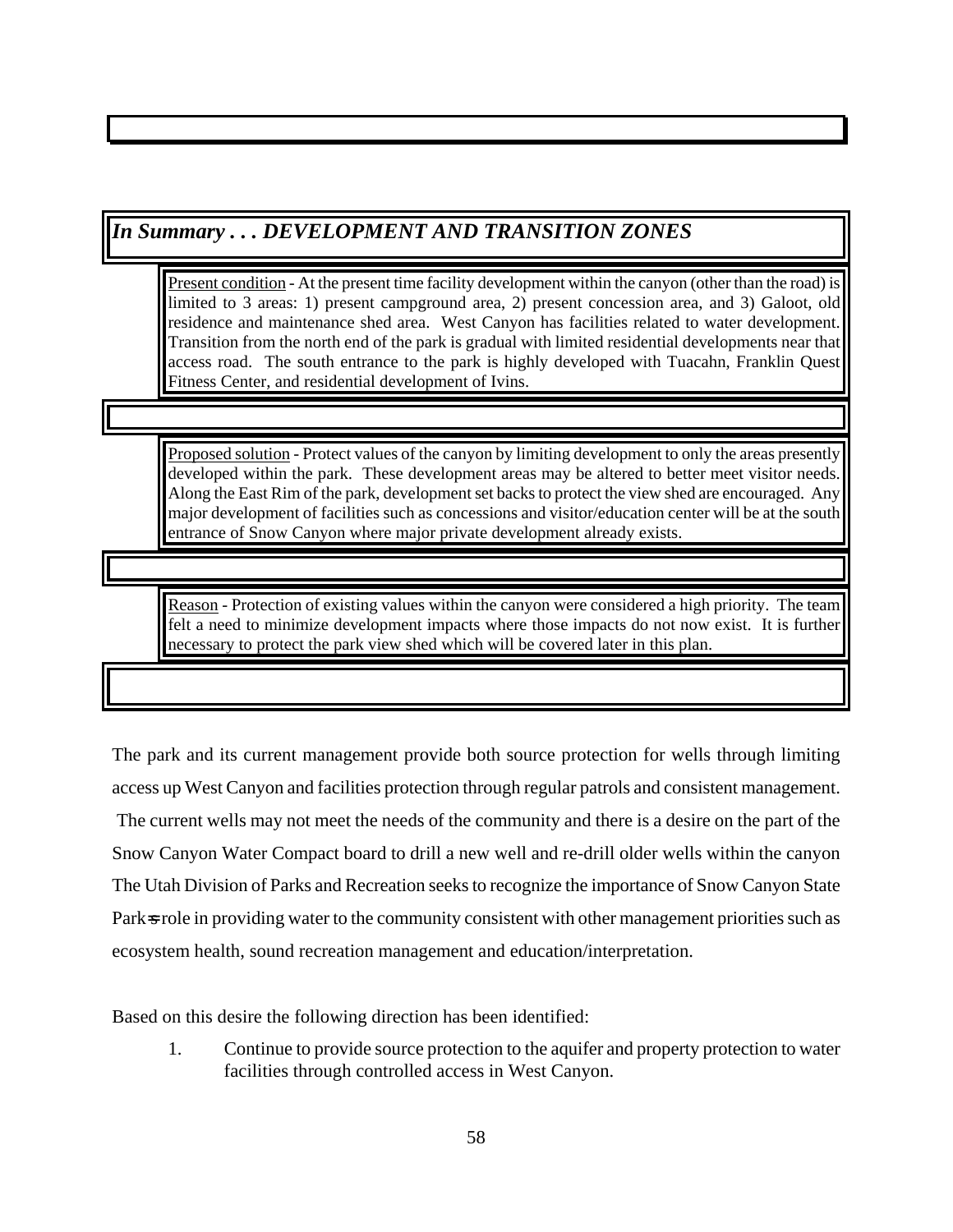- 2. Support refurbishing and refitting existing wells to increase yields.
- 3. Encourage no net increase in wells within the park.
- 4. Discourage any proposal to drill wells outside of West Canyon
- 5. Negotiate or partner with Town of Ivins to allow Ivins Spring (Snow Spring) to flow freely as a means of enhancing riparian habitat within the park.
- 6. Complete a cooperative agreement with Snow Canyon water users to place pump stations underground as a means of minimizing surface disturbance and visual impacts.
- 7. Survey, map, protect, and monitor all surface water sources within Snow Canyon as a means of managing for wildlife and recreation benefits.
- 8. Monitor the relationship of groundwater to surface water within the canyon as a means of preserving surface water availability; especially Ivins Spring.
- 9. Mitigate any surface water losses.
- 10. Prove up and actively manage all water rights owned by the Utah Division of Parks and Recreation.

## *In Summary . . .WATER DEVELOPMENT IN PARK*

Present Condition - The park water delivery system is owned and managed by the state park with water provided to the system by the City of St. George. There are 6 water wells in Snow Canyon, all of which are in West Canyon. One spring exists in Johnson Arch Canyon. The water rights for that spring belong to the Town of Ivins.

Proposed Solution - Park will continue to manage the delivery system for the park. Water well developments will be only in West Canyon. Encourage no net gain in water wells in the canyon. Well owners will be encouraged to move their well head facilities underground to reduce visual impacts. Park will work with the Town of Ivins to allow the spring in Johnson Canyon to flow freely as a means of enhancing the riparian habitat within the canyon.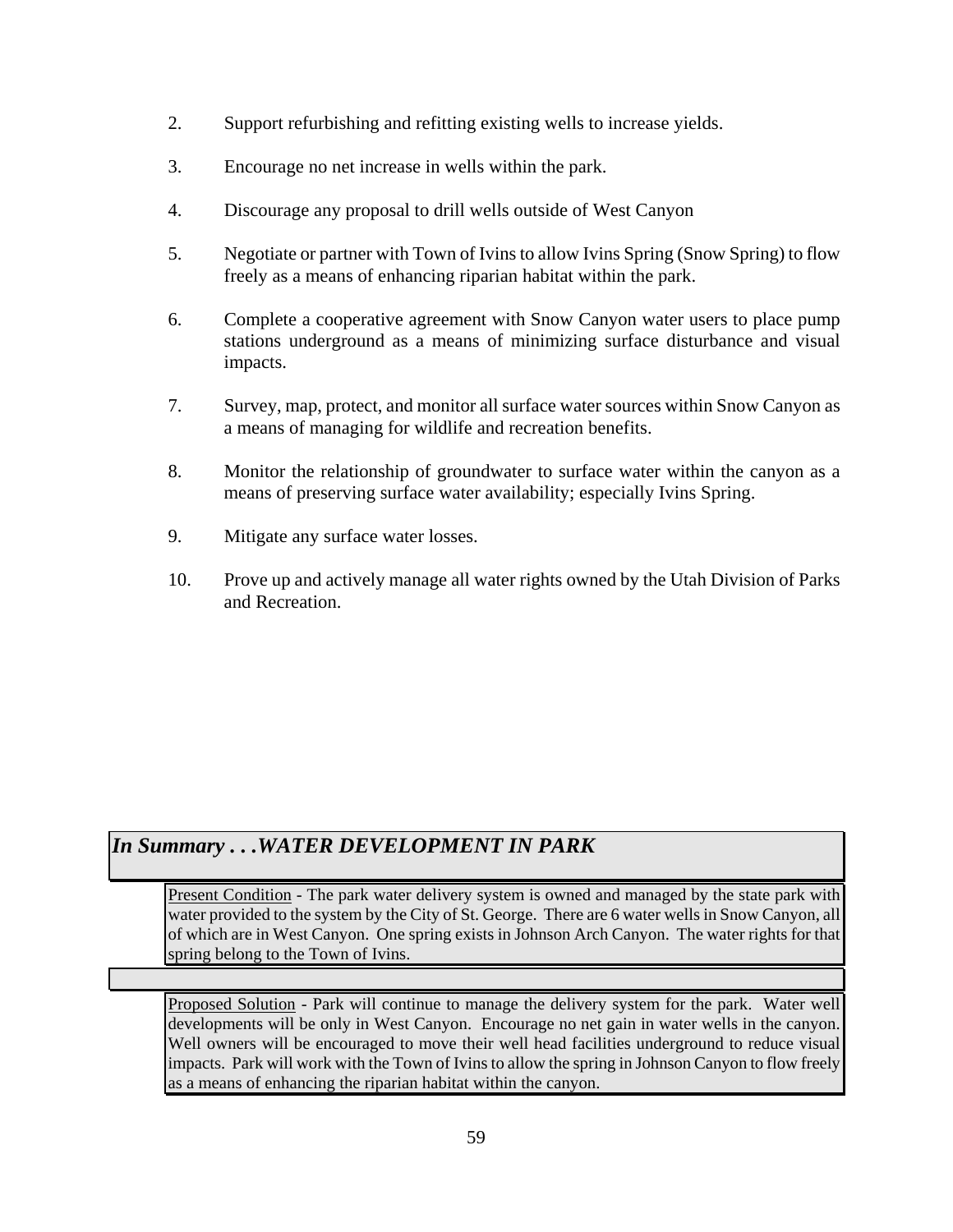Reason - Well development exists with little, other than, visual impacts which could be mitigated by moving facilities underground. Johnson Arch is an extremely unique and fragile biological community which could be greatly enhanced if the spring located in the canyon were returned to a free flowing condition. By redrilling existing wells there is less resource disturbance with a similar outcome to drilling a new well.

The Washington County HCP established the goal of building a visitor/education center associated with the Red Cliffs Desert Reserve. Snow Canyon has been discussed as a potential site. Site selection criteria has included good visitor access, some proximity to other businesses or activities which draw people, low noise pollution, low impact to natural communities, a panoramic natural setting, and sufficient growing space. Clearly Snow Canyon has the potential to be a tremendous regional resource for education because of its unique geologic and biotic attributes and proximity to interstate visitor travel. The Visitor/Education Center would be predicated on a sound business plan to make is self sustaining as well as a partnership approach to include a board of directors to oversee the center.

Specific recommendations from the advisory committee for the Visitor/Education Center include the following:

- 1. The facility site should be carefully situated at the parks south entrance to maximize visitor attraction without impeding visual corridors or significantly affecting key species in the park and Red Cliffs Desert Reserve.
- 2. The architecture should be a Southwestern or **A**kayenta **@** style or similar approach whereby buildings are largely **A**blended@into the natural landscape.
- 3. Planning, and building by phases, if necessary, should be predicted on the establishment of a large center with multiple functions to maximize cost operating efficiencies. For example:
	- **S** interactive displays of live or non-live animals in natural settings to focus on a greater awareness and understanding of nature.
	- **S** a natural history theater<br>**S** class rooms where stude
	- class rooms where students can earn school credits
	- $\int$  a raptor/animal rehabilitation center<br> $\int$  a small research facility
	- a small research facility
	- **S** conference rooms
	- **S** commercial section where user services can be provided
	- **S** administrative offices for the park and the HCP staff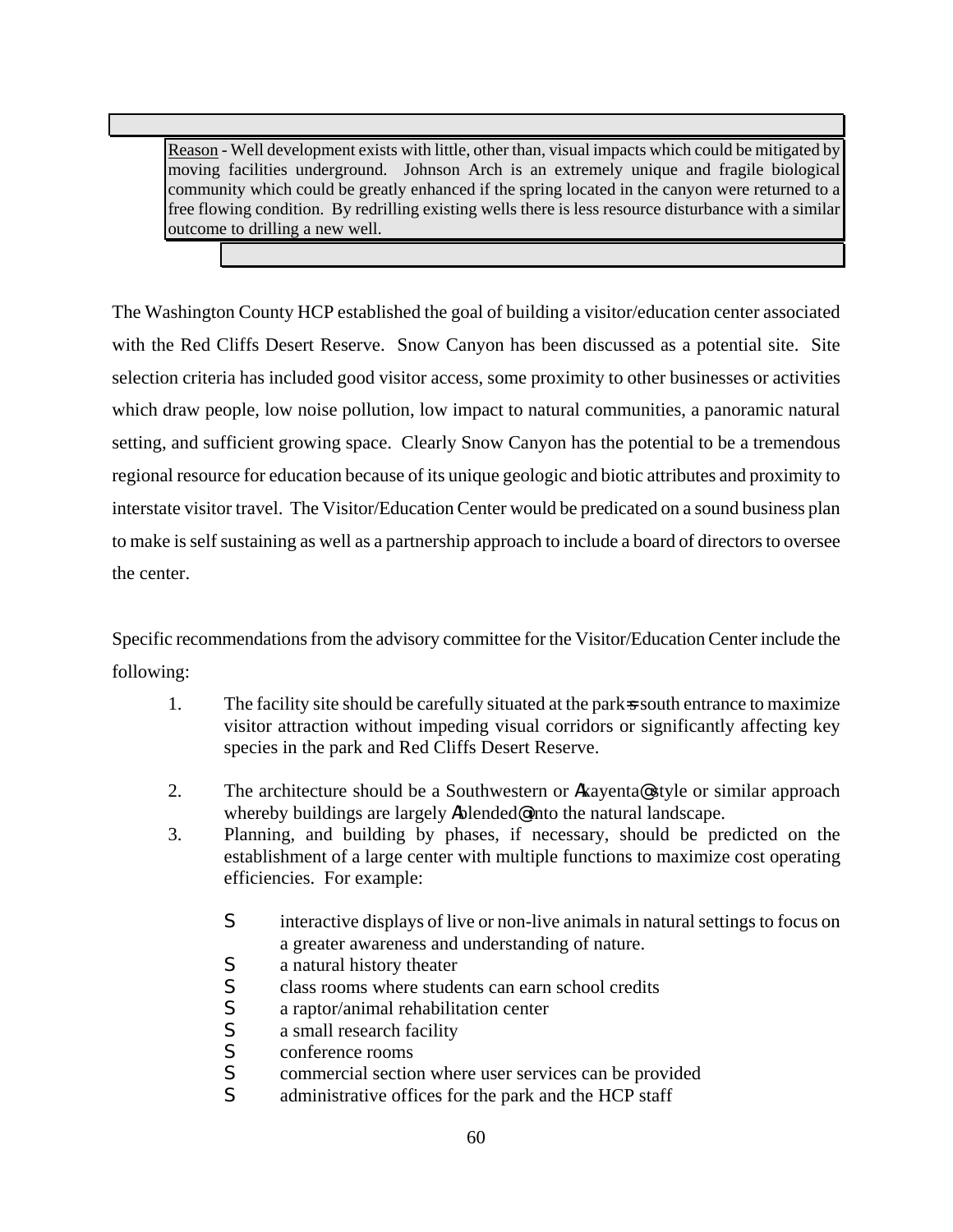- **S** maintenance/garage for center, park and Red Cliffs Desert Reserve
- **S** an overall approximate size of 26,000 square feet
- 4. The center will be located at the south entrance to help reduce traffic congestion as well as to provide good access to power and sewer systems to reduce capitol costs. It should also be placed in a location near a nature trail system which compliments the education theme of the center.

## *In Summary . . . VISITOR/EDUCATION CENTER*

Present situation - Snow Canyon State Park does not have a visitor center. Interpretive facilities include outdoor exhibits and the ranger station as an information source for visitors. The Washington County School District does not have an outdoor education center but provides outdoor education through traditional class rooms, field trips and a summer resource workshop. Universities and colleges base research on-campus and augment education through field trips. The Red Cliffs Desert Reserve does not have a field management and research facility.

Proposed solution - Develop a partnership with the Washington County School District, Dixie College, SUU, Red Cliffs Desert Reserve, State Parks and the general public to plan and construct a facility to serve the needs of the park, area schools and the Reserve. This facility will be located near the south entrance to the park with any concessions located adjacent to or nearby.

Reason - A partnership will make development of such a facility more feasible. The needs of each organization differ in some respects and are the same in others. A single facility eliminates duplication of efforts in areas where needs are the same. A single development would also lessen the impact of multiple site disturbances. The location at the south entrance would be the site most accessible to the majority of users and would ease the transition from development to natural. It is also felt some commercial involvement in the facility will be necessary to generate ongoing operational costs.

# *TRANSPORTATION*

Motorized vehicles and associated concerns relating to transportation are complex issues in Snow Canyon State Park. Parking lots, pavement, trails and roads are big investments, financially and from the standpoint of resource impacts. Currently, the park access road is owned and maintained by the Utah Department of Transportation (UDOT). The road bisects Snow Canyon State Park and is frequently used as a shortcut by residents in Diamond Valley and Winchester Hills as well as by sightseers. The road through Snow Canyon State Park is accessed on the north by Highway 18 and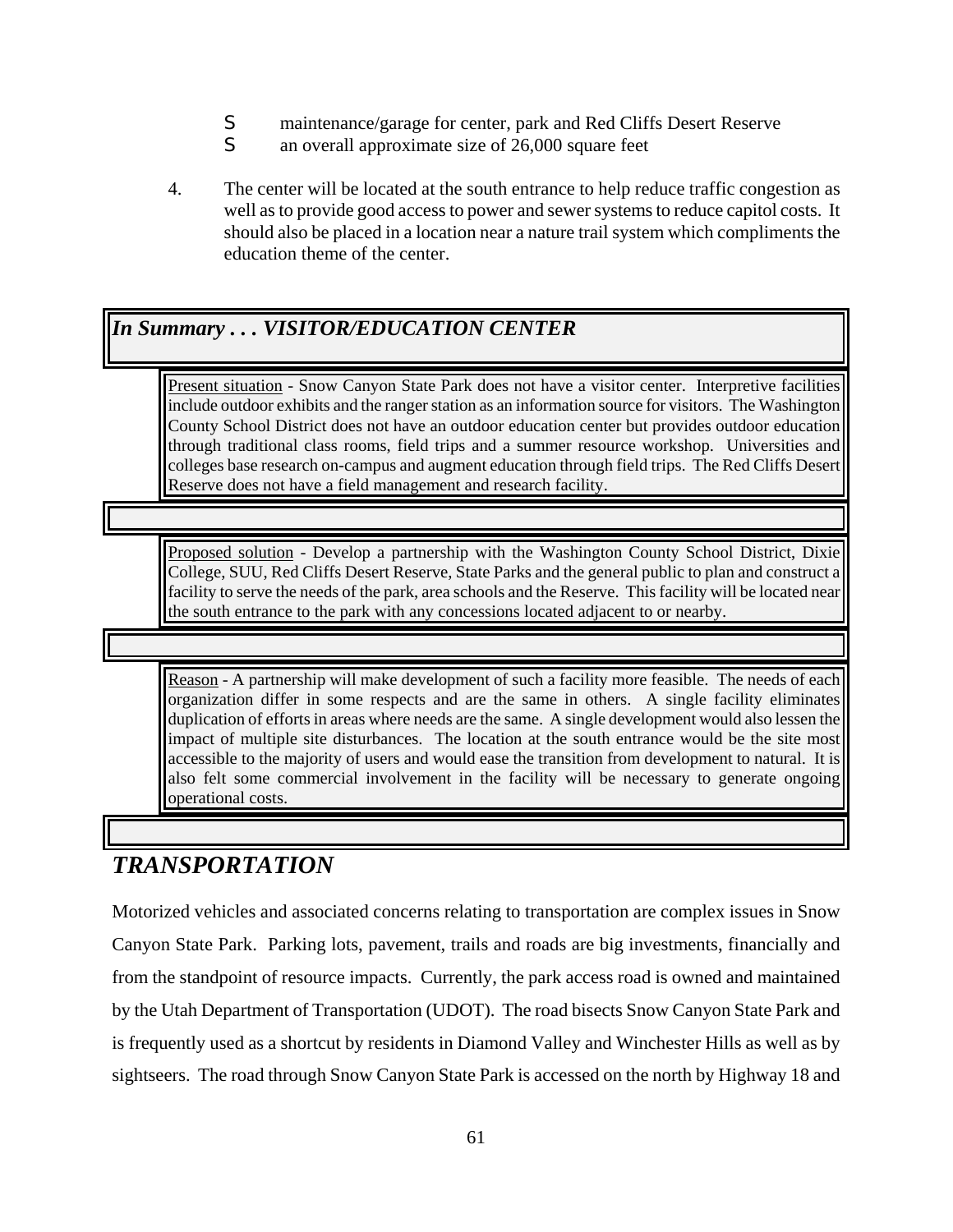on the south through the City of Ivins (See Transportation and Facilities Map - Section 9). Access from Highway 18 takes travelers down into the canyon through the most scenic - but also the most steep and winding - terrain. Transportation, relating to the management planning effort is closely interconnected with issues of increased visitation, public safety, natural resource management, trails for bikers and hikers, recreation experience, visual quality, information dissemination and park management. Each of these issues is significant as follows:

Public safety on the existing roadway is a concern due to the speed at which many drivers pass down into Snow Canyon. The grade is very steep and the road is designed for speeds of not more than 25 miles per hour. Citations number in the hundreds and even the most conscientious operators have acknowledged significant violations of speed. While accident statistics are lacking, the planning team felt waiting until someone is injured or killed in association with this concern is not responsible.

Increased visitation and roadway use will occur in Snow Canyon State Park both from tourists and as the result of in-migration to Washington County. The Utah Department of Transportation has established design year average daily traffic estimates at 11,300 cars per day at a design speed of 25 miles per hour. If estimates are close to accurate it will negatively affect the visitor experience in the canyon. This will also exacerbate the problem of hikers and bikers on the road shoulders, competing for a way to move through the park. Such congestion will relate to a less positive recreation experience.

Trails for hikers and bicyclists are lacking currently within the park. The City of Ivins has completed a trail to the park<sub>s</sub> southern entrance and the City of St. George is currently constructing a trail to the park adjacent to Highway 18. A trail through Snow Canyon would complete the loop. Currently, hikers and bikers use road shoulders to navigate through the canyon, though this road was not designed for these purposes and a safety hazard does exist.

Natural resource management is an issue in association with transportation planning within the canyon for several reasons. These include: 1) The fact that the park represents Desert Tortoise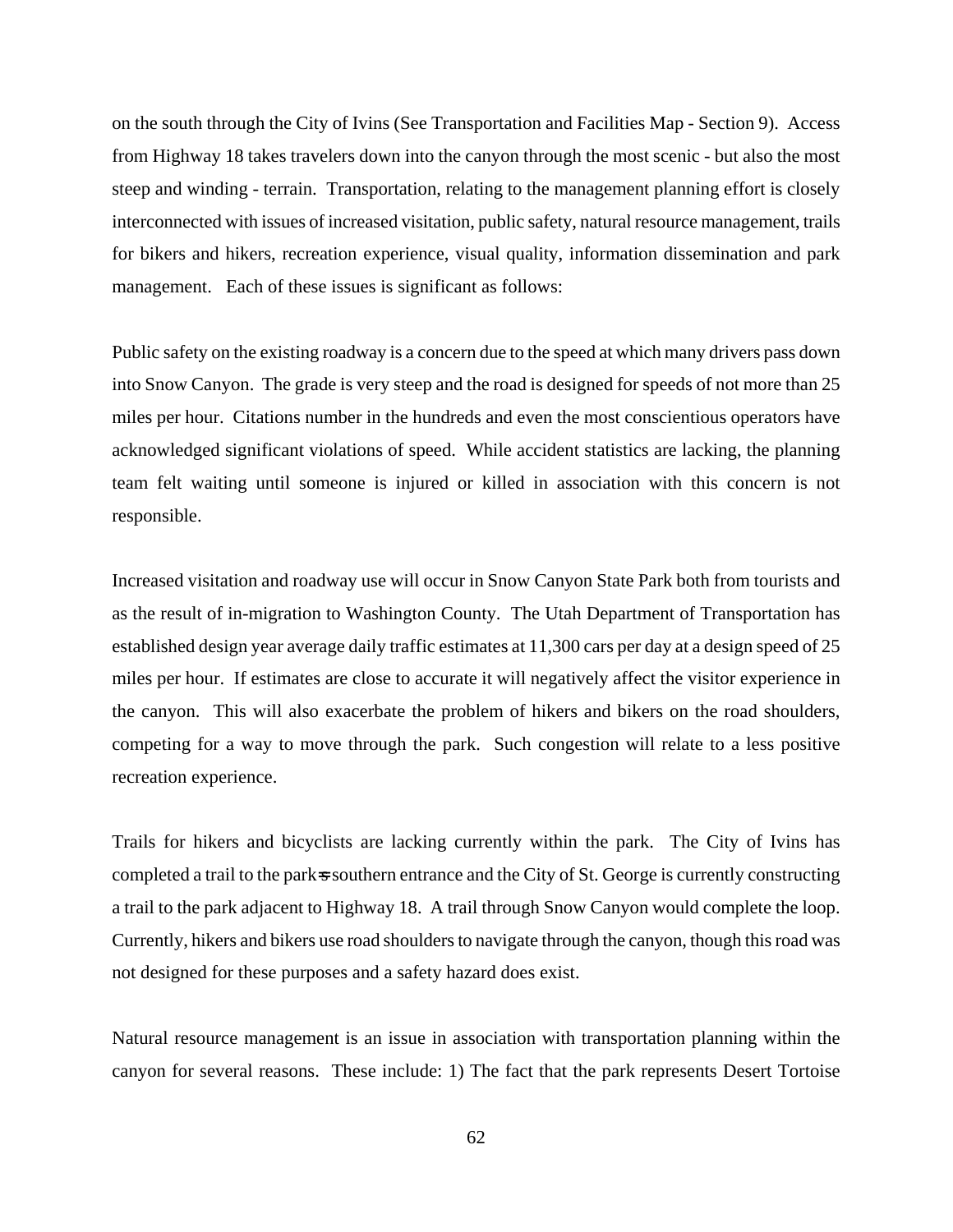habitat and the concomitant resource development constraints. 2) Due to the topography in the canyon, any new trails which might developed would be required to move away from the existing road and wind their way through the park to meet standards for grade and pitch. The cut and fill associated with new trail development would affect visual quality by creating a footprint of up to seventy feet wide in areas with a trail twelve foot wide in sensitive habitat.

Park management is also complicated by having two primary entrances. Disseminating information such as safety messages or collecting fees from two entrances requires more staff, more budget, and more logistical coordination to identify but a few of the complexities of managing two primary entrances.

Construction on Snow Canyon Parkway is about to begin as part of the long range transportation plan in the St. George area. This road will carry traffic from St. George to the area around Ivins serving, too, as an access road to Snow Canyon State Park. The Utah Division of Parks and Recreation has contributed \$200,000.00 toward the completion of this roadway. A trail, to promote biking and hiking to and in the park, will be located adjacent to the roadway.

The planning team struggled to reach a consensus on a variety of transportation issues. A **In**o action@ alternative was not an option since the team had been called upon to make recommendations for managing the park into the  $21<sup>st</sup>$  century. While the team acknowledges their limited knowledge related to transportation planning, members recommend two-way travel from the south entrance to the Galoot day use area and one-way from Galoot with pullouts for photo opportunities along the roadway to the north exit. Where the roadway becomes one-way to automobiles, the paved surface would serve as both an uphill exit out of the park for cars and a multi-use travel corridor for hikers and bikers in both directions. This recommendation is contingent upon study and formal recommendation by a consulting firm knowledgeable in transportation planning and considerate of issues the team addressed. Any recommendation which consultants identify must also be consistent with federal safety standards for transportation. This study has been prioritized second only to the completion of a trail in the lower sections of the canyon.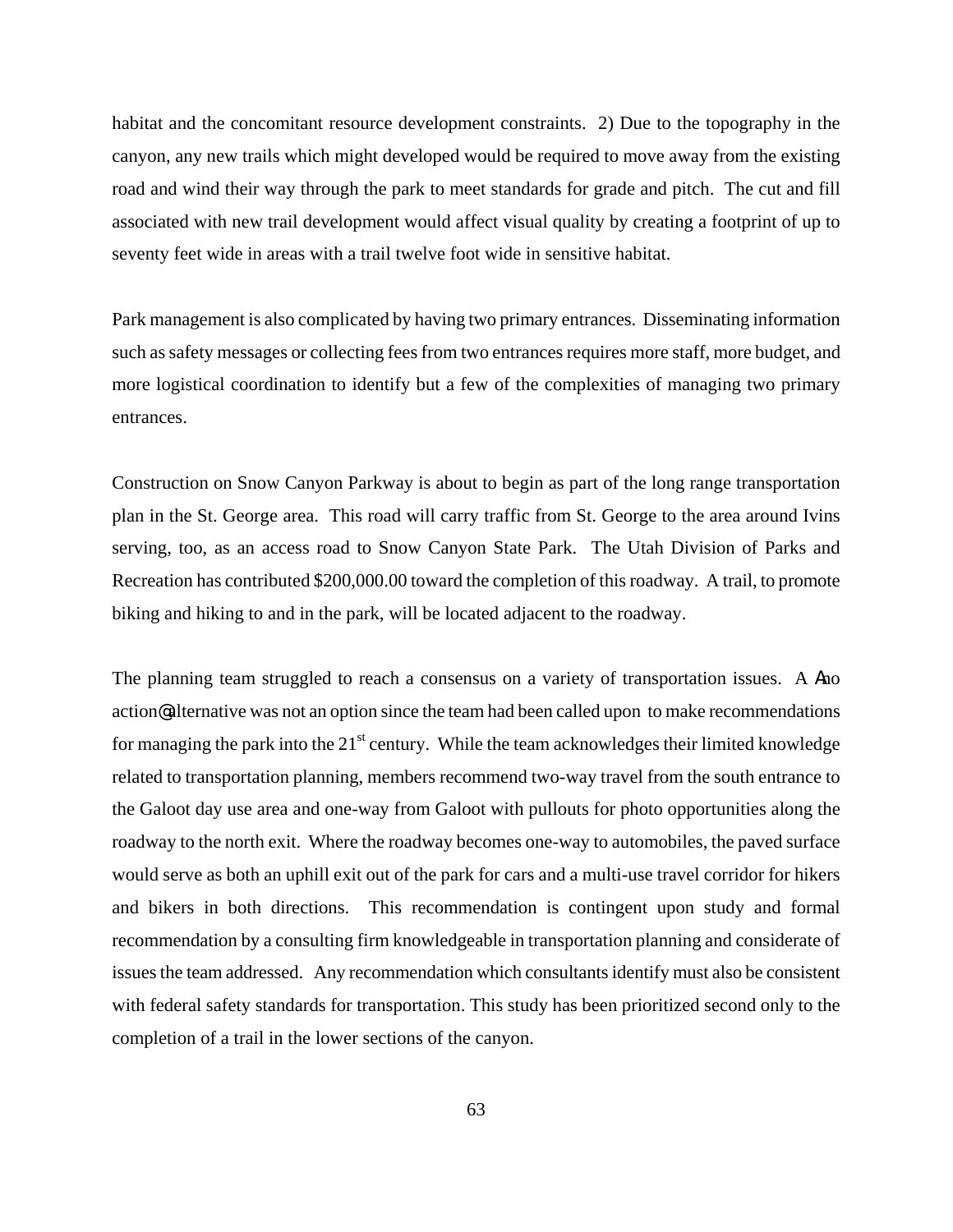# *In Summary . . . BIKE/HIKE CONNECTION*

Present condition - The Town of Ivins has completed a bike/hike trail to the south end of the park. The City of St. George is nearing completion of a bike/hike trail to the north end of the park. Many bikers and walkers use the road through the canyon including fitness centers with a use agreement with the park. A grant to complete approximately  $\mathbf 2$  of the needed trail will be used to connect the two city trails. The situation on the road is already extremely unsafe. The completion of the St. George link is expected to aggravate issues of safety.

Proposed solution - Complete the trail through Snow Canyon with as little resource and visual impact as possible. From Galoot north use half of the existing road and south from the Galoot day use area to the Town of Ivins. A separate hike/hike trail will be built adjacent to the highway.

Reason - Need to correct a safety problem and need to deliver people using either of the two city trails to the other city trail as safely as possible. Try to accomplish this trail with as little impact as possible as directed by values established through public meetings.

During the draft review of this planning document, transportation was the most controversial issue. The team considered the variety of public concerns but continued to feel this alternative was the best until a more formal analysis is completed. One concern was a threat to the opportunity for scenic driving. This form of recreation will be maintained by enhancing the overlook south of the existing entrance off Highway 18; and, providing pullouts for visitors to stop and look back upon the canyon. Another concern was for local access between communities of Ivins and Diamond Valley, Winchester Hills and other communities in the northwest corner of the county. Once the Snow Canyon entrance off Highway 18 is closed to southbound travel, residents will be inconvenienced by the additional mileage to reach their destination. This issue will be resolved for some residents with the completion of the Snow Canyon Parkway, with its higher speeds and a similar endpoint. Additionally, all major traffic changes would be announced far in advance and signed well to inform tourists, commercial busses and locals of the changes as a means of minimizing inconvenience.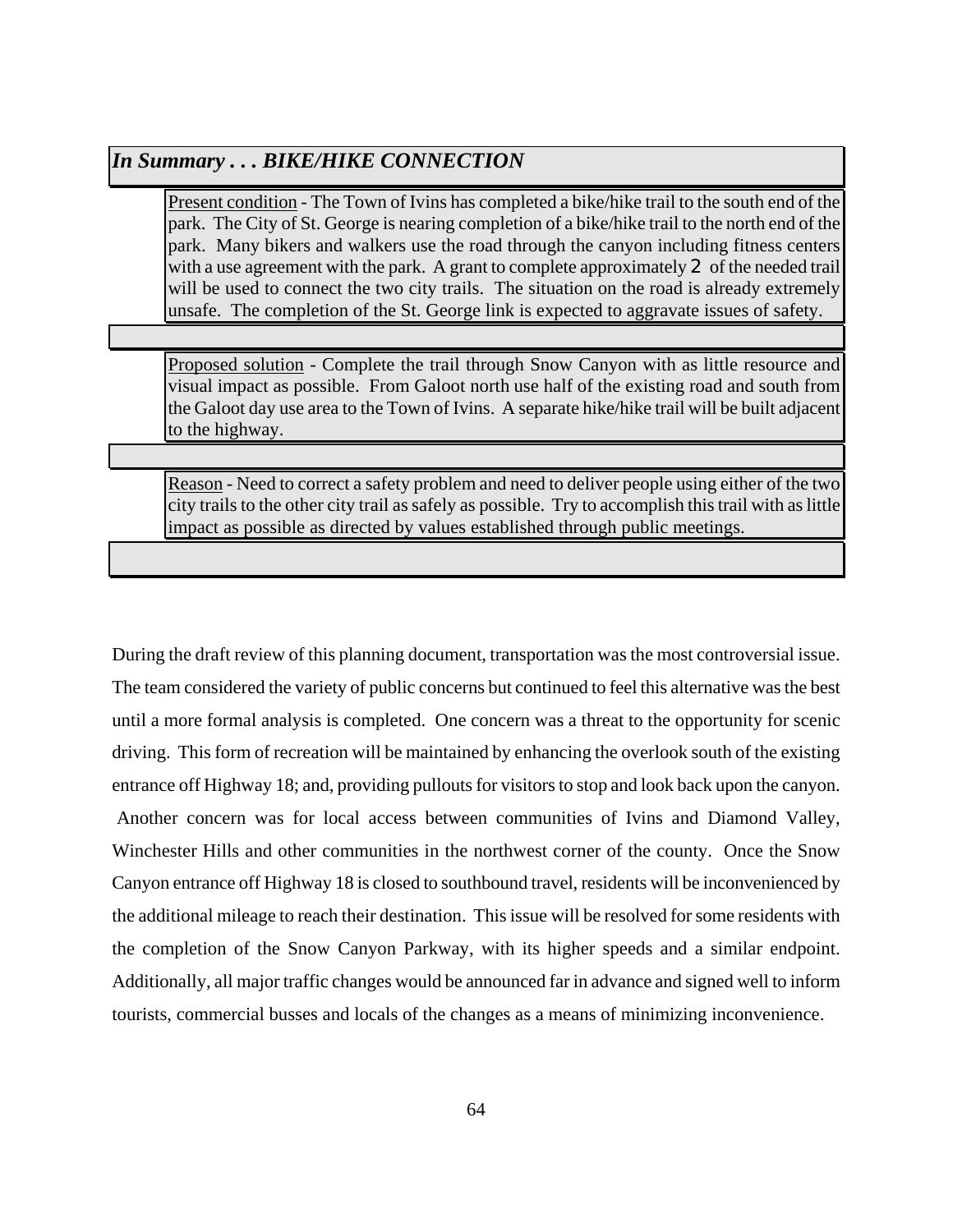By making the south entrance the only motorized entrance, the park will be better able to provide a higher level of service and visitor satisfaction.

## *In Summary . . . ROAD OWNERSHIP*

Present Condition - The road from Ivins to Hwy. 18 which runs through the park is owned and maintained by the Utah Department of Transportation (UDOT). The road has been identified by UDOT as a candidate for removal from the state highway system. In addition, future average daily traffic projections conducted by UDOT estimate use to reach 11,300 cars per day in 20 years. The road has a design speed of 25 miles per hour. Public safety, speed, resource impacts, trails and recreation quality all bear upon the issue of how traffic will circulate through the park.

Proposed Solution - It is proposed the road remains part of the state highway system but other government agencies may assume ownership and maintenance responsibilities if UDOT opts to release this stretch of highway from their system. The road will become oneway at Galoot Hill, exiting onto Highway 18. A bike/hike trail will join Ivins City with the trail adjacent to Highway 18. This will occur on the roadway in the upper portions of the canyon, consistent with federal safety standards. Prior to traffic routing changes, further study for more concrete recommendations and the proposed Snow Canyon Parkway will be completed. Local citizens and tourism promoters will be notified far in advance to minimize inconvenience and potential economic impacts.

Reason - UDOT is best suited but may not want to manage a road which also formally manages bicyclists and pedestrian traffic in the same corridor. Public safety is a significant concern so a **A**no action@ recommendation was not a considered option since increasing numbers of vehicles and visitors will negatively impact recreation management. Using existing roads for trail expansion and linkage will decrease impacts to natural resources and allow other uses of limited finances.

# *In Summary . . . DEVELOPMENT NEEDS*

Present Condition - At present, development includes:

- Water available at Galoot area, old residence area, maintenance shed, campground area, sand dunes area and West Canyon.
- Paved parking at campground area and Three Ponds trail head.
- Unpaved parking sand dunes, West Canyon, old residence area, Galoot and several pull offs through the canyon.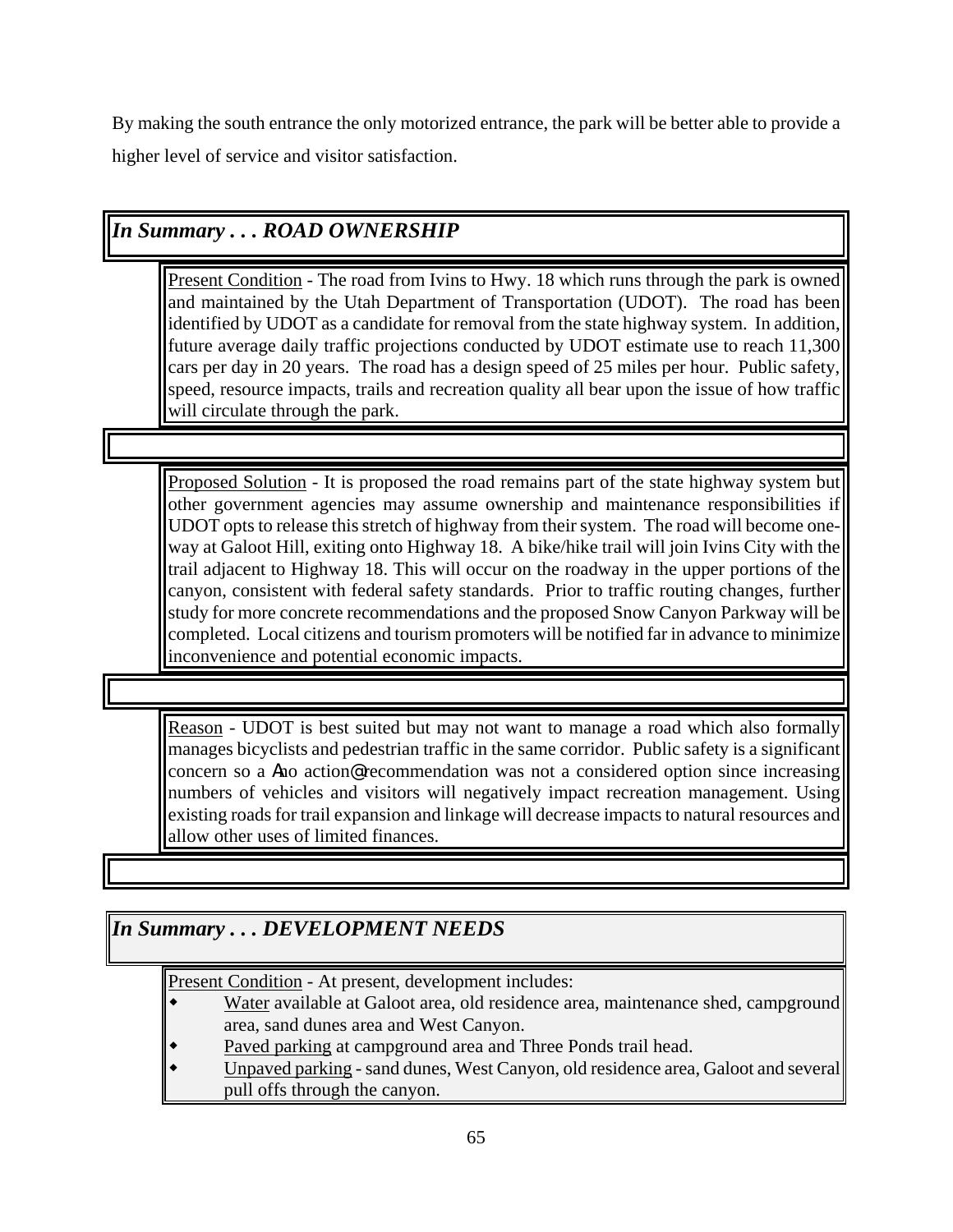- Maintenance shed near old ranger residence area.
- Primitive pit toilets at Galoot.
- Concession office, tack shed and corrals at mouth of West Canyon.
- Ranger Office/Information Center at campground area, 14 developed sites with hookups and 22 developed sites without hookups.
- One restroom with flush toilets and drain field at campground and
- One restroom with showers and drain field at campground.
- One sewage dump station with drain field.
- Two small storage out buildings at campground area.

Proposed solution - Minimize impacts of and developments of area within the park, with additions including:

\*New Development

- 1. North end parking and staging area. Develop a paved parking area where park road and Hwy. 18 meet. This would include parking for 20 vehicles or trailer and an unloading area for horses and bicycles.
- 2. Bike/hike trail through park. This would connect St. George trail at north end of the park to Ivins trail at the south end of the park.
- 3. Visitor/Education Center to be built on south boundary of the park. The facility would be multi purpose and is explained further in the Facilities Development Section of this plan.
- 4. Entrance booth will be located at the Visitor/Education Center.
- 5. Install vault toilet in West Canyon.

\*Improvements or Upgrades

- 1. Several presently unpaved photo opportunity pull offs will be paved and curbed. Others will be eliminated. See Map #6 in Section 9 - Tables and Maps.
- 2. Galoot day use area will be improved by adding paved parking area, flush toilet restrooms and 30 individual picnic sites.

#### *In Summary ... DEVELOPMENT NEEDS* (con=t.)

- 3. Old residence site will be improved by adding paved parking for 15 vehicles and a vault unisex restroom.
- 3. Camp area will be improved by adding roadside paved parking lot for 20 day use vehicles. Add new restrooms to replace old flush facilities and consolidate 3 storage buildings into a single storage facility of low visual impact.
- 5. Change concession area to a day use area. Add paved parking for 20 vehicles or trailers, add flush toilet restrooms, unloading facilities for bicycles and horses, hitching post for horse and bicycle rack.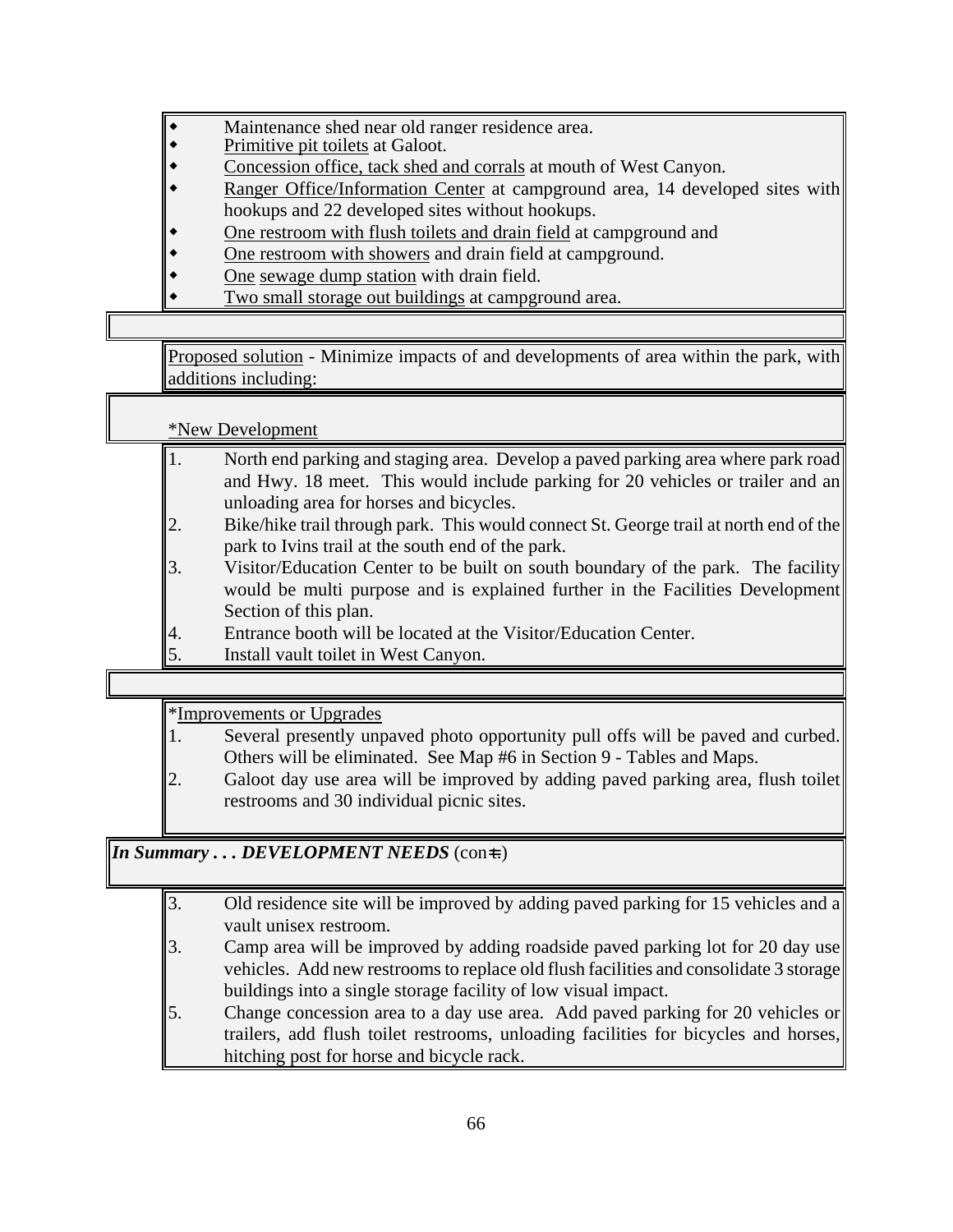\*Removal

1. Remove present maintenance shack

2. Remove or re-direct function of the ranger information station

3. Remove concession office.

Reason - Meet the needs defined through the planning process in a way that has low impacts on the park and has minimal costs.

*In Summary . . . DEVELOPMENT AND ARCHITECTURAL DESIGN*

Present condition - There is no consistent pattern to the design of the limited facilities now within the park.

Proposed solution - All new developments will be finished with stucco, stone or masonry similar in color to the red rocks of the canyon. Any remodeling of existing facilities will include a stucco finish which is similar in color to the red rocks of the canyon.

Reason - Lessen the visual impact caused by the contrast between facilities and the natural setting.

*In Summary . . . SIGNING*

Present condition - No signing plan for Snow Canyon exists, though some UDOT, directional and information signs have been strategically placed throughout the park.

Proposed action - Complete a sign survey and a plan consistent with signage in the Red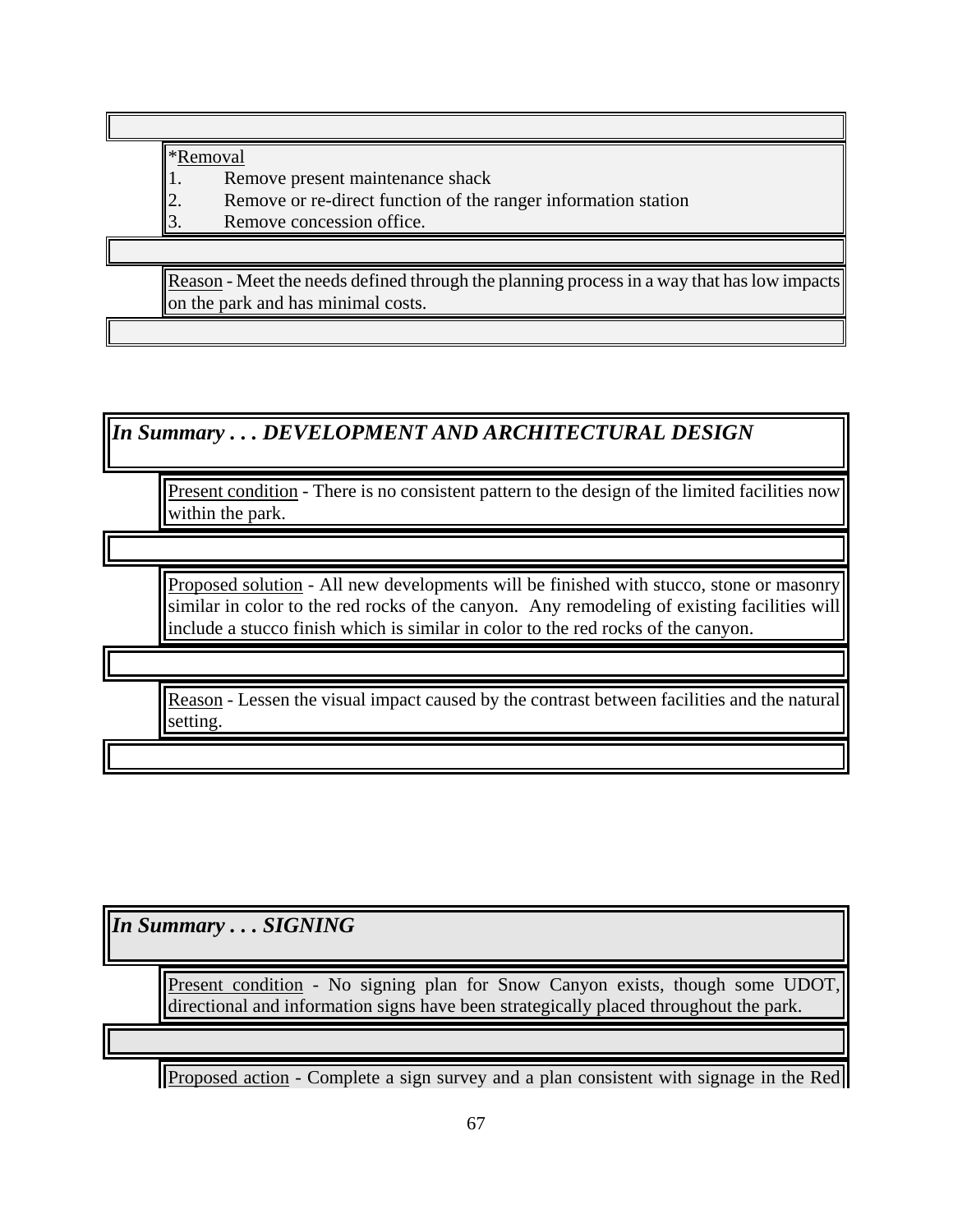Cliffs Desert Reserve to address the overall need for signing. This should include safety as identified by UDOT, risk management and State Parks. This survey should also include consistent design for informational and directional signs as well as interpretive signing.

Reason - Need for consistent, orderly signing of the park with an effort not to over sign.

# ! *Neighbor Relations*

This plan recognized that the only way the park can successfully fulfill its mission is with support and partnerships with the local community and park users. This process was initiated through local involvement in the form of recommending persons to sit on the team and also by informing community leaders of the process through which this plan will be developed. The meeting represented only the beginning of a greater role in the management of Snow Canyon State Park.

Currently there is no formal process to involve local government in the formal management of the park. During the process, the team had prolonged discussions focusing on how the park should be managed and by whom. Other points in the discussion recognized the need for greater community say in how the park was managed. Real concern for the implementation of the plan as it related to facilities development and the lengthy process of acquiring development monies at the state level is also a concern of local government.

The recommendation was to continue management of the park through the Utah Division of Parks and Recreation. In association with this recommendation was the requirement that the park develop a Memorandum of Understanding (MOU) with local communities to provide joint oversight of the park and its management. In addition, an advisory committee will be established. The plan calls for a number of committees to be established such as a climbing committee and an education committee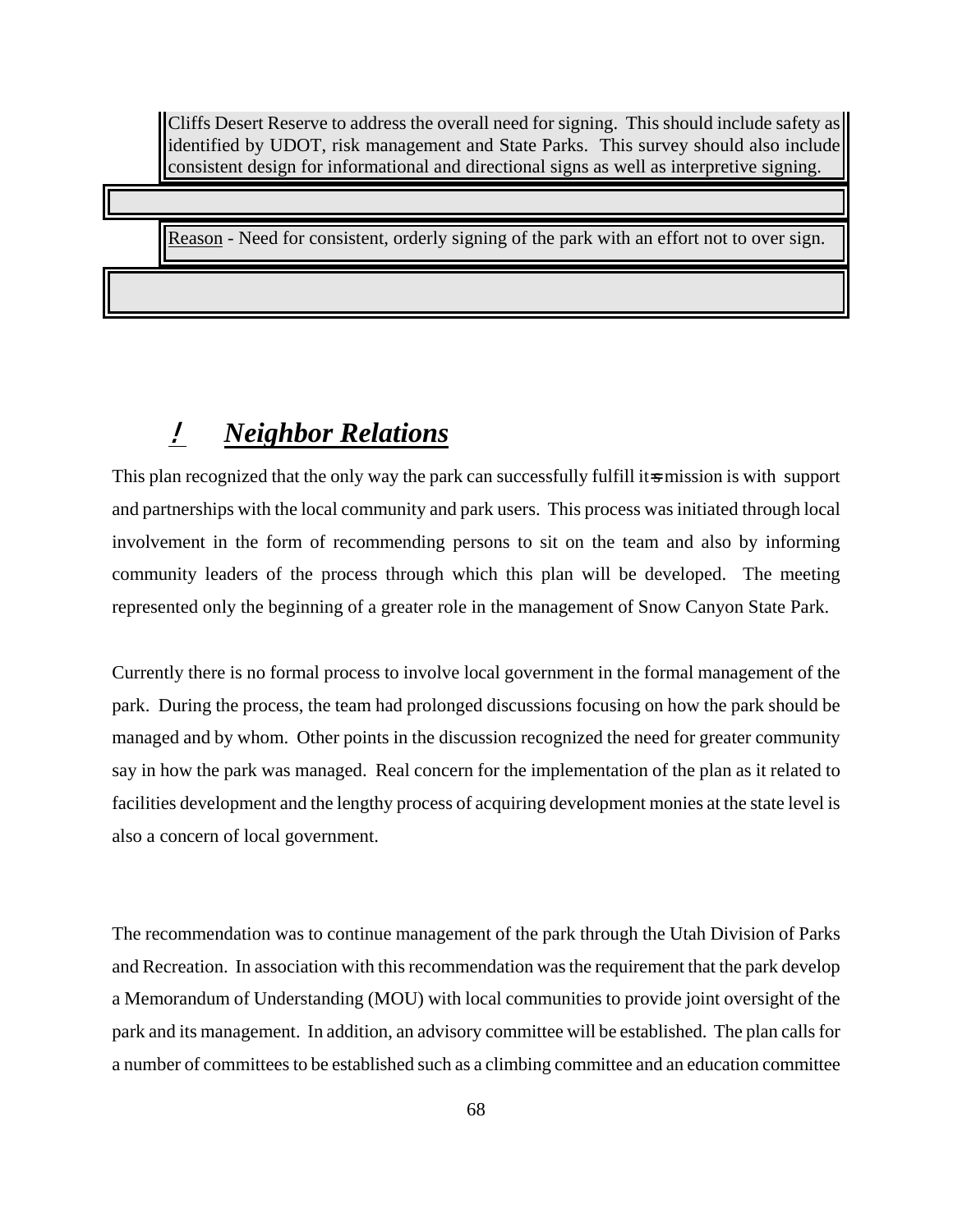which will be linked to a main committee. By linking (tiering) sub-committees to a main park advisory committee there will be continuity in management direction and consistent communication. The main advisory committee will be assembled and chartered similar to the Wildlife Technical Committee at Antelope Island State Park. This committee represents a variety of wildlife/natural resource related interests who make formal recommendations for the park to follow but have no parks board established policy setting authority.

Opportunities provided within each MOU will commit the Utah Division of Parks and Recreation to consult and cooperate with local communities in management of the park related to issues such as development funding, partnershipping, plan implementation, establishing operational priorities and management direction. Examples of this cooperation may include sharing of services, joint development funding, and formal management recommendations from the advisory board. The advisory committee should meet regularly and discuss community and park issues with joint problem solving to the benefit of all involved. These committees will be initiated and organized by the Utah Division of Parks and Recreation at the regional and park level.

It is difficult to articulate too many specifics associated with these types of agreements. Formal commitments of resources, discussing formal policy recommendations and partnershipping details is complex due to the number of communities, elected officials, user groups and a number of different governing bodies (county commissions, city councils, etc.) invited to get involved. Each community or user group might desire a different level of involvement or may decline altogether. Leadership from the Town of Ivins has expressed a desire to be heavily involved in a variety of ways including staffing assistance, partnershipping on development funding and finding joint solutions to resource issues. Each of these activities represent realistic opportunities and will be pursued in varying degrees upon plan completion.

In this era of opposition to higher taxes, distaste of rising fees, the need for more local involvement, and growing demand for recreation, it is the responsibility of each citizen, community, and agency to find creative solutions which promote the mutual achievement of our respective goals.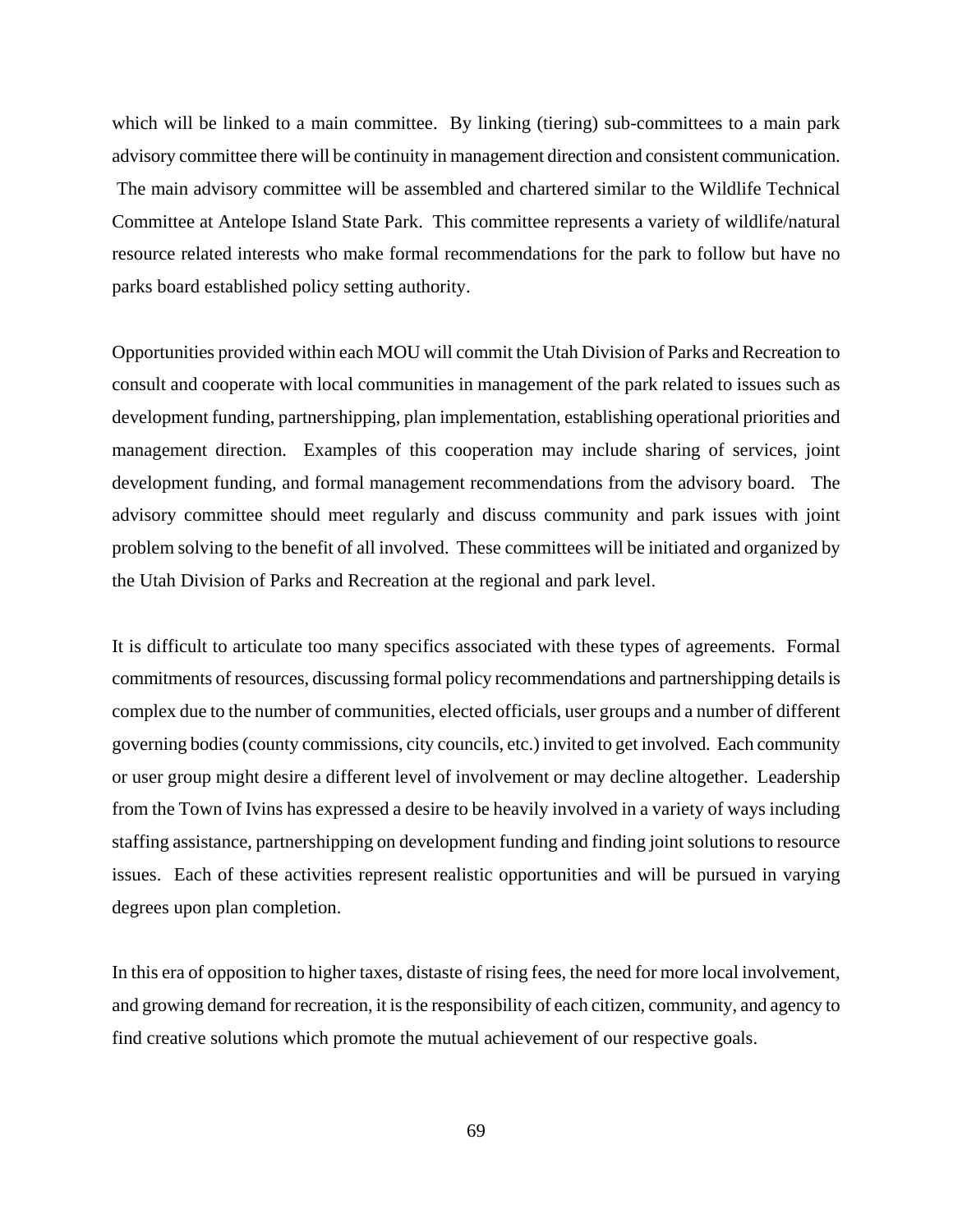### *In Summary . . .STAKEHOLDER INVOLVEMENT*

Present condition - There is no formal process to involve local governments and stakeholders in the management of Snow Canyon; however, there is a high level of respect between local governments and park personnel. Ivins City has voiced a strong desire to be involved in the operation and management of Snow Canyon.

Proposed solution - Organize a main advisory committee comprised of local community members, recreation participants and resource professionals to help direct the management decisions of Snow Canyon. This group will be a strong part of all major management decisions directing the park<sub>s</sub> operations. Volunteer groups will also be organized to help with the daily operation of the park and they will come from the communities near the park. For fee purposes, local communities may have the opportunity to purchase seasonal passes for all of their residents at a reduced rate.

Reason - To fulfill the desire of local community members to be involved in the park $\bar{z}$ operation. Park recognizes the value of community support in park management. Need to have community assist with delivery of some facility or visitor services.

*In Summary . . . COORDINATION WITH COUNTY RECREATION AND EDUCATIONAL PLAN* 

Present Condition - No county educational plan exists which includes Snow Canyon. No county recreation plan exists.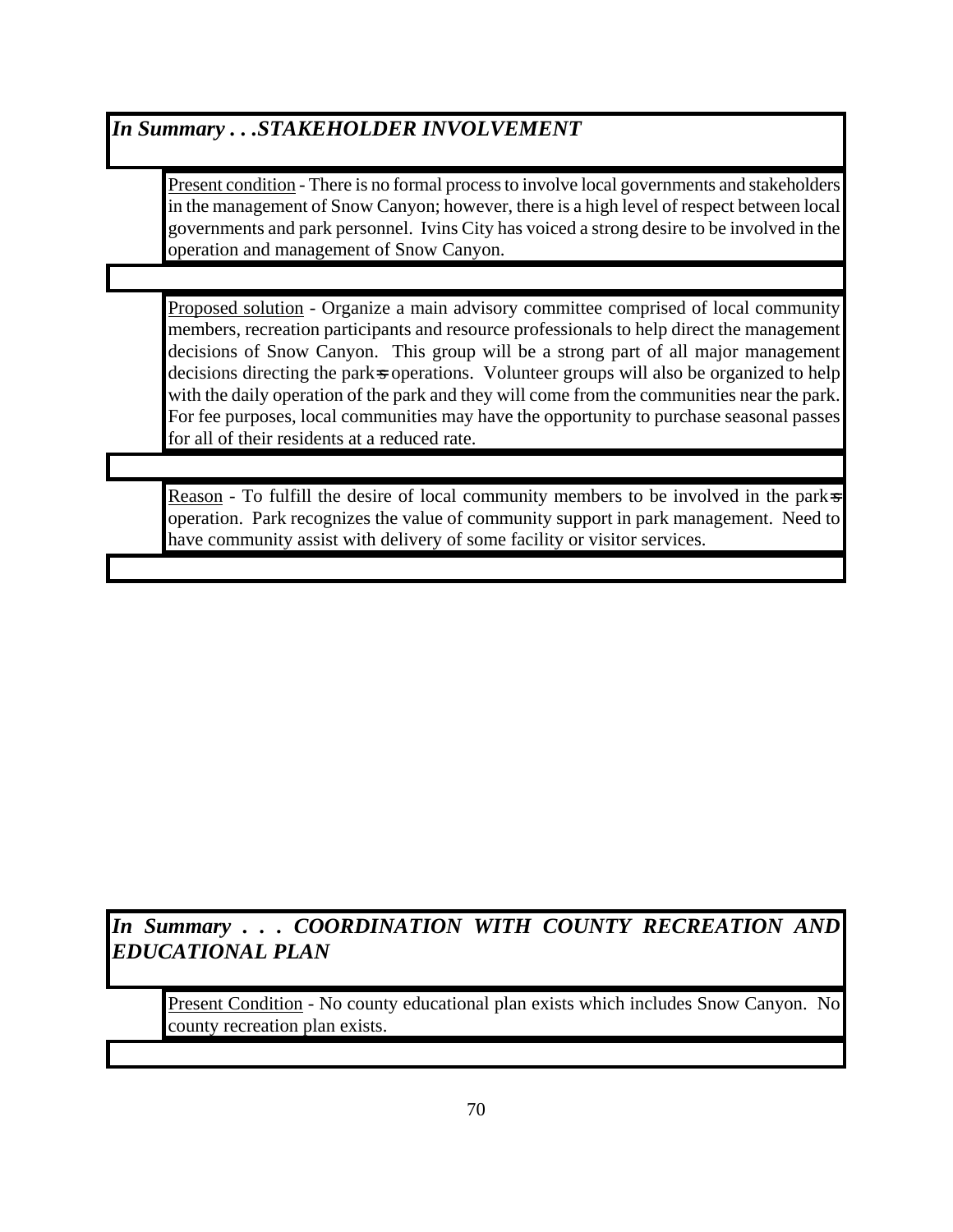Proposed solution - Form a team which will be comprised of local school district, SUU, Dixie College and RCDR to write an educational plan which will include curriculum and methods to utilize the resources found at Snow Canyon to the benefit of the area students. If county gets involved in a county recreation plan the park will become a major contributor to that plan.

Reason - To become a better resource to area education and to help area students gain an understanding and appreciation of the natural resources found in Snow Canyon State Park. This appreciation will translate into those students helping protect these resources.

# ! *Funding and Administration*

The Utah Division of Parks and Recreation is funded through the generation of user fees as well as receiving appropriations from the general fund through the legislature. Philosophically, there is concern from persons not using state parks having to support the parks through taxation. Through the administration of user fees, visitors who do use the parks are actually the ones who help pay for their continued operation.

The team discussed this issue and recommended that, related to the issue of community involvement, the park needed to have real participation by the community with opportunities to make formal management recommendations through a formal written agreement with the Division of Parks and Recreation. In this same discussion, the team recommended that a discounted annual park permit for local residents be available contingent upon local investment into the park.

This type of pass already exists in the form of the single park pass which sells for \$40.00 for a calender year. The same pass is available for \$35.00 prior to the holiday season as an incentive for early sales. This issue has surfaced at other parks and has not traditionally been provided for by the parks board, the policy arm of the agency responsible for fee setting.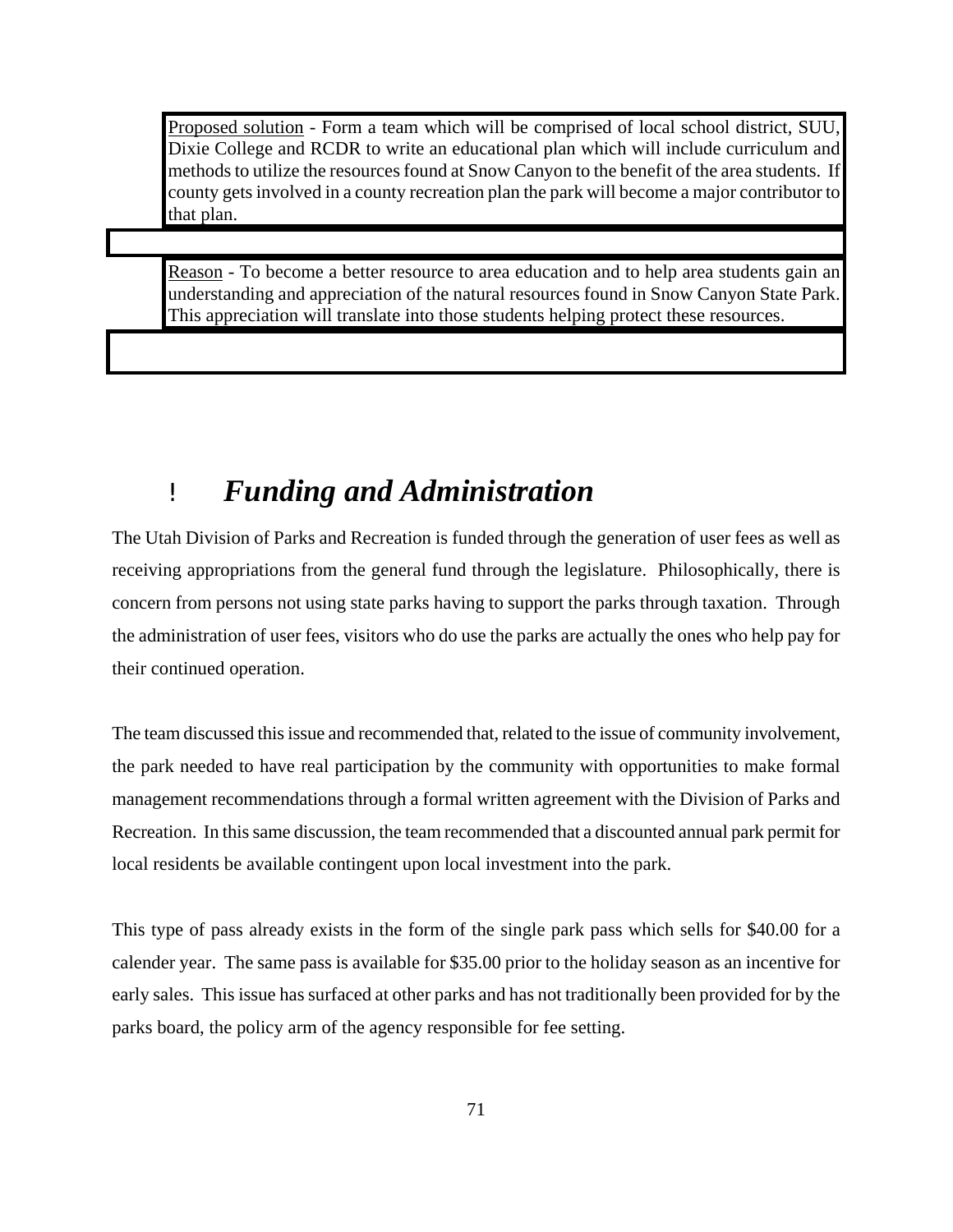Formal details associated with the teams recommendation, such as what level of investment in the park would qualify for reduced fees, or what level of discount would be available were not agreed upon by the team. Various agency concerns do exist with such a suggestion but through the agency<sub>s</sub> commitment to this public process it is important to at least mention this recommendation.

The Division of Parks & Recreation recognizes that funding is a difficult process. Success is much more likely if there are partners willing to assist financially, hence the desire to partner with communities and other institutions where mutually beneficial.

#### COMMERCIAL USES

Commercial activities represent one way of helping to fund the park but more realistically, and traditionally, are another means of providing service to visitors which cannot otherwise be provided by the managing agency. This is the case for the horseback riding concession near West Canyon. That concession agreement is a temporary special use permit which will expire in December of 1997. In addition, there is a climbing instructor working within the park without any type of permit or contract. Several resale agreements exist for ice, firewood and soft drinks.

In the future, all commercial activities will be handled under some type of contract or written agreement. The horse riding concession contract will not be renewed and they will be encouraged to work with BLM, private land owners and the Division to set up their horse riding operation to the north of the park on BLM lands which the Division has proposed to manage as a means of expanding recreational opportunity. Horseback riding concession is space intensive at the entrance to a canyon which provides much recreational opportunity. Also visual impacts of the corrals would conflict with the values of this plan. This area will be converted to a day use parking facility providing access to both the sand dunes and West Canyon.

All other concessions will operate out of the Visitor/Education Center area at the south entrance to the park. To lessen impacts in the park, all future commercial activities will be based at one location on the fringe of the park not detracting from the natural setting or encouraging more physical development.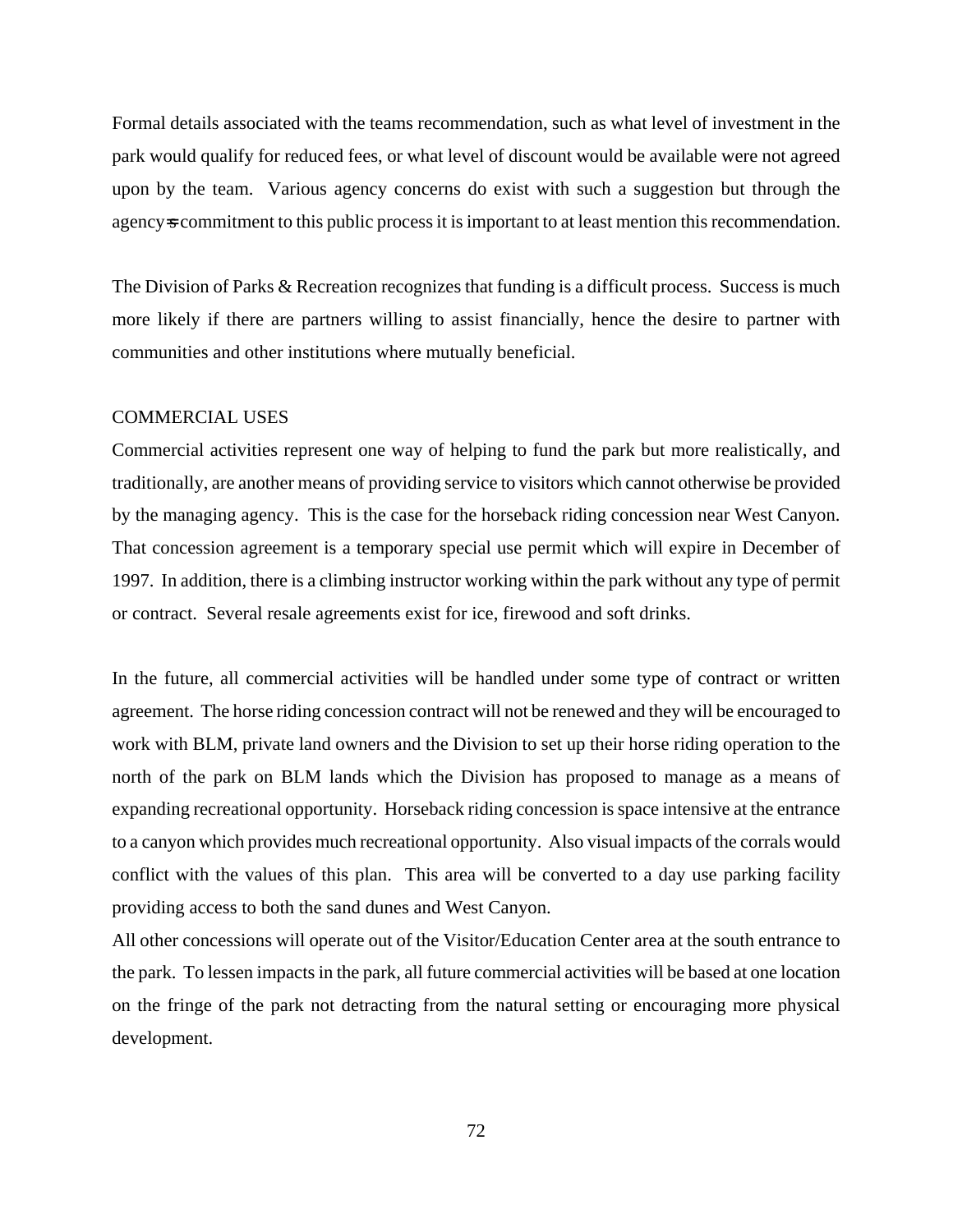### *In Summary . . . COMMERCIAL USE OF THE PARK*

Present condition - A horse riding concession operates under a concession agreement. That concession agreement is a temporary special use permit which will expire in December , 1997. There is a climbing instructor working within the park without any type of permit or contract. Several resale agreements exist for ice, firewood and soft drinks.

Proposed solution - Commercial activities will only be allowed under contract or special use agreement. The horse riding concession contract will not be renewed and they will be encouraged to work with BLM or private land owners to set up their horse riding operation to the north of the park. All concessions will operate out of the Visitor/Education Center area at the south entrance to the park.

Reason - Concessionaires have been space intensive in a canyon with limited acreage. In addition, visual impacts of such use would conflict with the values and intent of this plan. All commercial uses of the park are required to be covered under some type of contract. To lessen impacts in the park, all future commercial activities will be based at one location on the fringe of the park.

#### STAFFING

Currently the park is staffed by three full time rangers with law enforcement power with 13 months of seasonal staff time. The park is also responsible for the administration of the boating program at Gunlock reservoir and jointly responsible along with Quail Creek State Park for the Off Highway Vehicle and snowmobile program on federal lands in the area. The current staff size is not sufficient and will be more seriously impacted under management proposed within this plan.

The team identified the need for someone responsible for Interpretation and Education such as a resource and education specialist. The team further identified the need to have at least one of the assigned personnel trained and proficient in rock climbing and rescue. Also identified was the need for an additional 18 months of seasonal time to be assigned to the entrance booth operations. This equates to two permanent staff persons and significant seasonal investment. The team also recommended different mechanism to manage Gunlock reservoir while maintaining limited Off Highway Vehicle and snowmobile responsibilities through cooperation with Quail Creek.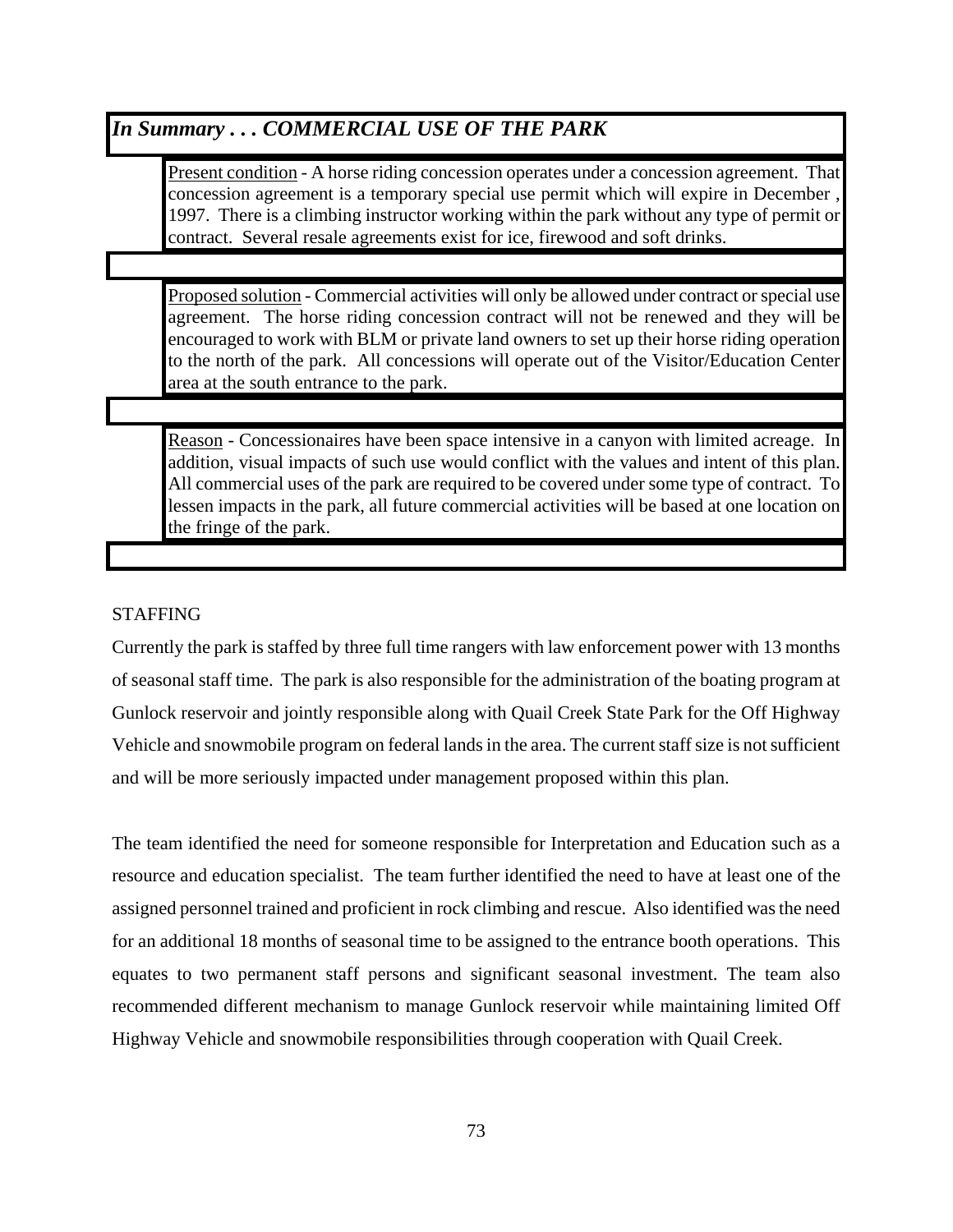In response to program recommendations the park will establish a docent program to aide in meeting the educational objectives. The docent program should seek to involve people of all ages, but particularly encourage the involvement of students. A partnership with an organization such as the Retired and Senior Volunteer Program (RSVP) or the local Volunteer Center to identify potential volunteers should be sought in helping to meet this objective. Such a partnership would be mutually beneficial.

There is need for coordination of the interpretation and education responsibility necessary at the park. The climbing community identified a need for someone on staff to be proficient in rock climbing and rock rescue and the team sees a value in this proposal. This person would be responsible for the implementation and operation of the rock climbing management plan. Seasonal time to operate the entrance booth should more than pay for costs through increased fee collection. Other methods of staffing may also be available such as the expanded utilization of volunteers.

### *In Summary . . . STAFFING NEEDS*

Present condition - Three full time rangers with law enforcement power are stationed at Snow Canyon with 13 months of seasonal time.

Proposed solution - The team identified the need for someone responsible for Interpretation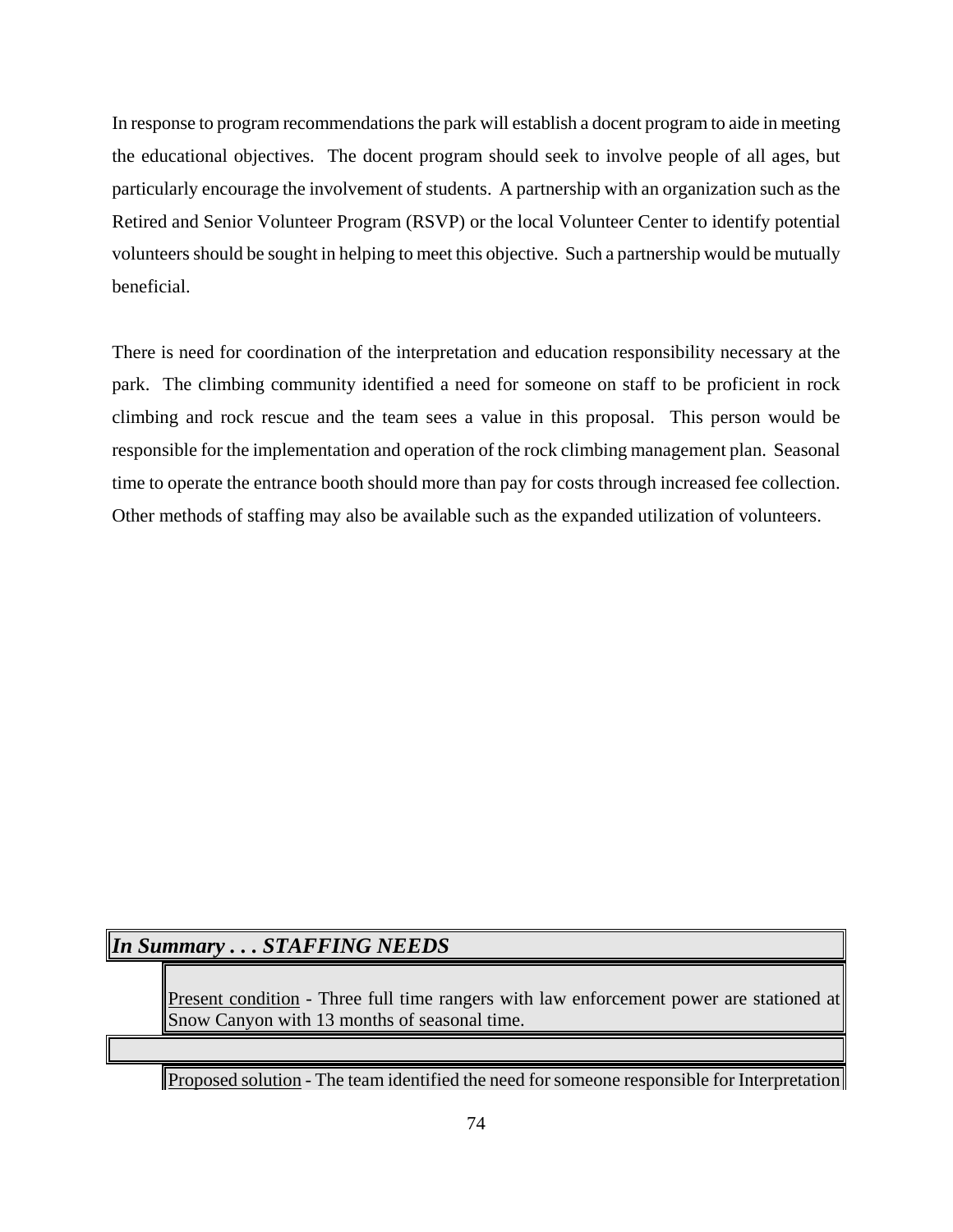and Education such as a resource and education specialist. The team further identified the need to have at least one of the assigned personnel trained and proficient in rock climbing and rescue. Also identified was the need for a strong volunteer program and additional staff to assist in the implementation of the plan..

Reason - There is need for coordination of the interpretation and education responsibility necessary at the park. The climbing community identified a need for someone on staff to be proficient in rock climbing and rock rescue and the team sees a value in this proposal. This person would be responsible for the implementation and operation of the rock climbing management plan. Seasonal time to operate the entrance booth should more than pay for costs through increased fee collection.

*In Summary . . . MANAGEMENT*

Present condition - Park is managed by Utah Division of Parks & Recreation as one of 45 units of the state park system. The Town of Ivins has offered to assist and/or assume management through a proposal, where Snow Canyon State Park would be part of a regional park system.

Proposed solution - Park will continue to be operated as part of the Utah State Park system. Communities, park users, educators and resource professionals will be involved in park management through an advisory committee as discussed in the Neighbor Relations section of the document.

Reason - Snow Canyon is of a statewide, rather than regional, significance. Public input discouraged change in the operation and management of Snow Canyon but supports broader constituent involvement.

RISK MANAGEMENT/LIABILITY/EMERGENCY SERVICES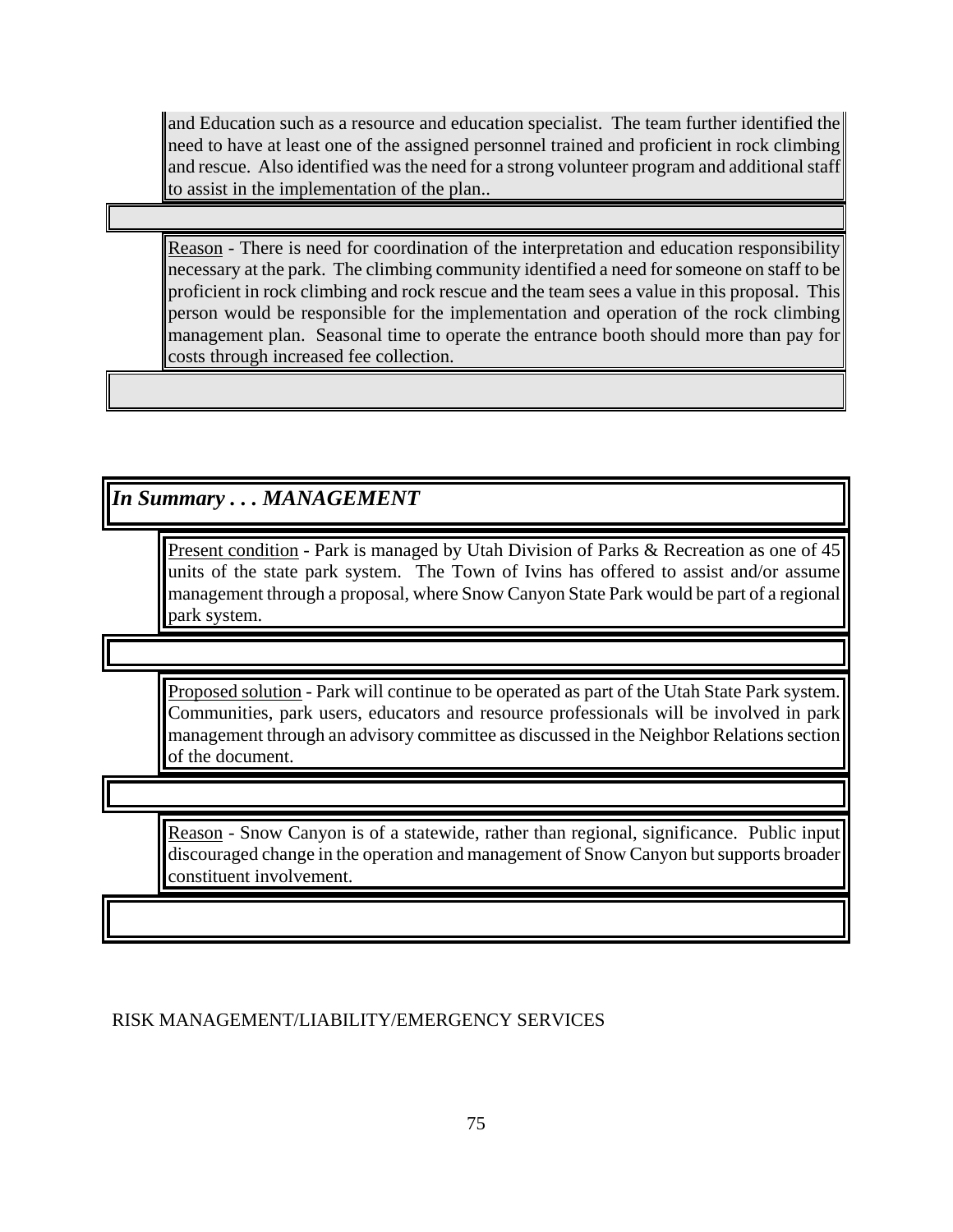There are certain risks inherent to natural outdoor recreation experiences and park visitors do assume more liability in this setting for their own action than in a developed recreation site. Emergency services are furnished by the county. Park rangers are trained as Emergency First Responders. In addition to the First Aid training now required of the park rangers, one rangers will be trained in rock rescue techniques. The local communities will still provide emergency services and search and rescue services within the park.

Appendix D is a copy of a hazards analysis and mitigation report prepared by the Division of Comprehensive Emergency Management and reviewed by the Department of Administrative Services, Office of Risk Management. The team endorses the recommendations of risk management as outlined in the report and will provide recommendation consideration for incorporation into each management activity discussed and capital improvement design. As new developments take place or as major renovation takes place, this document will provide guidance to planning. GIS overlay maps will be developed to show 50 and 100-year flood plains. These maps will be used in planning and management decisions. Visitors will be informed of hazards and other safety concerns through all reasonable means possible (exhibits, brochures, personal contact and signs).

Immediate implementation of the Hazard Analysis is impractical. Visitors assume most of the liability for their actions. The park recognizes the obligation to make visitors aware of hazards and to close areas to certain types of use when danger is high. Most of the serious injuries in the park are related to rock climbing or scrambling activities and the park recognizes a need to have someone proficient in rock rescue on staff.

## *In Summary . . . RISK MANAGEMENT/LIABILITY/EMERGENCY SERVICES*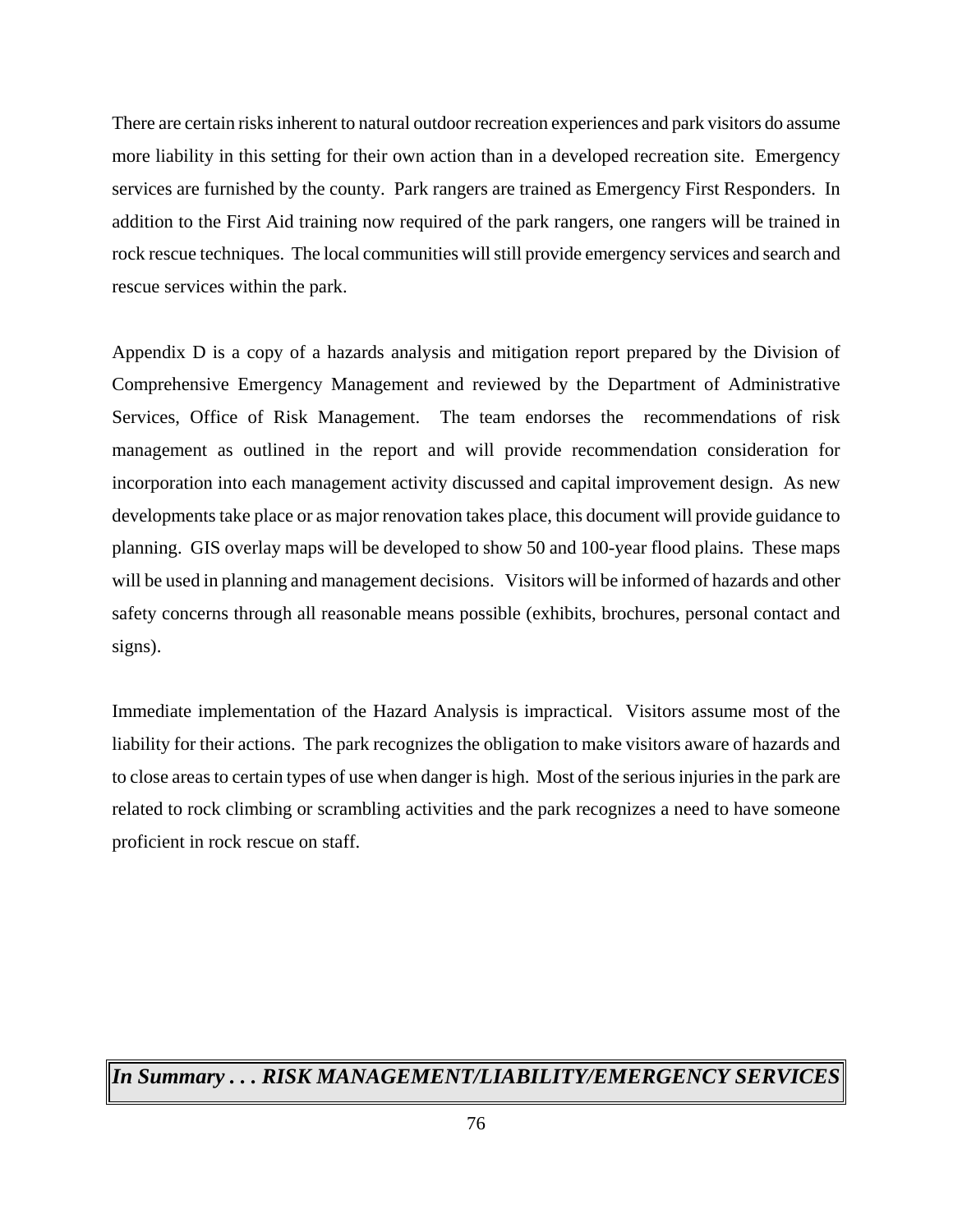Present condition - There are certain risks inherent to natural outdoor recreation experiences and park visitors do assume more liability for their own action than in a developed recreation site. Emergency services are furnished by the county. Park rangers are trained as Emergency First Responders.

Proposed solution - Appendix D is a copy of a hazards analysis and mitigation report. The team unanimously endorses recommendations of risk management as outlined in the report and encourages the incorporation into every management and capital improvement design. As new developments take place or as major renovation takes place, this document will provide guidance to planning. GIS overlay maps will be developed to show 50 and 100-year flood plains. These maps will be used in planning. Visitors will be informed of hazards and other safety concerns through all interpretive means possible (exhibits, brochures and signs). In addition to the First Aid training now required of the park rangers, one of those rangers will be trained in rock rescue techniques. Local communities will still provide emergency services and search and rescue services within the park.

Reason - Immediate implementation of the Hazard Analysis is impractical. Visitors assume most of the liability for their actions. The park recognizes the obligation to make visitors aware of hazards and to close areas to certain types of use when danger is high. Most potentially serious injuries in the park are related to rock climbing or scrambling activities. The park recognizes a need to have someone proficient in rock rescue on staff.

#### FUNDING ISSUES

Snow Canyon has an operating budget of approximately \$200,000 per year. The park collects approximately \$130,000 of which approximately \$68,000 comes from camping revenues with the remainder coming from day use fees and other revenue sources such as concessions and retail sales. A more controlled and convenient fee collection system would generate a great deal more in park user fees. A more efficient and convenient fee collection system must be implemented to ease collections through the use of entrance booths.

All development monies must come from legislative appropriation or through a partnership. The funding mechanism for development is slow and cumbersome. State funds are increasingly difficult to secure. Partnerships or shared cost projects seem to be more successful in getting funds. The team recommended seeking partners in development especially for the proposed visitor/education center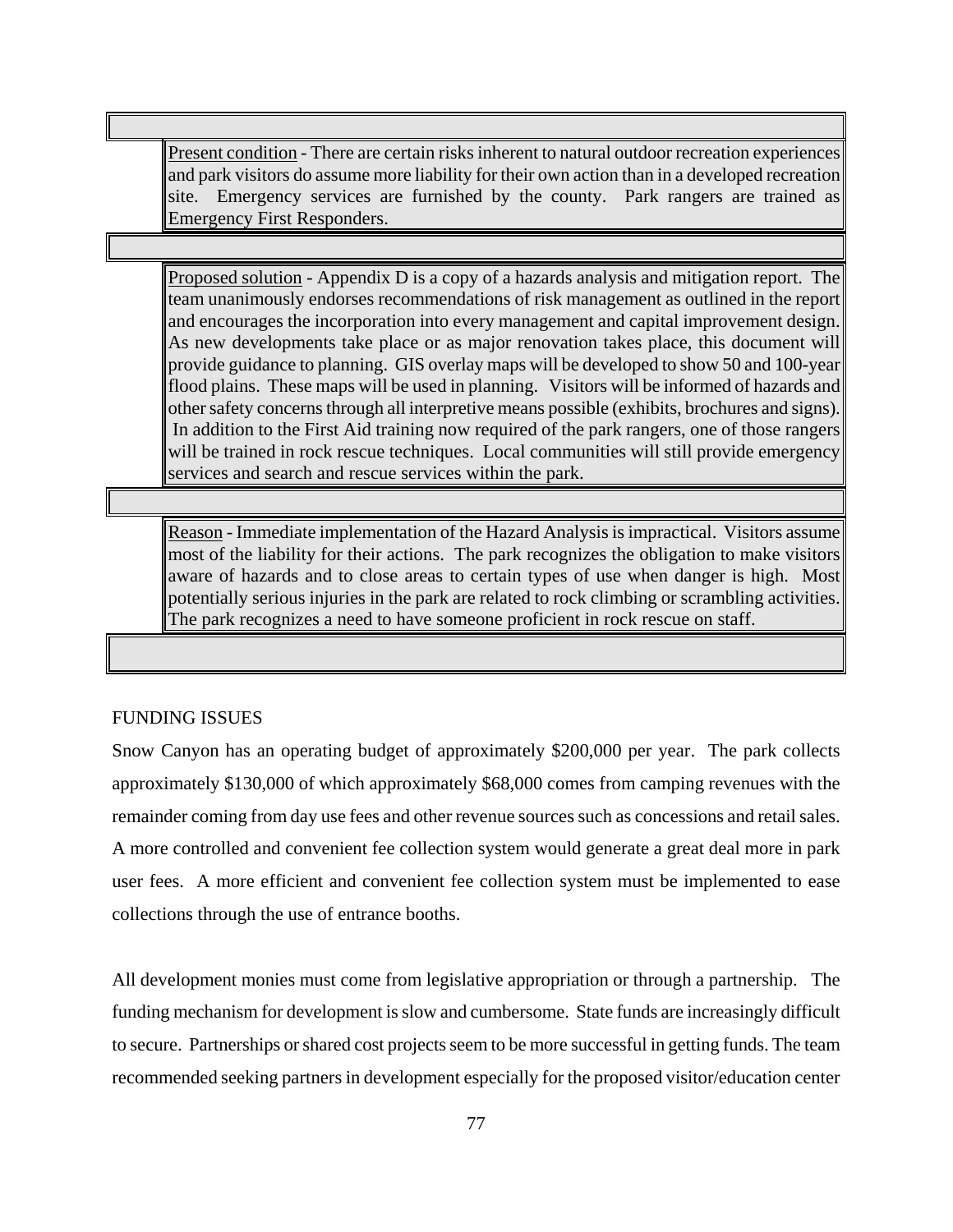and entrance booths. This is consistent with and related to the teams recommendation to partner with communities such as the town of Ivins and completing the MOA with communities in the area to increase their stake and involvement in the park.

### *In Summary . . . FUNDING ISSUES*

Present situation - Snow Canyon has an operating budget of approximately \$200,000 per year and collects approximately \$130,000. All development monies must come from legislative appropriation or through some type of partnership. A more controlled and more convenient fee collection system would generate a great deal more in collections from park user fees. The funding mechanism for development is slow and cumbersome.

Proposed solution - Seek partners in development especially for the proposed visitor/education center. Implement a more effective and convenient fee collection system to increase collections through the use of an entrance booth.

Reason - State funds are increasingly difficult to secure. Partnerships or shared cost projects seem to be more successful in getting funds. Increases in user fee collections will make more money available for use within the park system.

## *In Summary . . . OFF PARK RESPONSIBILITIES*

Present condition - Snow Canyon is responsible for the boating safety and operation of Gunlock reservoir. Snow Canyon is also responsible for the Off Highway Vehicle and snowmobile program on federal lands in the area.

Proposed solution - Find a different mechanism to manage Gunlock reservoir. Maintain limited Off Highway Vehicle and snowmobile responsibilities.

Reason - There is a demonstrated need for specialization to cover the more complex responsibilities related to the operation of Snow Canyon. The boating safety responsibility does not seem to be a logical fit with the other responsibility of the park.

# ! *Plan Implementation and Development Priorities*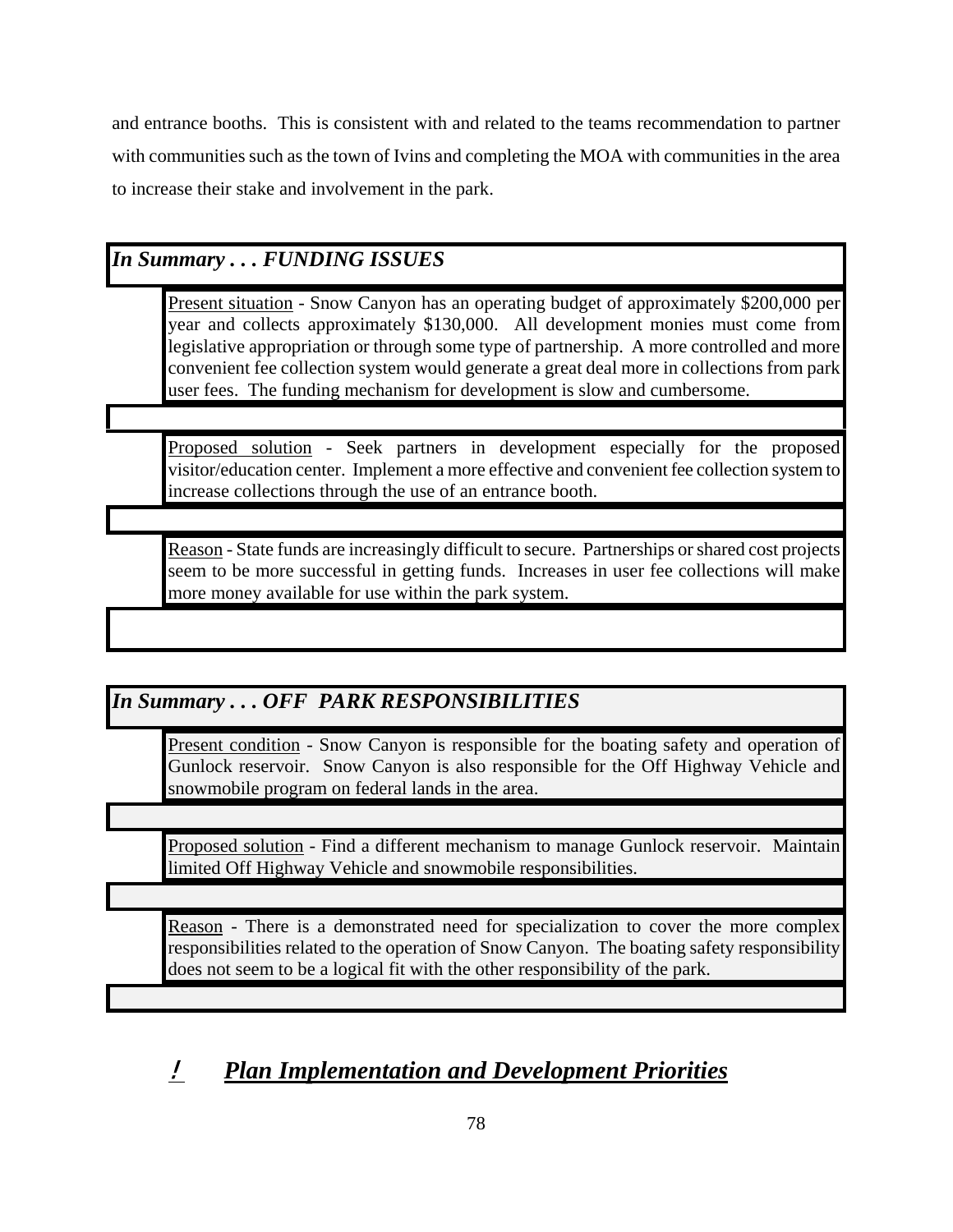This resource management plan represents a compilation of recommendations of varying specificity to achieve the vision and mission of the park as identified by the team. One by-product of this process is the opening of communication and joint problem solving which translates into management direction to be implemented immediately. This is exemplified by many of the climbing and equestrian recommendations. Associated with those actions which will be immediately implemented are management actions which will occur shortly after plan adoption such as initiating the development of partnership agreements.

Implementing management recommendations will be achieved through the setting of priorities between stakeholders, supervisors and park staff in association with existing workload and available funding. Significant recommendations from this plan will be implemented without requiring the expenditure of any monies, yet seeing great benefit through clearer management direction and better understanding of customer needs and expectations.

Immediate implementation of planning priorities which do require funding are recommended as follows:

- 1. Site vault toilets in response to visitor needs.
- 2. Develop funded trails until current ISTEA funding runs out from the Ivins trail Northward into the park.
- 3. Finalize master planning including completing the compilation of baseline biology and studying traffic flow related to the recommendation of making the road in Snow Canyon one way (uphill) beyond the proposed Galoot Hill Day Use expansion as a means of improving safety and enhancing pedestrian use.
- 4. Temporary entrance station established.
- 5. Civil engineering/design layout creating working drawings and biddable documents associated with the prosed expansion of the park.
- 6. Complete West Canyon day-use area developed including restrooms, parking, and an uncovered picnic area.
- 7. Complete Galoot day-use area developed including restrooms, parking, and an uncovered picnic area along with creating a longer trail to the lava tubes.
- 8. Complete road changes related to priority number 3 above.
- 9. Improve signage related to park information and regulation.
- 10. Visitor/Education Center built in partnership with Washington County.

Other recommendations were identified which need to be implemented as soon as possible but may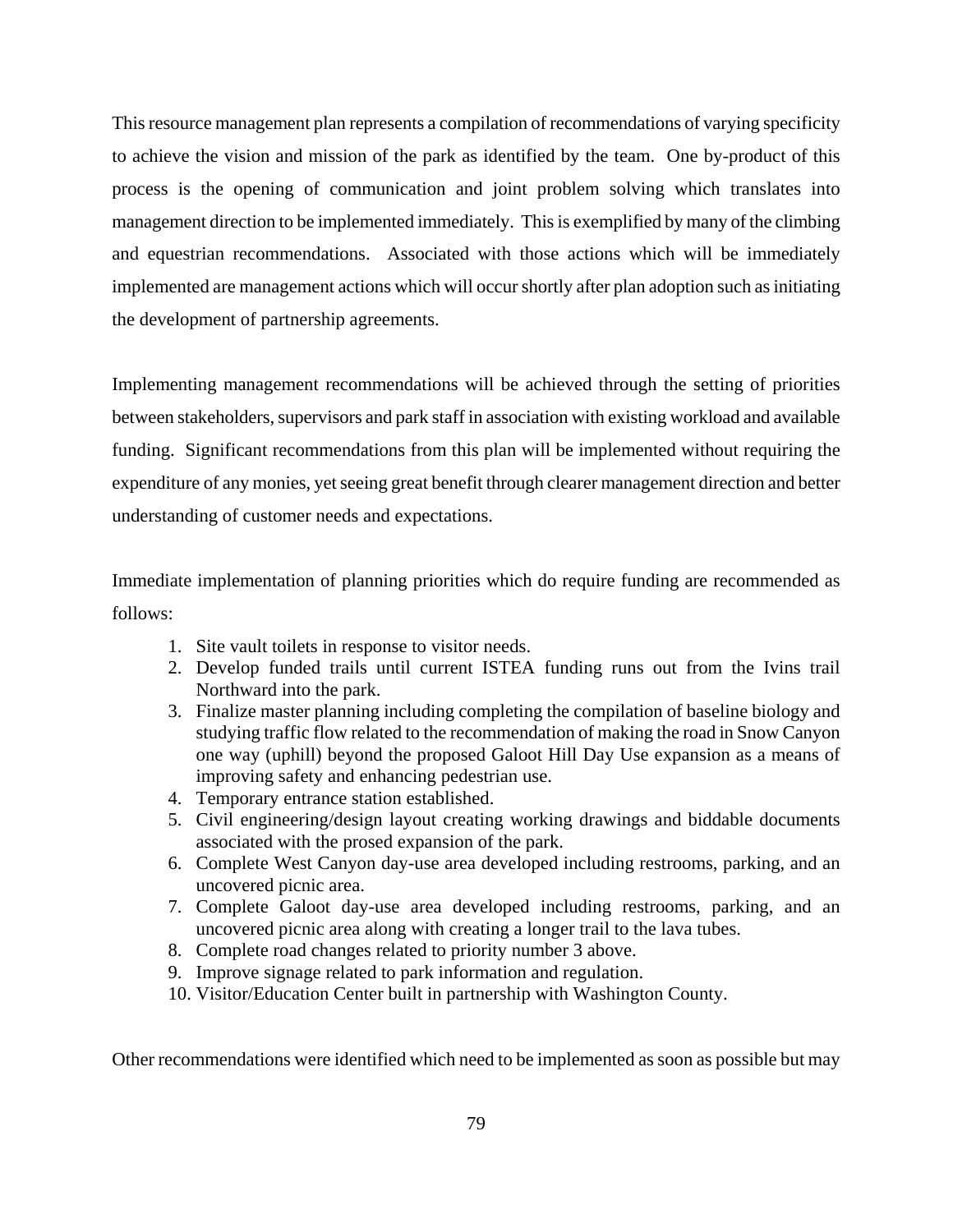not need funding to accomplish include:

- $\triangleright$  Enhance parking at day use areas.
- $\mathcal V$  Pursue Education and Interpretation recommendations
- U Begin creating an advisory committee and complete Memorandums of Understanding for community involvement
- $\triangleright$  Concession removal
- $\mathcal V$  Staff for climbing issues through training
- $\boldsymbol{\checkmark}$  Hard surfacing trails

## ! *Conclusion*

As stated in the Executive Summary, the process by which this plan was created was open and inclusive. Numerous public and focus group meetings, radio programs and a visitor survey helped insure customers had an opportunity for input. The team was made up of resource specialists, community leaders, educators and agency staff. Throughout the development of the plan the team debated issues and recommendations. No one participant was successful in achieving their desired outcome on every issue. They did, however, consent to the direction outlined in the plan which provides a balance of differing values and perspectives focusing on three key vision elements as follows:

- Sustaining ecosystem health and assuring the conservation of resources.
- Providing interpretation and education to the community and park visitors.
- Serving the recreational interests of visitors.

These vision elements will help the park and community to provide for the recreation, education and resource conservation needs of today while also ensuring similar opportunities for park visitors in the next two decades.

Acquiring better data is one component of this plan which will assist managers in understanding the resource. Monitoring of resource condition, visitor use and impacts may provide information which